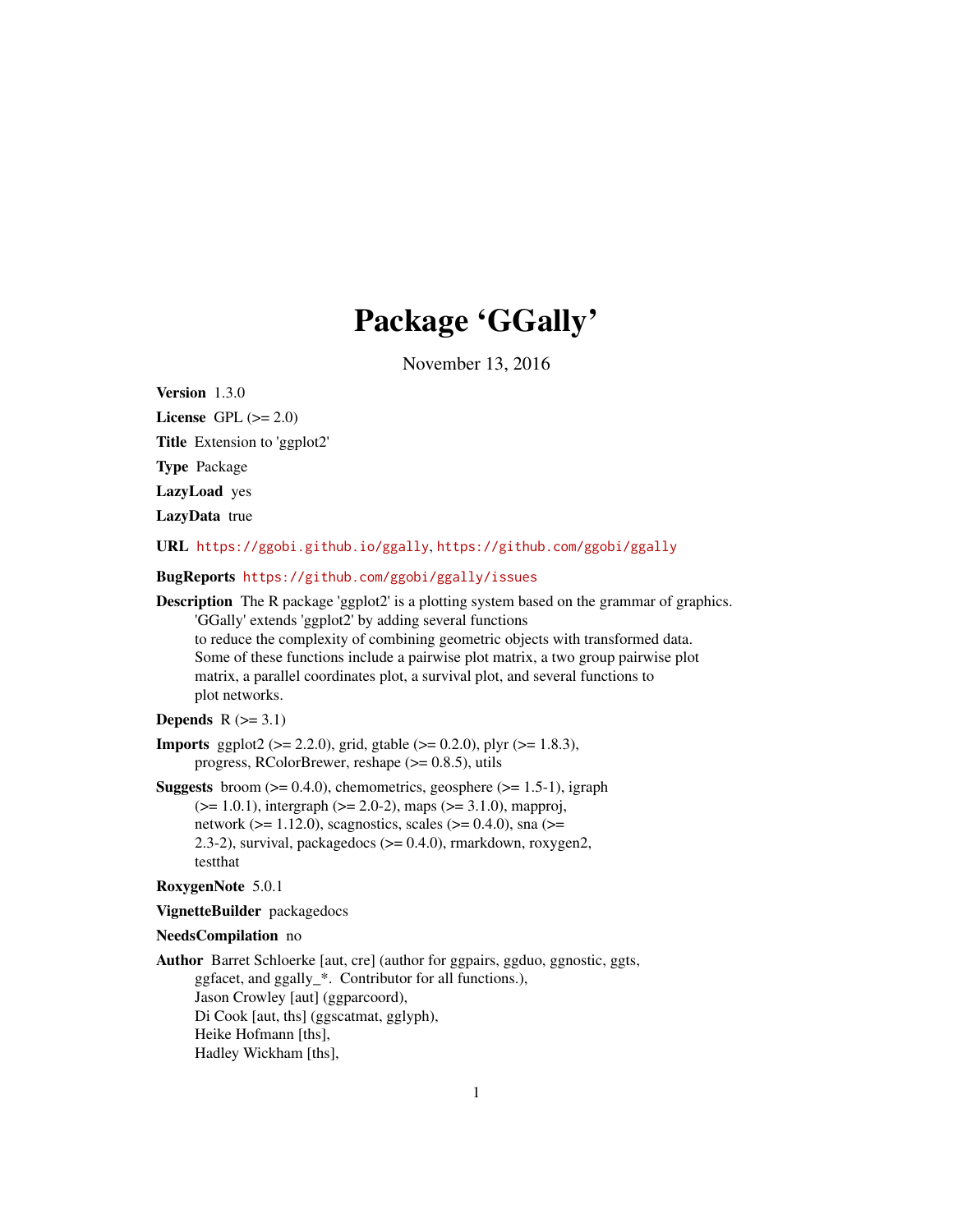Francois Briatte [aut] (ggcorr, ggnet, ggnet2), Moritz Marbach [aut] (ggnet, ggnet2), Edwin Thoen [aut] (ggsurv), Amos Elberg [aut] (ggnetworkmap), Joseph Larmarange [aut] (ggcoef)

Maintainer Barret Schloerke <schloerke@gmail.com>

Repository CRAN

Date/Publication 2016-11-13 10:14:15

# R topics documented:

| 3              |
|----------------|
| $\overline{4}$ |
| 5              |
| 5              |
| 7              |
| 7              |
| 8              |
| 8              |
| 9              |
| 10             |
| 11             |
| 11             |
| <sup>12</sup>  |
| 13             |
| 14             |
| 15             |
| 15             |
| 16             |
| 17             |
| 18             |
| 18             |
| 19             |
| 20             |
| 20             |
| 21             |
| 22             |
| 23             |
|                |
| 25             |
| 26             |
| 27             |
| 28             |
| 28             |
| 29             |
|                |
| 31             |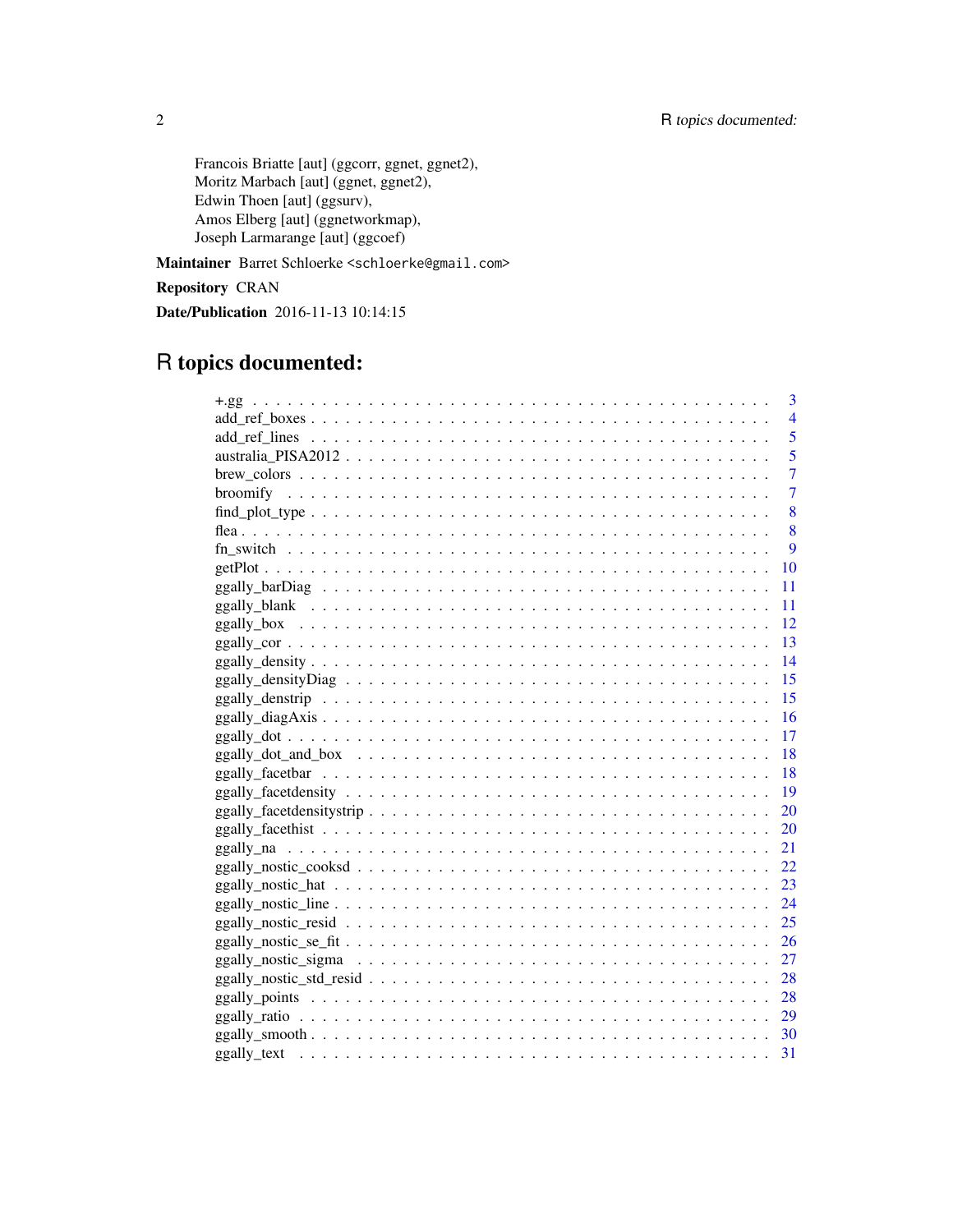<span id="page-2-0"></span>

|                                                                                                              | 31 |
|--------------------------------------------------------------------------------------------------------------|----|
|                                                                                                              | 32 |
|                                                                                                              | 35 |
|                                                                                                              | 40 |
|                                                                                                              | 41 |
|                                                                                                              | 42 |
|                                                                                                              | 44 |
|                                                                                                              | 45 |
|                                                                                                              | 48 |
|                                                                                                              | 53 |
|                                                                                                              | 57 |
|                                                                                                              | 59 |
|                                                                                                              | 63 |
|                                                                                                              | 66 |
|                                                                                                              | 67 |
|                                                                                                              | 69 |
|                                                                                                              | 70 |
|                                                                                                              | 71 |
|                                                                                                              | 72 |
|                                                                                                              | 73 |
|                                                                                                              | 74 |
|                                                                                                              | 74 |
|                                                                                                              | 75 |
|                                                                                                              | 76 |
|                                                                                                              | 77 |
| $print_if_interactive  \ldots \ldots \ldots \ldots \ldots \ldots \ldots \ldots \ldots \ldots$                | 77 |
|                                                                                                              | 78 |
|                                                                                                              | 79 |
|                                                                                                              | 79 |
|                                                                                                              | 80 |
| $singleClassOrder \dots \dots \dots \dots \dots \dots \dots \dots \dots \dots \dots \dots \dots \dots \dots$ | 81 |
|                                                                                                              | 81 |
|                                                                                                              | 82 |
|                                                                                                              | 82 |
|                                                                                                              | 83 |
|                                                                                                              | 84 |
|                                                                                                              |    |
|                                                                                                              | 86 |

# **Index**

<span id="page-2-1"></span> $^+.\,\mathrm{gg}$ 

Modify a ggmatrix object by adding an ggplot2 object to all plots

# **Description**

This operator allows you to add ggplot2 objects to a ggmatrix object.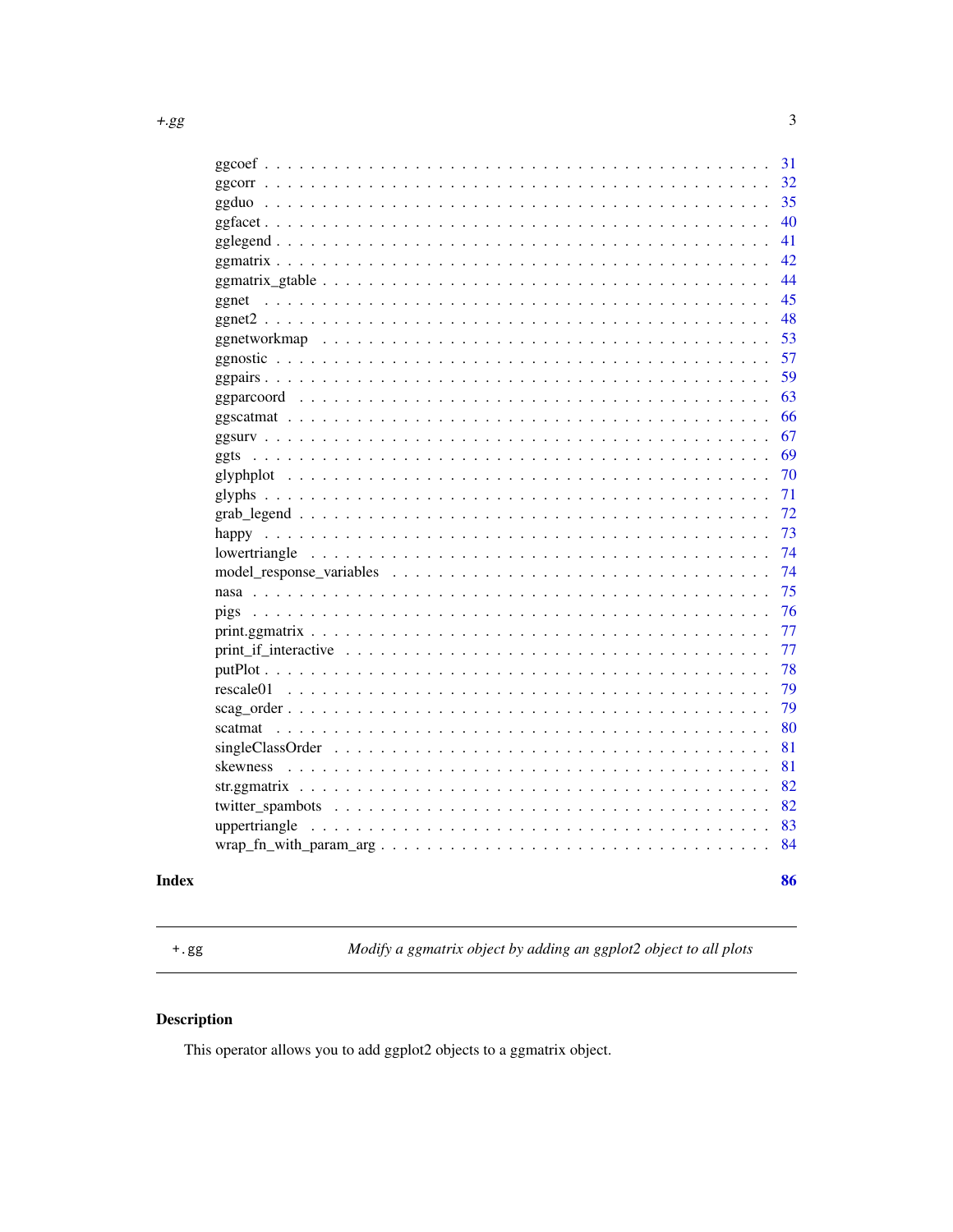#### Usage

## S3 method for class 'gg' e1 + e2

### Arguments

| e1             | An object of class ggplot or theme |
|----------------|------------------------------------|
| e <sub>2</sub> | A component to add to e1           |

# Details

If the first object is an object of class ggmatrix, you can add the following types of objects, and it will return a modified ggplot object.

• theme: update plot theme

The + operator completely replaces elements with elements from e2.

### See Also

[+.gg](#page-2-1) and [theme](#page-0-0)

#### Examples

```
data(tips, package = "reshape")
pm <- ggpairs(tips[, 2:3])
## change to black and white theme
pm + ggplot2::theme_bw()
## change to linedraw theme
# pm + ggplot2::theme_linedraw()
## change to custom theme
# pm + ggplot2::theme(panel.background = ggplot2::element_rect(fill = "lightblue"))
```
add\_ref\_boxes *Add reference boxes around each cell of the glyphmap.*

### Description

Add reference boxes around each cell of the glyphmap.

#### Usage

```
add\_ref\_boxes(data, var_fill = NULL, color = "white", size = 0.5,fill = NA, ...
```
<span id="page-3-0"></span>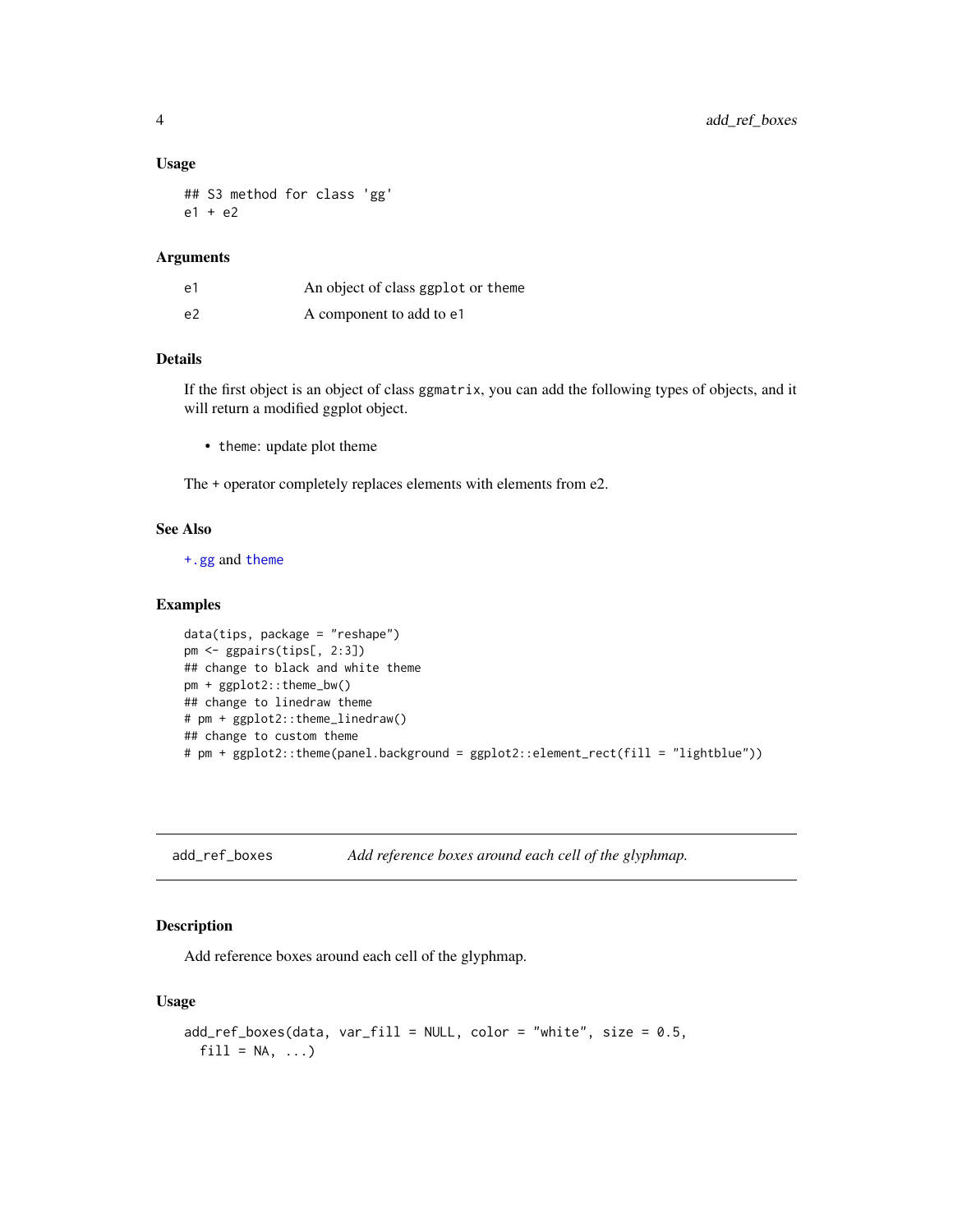# <span id="page-4-0"></span>add\_ref\_lines 5

### Arguments

| data     | A glyphmap structure.                        |
|----------|----------------------------------------------|
| var_fill | Variable name to use to set the fill color   |
| color    | Set the color to draw in, default is "white" |
| size     | Set the line size, default is 0.5            |
| fill     | fill value used if var_fill is NULL          |
|          | other arguments passed onto geom_rect        |

add\_ref\_lines *Add reference lines for each cell of the glyphmap.*

### Description

Add reference lines for each cell of the glyphmap.

# Usage

 $add\_ref\_lines(data, color = "white", size = 1.5, ...)$ 

# Arguments

| data                    | A glyphmap structure.                        |
|-------------------------|----------------------------------------------|
| color                   | Set the color to draw in, default is "white" |
| size                    | Set the line size, default is 1.5            |
| $\cdot$ $\cdot$ $\cdot$ | other arguments passed onto geom_line        |

australia\_PISA2012 *Programme for International Student Assesment (PISA) 2012 Data for Australia*

# Description

About PISA

# Usage

```
data(australia_PISA2012)
```
### Format

A data frame with 8247 rows and 32 variables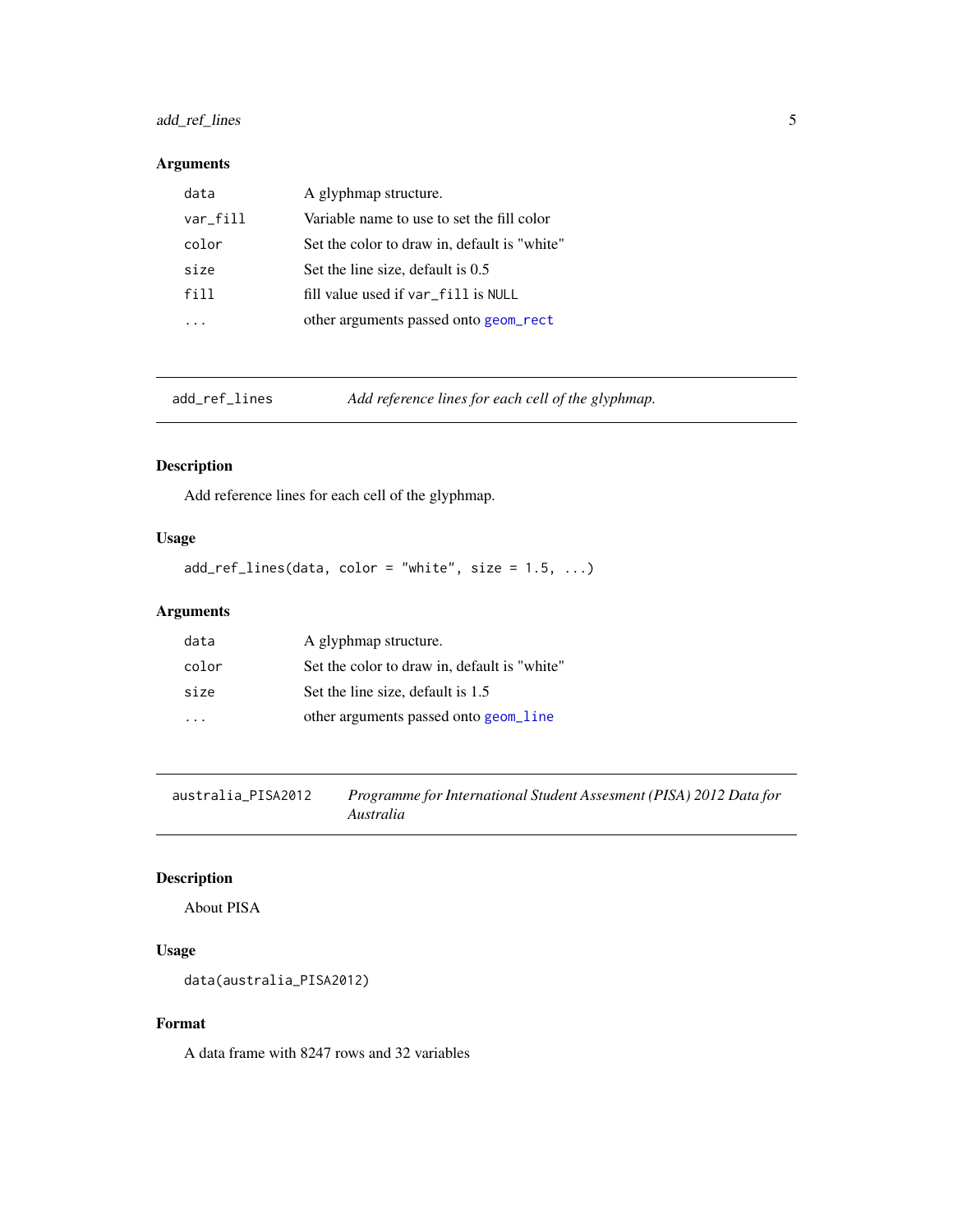#### Details

The Programme for International Student Assessment (PISA) is a triennial international survey which aims to evaluate education systems worldwide by testing the skills and knowledge of 15 year-old students. To date, students representing more than 70 economies have participated in the assessment.

While 65 economies took part in the 2012 study, this data set only contains information from the country of Australia.

- gender : Factor w/ 2 levels "female","male": 1 1 2 2 2 1 1 1 2 1 ...
- age : Factor w/ 4 levels "4", "5", "6", "7": 2 2 2 4 3 1 2 2 2 2 ...
- homework : num 5 5 9 3 2 3 4 3 5 1 ...
- desk : num 1 0 1 1 1 1 1 1 1 1 ...
- room : num 1 1 1 1 1 1 1 1 1 1 ...
- study : num 1 1 1 1 1 1 1 1 1 1 ...
- computer : num 1 1 1 1 1 1 1 1 1 1 ...
- software : num 1 1 1 1 1 1 1 1 1 1 ...
- internet : num  $1 1 1 1 1 1 1 1 1 1 ...$
- literature : num 0 0 1 0 1 1 1 1 1 0 ...
- poetry : num 0 0 1 0 1 1 0 1 1 1 ...
- art : num 1 0 1 0 1 1 0 1 1 1 ...
- textbook : num  $1 1 1 1 1 0 1 1 1 1 ...$
- dictionary : num 1 1 1 1 1 1 1 1 1 1 ...
- dishwasher : num 1 1 1 1 0 1 1 1 1 1 ...
- PV1MATH : num 562 565 602 520 613 ...
- PV2MATH : num 569 557 594 507 567 ...
- PV3MATH : num 555 553 552 501 585 ...
- PV4MATH : num 579 538 526 521 596 ...
- PV5MATH : num 548 573 619 547 603 ...
- PV1READ: num 582 617 650 554 605 ...
- PV2READ: num 571 572 608 560 557 ...
- PV3READ : num 602 560 594 517 627 ...
- PV4READ : num 572 564 575 564 597 ...
- PV5READ : num 585 565 620 572 598 ...
- PV1SCIE: num 583 627 668 574 639 ...
- PV2SCIE : num 579 600 665 612 635 ...
- PV3SCIE : num 593 574 620 571 666 ...
- PV4SCIE: num 567 582 592 598 700 ...
- PV5SCIE : num 587 625 656 662 670 ...
- SENWGT STU : num 0.133 0.133 0.141 0.141 0.141 ...
- possessions: num 10 8 12 9 11 11 10 12 12 11 ...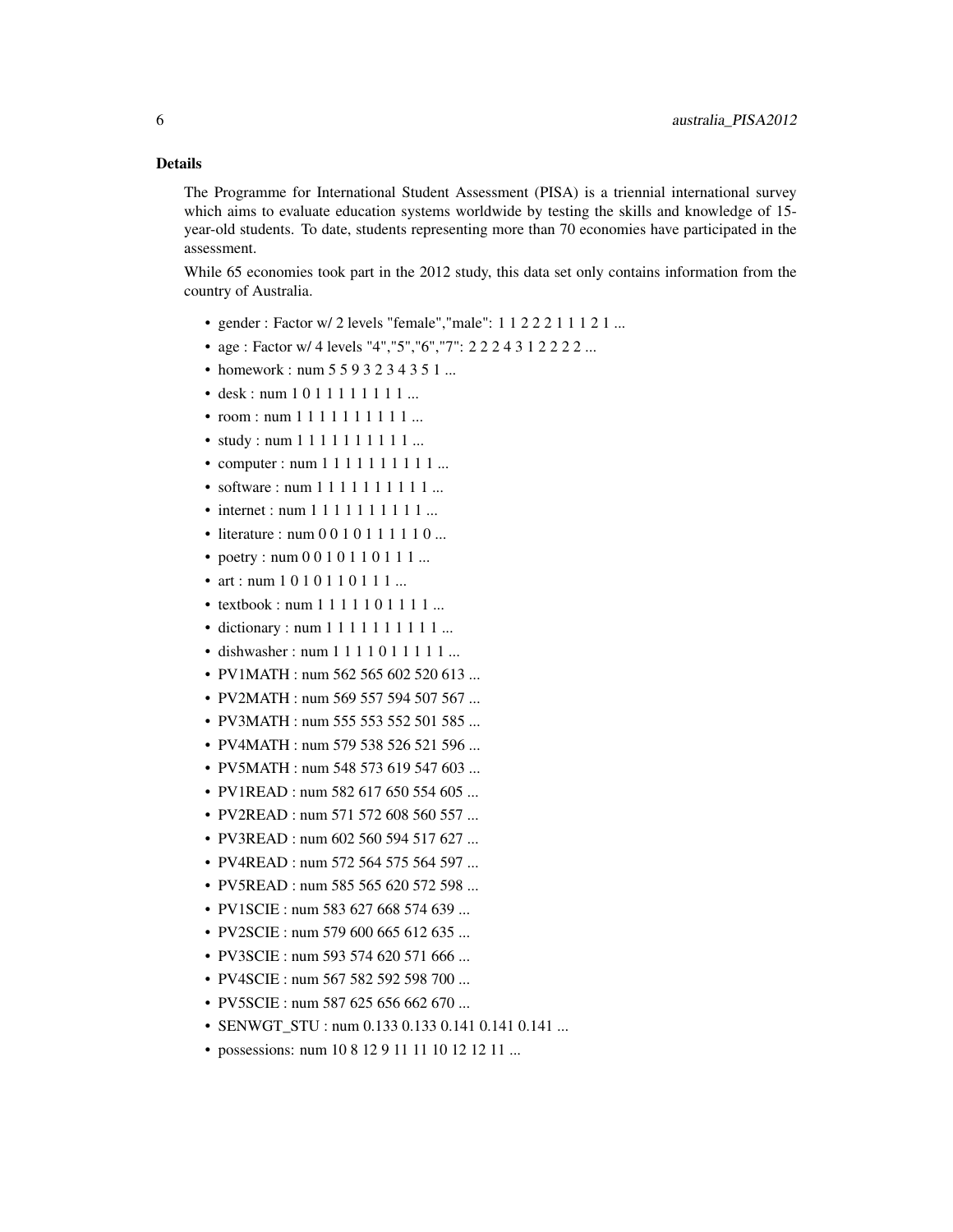### <span id="page-6-0"></span>brew\_colors 7

### Source

<http://www.oecd.org/pisa/pisaproducts/database-cbapisa2012.htm>

| brew_colors              | <b>RColorBrewer Set1 colors</b>                      |  |
|--------------------------|------------------------------------------------------|--|
| <b>Description</b>       |                                                      |  |
| RColorBrewer Set1 colors |                                                      |  |
| <b>Usage</b>             |                                                      |  |
| brew_colors(col)         |                                                      |  |
| <b>Arguments</b>         |                                                      |  |
| col                      | standard color name used to retrieve hex color value |  |
| broomify                 | Broomify a model                                     |  |
|                          |                                                      |  |

#### Description

broom::augment a model and add broom::glance and broom::tidy output as attributes. X and Y variables are also added.

### Usage

broomify(model, lmStars = TRUE)

### Arguments

| model   | model to be sent to broom:: augment, broom:: glance, and broom:: tidy |
|---------|-----------------------------------------------------------------------|
| lmStars | boolean that determines if stars are added to labels                  |

#### Value

broom::augmented data frame with the broom::glance data.frame and broom::tidy data.frame as 'broom\_glance' and 'broom\_tidy' attributes respectively. var\_x and var\_y variables are also added as attributes

```
data(mtcars)
model \le stats:: lm(mpg \sim wt + qsec + am, data = mtcars)broomified_model <- broomify(model)
str(broomified_model)
```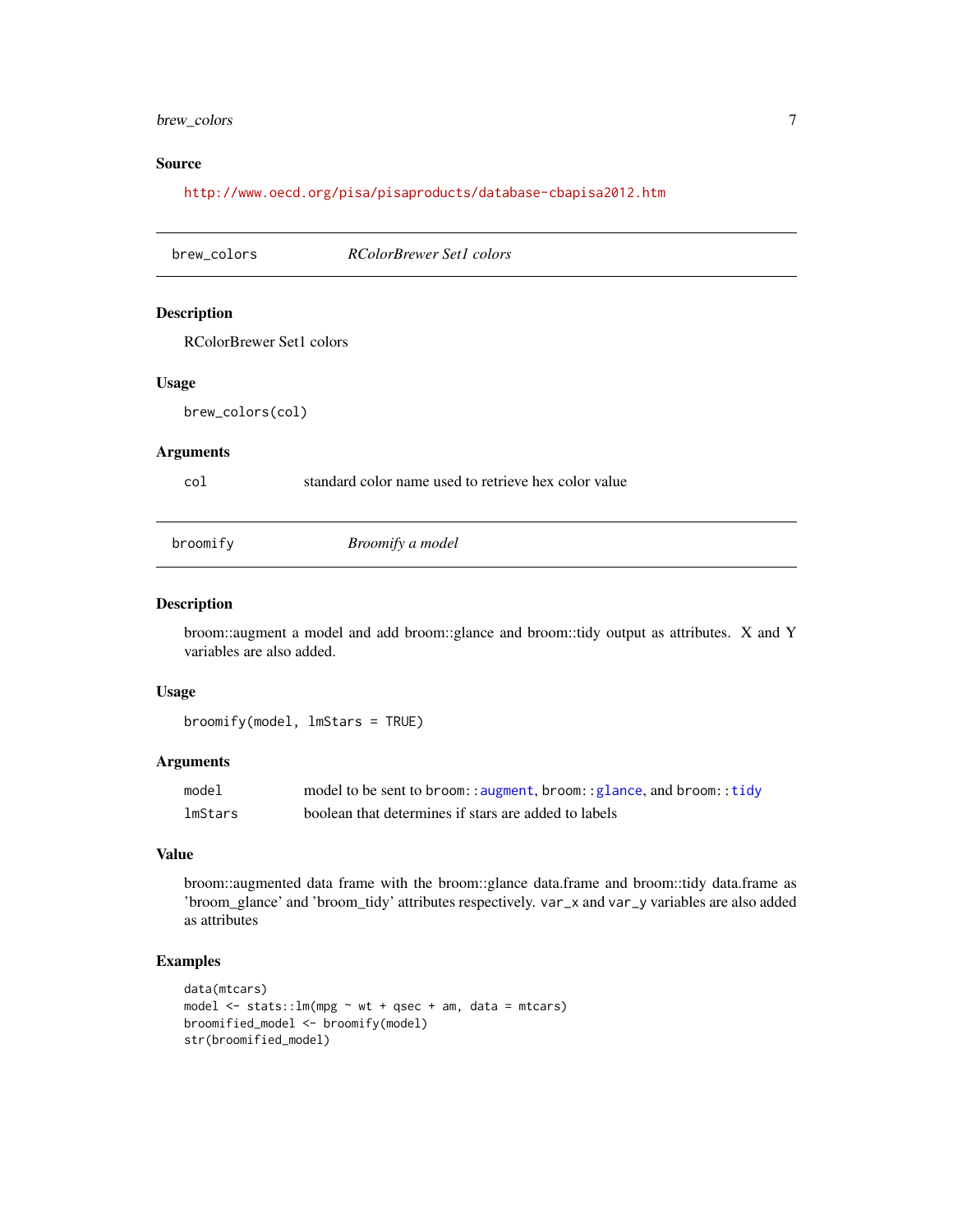<span id="page-7-0"></span>find\_plot\_type *Find Plot Types*

# Description

Retrieves the type of plot for the specific columns

### Usage

find\_plot\_type(col1Name, col2Name, type1, type2, isAllNa, allowDiag)

### Arguments

| col1Name  | x column name                        |
|-----------|--------------------------------------|
| col2Name  | y column name                        |
| type1     | x column type                        |
| type2     | y column type                        |
| isAllNa   | is.na(data)                          |
| allowDiag | allow for diag values to be returned |

# Author(s)

Barret Schloerke <schloerke@gmail.com>

flea *Historical data used for classification examples.*

# Description

This data contains physical measurements on three species of flea beetles.

### Usage

data(flea)

### Format

A data frame with 74 rows and 7 variables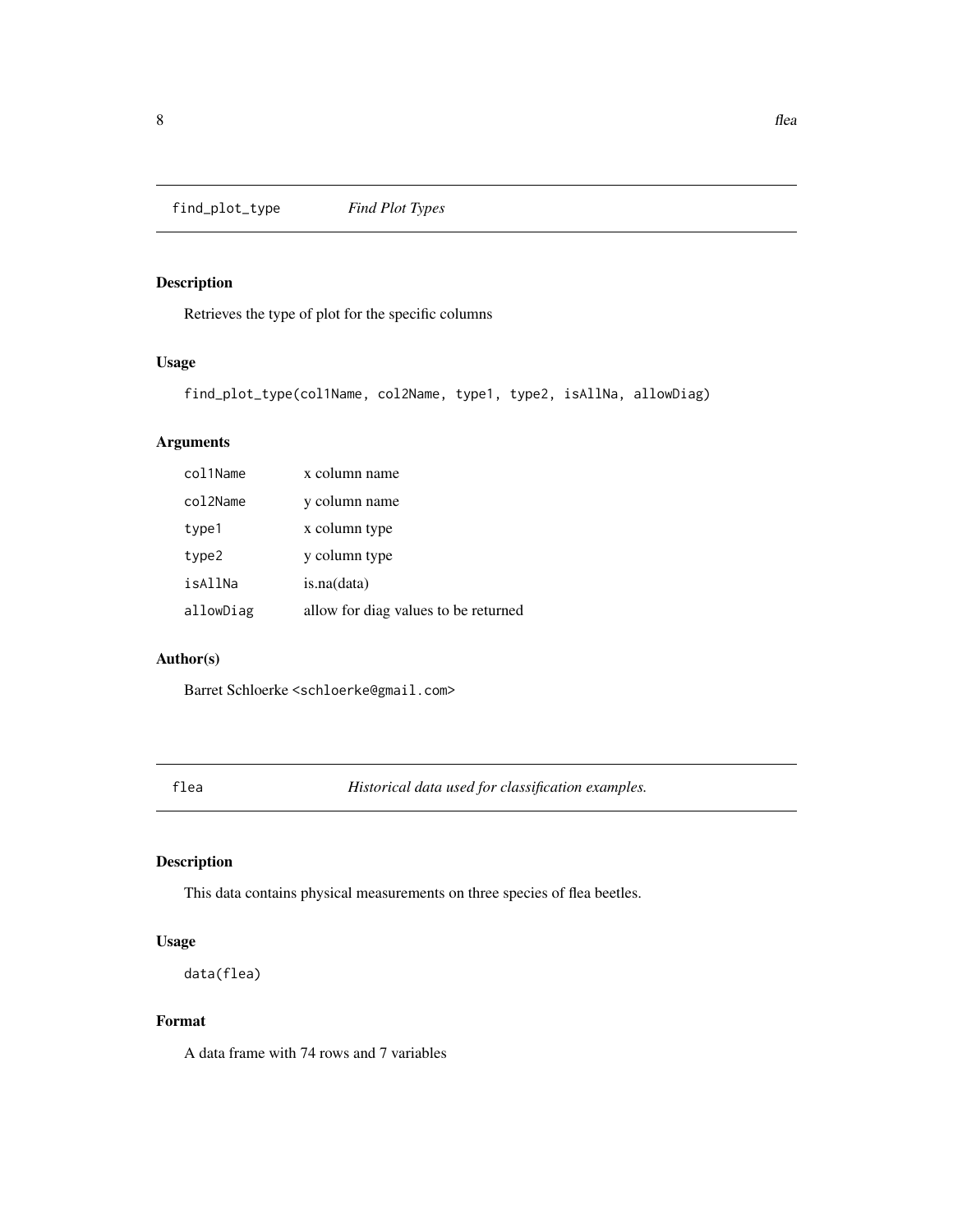#### <span id="page-8-0"></span>fn\_switch 9

### Details

- species Ch. concinna, Ch. heptapotamica, Ch. heikertingeri
- tars1 width of the first joint of the first tarsus in microns
- tars2 width of the second joint of the first tarsus in microns
- head the maximal width of the head between the external edges of the eyes in 0.01 mm
- aede1 the maximal width of the aedeagus in the fore-part in microns
- aede2 the front angle of the aedeagus  $(1 \text{ unit} = 7.5 \text{ degrees})$
- aede3 the aedeagus width from the side in microns

#### References

Lubischew, A. A. (1962), On the Use of Discriminant Functions in Taxonomy, Biometrics 18:455- 477.

fn\_switch *Function switch*

#### **Description**

Function that allows you to call different functions based upon an aesthetic variable value.

#### Usage

```
fn\_switch(types, mapping\_val = "y")
```
#### Arguments

| types       | list of functions that follow the ggmatrix function standard: function (data, mapping, ) { #make gg |  |  |
|-------------|-----------------------------------------------------------------------------------------------------|--|--|
|             | One key should be a 'default' key for a default switch case.                                        |  |  |
| mapping_val | mapping value to switch on. Defautls to the 'y' varaible of the aesthetics list.                    |  |  |

```
ggnostic_continuous_fn <- fn_switch(list(
 default = <math>ggally\_points</math>,.fitted = ggally_points,
 .se.fit = ggally_nostic_se_fit,
 .resid = ggally_nostic_resid,
 .hat = ggally_nostic_hat,
  .sigma = ggally_nostic_sigma,
  .cooksd = ggally_nostic_cooksd,
  .std.resid = ggally_nostic_std_resid
))
ggnostic_combo_fn <- fn_switch(list(
 default = ggally_box_no_facet,
```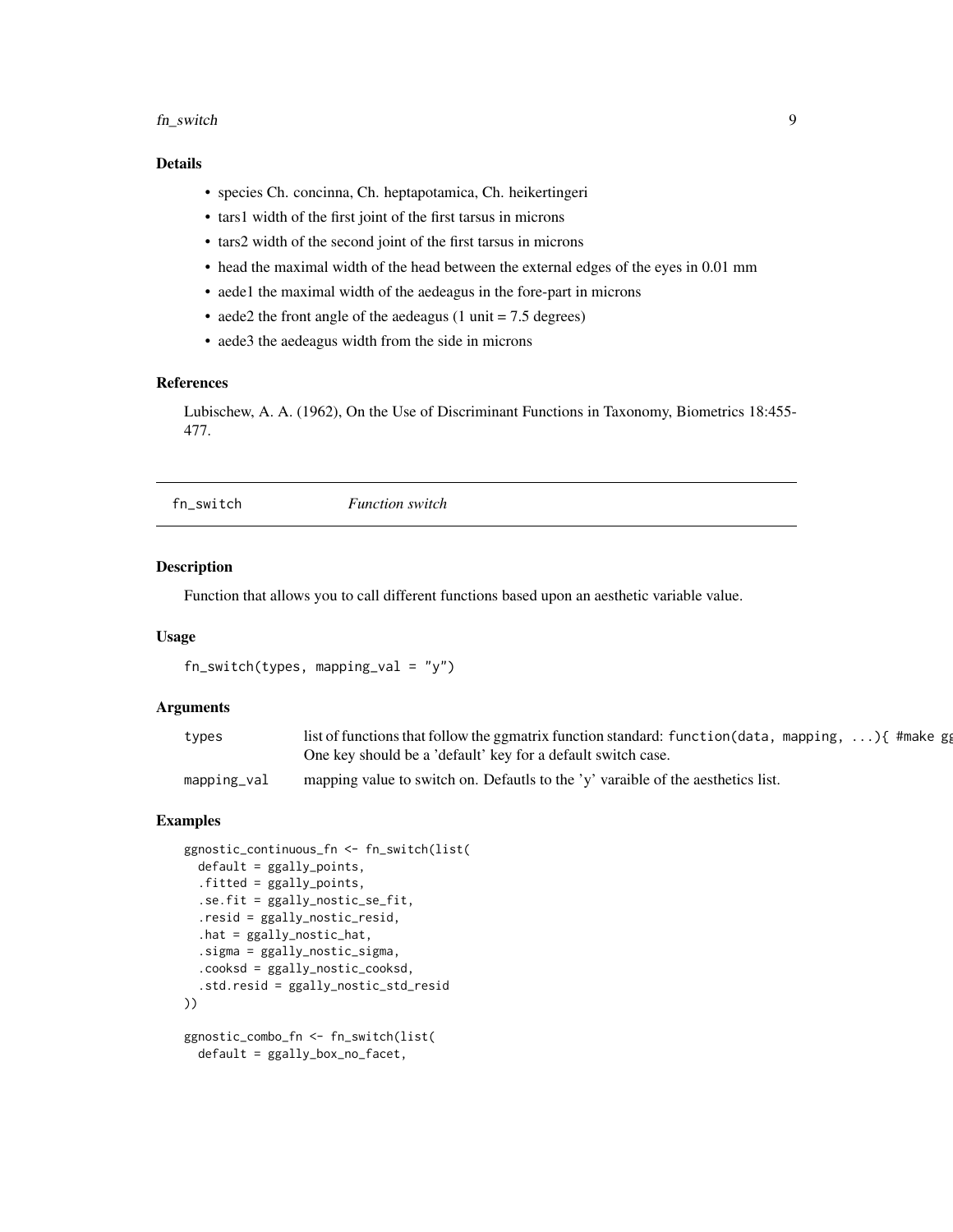```
fitted = ggally_box_no_facet,
  .se.fit = ggally_nostic_se_fit,
  .resid = ggally_nostic_resid,
  .hat = ggally_nostic_hat,
  .sigma = ggally_nostic_sigma,
  .cooksd = ggally_nostic_cooksd,
  .std.resid = ggally_nostic_std_resid
))
```
getPlot *getPlot*

#### Description

Retrieves the ggplot object at the desired location.

### Usage

```
getPlot(pm, i, j)
## S3 method for class 'ggmatrix'
pm[i, j, ...]
```
#### Arguments

| рm | ggpair object to select from |
|----|------------------------------|
|    | row from the top             |
| -i | column from the left         |
|    | ignored                      |

# Author(s)

Barret Schloerke <schloerke@gmail.com>

```
data(tips, package = "reshape")
plotMatrix2 <- ggpairs(tips[, 3:2], upper = list(combo = "denstrip"))
plotMatrix2[1, 2]
```
<span id="page-9-0"></span>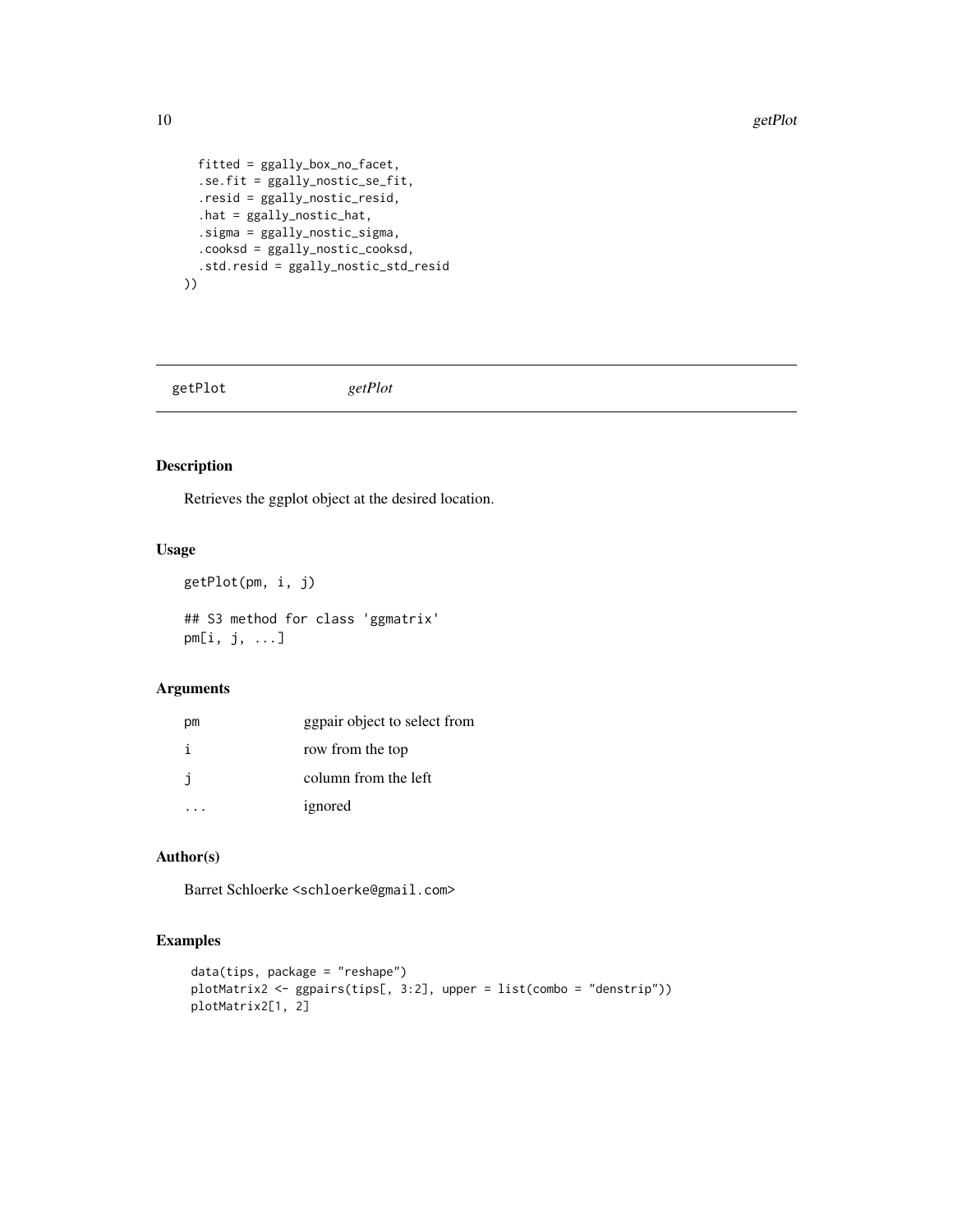<span id="page-10-0"></span>

Plots the bar plots by using Diagonal.

### Usage

ggally\_barDiag(data, mapping, ..., rescale = FALSE)

### Arguments

| data     | data set using                                                                                |
|----------|-----------------------------------------------------------------------------------------------|
| mapping  | aesthetics being used                                                                         |
| $\cdots$ | other arguements are sent to geom bar                                                         |
| rescale  | boolean to decide whether or not to rescale the count output. Only applies to<br>numeric data |

### Author(s)

Barret Schloerke <schloerke@gmail.com>

### Examples

data(tips, package = "reshape")  $ggally_barDiag(tips, mapping = ggplot2::aes(x = day))$ ggally\_barDiag(tips, mapping = ggplot2::aes(x = tip), binwidth =  $0.25$ )

ggally\_blank *Blank*

### Description

Draws nothing.

#### Usage

ggally\_blank(...)

ggally\_blankDiag(...)

#### Arguments

... other arguments ignored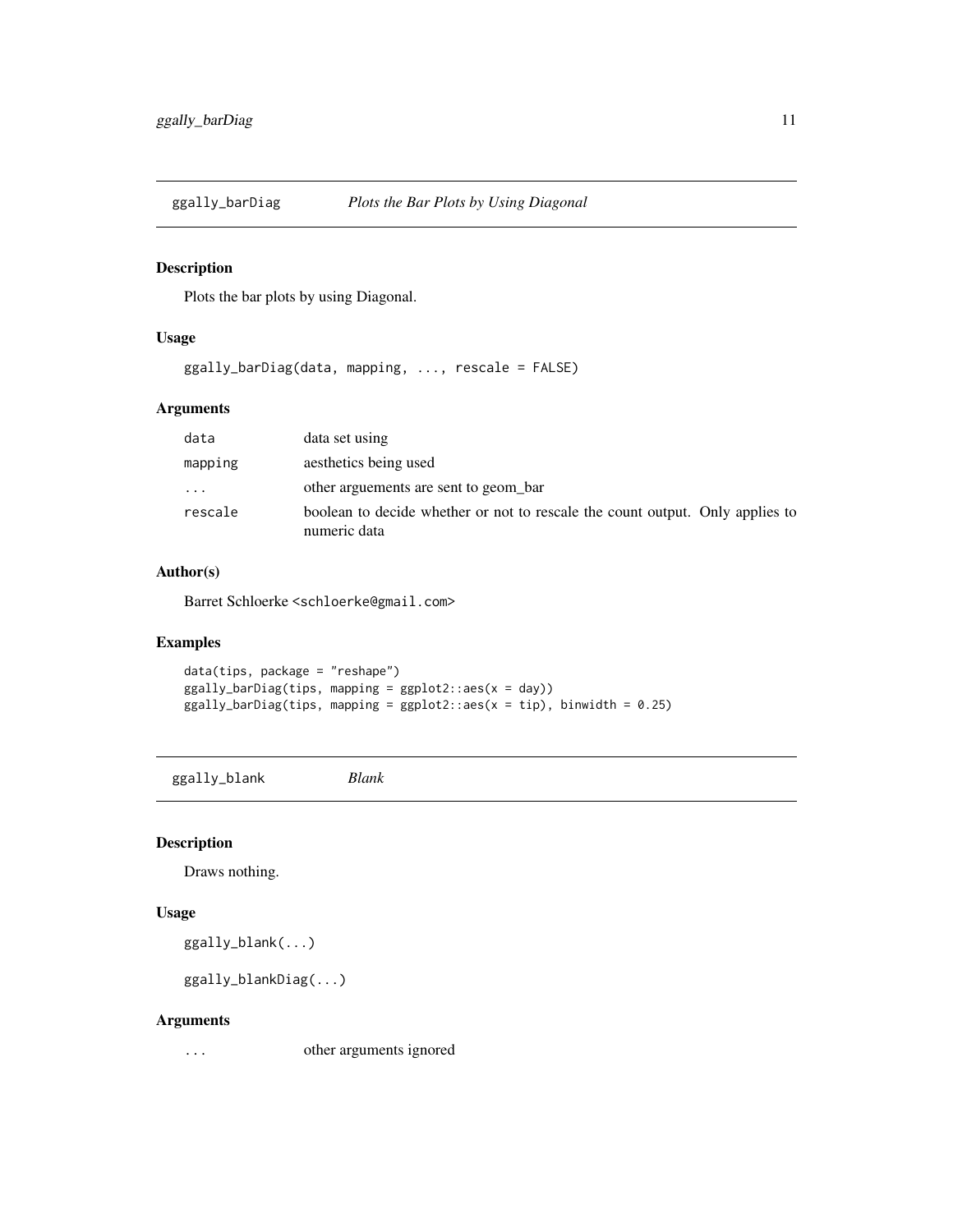### <span id="page-11-0"></span>Details

Makes a "blank" ggplot object that will only draw white space

### Author(s)

Barret Schloerke <schloerke@gmail.com>

ggally\_box *Plots the Box Plot*

### Description

Make a box plot with a given data set. ggally\_box\_no\_facet will be a single panel plot, while ggally\_box will be a faceted plot

#### Usage

ggally\_box(data, mapping, ...)

ggally\_box\_no\_facet(data, mapping, ...)

### Arguments

| data                    | data set using                                 |
|-------------------------|------------------------------------------------|
| mapping                 | aesthetics being used                          |
| $\cdot$ $\cdot$ $\cdot$ | other arguments being supplied to geom_boxplot |

### Author(s)

Barret Schloerke <schloerke@gmail.com>

```
data(tips, package = "reshape")
ggally_box(tips, mapping = ggplot2::aes(x = total_bill, y = sex))ggally_box(tips, mapping = ggplot2::aes_string(x = "total_bill", y = "sex"))ggally_box(
 tips,
 mapping = ggplot2::aes_string(y = "total_bill", x = "sex", color = "sex"),
 outlier.colour = "red",
 outlier.shape = 13,
 outlier.size = 8
)
```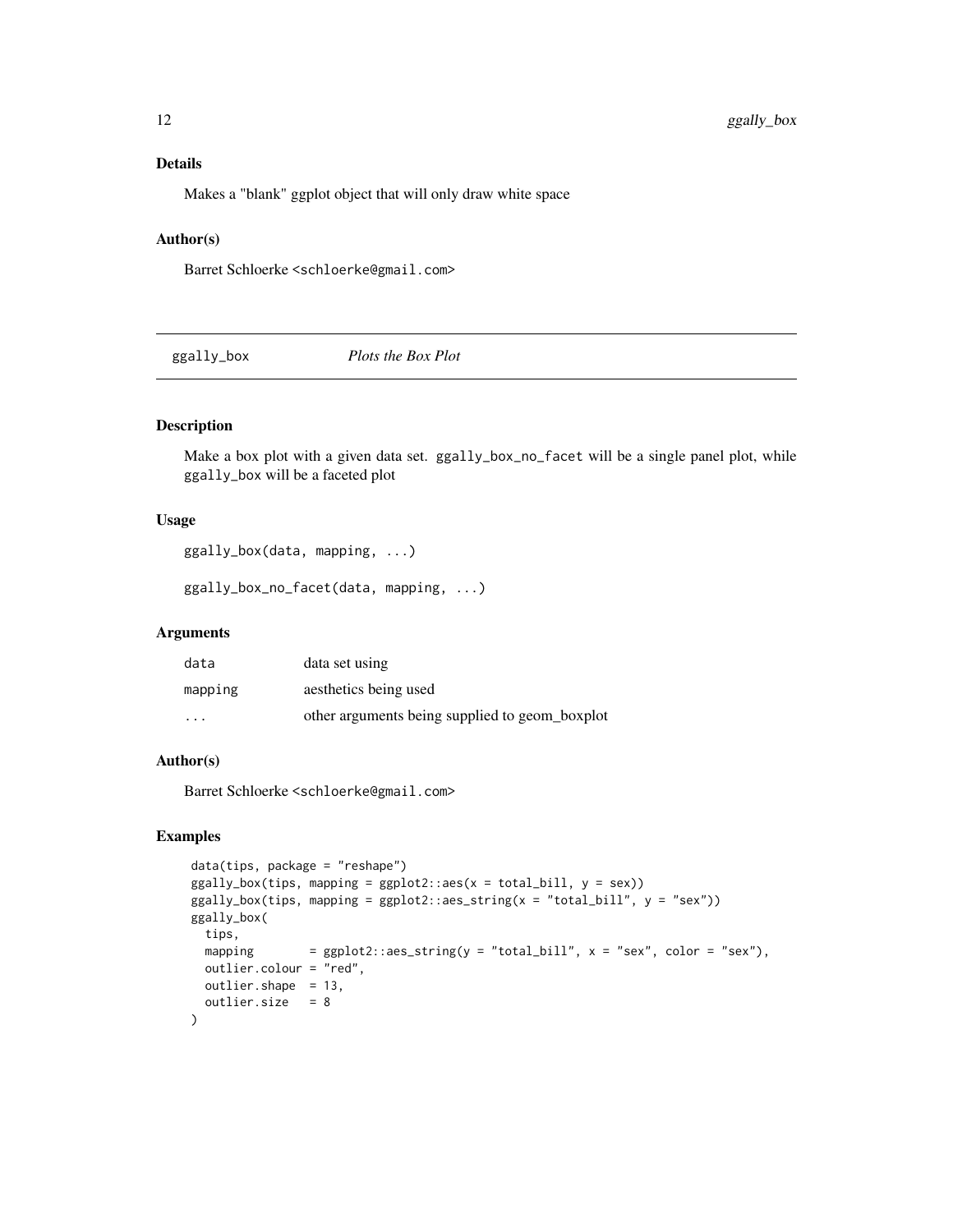<span id="page-12-0"></span>

Estimate correlation from the given data.

#### Usage

```
ggally_cor(data, mapping, alignPercent = 0.6, method = "pearson",
 use = "complete.obs", corAlignPercent = NULL, corMethod = NULL,
 corUse = NULL, ...)
```
# Arguments

| data            | data set using                                                               |  |
|-----------------|------------------------------------------------------------------------------|--|
| mapping         | aesthetics being used                                                        |  |
| alignPercent    | right align position of numbers. Default is 60 percent across the horizontal |  |
| method          | method suppied to cor function                                               |  |
| use             | use supplied to cor function                                                 |  |
| corAlignPercent |                                                                              |  |
|                 | deprecated. Use parameter alignPercent                                       |  |
| corMethod       | deprecated. Use parameter method                                             |  |
| corUse          | deprecated. Use parameter use                                                |  |
| $\cdots$        | other arguments being supplied to geom text                                  |  |

### Author(s)

Barret Schloerke <schloerke@gmail.com>

```
data(tips, package = "reshape")
ggally_cor(tips, mapping = ggplot2::aes_string(x = "total_bill", y = "tip"))
ggally_cor(
 tips,
 mapping = ggplot2::aes(x = total\_bill, y = tip),size = 15,
 color = I("red"))
ggally_cor(
 tips,
 mapping = ggplot2::aes\_string(x = "total\_bill", y = "tip", color = "sex"),size = 5)
```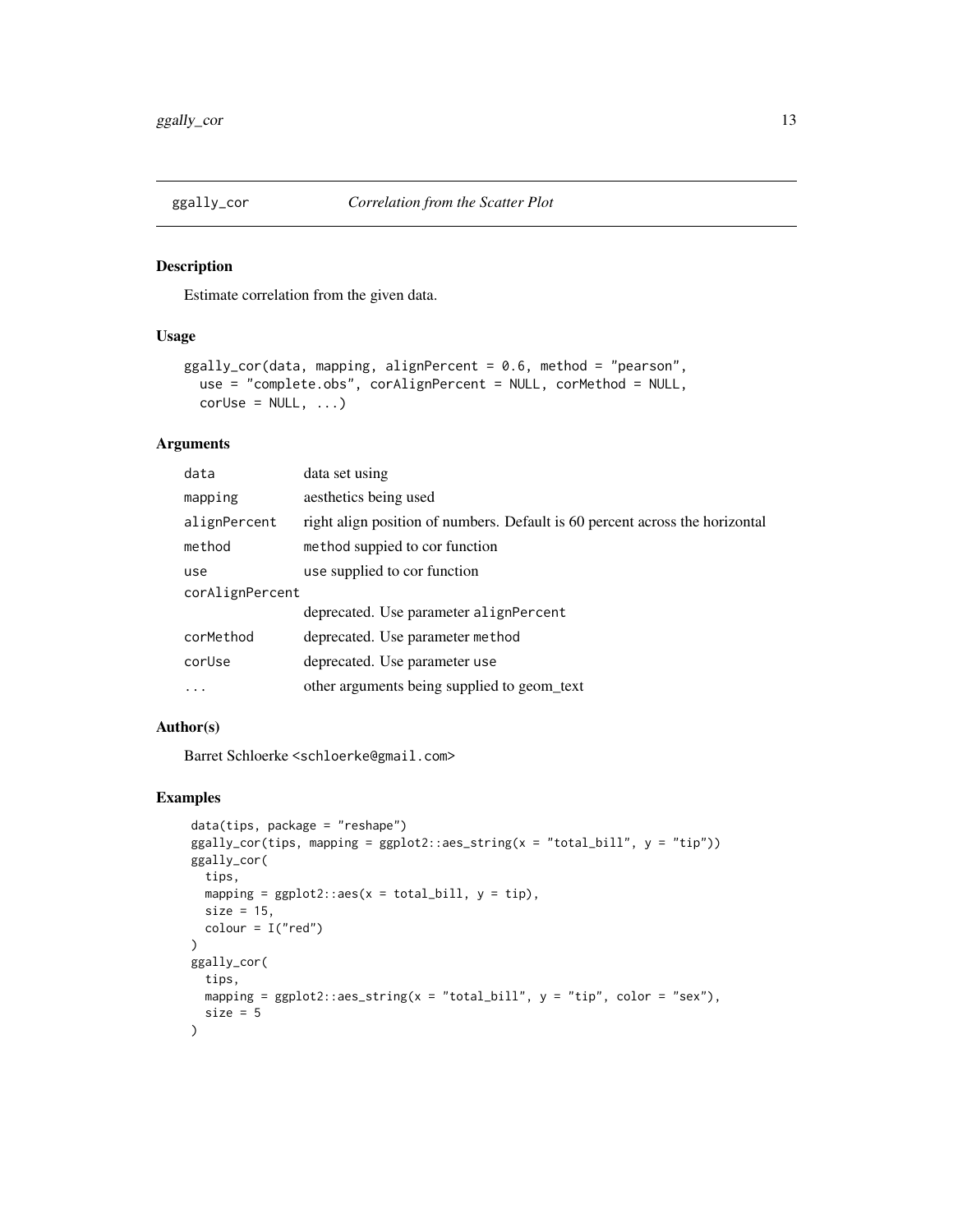<span id="page-13-0"></span>

Make a scatter density plot from a given data.

### Usage

```
ggally_density(data, mapping, ...)
```
#### Arguments

| data                    | data set using                                             |
|-------------------------|------------------------------------------------------------|
| mapping                 | aesthetics being used                                      |
| $\cdot$ $\cdot$ $\cdot$ | parameters sent to either stat_density2d or geom_density2d |

### Details

The aesthetic "fill" determines whether or not stat\_density2d (filled) or geom\_density2d (lines) is used.

### Author(s)

Barret Schloerke <schloerke@gmail.com>

```
data(tips, package = "reshape")
ggally\_density(tips, mapping = ggplot2::aes(x = total\_bill, y = tip))ggally_density(tips, mapping = ggplot2::aes_string(x = "total_bill", y = "tip"))
ggally_density(
 tips,
  mapping = ggplot2::aes\_string(x = "total_bill", y = "tip", fill = "..level.."))
ggally_density(
  tips,
  mapping = ggplot2::aes\_string(x = "total\_bill", y = "tip", fill = ".level..")) + ggplot2::scale_fill_gradient(breaks = c(0.05, 0.1, 0.15, 0.2))
```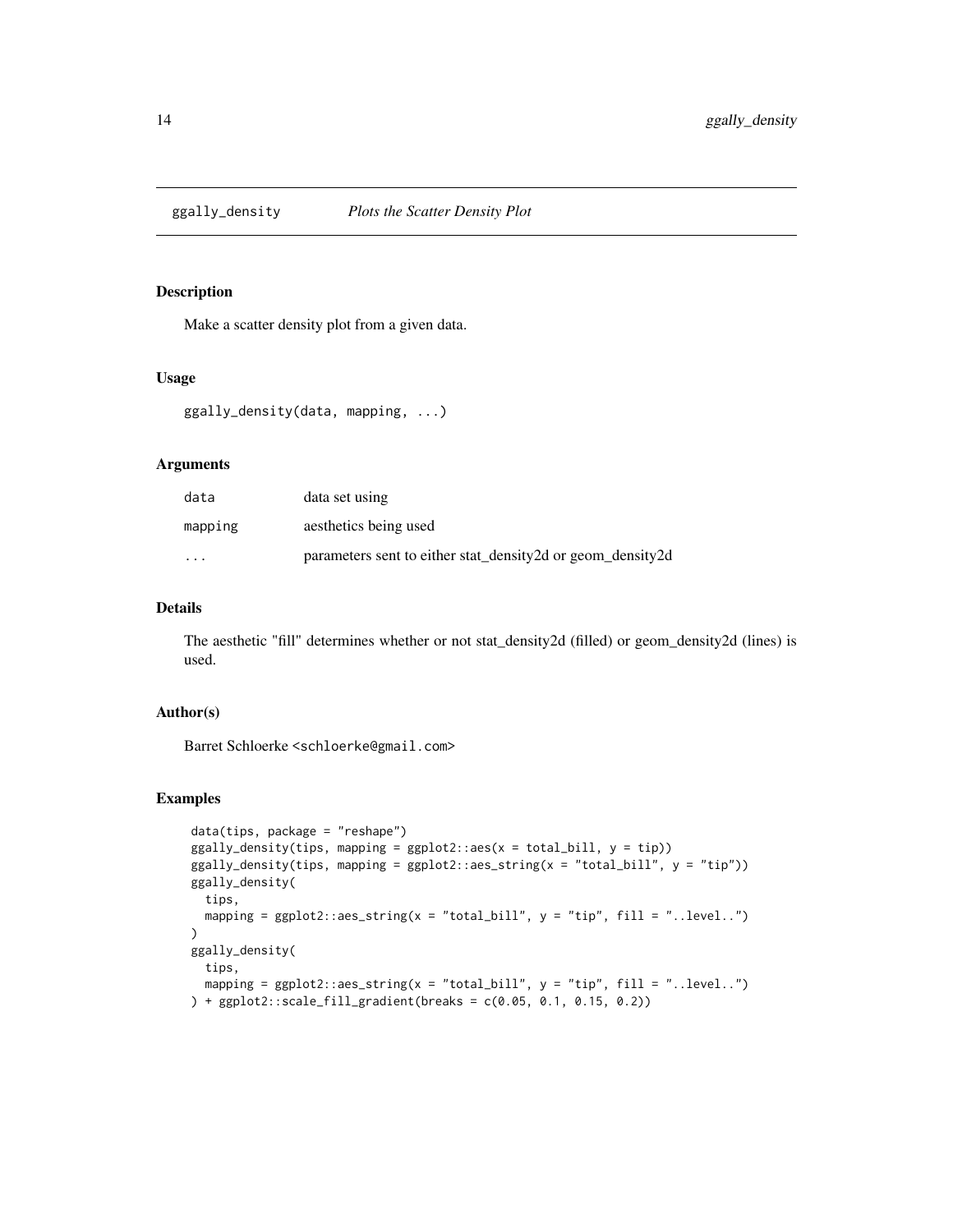<span id="page-14-0"></span>ggally\_densityDiag *Plots the Density Plots by Using Diagonal*

### Description

Plots the density plots by using Diagonal.

### Usage

ggally\_densityDiag(data, mapping, ..., rescale = FALSE)

### Arguments

| data                    | data set using                                               |
|-------------------------|--------------------------------------------------------------|
| mapping                 | aesthetics being used.                                       |
| $\cdot$ $\cdot$ $\cdot$ | other arguments sent to stat density                         |
| rescale                 | boolean to decide whether or not to rescale the count output |

### Author(s)

Barret Schloerke <schloerke@gmail.com>

#### Examples

```
data(tips, package = "reshape")
ggally_densityDiag(tips, mapping = ggplot2::aes(x = total_bill))
ggally_densityDiag(tips, mapping = ggplot2::aes(x = total_bill, color = day))
```
ggally\_denstrip *Plots a tile plot with facets*

### Description

Make Tile Plot as densely as possible.

### Usage

ggally\_denstrip(data, mapping, ...)

#### Arguments

| data                    | data set using                         |
|-------------------------|----------------------------------------|
| mapping                 | aesthetics being used                  |
| $\cdot$ $\cdot$ $\cdot$ | other arguments being sent to stat bin |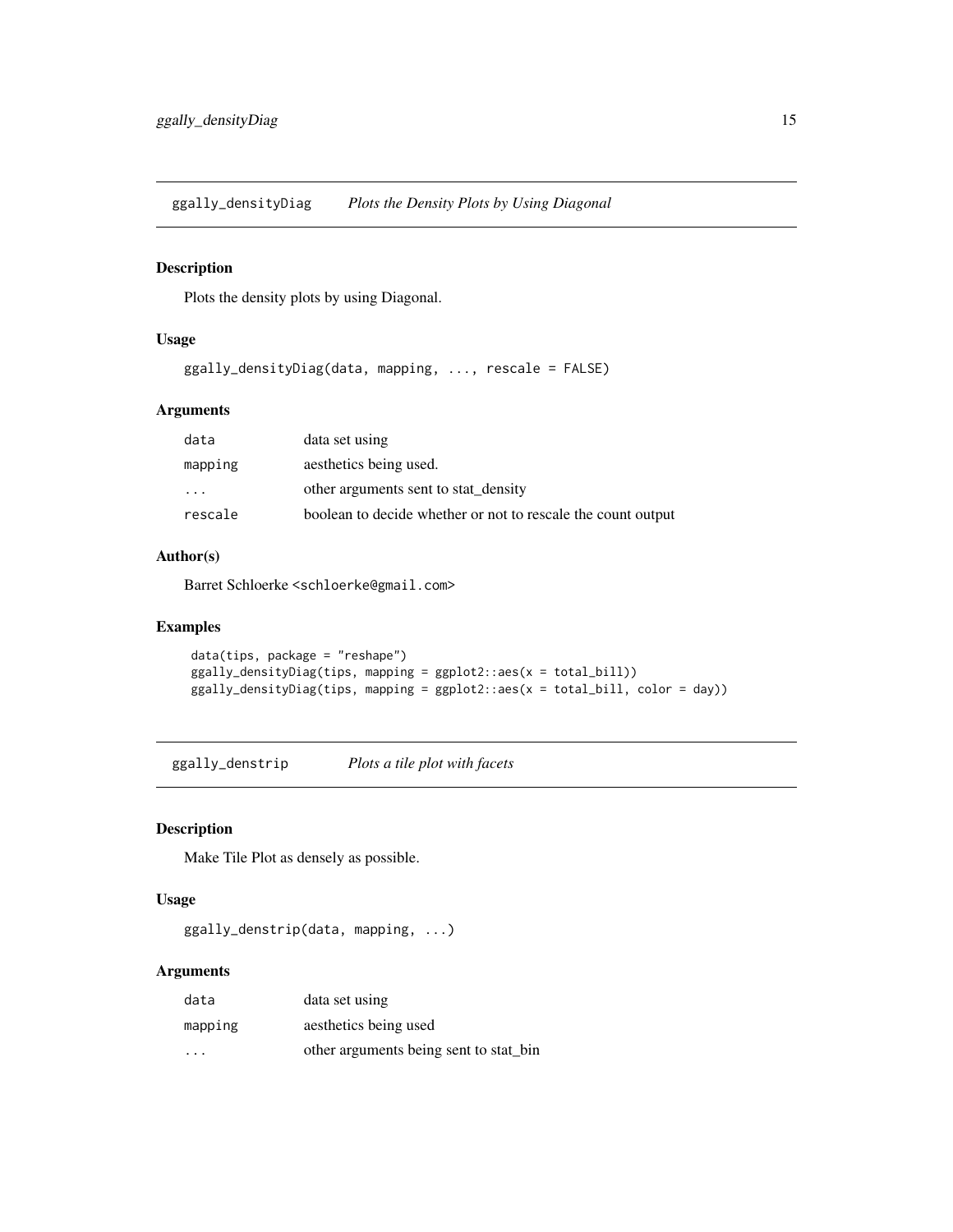#### Author(s)

Barret Schloerke <schloerke@gmail.com>

#### Examples

```
data(tips, package = "reshape")
ggally_density(tips, mapping = ggplot2::aes(x = total_bill, y = sex))ggally_denstrip(tips, mapping = ggplot2::aes_sstring(x = "total_bill", y = "sex"))ggally_denstrip(
 tips,
 mapping = ggplot2::aes\_string(x = "sex", y = "tip", binwidth = "0.2")) + ggplot2::scale_fill_gradient(low = "grey80", high = "black")
```
ggally\_diagAxis *Internal Axis Labeling Plot for ggpairs*

### Description

This function is used when axisLabels == "internal".

### Usage

```
ggally_diagAxis(data, mapping, label = mapping$x, labelSize = 5,
  labelXPercent = 0.5, labelYPercent = 0.55, labelHJust = 0.5,
  labelVJust = 0.5, gridLabelSize = 4, ...)
```
#### Arguments

| data          | dataset being plotted                                               |
|---------------|---------------------------------------------------------------------|
| mapping       | aesthetics being used (x is the variable the plot will be made for) |
| label         | title to be displayed in the middle. Defaults to mapping \$x        |
| labelSize     | size of variable label                                              |
| labelXPercent | percent of horizontal range                                         |
| labelYPercent | percent of vertical range                                           |
| labelHJust    | hjust supplied to label                                             |
| labelVJust    | vjust supplied to label                                             |
| gridLabelSize | size of grid labels                                                 |
| $\ddots$ .    | other arguments for geom_text                                       |

### Author(s)

Jason Crowley <crowley.jason.s@gmail.com> and Barret Schloerke

```
data(tips, package = "reshape")
ggally_diagAxis(tips, ggplot2::aes(x=tip))
ggally_diagAxis(tips, ggplot2::aes(x=sex))
```
<span id="page-15-0"></span>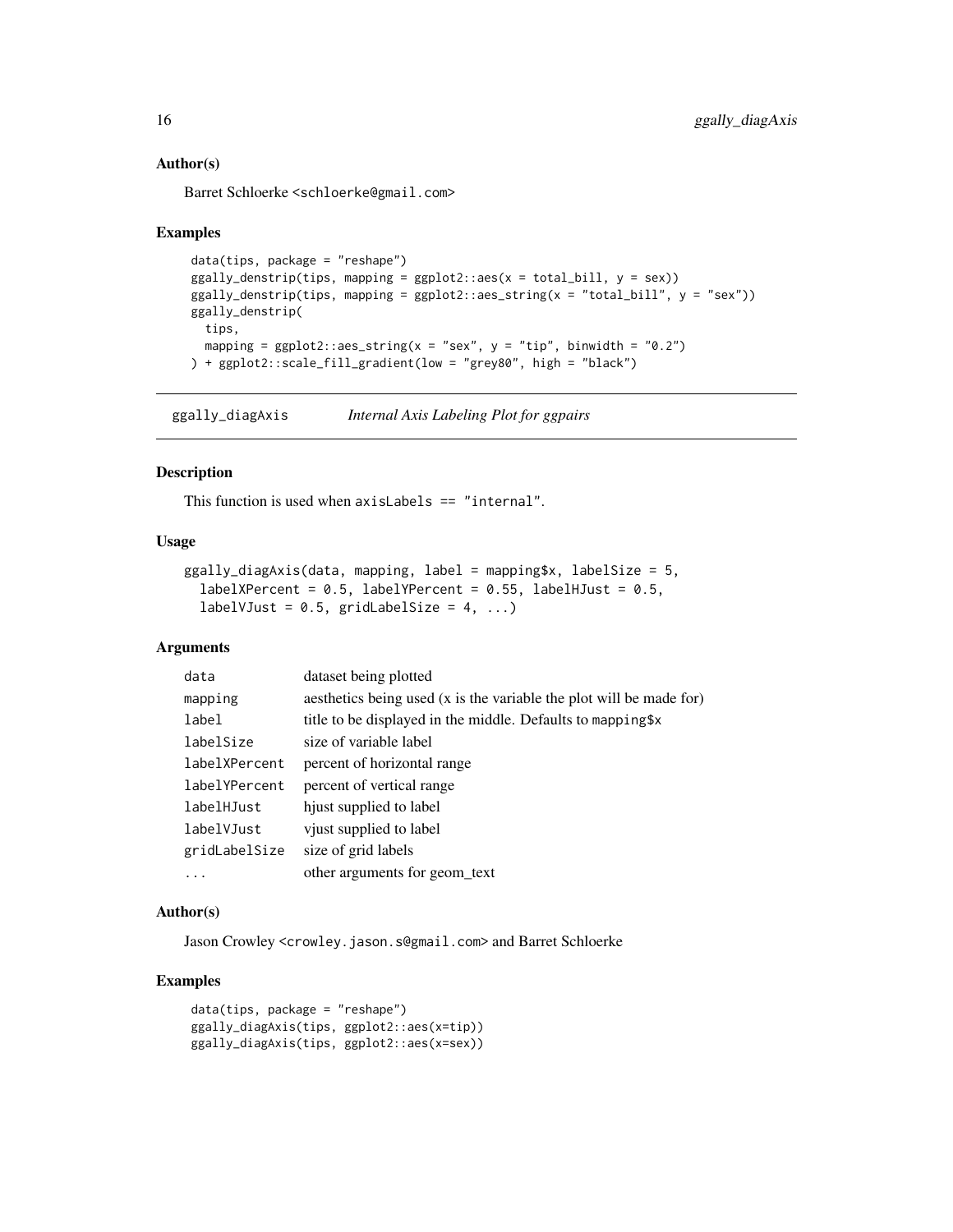<span id="page-16-0"></span>

Add jittering with the box plot. ggally\_dot\_no\_facet will be a single panel plot, while ggally\_dot will be a faceted plot

### Usage

ggally\_dot(data, mapping, ...)

```
ggally_dot_no_facet(data, mapping, ...)
```
#### Arguments

| data                    | data set using                                |
|-------------------------|-----------------------------------------------|
| mapping                 | aesthetics being used                         |
| $\cdot$ $\cdot$ $\cdot$ | other arguments being supplied to geom_jitter |

### Author(s)

Barret Schloerke <schloerke@gmail.com>

```
data(tips, package = "reshape")
ggally_dot(tips, mapping = ggplot2::aes(x = total_bill, y = sex))ggally\_dot(tips, mapping = ggplot2::aes\_string(x = "total\_bill", y = "sex"))ggally_dot(
 tips,
 mapping = ggplot2::aes\_string(y = "total\_bill", x = "sex", color = "sex")\mathcal{L}ggally_dot(
 tips,
 mapping = ggplot2::aes_string(y = "total_bill", x = "sex", color = "sex", shape = "sex")
) + ggplot2::scale_shape(solid=FALSE)
```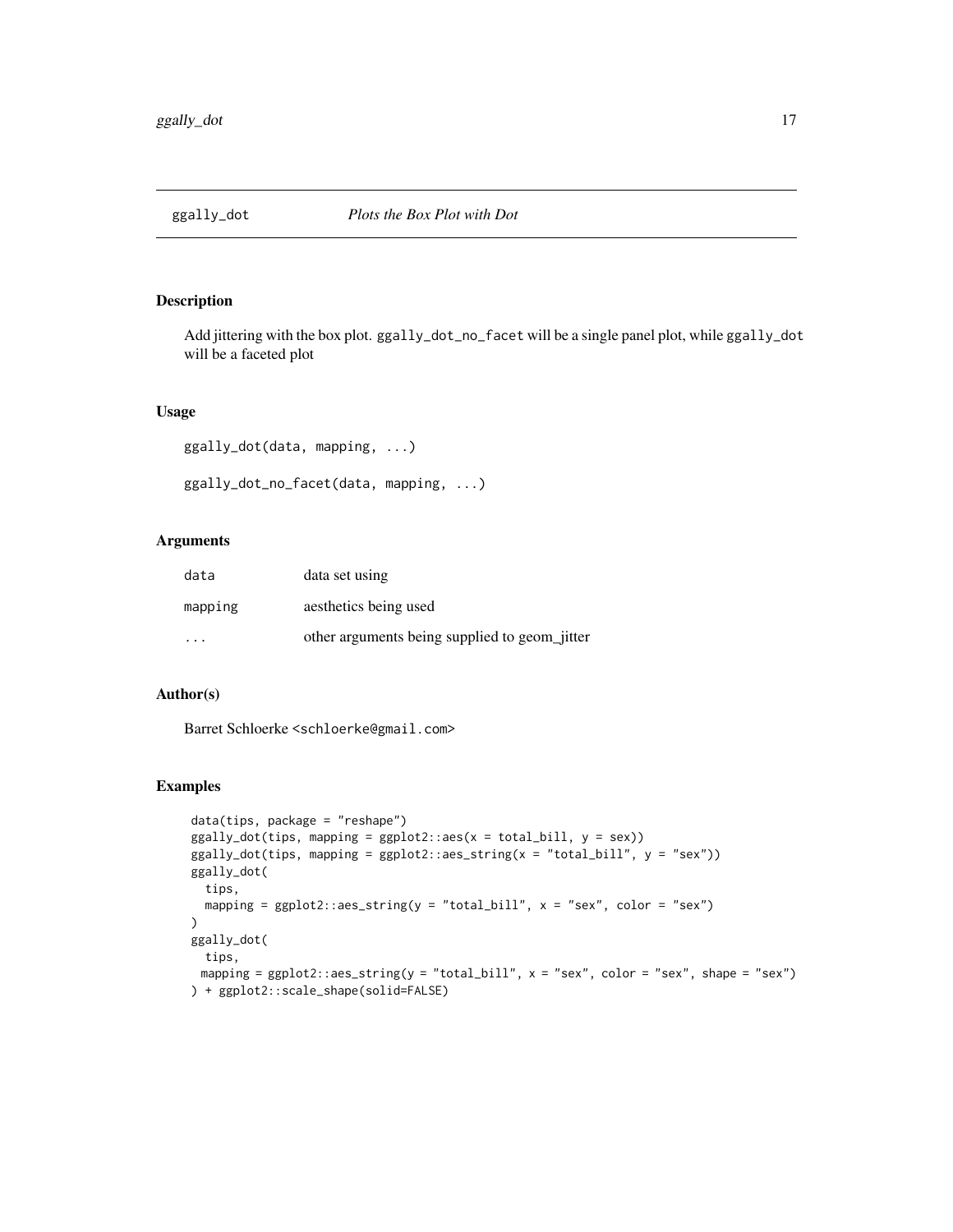<span id="page-17-0"></span>ggally\_dot\_and\_box *Plots either Box Plot or Dot Plots*

### Description

Place box plots or dot plots on the graph

#### Usage

ggally\_dot\_and\_box(data, mapping, ..., boxPlot = TRUE)

### Arguments

| data     | data set using                                                         |
|----------|------------------------------------------------------------------------|
| mapping  | aesthetics being used                                                  |
| $\cdots$ | parameters passed to either geom_jitter or geom_boxplot                |
| boxPlot  | boolean to decide to plot either box plots (TRUE) or dot plots (FALSE) |

#### Author(s)

Barret Schloerke <schloerke@gmail.com>

#### Examples

```
data(tips, package = "reshape")
ggally_dot_and_box(
  tips,
 mapping = ggplot2::aes(x = total\_bill, y = sex, color = sex),boxPlot = TRUE
\lambdaggally_dot_and_box(
 tips,
 mapping = ggplot2::aes(x = total\_bill, y = sex, color = sex),boxPlot = FALSE
)
```
ggally\_facetbar *Plots the Bar Plots Faceted by Conditional Variable*

#### Description

X variables are plotted using geom\_bar and faceted by the Y variable.

#### Usage

```
ggally_facetbar(data, mapping, ...)
```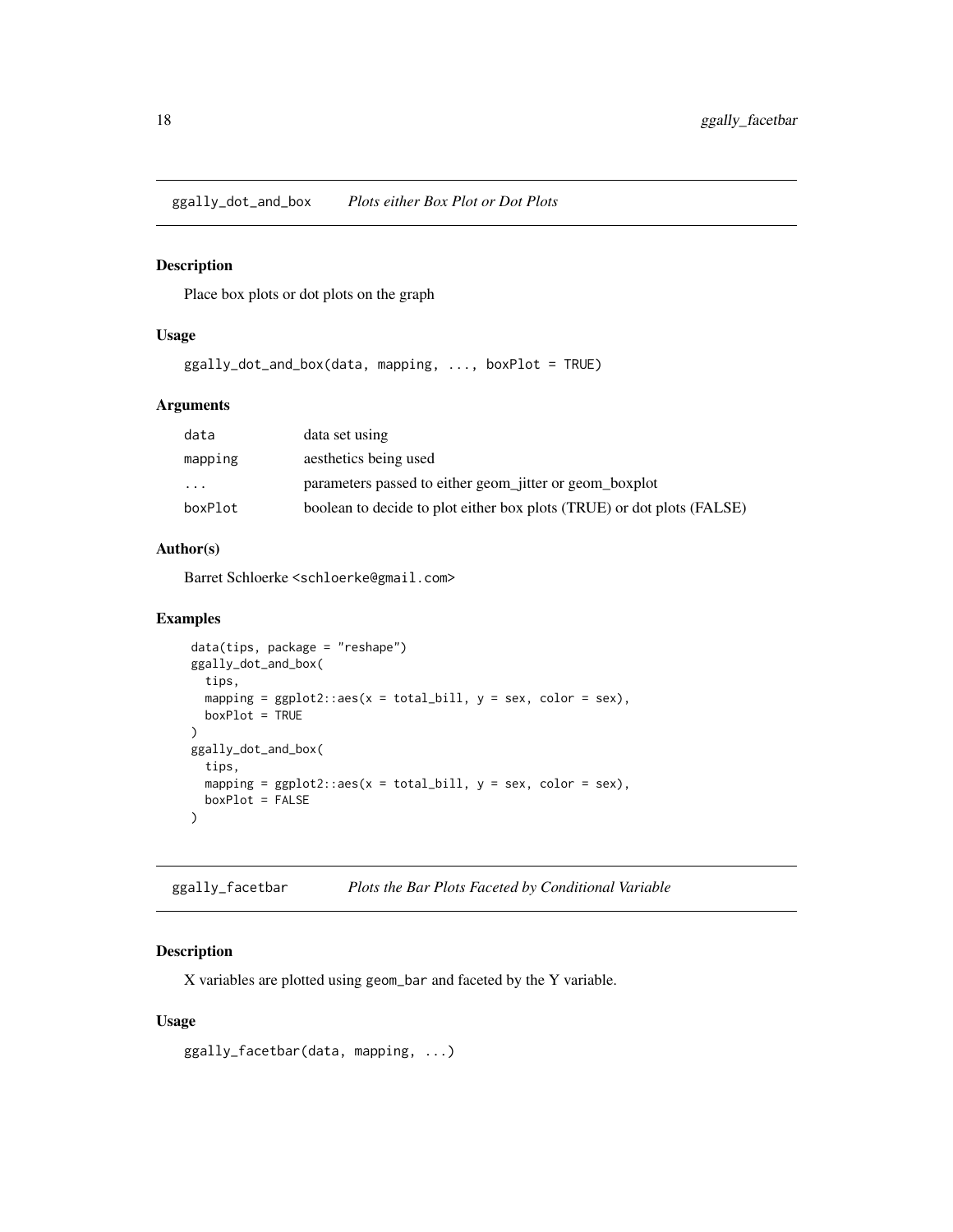### <span id="page-18-0"></span>Arguments

| data                    | data set using                        |
|-------------------------|---------------------------------------|
| mapping                 | aesthetics being used                 |
| $\cdot$ $\cdot$ $\cdot$ | other arguements are sent to geom bar |

#### Author(s)

Barret Schloerke <schloerke@gmail.com>

### Examples

```
data(tips, package = "reshape")
ggally_facethar(tips, ggplot2::aes(x = sex, y = smoker, fill = time))ggally_facetbar(tips, ggplot2::aes(x = smoker, y = sex, fill = time))
```
ggally\_facetdensity *Plots the density plots by faceting*

### Description

Make density plots by displaying subsets of the data in different panels.

### Usage

```
ggally_facetdensity(data, mapping, ...)
```
#### Arguments

| data    | data set using                             |
|---------|--------------------------------------------|
| mapping | aesthetics being used                      |
| .       | other arguments being sent to stat_density |

### Author(s)

Barret Schloerke <schloerke@gmail.com>

```
data(tips, package = "reshape")
ggally_facetdensity(tips, mapping = ggplot2::aes(x = total\_bill, y = sex))ggally_facetdensity(
 tips,
 mapping = ggplot2::aes\_string(y = "total\_bill", x = "sex", color = "sex")\mathcal{L}
```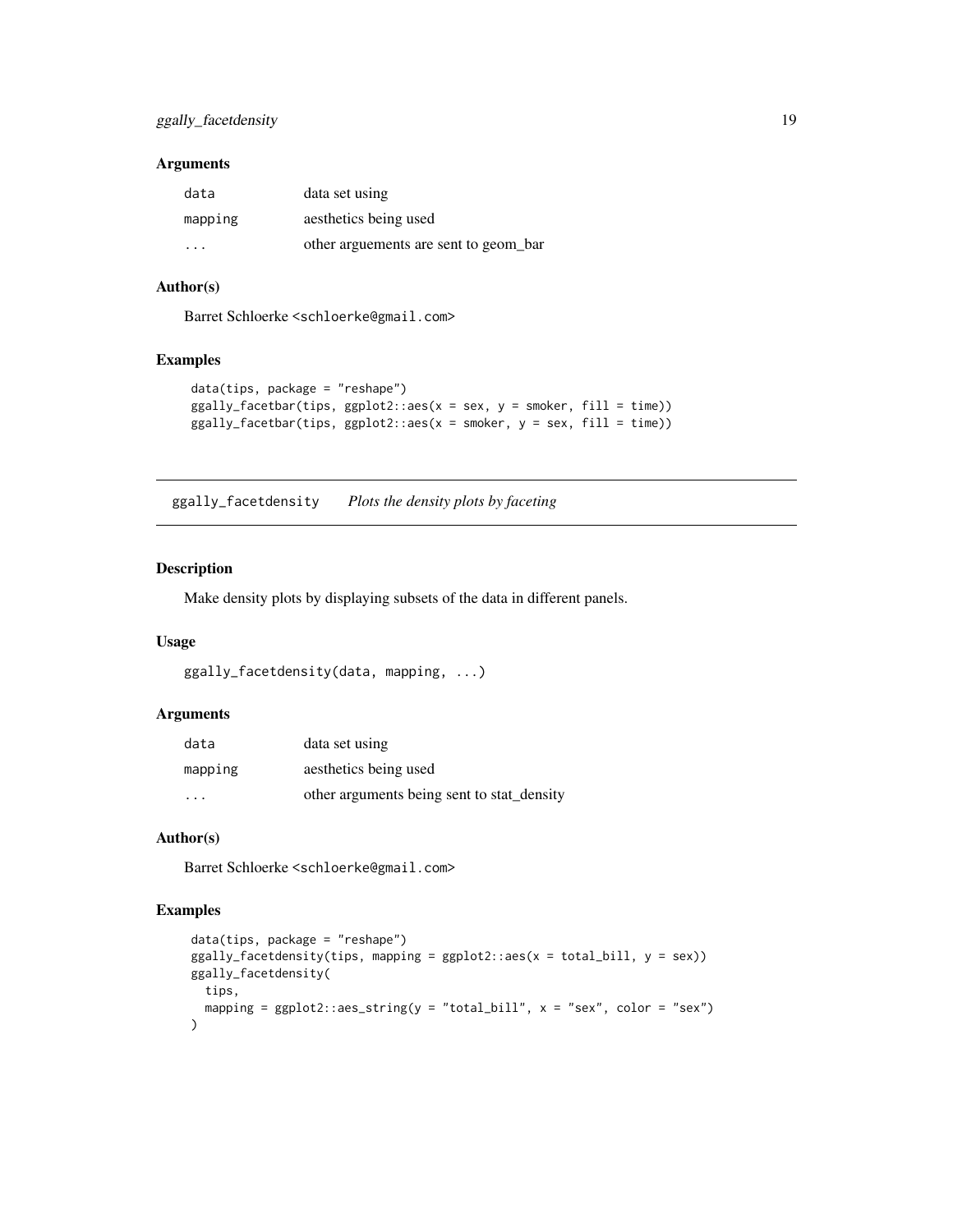```
ggally_facetdensitystrip
```
*Plots a density plot with facets or a tile plot with facets*

# Description

Make Tile Plot as densely as possible.

### Usage

```
ggally_facetdensitystrip(data, mapping, ..., den_strip = FALSE)
```
### Arguments

| data                    | data set using                                                                                      |
|-------------------------|-----------------------------------------------------------------------------------------------------|
| mapping                 | aesthetics being used                                                                               |
| $\cdot$ $\cdot$ $\cdot$ | other arguments being sent to either geom_histogram or stat_density                                 |
| den_strip               | boolean to decide whether or not to plot a density strip(TRUE) or a facet den-<br>sity(FALSE) plot. |

### Author(s)

Barret Schloerke <schloerke@gmail.com>

### Examples

```
example(ggally_facetdensity)
example(ggally_denstrip)
```
ggally\_facethist *Plots the Histograms by Faceting*

# Description

Make histograms by displaying subsets of the data in different panels.

### Usage

ggally\_facethist(data, mapping, ...)

#### Arguments

| data    | data set using                |
|---------|-------------------------------|
| mapping | aesthetics being used         |
| .       | parameters sent to stat_bin() |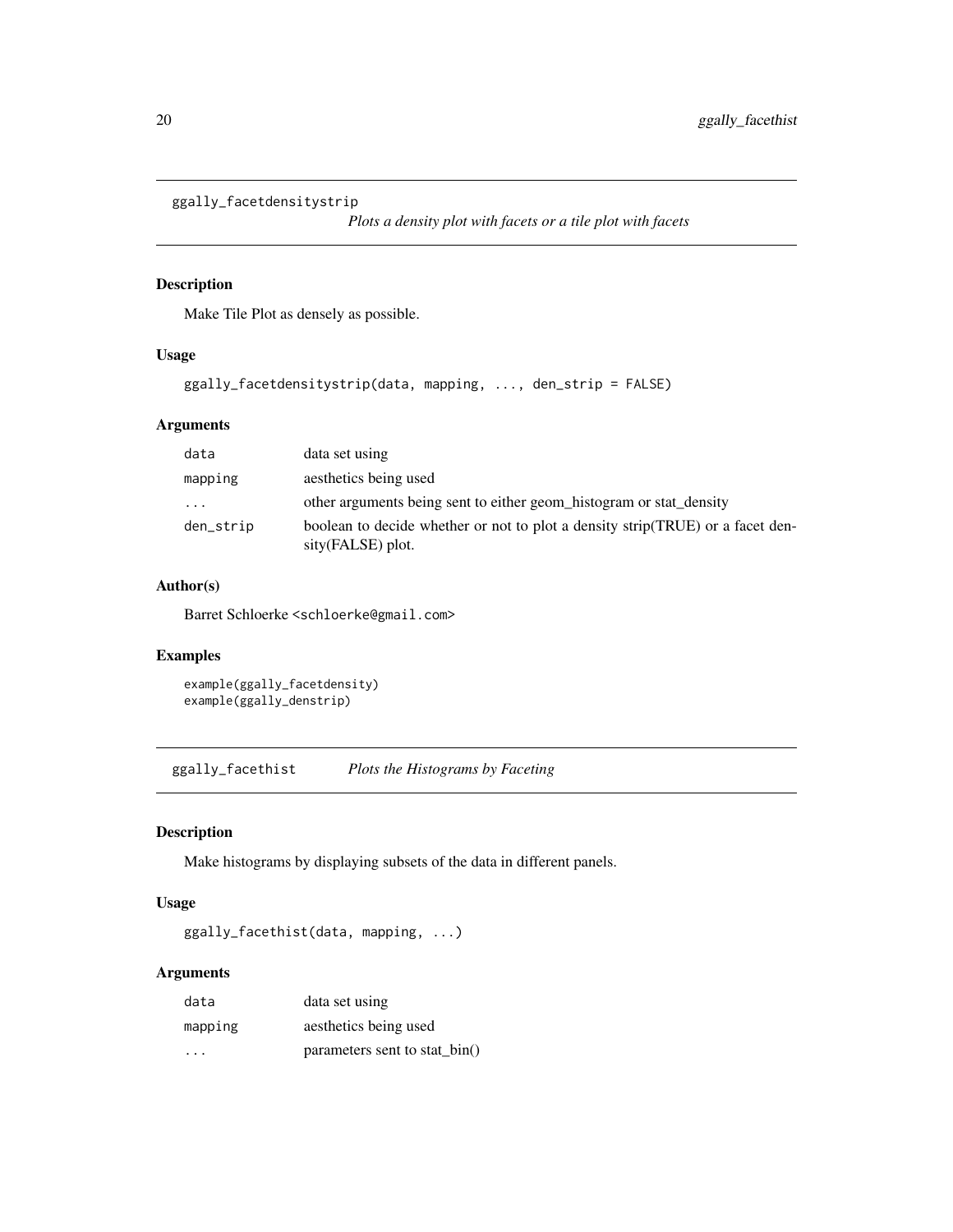#### <span id="page-20-0"></span>ggally\_na 21

### Author(s)

Barret Schloerke <schloerke@gmail.com>

#### Examples

```
data(tips, package = "reshape")
ggally_facethist(tips, mapping = ggplot2::aes(x = tip, y = sex))
ggally_facethist(tips, mapping = ggplot2::aes_string(x = "tip", y = "sex"), binwidth = 0.1)
```
ggally\_na *NA plot*

### Description

Draws a large NA in the middle of the plotting area. This plot is useful when all X or Y data is NA

#### Usage

```
ggally_na(data = NULL, mapping = NULL, size = 10, color = "grey20", ...)
```
ggally\_naDiag(...)

### Arguments

| data    | ignored                           |
|---------|-----------------------------------|
| mapping | ignored                           |
| size    | size of the geom_text 'NA'        |
| color   | color of the geom_text 'NA'       |
|         | other arguments sent to geom text |

# Author(s)

Barret Schloerke <schloerke@gmail.com>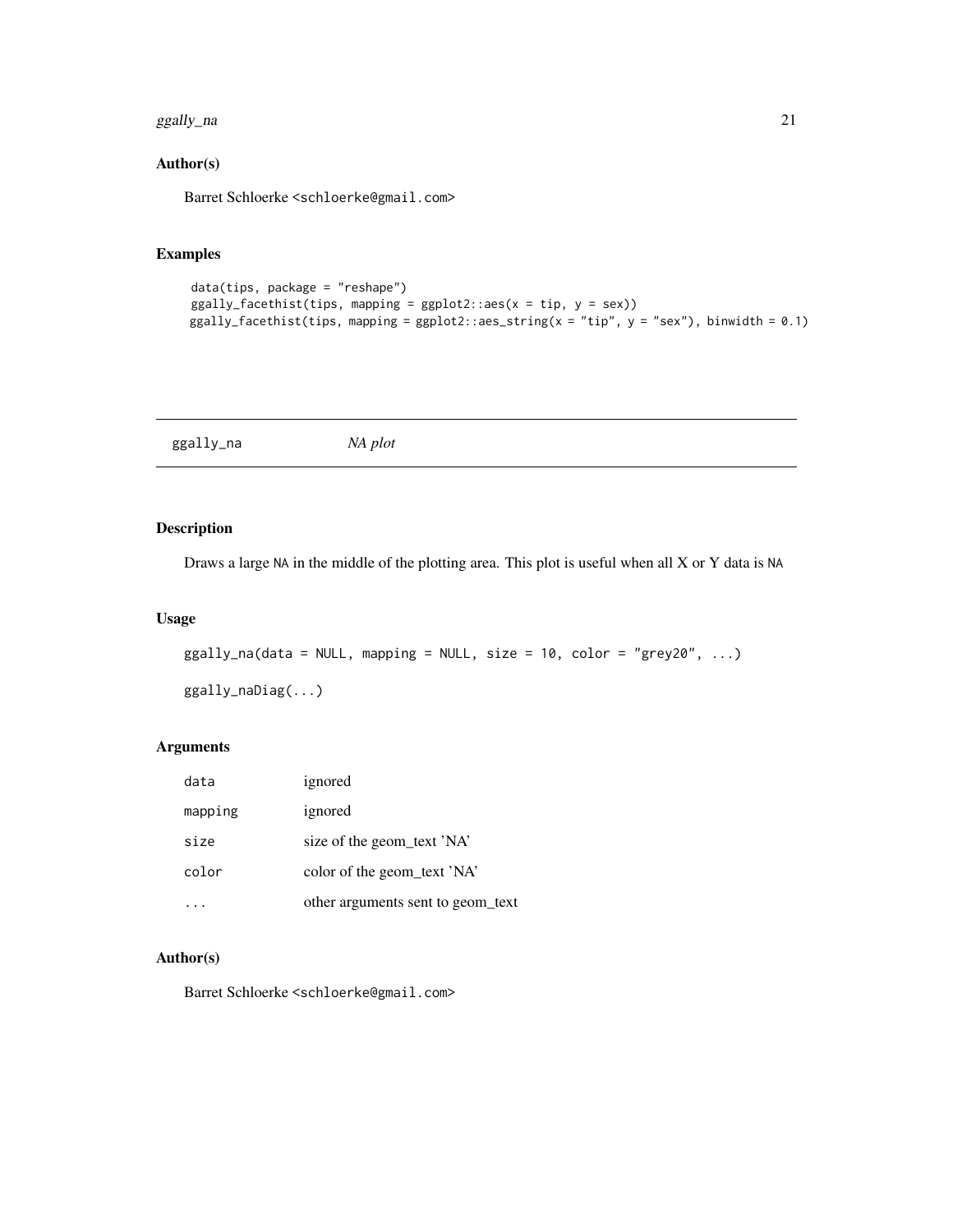<span id="page-21-0"></span>ggally\_nostic\_cooksd *ggnostic - Cook's distance*

#### Description

A function to display stats:[:cooks.distance](#page-0-0).

#### Usage

```
ggally_nostic_cooksd(data, mapping, ..., linePosition = 4/nrow(data),
  lineColor = brew_colors("grey"), lineType = 2)
```
#### Arguments

|              | data, mapping, , lineColor, lineType                |
|--------------|-----------------------------------------------------|
|              | parameters supplied to ggally_nostic_line           |
| linePosition | 4/n is the general cutoff point for Cook's Distance |

#### Details

A line is added at 4 / n to display the general cutoff point for Cook's Distance.

Reference: Cook, R. Dennis; Weisberg, Sanford (1982). Residuals and Influence in Regression. New York, NY: Chapman & Hall. ISBN 0-412-24280-X

#### Value

ggplot2 plot object

### See Also

stats:[:cooks.distance](#page-0-0)

```
dt <- broomify(stats::lm(mpg ~ wt + qsec + am, data = mtcars))
ggally_nostic_cooksd(dt, ggplot2::aes(wt, .cooksd))
```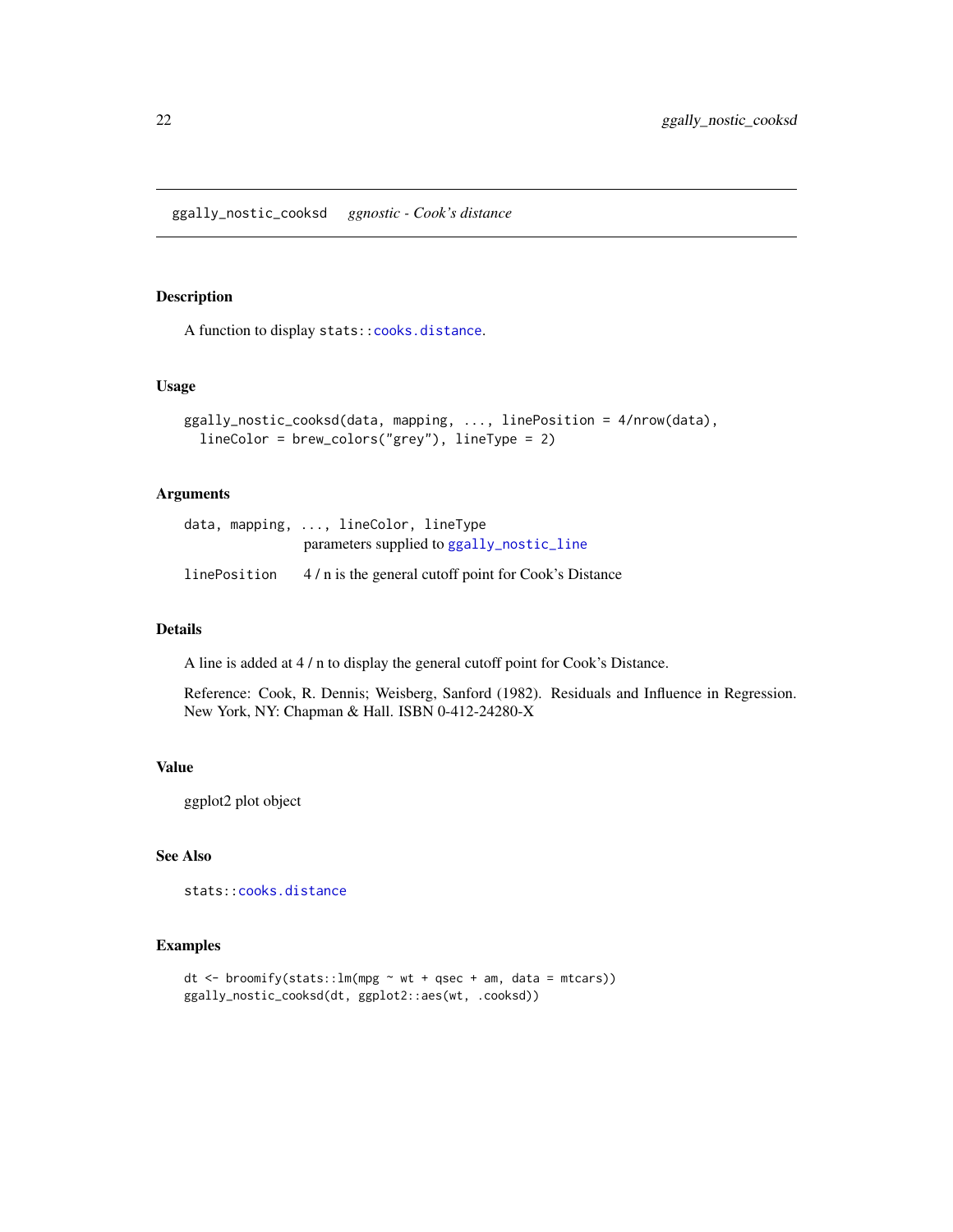```
ggally_nostic_hat ggnostic - leverage points
```
A function to display stats::influence's hat information against a given explanatory variable.

#### Usage

```
ggally_nostic_hat(data, mapping, ..., linePosition = 2 *sum(data[[deparse(mapping$y)]])/nrow(data), lineColor = brew_colors("grey"),
  lineSize = 0.5, lineAlpha = 1, lineType = 2,
  avgLinePosition = sum(data[[deparse(mapping$y)]])/nrow(data),
  avgLineColor = brew_colors("grey"), avgLineSize = lineSize,
  avgLineAlpha = lineAlpha, avgLineType = 1)
```
#### Arguments

```
data, mapping, ...
                 supplied directly to ggally_nostic_line
linePosition, lineColor, lineSize, lineAlpha, lineType
                parameters supplied to ggplot2::geom_line for the cutoff line
avgLinePosition, avgLineColor, avgLineSize, avgLineAlpha, avgLineType
                parameters supplied to ggplot2::geom_line for the average line
```
### Details

As stated in stats:[:influence](#page-0-0) documentation:

hat: a vector containing the diagonal of the 'hat' matrix.

The diagonal elements of the 'hat' matrix describe the influence each response value has on the fitted value for that same observation.

A suggested "cutoff" line is added to the plot at a height of  $2 * p / n$  and an expected line at a height of p / n. If either linePosition or avgLinePosition is NULL, the respective line will not be drawn.

#### Value

ggplot2 plot object

#### See Also

stats:[:influence](#page-0-0)

```
dt \le broomify(stats::lm(mpg \sim wt + qsec + am, data = mtcars))ggally_nostic_hat(dt, ggplot2::aes(wt, .hat))
```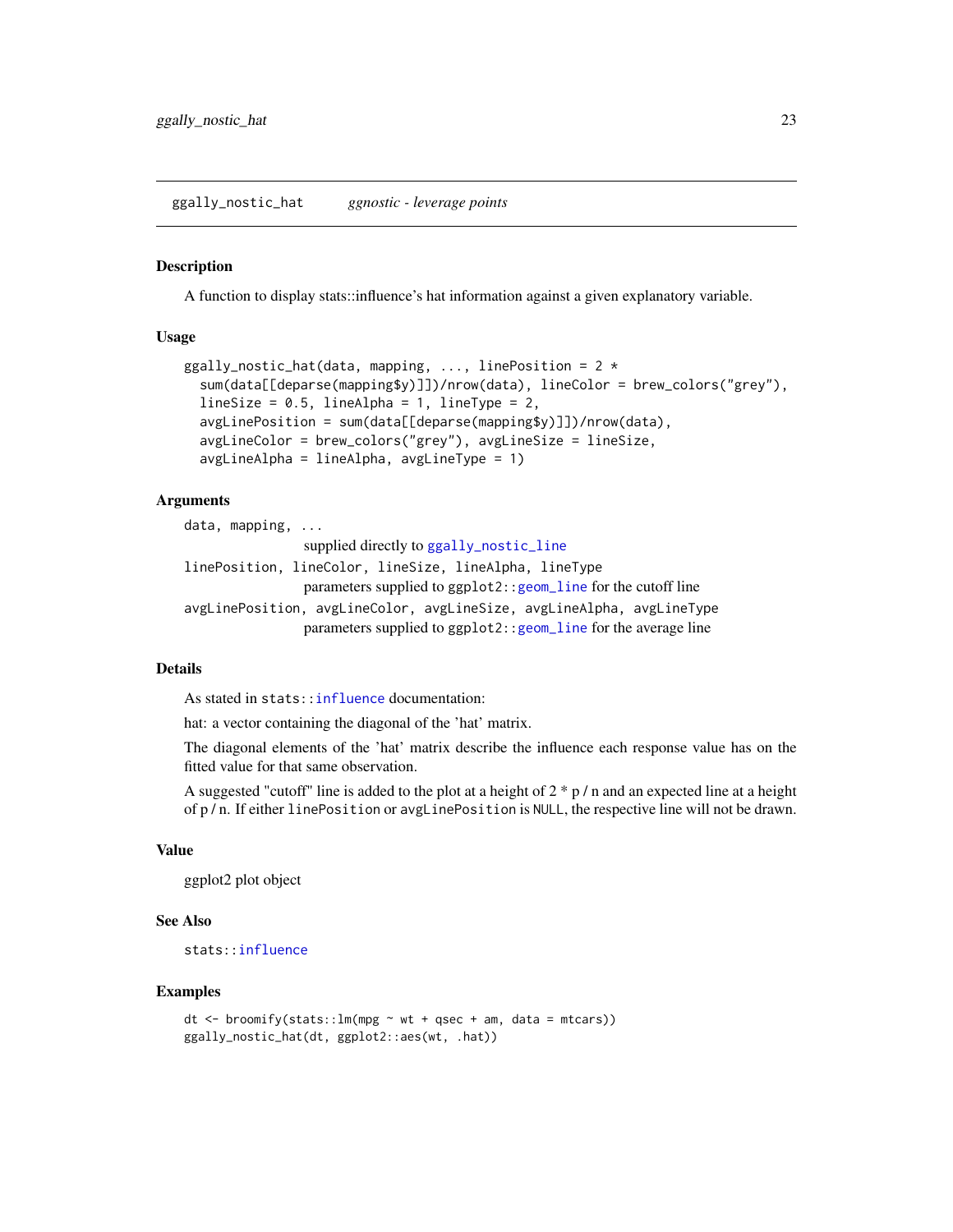<span id="page-23-1"></span><span id="page-23-0"></span>If a non-null linePosition value is given, a line will be drawn before the given continuous\_geom or combo\_geom is added to the plot.

### Usage

```
ggally_nostic_line(data, mapping, ..., linePosition = NULL,
  lineColor = "red", lineSize = 0.5, lineAlpha = 1, lineType = 1,
 continuous_geom = ggplot2::geom_point, combo_geom = ggplot2::geom_boxplot,
 mapColorToFill = TRUE)
```
### Arguments

|                 | data, mapping supplied directly to $ggplot2::ggplot(data, mapping)$                                        |
|-----------------|------------------------------------------------------------------------------------------------------------|
| $\ddots$        | parameters supplied to continuous geom or combo geom                                                       |
|                 | linePosition, lineColor, lineSize, lineAlpha, lineType<br>parameters supplied to $ggplot2$ : : $geom$ line |
| continuous_geom |                                                                                                            |
|                 | ggplot2 geom that is executed after the line is (possibly) added and if the x data<br>is continous         |
| combo_geom      | ggplot2 geom that is executed after the line is (possibly) added and if the x data<br>is discrete          |
|                 | mapColorToFill boolean to determine if combo plots should cut the color mapping to the fill<br>mapping     |

# Details

Functions with a color in their name have different default color behavior.

### Value

ggplot2 plot object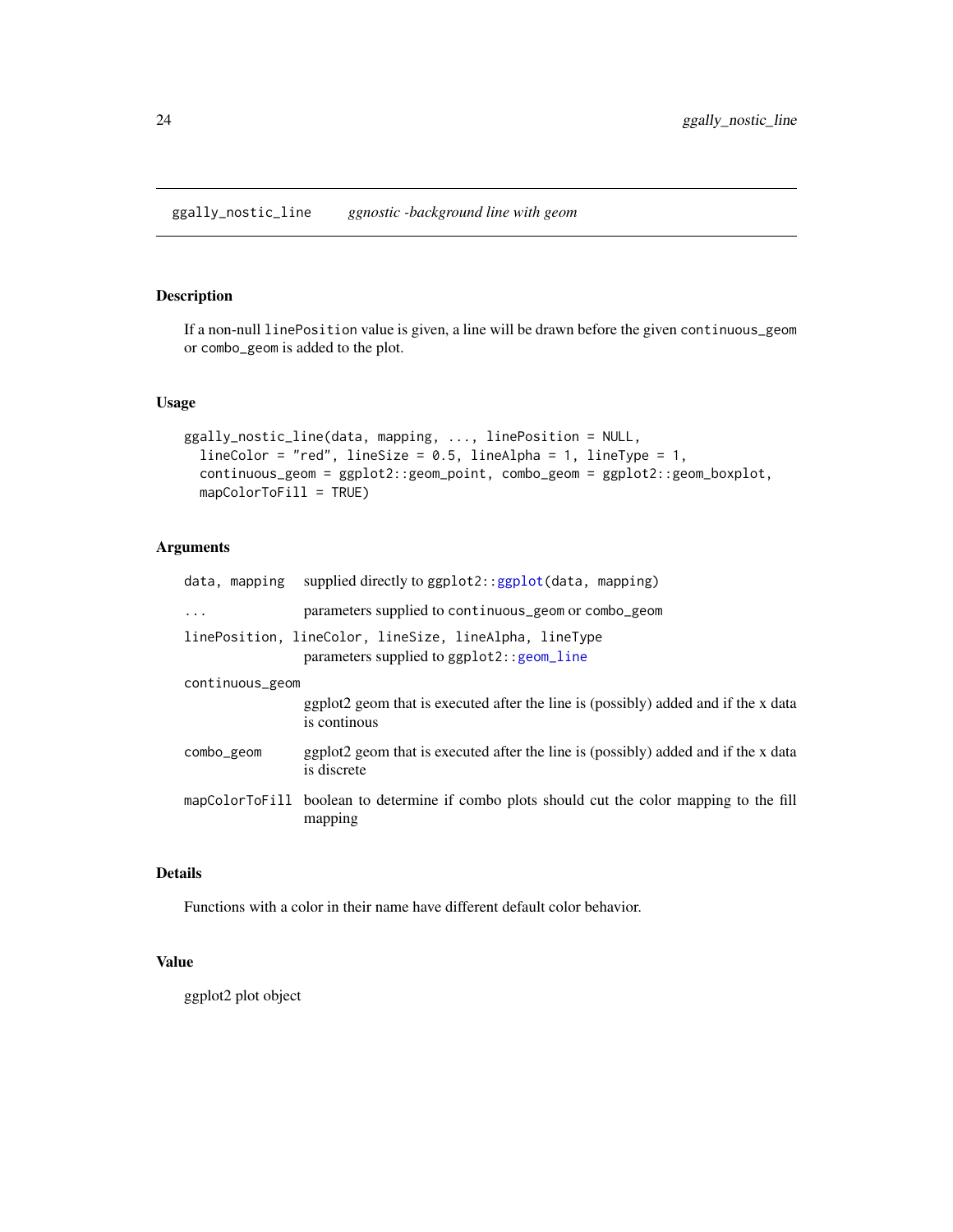<span id="page-24-1"></span><span id="page-24-0"></span>If non-null pVal and sigma values are given, confidence interval lines will be added to the plot at the specified pVal percentiles of a N(0, sigma) distribution.

#### Usage

```
ggally_nostic_resid(data, mapping, ..., linePosition = 0,
  lineColor = brew_colors("grey"), lineSize = 0.5, lineAlpha = 1,
 lineType = 1, lineConfColor = brew_colors("grey"),
 lineConfSize = lineSize, lineConfAlpha = lineAlpha, lineConfType = 2,
 pVal = c(0.025, 0.975), sigma = attr(data, "broom_glance")$sigma,
 se = TRUE, method = "auto")
```
# Arguments

| data, mapping, |                                                                                                                  |
|----------------|------------------------------------------------------------------------------------------------------------------|
|                | parameters supplied to ggally_nostic_line                                                                        |
|                | linePosition, lineColor, lineSize, lineAlpha, lineType<br>parameters supplied to $ggplot2::geom\_line$           |
|                | lineConfColor, lineConfSize, lineConfAlpha, lineConfType<br>parameters supplied to the confidence interval lines |
| pVal           | percentiles of a $N(0, \text{sigma})$ distribution to be drawn                                                   |
| sigma          | sigma value for the pVal percentiles                                                                             |
| se             | boolen to determine if the confidence intervals should be displayed                                              |
| method         | parameter supplied to ggplot2:: geom_smooth. Defaults to "auto"                                                  |

### Value

ggplot2 plot object

# See Also

stats:[:residuals](#page-0-0)

```
dt <- broomify(stats::lm(mpg \sim wt + qsec + am, data = mtcars))
ggally_nostic_resid(dt, ggplot2::aes(wt, .resid))
```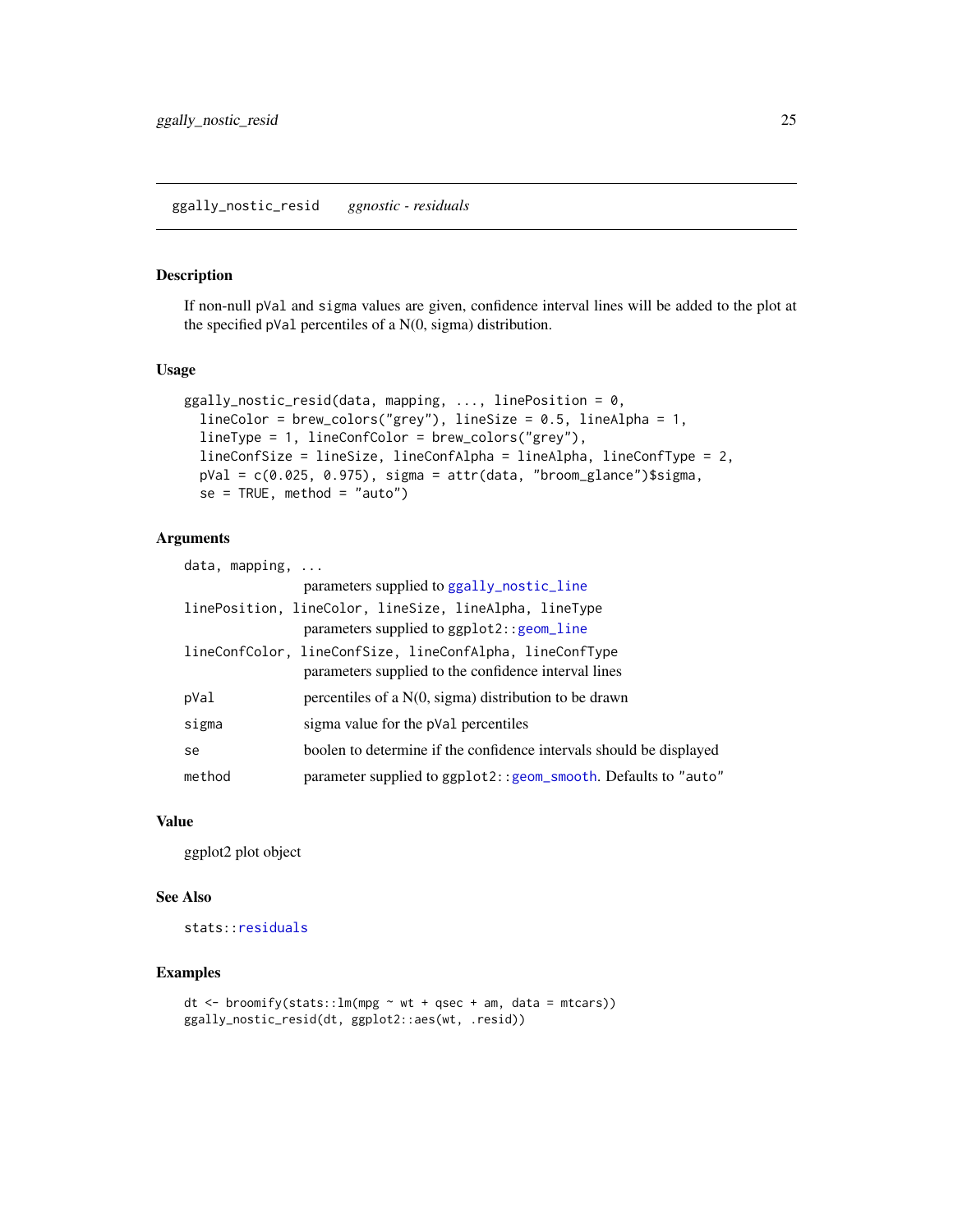<span id="page-25-0"></span>A function to display stats:[:predict](#page-0-0)'s standard errors

#### Usage

```
ggally_nostic_se_fit(data, mapping, ..., lineColor = brew_colors("grey"),
 linePosition = NULL)
```
### Arguments

|              | data, mapping, , lineColor                |
|--------------|-------------------------------------------|
|              | parameters supplied to ggally_nostic_line |
| linePosition | base comparison for a perfect fit         |

#### Details

As stated in stats:[:predict](#page-0-0) documentation:

If the logical 'se.fit' is 'TRUE', standard errors of the predictions are calculated. If the numeric argument 'scale' is set (with optional "df'), it is used as the residual standard deviation in the computation of the standard errors, otherwise this is extracted from the model fit.

Since the se.fit is TRUE and scale is unset by default, the standard errors are extracted from the model fit.

A base line of 0 is added to give reference to a perfect fit.

#### Value

ggplot2 plot object

#### See Also

stats:[:influence](#page-0-0)

```
dt \le broomify(stats::lm(mpg \sim wt + qsec + am, data = mtcars))
ggally_nostic_se_fit(dt, ggplot2::aes(wt, .se.fit))
```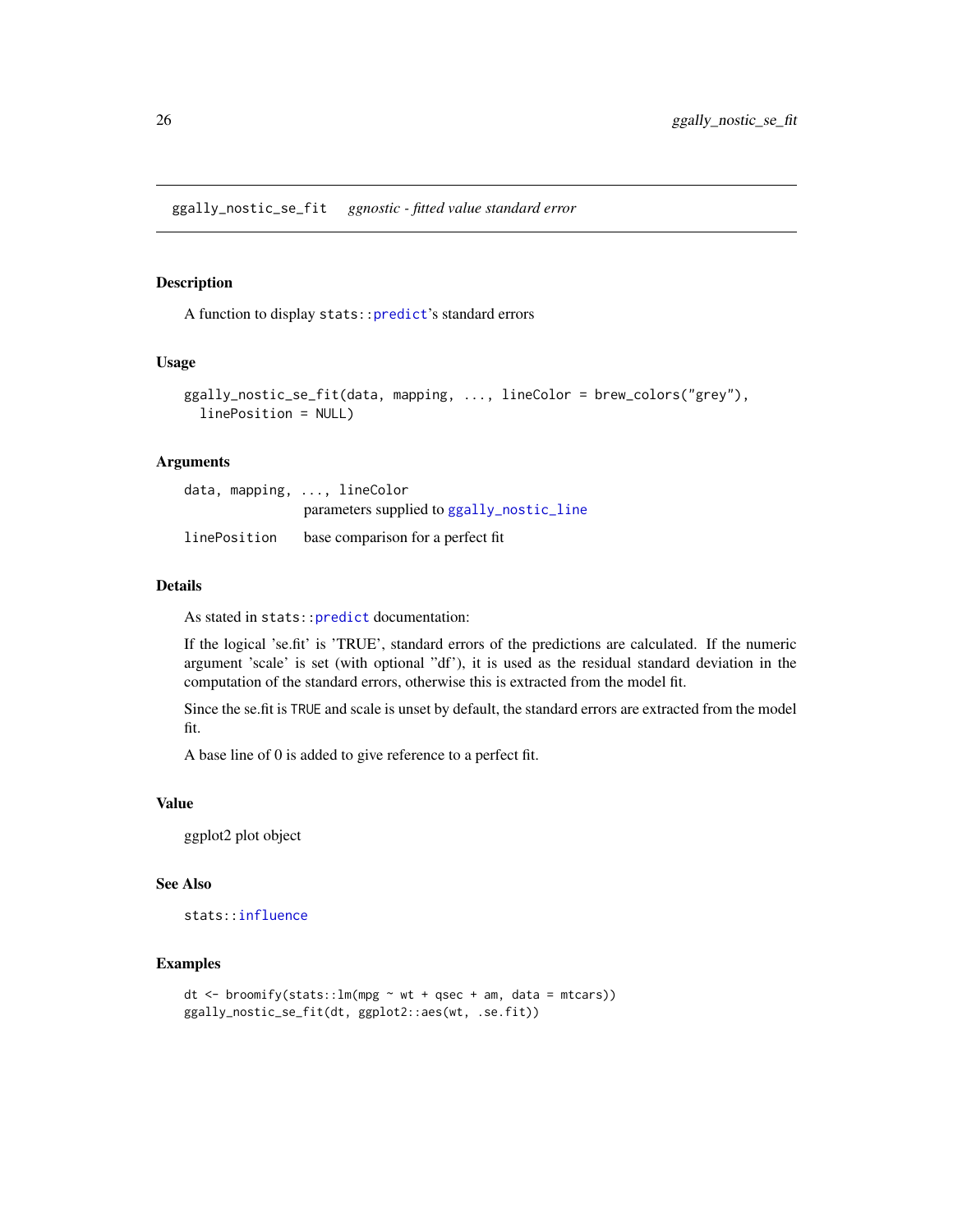<span id="page-26-0"></span>A function to display stats:[:influence](#page-0-0)'s sigma value.

#### Usage

```
ggally_nostic_sigma(data, mapping, ..., lineColor = brew_colors("grey"),
  linePosition = attr(data, "broom_glance")$sigma)
```
### Arguments

| $data$ , mapping, $\ldots$ , lineColor |                                                                                                   |
|----------------------------------------|---------------------------------------------------------------------------------------------------|
|                                        | parameters supplied to ggally_nostic_line                                                         |
| linePosition                           | line that is drawn in the background of the plot. Defaults to the overall model's<br>sigma value. |

#### Details

As stated in stats:[:influence](#page-0-0) documentation:

sigma: a vector whose i-th element contains the estimate of the residual standard deviation obtained when the i-th case is dropped from the regression. (The approximations needed for GLMs can result in this being 'NaN'.)

A line is added to display the overall model's sigma value. This gives a baseline for comparison

#### Value

ggplot2 plot object

#### See Also

stats:[:influence](#page-0-0)

```
dt \leq broomify(stats::lm(mpg \sim wt + qsec + am, data = mtcars))
ggally_nostic_sigma(dt, ggplot2::aes(wt, .sigma))
```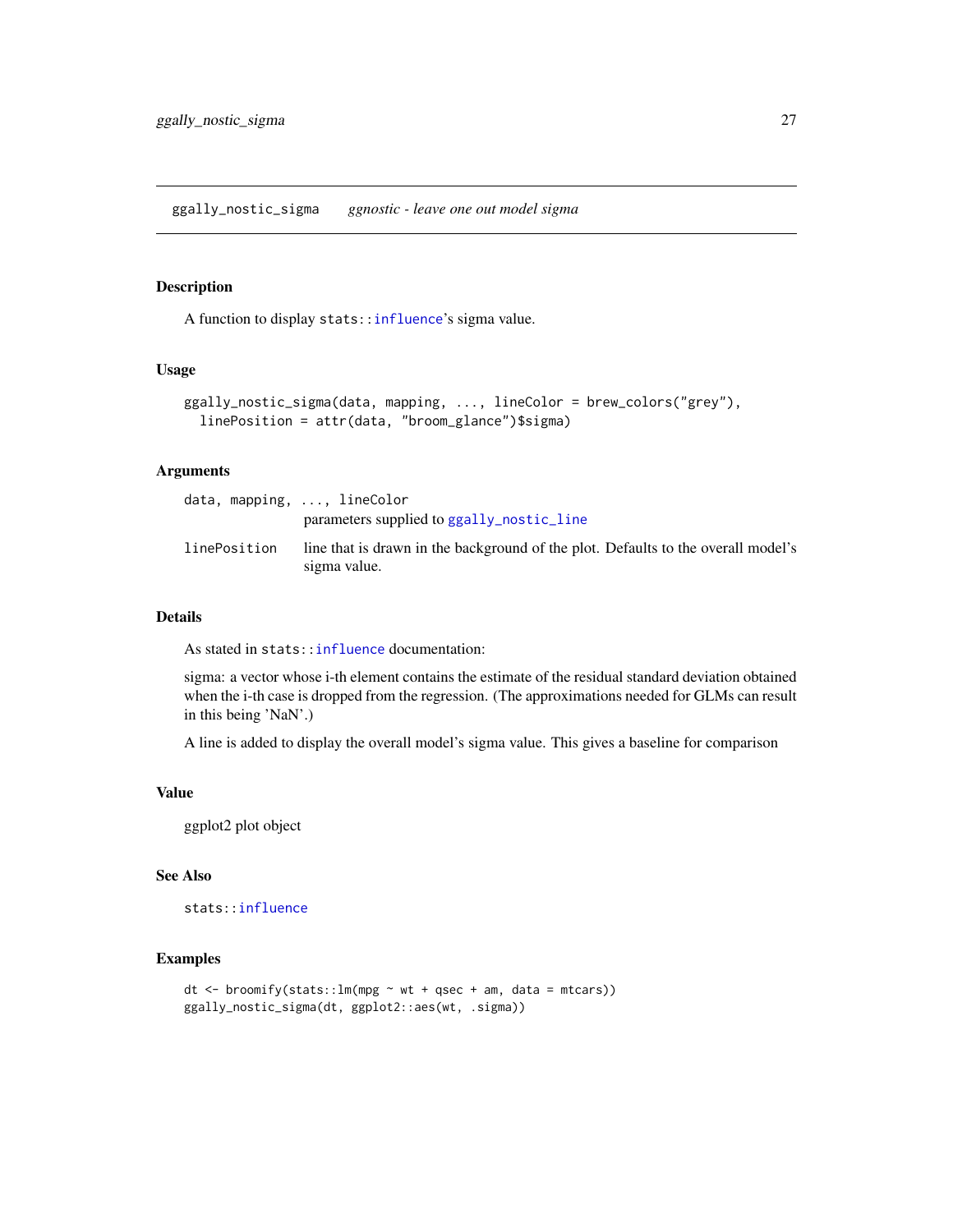```
ggally_nostic_std_resid
```
*ggnostic - standardized residuals*

### Description

If non-null pVal and sigma values are given, confidence interval lines will be added to the plot at the specified pVal locations of a  $N(0, 1)$  distribution.

### Usage

```
ggally_nostic_std_resid(data, mapping, ..., sigma = 1)
```
#### Arguments

|       | data, mapping, |                                                                           |
|-------|----------------|---------------------------------------------------------------------------|
|       |                | parameters supplied to ggally_nostic_resid                                |
| sigma |                | sigma value for the pVal percentiles. Set to 1 for standardized residuals |

#### Value

ggplot2 plot object

### See Also

stats:[:rstandard](#page-0-0)

### Examples

```
dt <- broomify(stats::lm(mpg ~ wt + qsec + am, data = mtcars))
ggally_nostic_std_resid(dt, ggplot2::aes(wt, .std.resid))
```
ggally\_points *Plots the Scatter Plot*

#### Description

Make a scatter plot with a given data set.

#### Usage

ggally\_points(data, mapping, ...)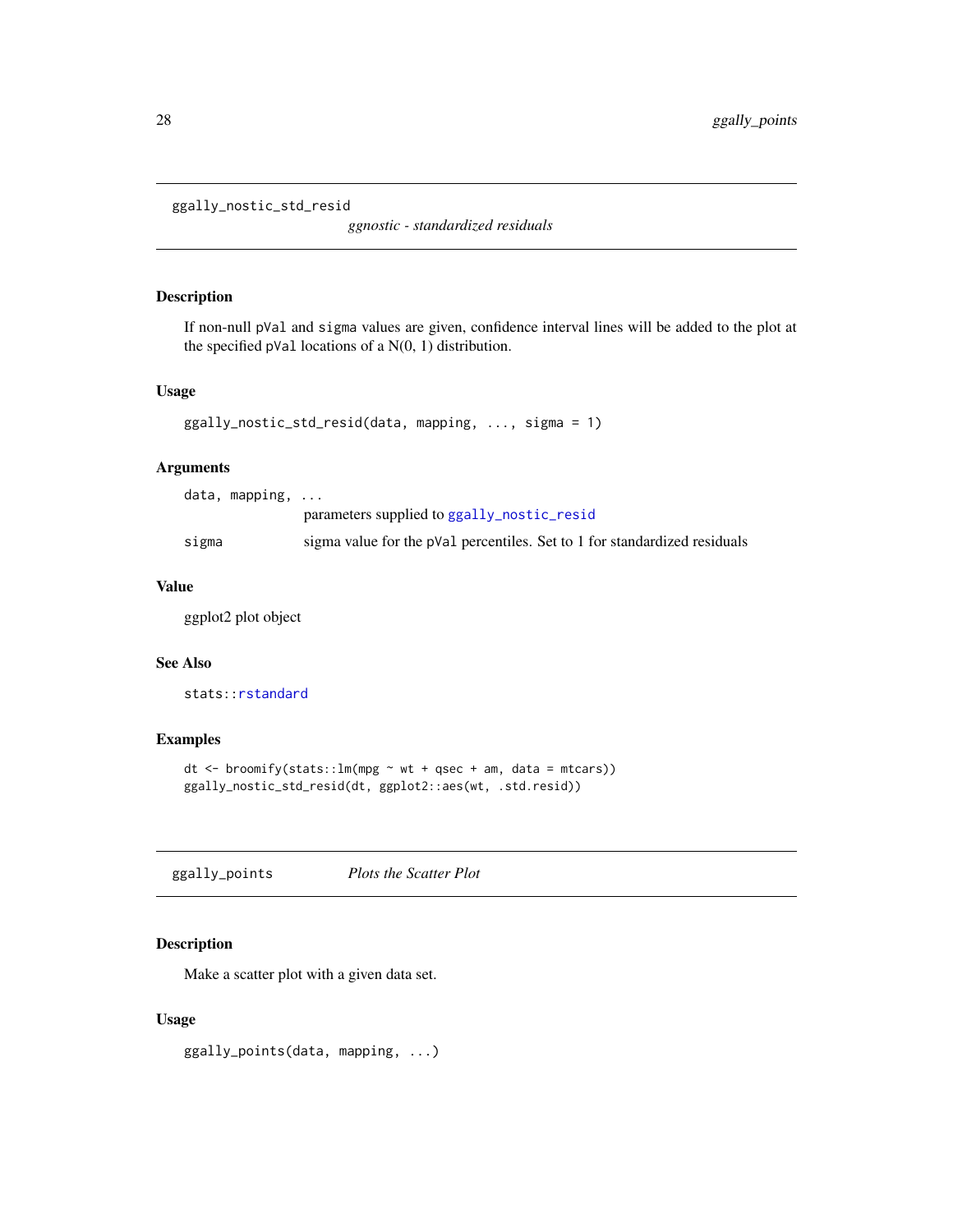### <span id="page-28-0"></span>ggally\_ratio 29

### Arguments

| data                    | data set using                         |
|-------------------------|----------------------------------------|
| mapping                 | aesthetics being used                  |
| $\cdot$ $\cdot$ $\cdot$ | other arguments are sent to geom point |

# Author(s)

Barret Schloerke <schloerke@gmail.com>

### Examples

```
data(mtcars)
ggally_points(mtcars, mapping = ggplot2::aes(x = disp, y = hp))ggally_points(mtcars, mapping = ggplot2::aes_string(x = "disp", y = "hp"))
ggally_points(
 mtcars,
 mapping = ggplot2::aes_string(
   x = "disp",y = "hp",color = "as.factor(cyl)",size = "gear"
 \lambda\mathcal{L}
```
ggally\_ratio *Plots a mosaic plot*

### Description

Plots the mosaic plot by using fluctuation.

#### Usage

```
ggally_ratio(data, mapping = do.call(ggplot2::aes_string,
  as.list(colnames(data)[1:2])), \ldots, floor = 0, ceiling = NULL)
```
# Arguments

| data    | data set using                                                                                                                           |
|---------|------------------------------------------------------------------------------------------------------------------------------------------|
| mapping | aesthetics being used. Only x and y will used and both are required                                                                      |
| .       | passed to geom_tile()                                                                                                                    |
| floor   | don't display cells smaller than this value                                                                                              |
| ceiling | max value to scale frequencies. If any frequency is larger than the ceiling, the<br>fill color is displayed darker than other rectangles |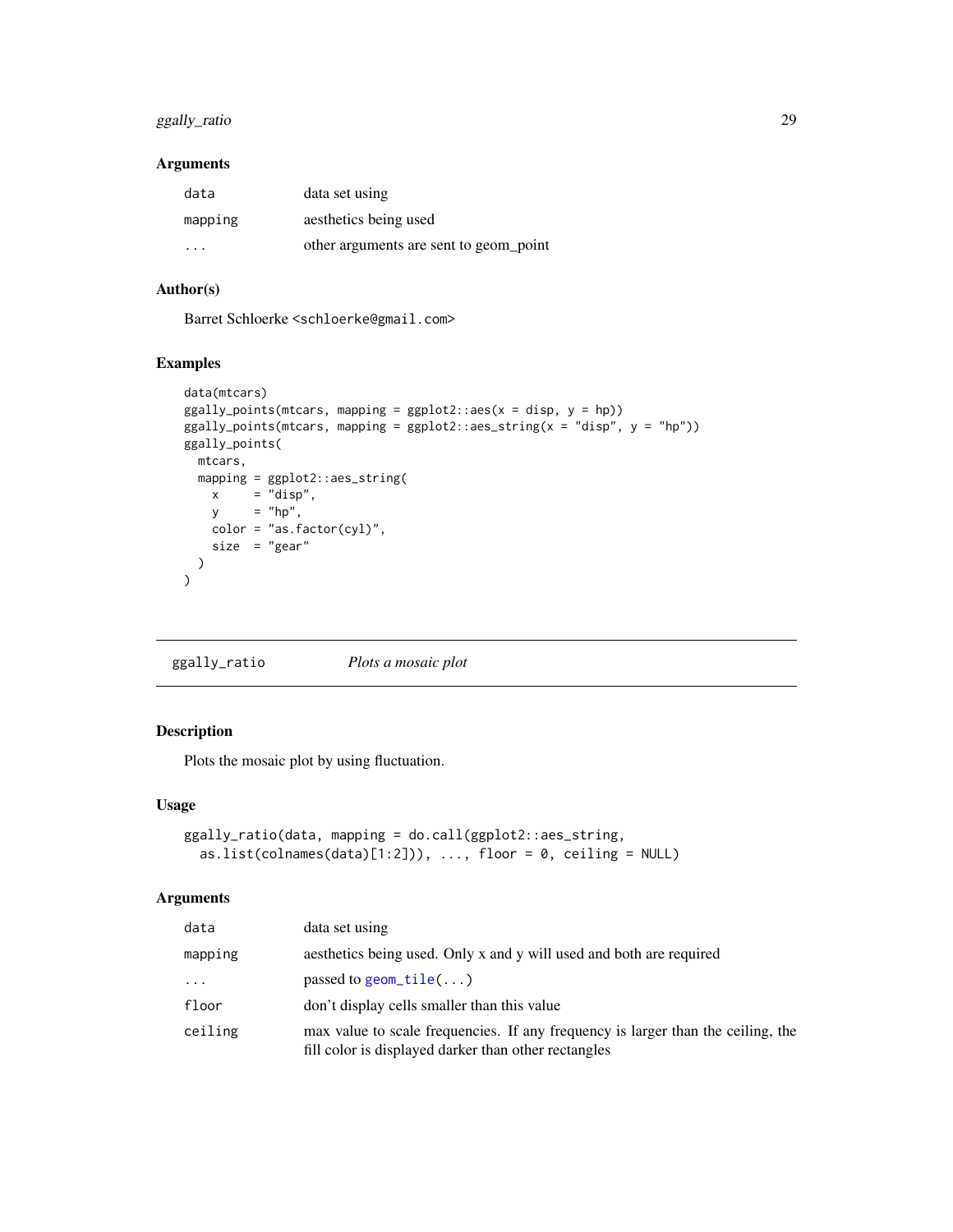#### Author(s)

Barret Schloerke <schloerke@gmail.com>

#### Examples

```
data(tips, package = "reshape")
ggally_ratio(tips, ggplot2::aes(sex, day))
ggally_ratio(tips, ggplot2::aes(sex, day)) + ggplot2::coord_equal()
# only plot tiles greater or equal to 20 and scale to a max of 50
ggally_ratio(
  tips, ggplot2::aes(sex, day),
  floor = 20, ceiling = 50) + ggplot2::theme(aspect.ratio = 4/2)
```
ggally\_smooth *Plots the Scatter Plot with Smoothing*

#### Description

Add a smoothed condition mean with a given scatter plot.

#### Usage

```
ggally_smooth(data, mapping, ..., method = "lm")
```

```
ggally_smooth_loess(data, mapping, ...)
```

```
ggally_smooth_lm(data, mapping, ...)
```
#### Arguments

| data    | data set using                           |
|---------|------------------------------------------|
| mapping | aesthetics being used                    |
| .       | other arguments to add to geom point     |
| method  | method parameter supplied to geom_smooth |

#### Author(s)

Barret Schloerke <schloerke@gmail.com>

```
data(tips, package = "reshape")
ggally_smooth(tips, mapping = ggplot2::aes(x = total_bill, y = tip))ggally_smooth(tips, mapping = ggplot2::aes_string(x = "total_bill", y = "tip"))
ggally_smooth(tips, mapping = ggplot2::aes_sstring(x = "total_bill", y = "tip", color = "sex"))
```
<span id="page-29-0"></span>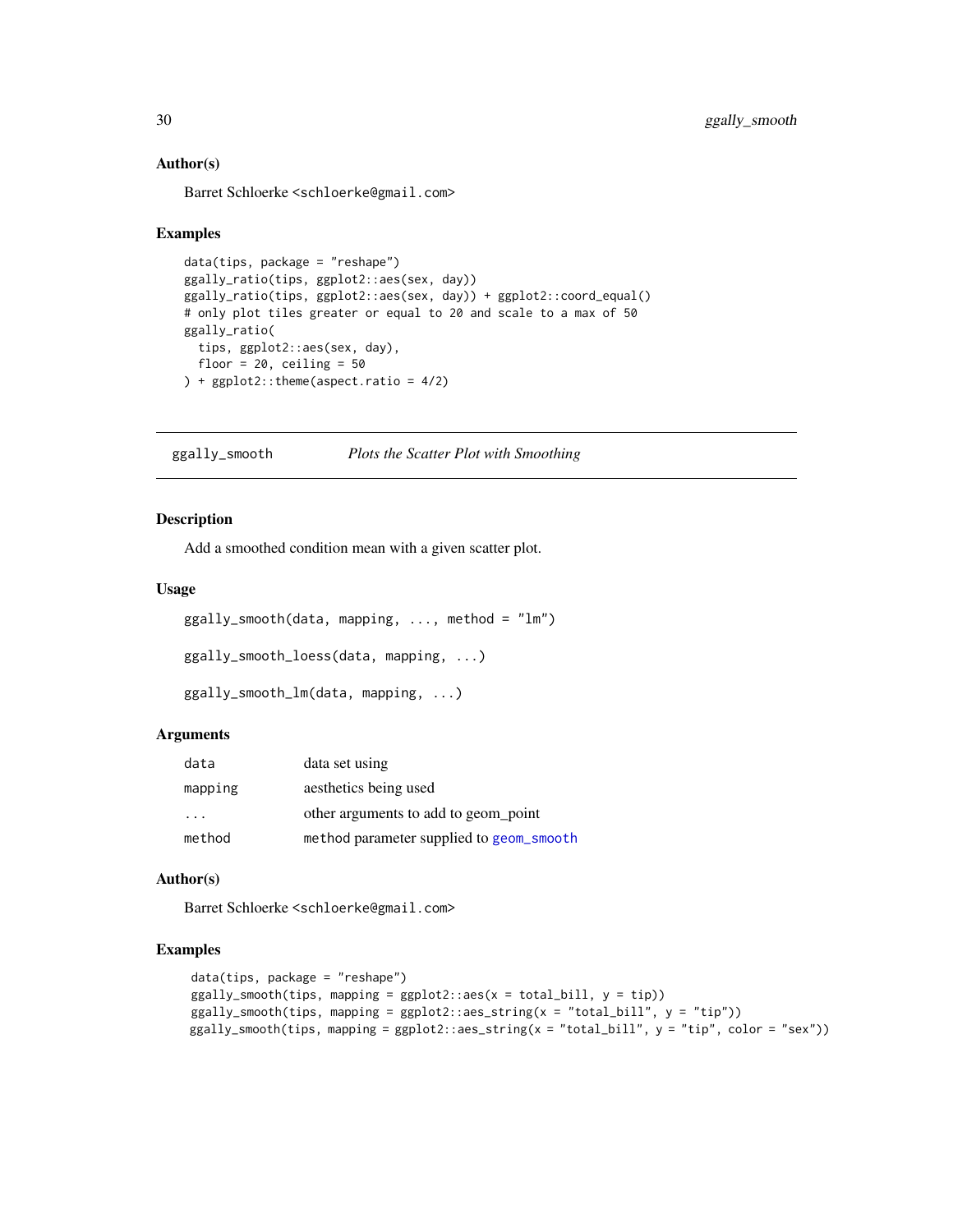<span id="page-30-0"></span>

Plot text for a plot.

#### Usage

```
ggally_text(label, maping = ggplot2::aes(color = "black"), xp = 0.5,yP = 0.5, xrange = c(0, 1), yrange = c(0, 1), ...)
```
### Arguments

| label   | text that you want to appear                                           |
|---------|------------------------------------------------------------------------|
| mapping | aesthetics that don't relate to position (such as color)               |
| хP      | horizontal position percentage                                         |
| νP      | vertical position percentage                                           |
| xrange  | range of the data around it. Only nice to have if plotting in a matrix |
| yrange  | range of the data around it. Only nice to have if plotting in a matrix |
| .       | other arguments for geom_text                                          |

#### Author(s)

Barret Schloerke <schloerke@gmail.com>

#### Examples

```
ggally_text("Example 1")
ggally_text("Example\nTwo", mapping = ggplot2::aes(size = 15), color = I("red"))
```
ggcoef *ggcoef - Plot Model Coefficients with broom and ggplot2*

#### Description

Plot the coefficients of a model with broom and ggplot2.

#### Usage

```
gg \text{coef}(x, map \text{ning} = \text{aes\_string}(y = "term", x = "estimate"), \text{conf.int} = \text{TRUE},conf.level = 0.95, exponentiate = FALSE, exclude_intercept = FALSE,
  vline = TRUE, vline_intercept = "auto", vline_color = "gray50",
  vline_linetype = "dotted", vline_size = 1, errorbar_color = "gray25",
  errorbar_height = 0, errorbar_linetype = "solid", errorbar_size = 0.5,
  ...)
```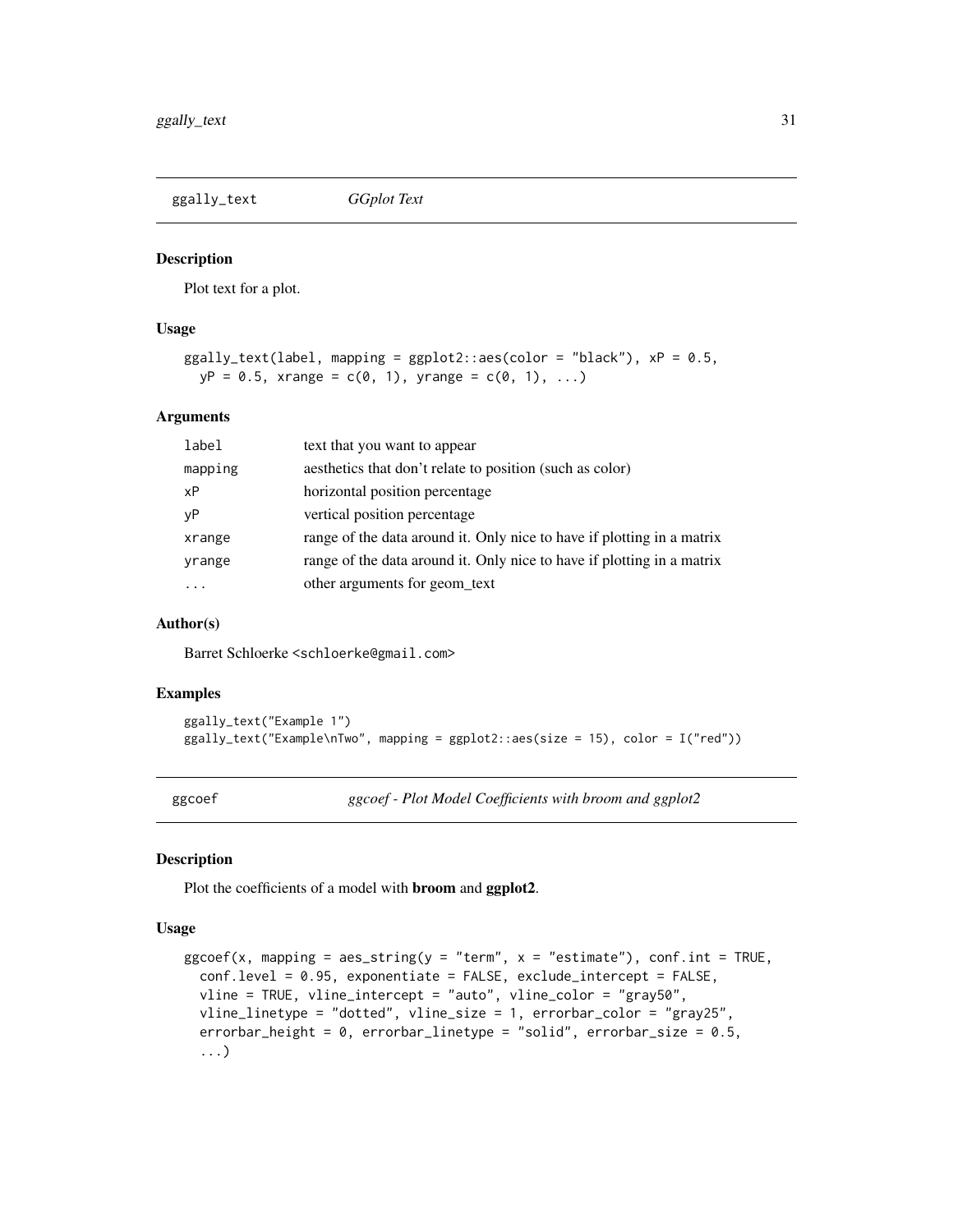#### Arguments

| X                                                         | a model object to be tidied with tidy or a data frame (see Details)                          |  |
|-----------------------------------------------------------|----------------------------------------------------------------------------------------------|--|
| mapping                                                   | default aesthetic mapping                                                                    |  |
| conf.int                                                  | display confidence intervals as error bars?                                                  |  |
| conf.level                                                | level of confidence intervals (passed to tidy if x is not a data frame)                      |  |
| exponentiate                                              | if TRUE, x-axis will be logarithmic (also passed to $tidy$ if $x$ is not a data frame)       |  |
| exclude_intercept                                         |                                                                                              |  |
|                                                           | should the intercept be excluded from the plot?                                              |  |
| vline                                                     | print a vertical line?                                                                       |  |
| vline_intercept                                           |                                                                                              |  |
|                                                           | xintercept for the vertical line. "auto" for $x = 0$ (or $x = 1$ if exponentiate is<br>TRUE) |  |
| vline_color                                               | color of the vertical line                                                                   |  |
|                                                           | vline_linetype line type of the vertical line                                                |  |
| vline_size                                                | size of the vertical line                                                                    |  |
| errorbar_color color of the error bars<br>errorbar_height |                                                                                              |  |
|                                                           | height of the error bars                                                                     |  |
| errorbar_linetype                                         |                                                                                              |  |
|                                                           | line type of the error bars                                                                  |  |
| errorbar_size                                             | size of the error bars                                                                       |  |
| $\cdots$                                                  | additional arguments sent to geom_point                                                      |  |
|                                                           |                                                                                              |  |

### Examples

```
library(broom)
reg <- lm(Sepal.Length ~ Sepal.Width + Petal.Length + Petal.Width, data = iris)
ggcoef(reg)
d <- as.data.frame(Titanic)
reg2 \le glm(Survived \sim Sex + Age + Class, family = binomial, data = d, weights = d$Freq)
ggcoef(reg2, exponentiate = TRUE)
ggcoef(reg2, exponentiate = TRUE, exclude_intercept = TRUE, errorbar_height = .2, color = "blue")
```
ggcorr *ggcorr - Plot a correlation matrix with ggplot2*

#### Description

Function for making a correlation matrix plot, using ggplot2. The function is directly inspired by Tian Zheng and Yu-Sung Su's corrplot function in the 'arm' package. Please visit [http:](http://github.com/briatte/ggcorr) [//github.com/briatte/ggcorr](http://github.com/briatte/ggcorr) for the latest version of ggcorr, and see the vignette at [https:](https://briatte.github.io/ggcorr/) [//briatte.github.io/ggcorr/](https://briatte.github.io/ggcorr/) for many examples of how to use it.

<span id="page-31-0"></span>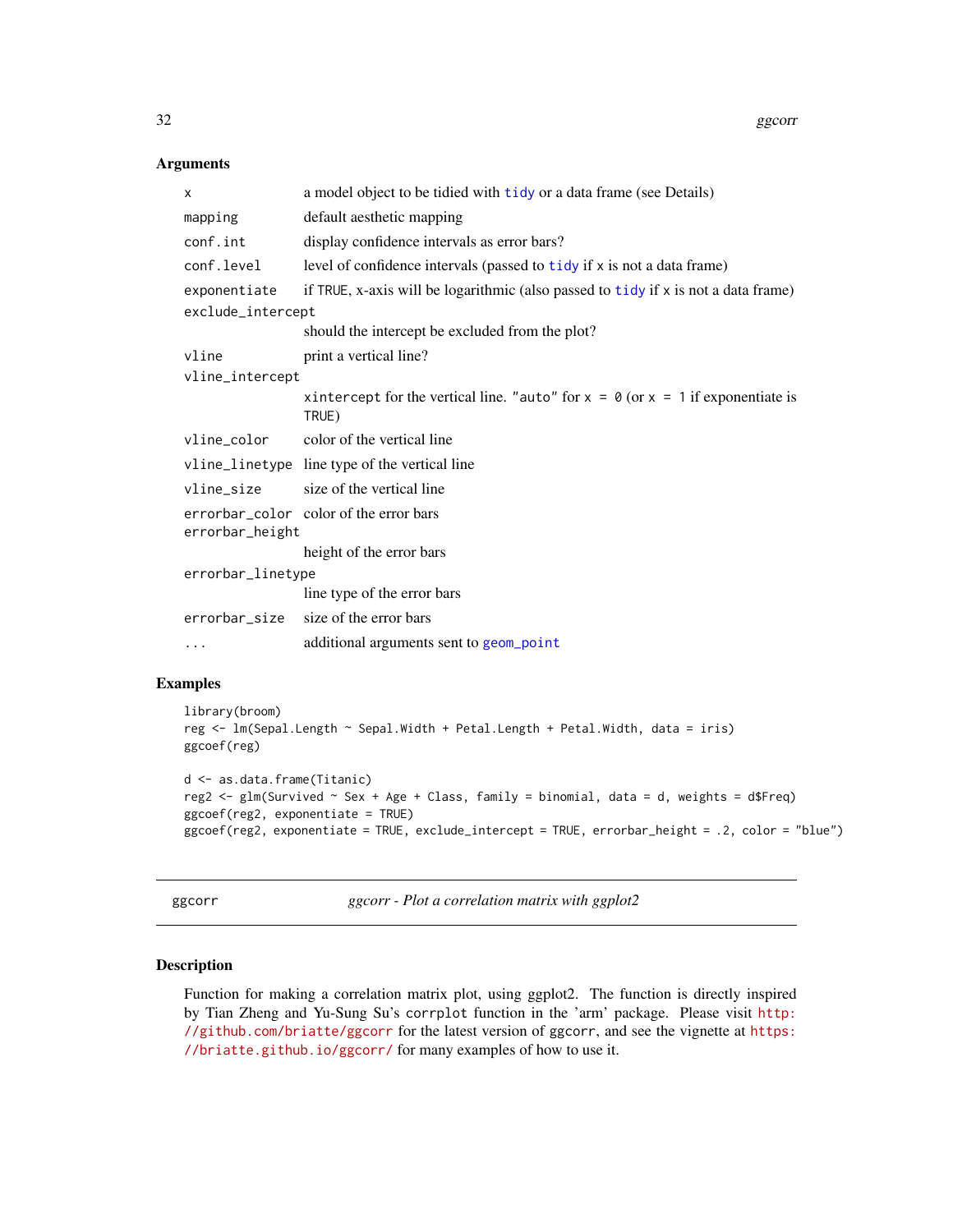#### ggcorr 33

### Usage

```
ggcorr(data, method = c("pairwise", "pearson"), cor_matrix = NULL,
  nbreaks = NULL, digits = 2, name = "", low = "#3B9AB2",
  mid = "#EEEEEE", high = "#F21A00", midpoint = 0, palette = NULL,
 geom = "tile", min_size = 2, max_size = 6, label = FALSE,label_alpha = FALSE, label_color = "black", label_round = 1,
  label_size = 4, limits = c(-1, 1), drop = is.null(limits) ||
  identical(limits, FALSE), layout.exp = 0, legend.position = "right",
  legend.size = 9, ...)
```
#### Arguments

| data       | a data frame or matrix containing numeric (continuous) data. If any of the<br>columns contain non-numeric data, they will be dropped with a warning.                                                                                                                                                                                                                                                                                                                     |
|------------|--------------------------------------------------------------------------------------------------------------------------------------------------------------------------------------------------------------------------------------------------------------------------------------------------------------------------------------------------------------------------------------------------------------------------------------------------------------------------|
| method     | a vector of two character strings. The first value gives the method for computing<br>covariances in the presence of missing values, and must be (an abbreviation of)<br>one of "everything", "all.obs", "complete.obs", "na.or.complete" or<br>"pairwise.complete.obs". The second value gives the type of correlation co-<br>efficient to compute, and must be one of "pearson", "kendall" or "spearman".<br>See cor for details. Defaults to c("pairwise", "pearson"). |
| cor_matrix | the named correlation matrix to use for calculations. Defaults to the correlation<br>matrix of data when data is supplied.                                                                                                                                                                                                                                                                                                                                               |
| nbreaks    | the number of breaks to apply to the correlation coefficients, which results in<br>a categorical color scale. See 'Note'. Defaults to NULL (no breaks, continuous<br>scaling).                                                                                                                                                                                                                                                                                           |
| digits     | the number of digits to show in the breaks of the correlation coefficients: see<br>cut for details. Defaults to 2.                                                                                                                                                                                                                                                                                                                                                       |
| name       | a character string for the legend that shows the colors of the correlation coeffi-<br>cients. Defaults to "" (no legend name).                                                                                                                                                                                                                                                                                                                                           |
| low        | the lower color of the gradient for continuous scaling of the correlation coeffi-<br>cients. Defaults to "#3B9AB2" (blue).                                                                                                                                                                                                                                                                                                                                               |
| mid        | the midpoint color of the gradient for continuous scaling of the correlation co-<br>efficients. Defaults to "#EEEEEE" (very light grey).                                                                                                                                                                                                                                                                                                                                 |
| high       | the upper color of the gradient for continuous scaling of the correlation coeffi-<br>cients. Defaults to "#F21A00" (red).                                                                                                                                                                                                                                                                                                                                                |
| midpoint   | the midpoint value for continuous scaling of the correlation coefficients. De-<br>faults to 0.                                                                                                                                                                                                                                                                                                                                                                           |
| palette    | if nbreaks is used, a ColorBrewer palette to use instead of the colors specified<br>by low, mid and high. Defaults to NULL.                                                                                                                                                                                                                                                                                                                                              |
| geom       | the geom object to use. Accepts either "tile", "circle", "text" or "blank".                                                                                                                                                                                                                                                                                                                                                                                              |
| min_size   | when geom has been set to "circle", the minimum size of the circles. Defaults<br>to $2$ .                                                                                                                                                                                                                                                                                                                                                                                |
| max_size   | when geom has been set to "circle", the maximum size of the circles. Defaults<br>to 6.                                                                                                                                                                                                                                                                                                                                                                                   |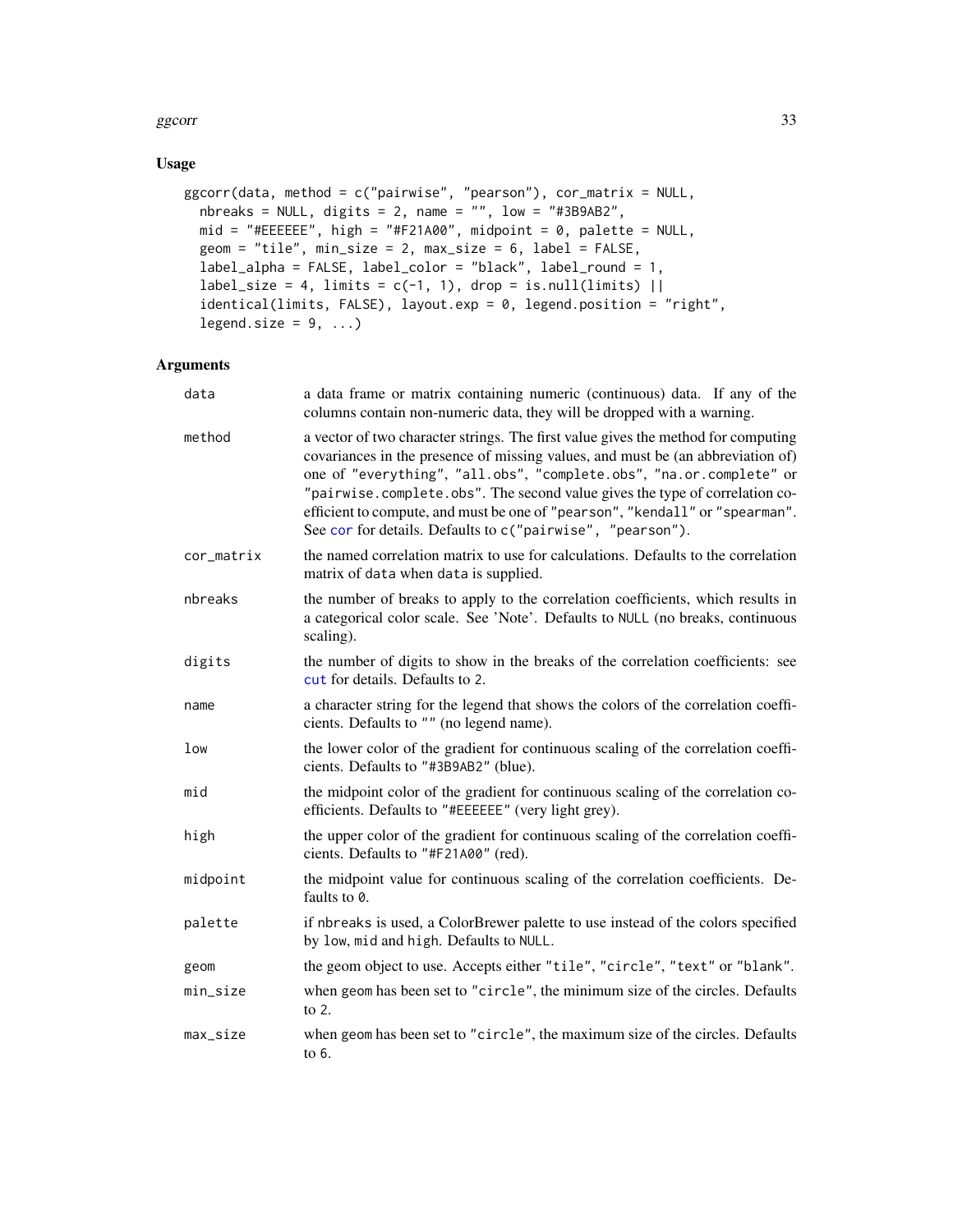| label           | whether to add correlation coefficients to the plot. Defaults to FALSE.                                                                                                                                                                                                 |  |
|-----------------|-------------------------------------------------------------------------------------------------------------------------------------------------------------------------------------------------------------------------------------------------------------------------|--|
| label_alpha     | whether to make the correlation coefficients increasingly transparent as they<br>come close to 0. Also accepts any numeric value between $\theta$ and 1, in which<br>case the level of transparency is set to that fixed value. Defaults to FALSE (no<br>transparency). |  |
| label_color     | the color of the correlation coefficients. Defaults to "grey75".                                                                                                                                                                                                        |  |
| label_round     | the decimal rounding of the correlation coefficients. Defaults to 1.                                                                                                                                                                                                    |  |
| label_size      | the size of the correlation coefficients. Defaults to 4.                                                                                                                                                                                                                |  |
| limits          | bounding of color scaling for correlations, set limits = NULL or FALSE to<br>remove                                                                                                                                                                                     |  |
| drop            | if using nbreaks, whether to drop unused breaks from the color scale. Defaults<br>to FALSE (recommended).                                                                                                                                                               |  |
| layout.exp      | a multiplier to expand the horizontal axis to the left if variable names get clipped.<br>Defaults to $\theta$ (no expansion).                                                                                                                                           |  |
| legend.position |                                                                                                                                                                                                                                                                         |  |
|                 | where to put the legend of the correlation coefficients: see theme for details.<br>Defaults to "bottom".                                                                                                                                                                |  |
| legend.size     | the size of the legend title and labels, in points: see theme for details. Defaults<br>to 9.                                                                                                                                                                            |  |
| $\cdots$        | other arguments supplied to geom_text for the diagonal labels.                                                                                                                                                                                                          |  |

### Note

Recommended values for the nbreaks argument are 3 to 11, as values above 11 are visually difficult to separate and are not supported by diverging ColorBrewer palettes.

### Author(s)

Francois Briatte, with contributions from Amos B. Elberg and Barret Schloerke

### See Also

[cor](#page-0-0) and corrplot in the arm package.

# Examples

# Basketball statistics provided by Nathan Yau at Flowing Data. dt <- read.csv("http://datasets.flowingdata.com/ppg2008.csv")

```
# Default output.
ggorr(dt[, -1])# Labelled output, with coefficient transparency.
ggcorr(dt[, -1],
      label = TRUE,label_alpha = TRUE)
```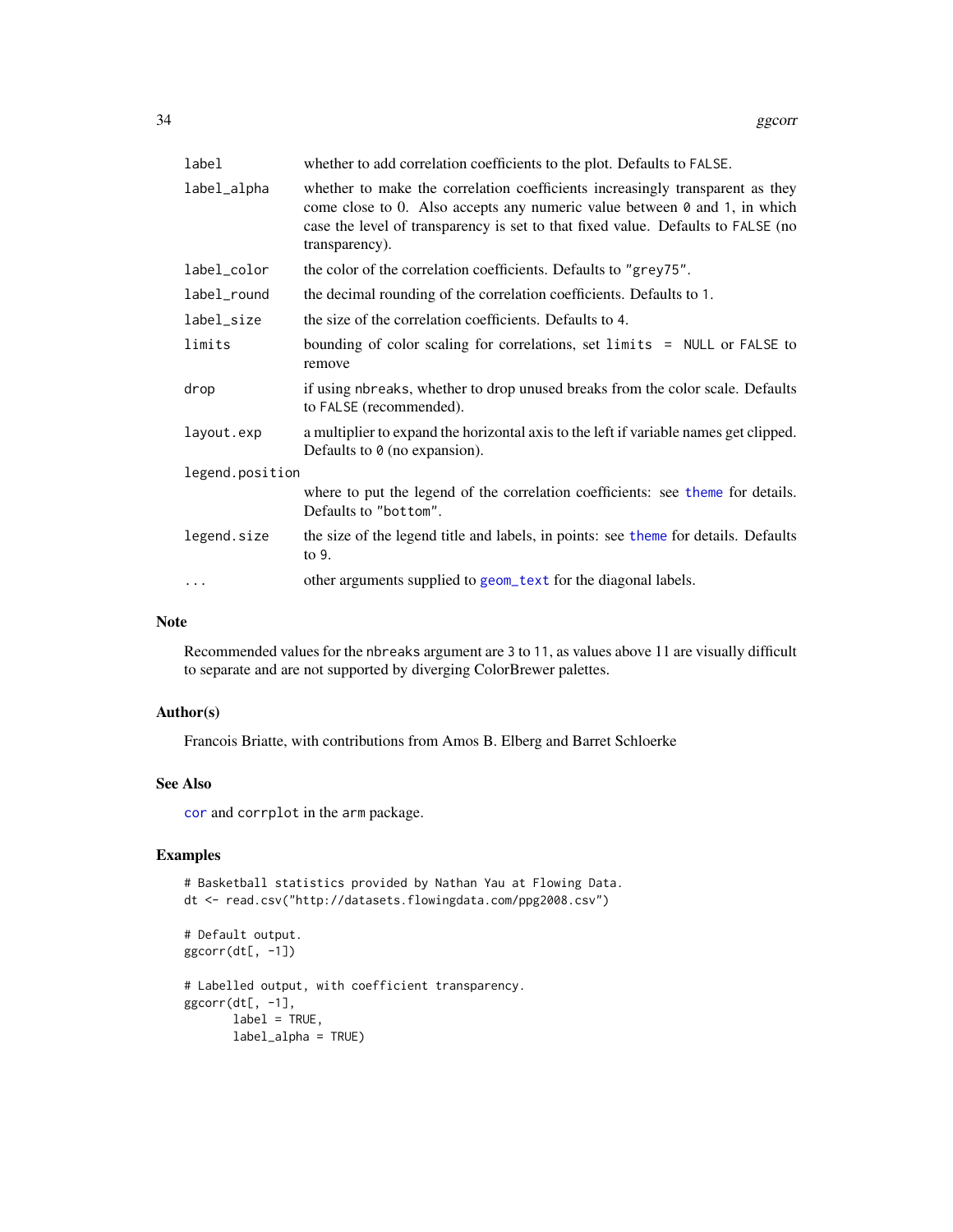<span id="page-34-0"></span>ggduo 35

```
# Custom options.
ggcorr(
  dt[, -1],
 name = expression(rho),
  geom = "circle",
  max_size = 10,
 min\_size = 2,
  size = 3,
  hjust = 0.75,
  nbreaks = 6,
  angle = -45,
  palette = "PuOr" # colorblind safe, photocopy-able
)
# Supply your own correlation matrix
ggcorr(
  data = NULL,
  cor_matrix = cor(dt[, -1], use = "pairwise"))
```
ggduo *ggduo - A ggplot2 generalized pairs plot for two columns sets of a data.frame*

#### Description

Make a matrix of plots with a given data set with two different column sets

#### Usage

```
ggduo(data, mapping = NULL, columnsX = 1:ncol(data),columnsY = 1:ncol(data), title = NULL, types = list(continuous =
 "smooth_loess", comboVertical = "box_no_facet", comboHorizontal = "facethist",
 discrete = "ratio"), axisLabels = c("show", "none"),columnLabelsX = colnames(data[columnsX]),
  columnLabelsY = colnames(data[columnsY]), labeller = "label_value",
 xlab = NULL, ylab = NULL, showStrips = NULL, legend = NULL,
 cardinality_threshold = 15, legends = stop("deprecated"))
```
### Arguments

| data               | data set using. Can have both numerical and categorical data.                                                                                             |  |
|--------------------|-----------------------------------------------------------------------------------------------------------------------------------------------------------|--|
| mapping            | aesthetic mapping (besides $x$ and $y$ ). See aes (). If mapping is numeric, columns<br>will be set to the mapping value and mapping will be set to NULL. |  |
| columnsX, columnsY |                                                                                                                                                           |  |
|                    | which columns are used to make plots. Defaults to all columns.                                                                                            |  |
| title, xlab, ylab  |                                                                                                                                                           |  |
|                    | title, x label, and y label for the graph                                                                                                                 |  |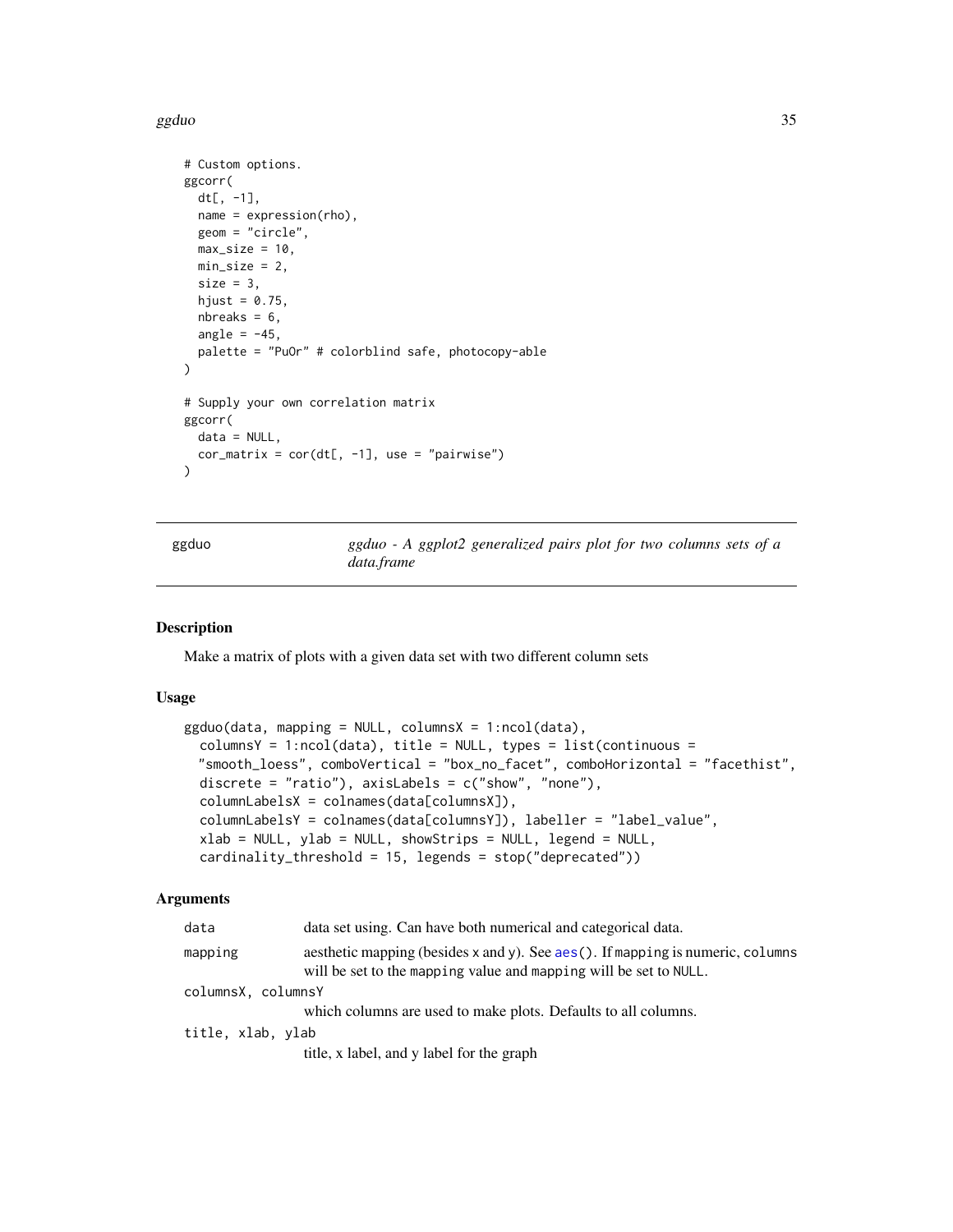| types                                      | see Details                                                                                                                                                                                                                 |
|--------------------------------------------|-----------------------------------------------------------------------------------------------------------------------------------------------------------------------------------------------------------------------------|
| axisLabels<br>columnLabelsX, columnLabelsY | either "show" to display axisLabels or "none" for no axis labels                                                                                                                                                            |
|                                            | label names to be displayed. Defaults to names of columns being used.                                                                                                                                                       |
| labeller                                   | labeller for facets. See labellers. Common values are "label_value" (de-<br>fault) and "label_parsed".                                                                                                                      |
| showStrips                                 | boolean to determine if each plot's strips should be displayed. NULL will default<br>to the top and right side plots only. TRUE or FALSE will turn all strips on or off<br>respectively.                                    |
| legend                                     | May be the two objects described below or the default NULL value. The legend<br>position can be moved by using ggplot2's theme element pm + theme (legend.position = "bottom")                                              |
|                                            | a numeric vector of length 2 provides the location of the plot to use the legend<br>for the plot matrix's legend. Such as legend = $c(3,5)$ which will use the<br>legend from the plot in the third row and fifth column    |
|                                            | a single numeric value provides the location of a plot according to the display<br>order. Such as legend $= 3$ in a plot matrix with 2 rows and 5 columns<br>displayed by column will return the plot in position $c(1, 2)$ |
|                                            | a object from grab_legend() a predetermined plot legend that will be dis-<br>played directly                                                                                                                                |
| cardinality_threshold                      |                                                                                                                                                                                                                             |
|                                            | maximum number of levels allowed in a charcter / factor column. Set this value<br>to NULL to not check factor columns. Defaults to 15                                                                                       |
| legends                                    | deprecated                                                                                                                                                                                                                  |

#### Details

types is a list that may contain the variables 'continuous', 'combo', 'discrete', and 'na'. Each element of the list may be a function or a string. If a string is supplied, it must implement one of the following options:

- continuous exactly one of ('points', 'smooth', 'smooth\_loess', 'density', 'cor', 'blank'). This option is used for continuous X and Y data.
- comboHorizontal exactly one of ('box', 'box\_no\_facet', 'dot', 'dot\_no\_facet', 'facethist', 'facetdensity', 'denstrip', 'blank'). This option is used for either continuous X and categorical Y data or categorical X and continuous Y data.
- comboVertical exactly one of ('box', 'box no facet', 'dot', 'dot no facet', 'facethist', 'facetdensity', 'denstrip', 'blank'). This option is used for either continuous X and categorical Y data or categorical X and continuous Y data.
- discrete exactly one of ('facetbar', 'ratio', 'blank'). This option is used for categorical X and Y data.
- na exactly one of ('na', 'blank'). This option is used when all X data is NA, all Y data is NA, or either all X or Y data is NA.

If 'blank' is ever chosen as an option, then ggduo will produce an empty plot.

If a function is supplied as an option, it should implement the function api of function(data, mapping, ...){#make ggplot If a specific function needs its parameters set,  $wrap(fn)$  $wrap(fn)$ , param1 = val1, param2 = val2) the function with its parameters.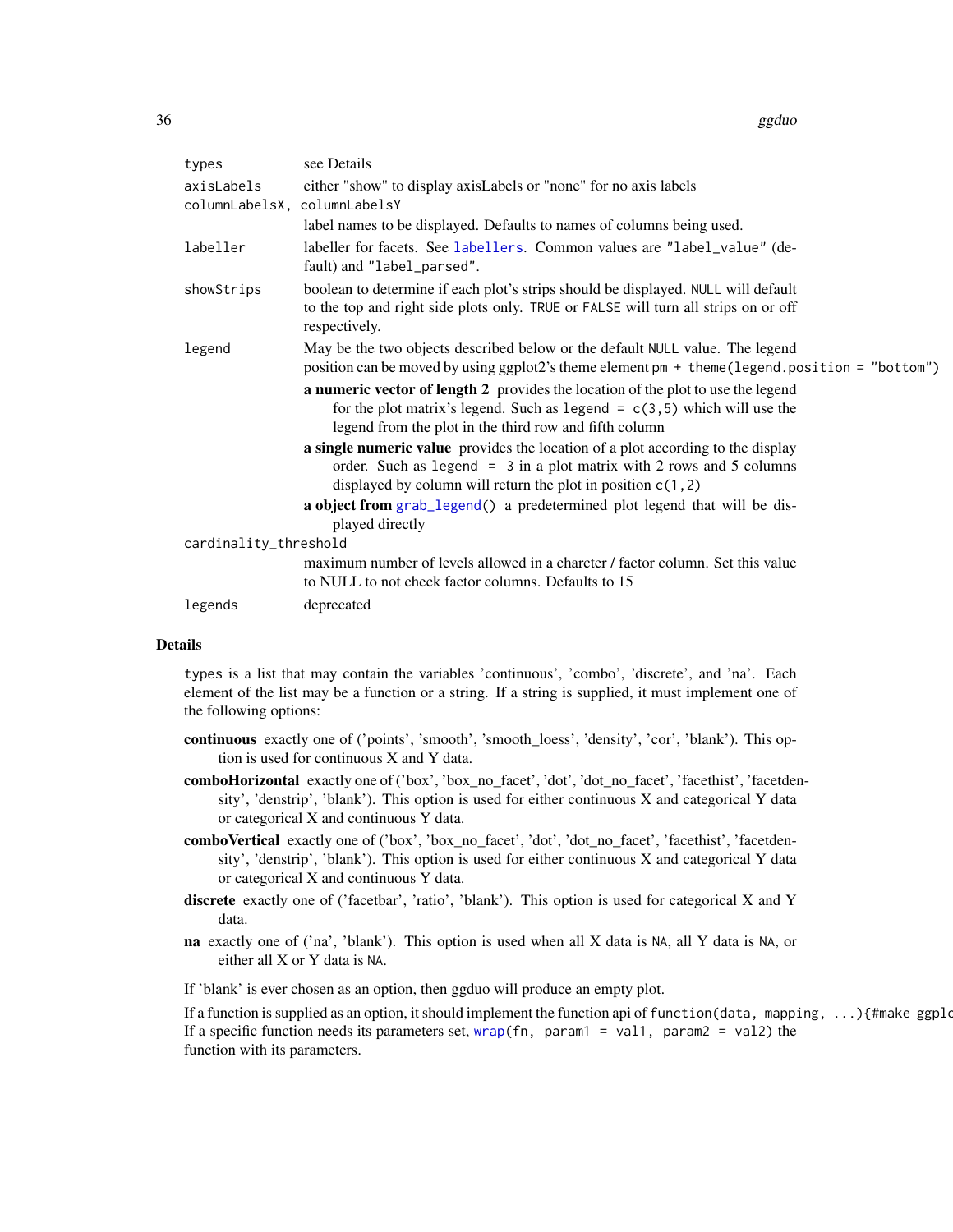#### ggduo 37 a.C. 2006 a.C. 2007 a.C. 2008 a.C. 2008 a.C. 2008 a.C. 2008 a.C. 2008 a.C. 2008 a.C. 2008 a.C. 2008 a

```
# small function to display plots only if it's interactive
p_ <- GGally::print_if_interactive
data(baseball, package = "plyr")
# Keep players from 1990-1995 with at least one at bat
# Add how many singles a player hit
# (must do in two steps as X1b is used in calculations)
dt <- transform(
  subset(baseball, year >= 1990 & year <= 1995 & ab > 0),
 X1b = h - X2b - X3b - hr)
# Add
# the player's batting average,
# the player's slugging percentage,
# and the player's on base percentage
# Make factor a year, as each season is discrete
dt <- transform(
  dt,
  batting_avg = h / ab,
  slug = (X1b + 2*X2b + 3*X3b + 4*hr) / ab,on_base = (h + bb + hbp) / (ab + bb + hbp),
 year = as.factor(year)
)
pm <- ggduo(
 dt,
  c("year", "g", "ab", "lg"),
  c("batting_avg", "slug", "on_base"),
  mapping = ggplot2::aes(color = lg)\lambda# Prints, but
# there is severe over plotting in the continuous plots
# the labels could be better
# want to add more hitting information
p_{(pm)}# Make a fake column that will be calculated when printing
dt$hit_type <- paste("hit_type:", seq_len(nrow(dt)))
display_hit_type <- function(plot_fn, is_ratio) {
  function(data, mapping, ...) {
    # change the color aesthetic to fill aesthetic
    mapping <- mapping_color_to_fill(mapping)
    # If the y varaible is not 'hit_type', continue like normal
    if (deparse(mapping$y) != "hit_type") {
      p <- plot_fn(data, mapping, ...)
      return(p)
```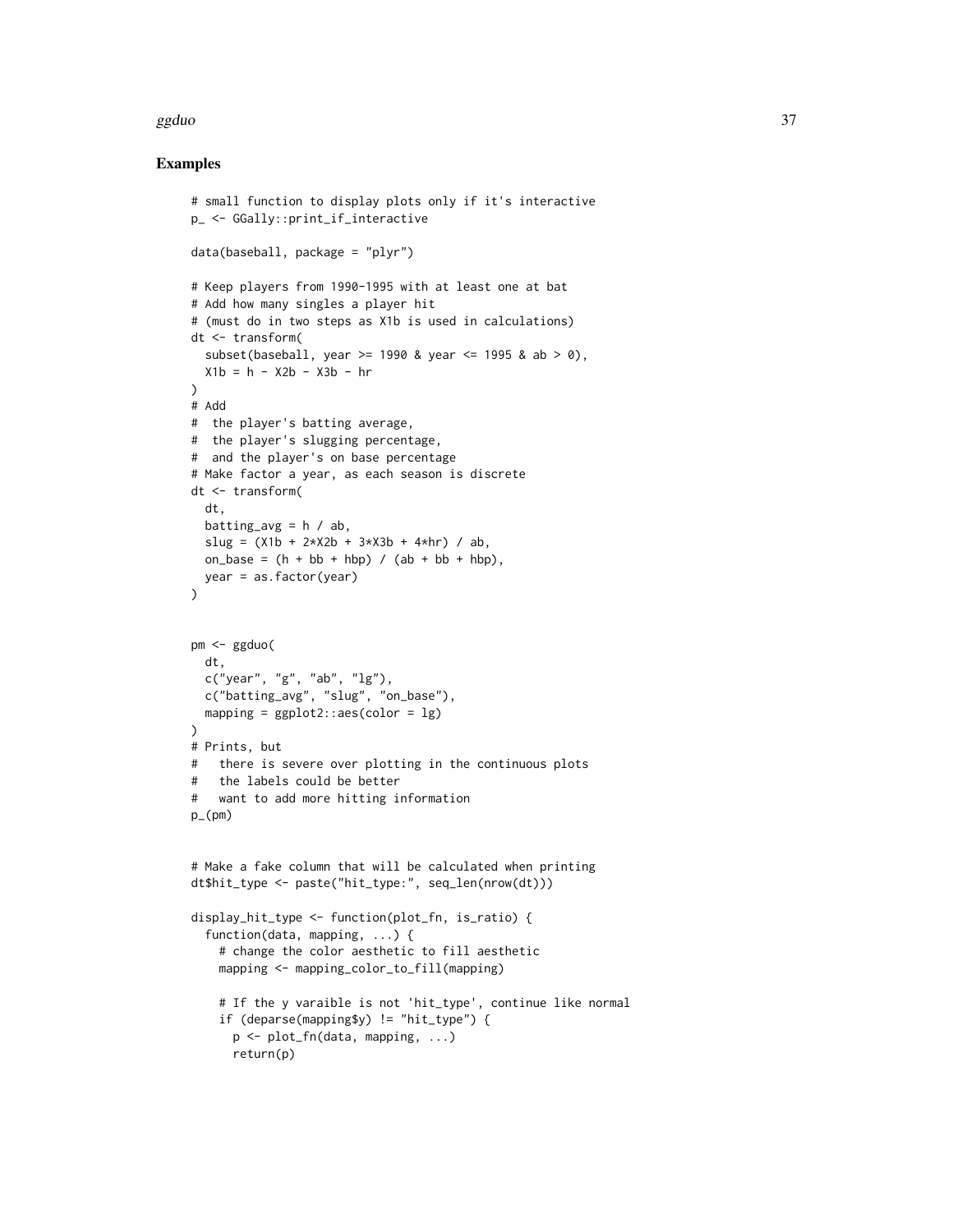```
# Capture any extra column names needed
    extra_columns <- unname(unlist(lapply(
     mapping[! names(mapping) %in% c("x", "y")],
     deparse
   )))
    extra_columns <- extra_columns[extra_columns %in% colnames(data)]
   x_name <- deparse(mapping$x)
    # get the types of hits
    hit_types <- c("X1b", "X2b", "X3b", "hr")
   hit_names <- c("single", "double", "tripple", "home\nrun")
    if (is_ratio) {
     hit_types <- rev(hit_types)
     hit_names <- rev(hit_names)
    }
    # retrieve the columns and rename them
    data <- data[, c(x_name, hit_types, extra_columns)]
    colnames(data) <- c(x_name, hit_names, extra_columns)
    # melt the data to get the counts of the unique hit occurances
    dt_melt <- reshape::melt.data.frame(data, id = c(x_name, extra_columns))
    dt_value <- dt_melt$value
    # Make a new data.frame with all the necessary variables repeated
    dt_ratio <- data.frame(variable = logical(sum(dt_value)))
    for (col in c(x_name, "variable", extra_columns)) {
     dt_ratio[[col]] <- rep(dt_melt[[col]], dt_value)
    }
    # copy the old mapping and overwrite the x and y values
    mapping_ratio <- mapping
    mapping_ratio[c("x", "y")] <- ggplot2::aes_string(x = x_name, y = "variable")
    # make ggplot2 object!
    plot_fn(dt_ratio, mapping_ratio, ...)
  }
}
display_hit_type_combo <- display_hit_type(ggally_facethist, FALSE)
display_hit_type_discrete <- display_hit_type(ggally_ratio, TRUE)
# remove the strips, as the same information is displayed in the bottom axis area
pm <- ggduo(
 dt,
 c("year", "g", "ab", "lg"),
 c("batting_avg", "slug", "on_base", "hit_type"),
  columnLabelsX = c("year", "player game count", "player at bat count", "league"),
 columnLabelsY = c("batting avg", "slug %", "on base %", "hit type"),
```
}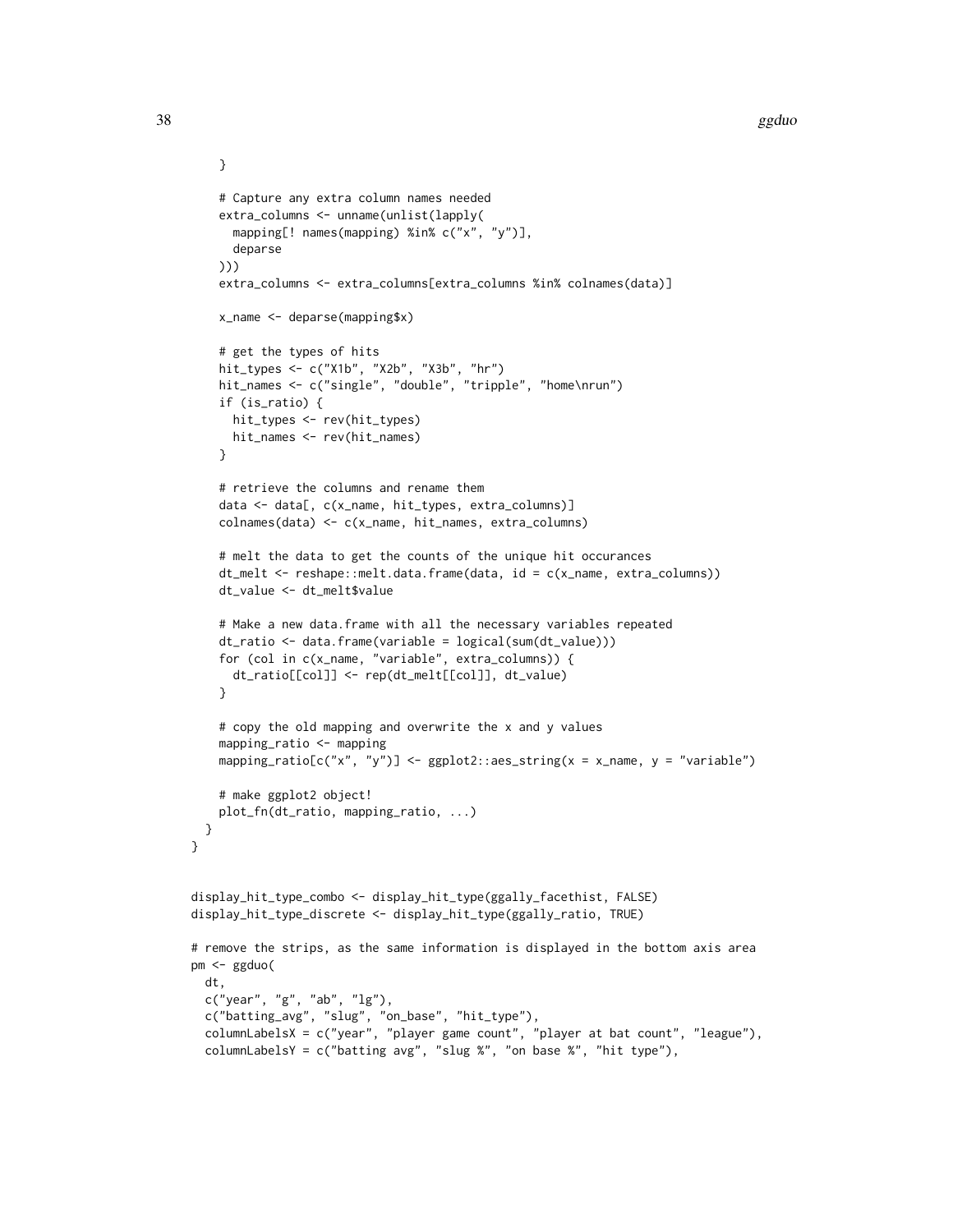```
title = "Baseball Hitting Stats from 1990-1995",
   mapping = ggplot2::aes(color = lg),
   types = list(
     # change the shape and add some transparency to the points
     continuous = wrap("smooth_loess", alpha = 0.50, shape = "+"),
     # all combinations that are continuous horizontally should have a binwidth of 15
     comboHorizontal = wrap(display_hit_type_combo, binwidth = 15),
     # the ratio plot should have a black border around the rects of size 0.15
     discrete = wrap(display_hit_type_discrete, color = "black", size = 0.15)
   ),
   showStrips = FALSE, cardinality_threshold = NULL
 );
 p_-(pm)# Example derived from:
## R Data Analysis Examples: Canonical Correlation Analysis. UCLA: Statistical
## Consulting Group. from http://www.ats.ucla.edu/stat/r/dae/canonical.htm
## (accessed June 23, 2016).
# "Example 1. A researcher has collected data on three psychological variables, four
# academic variables (standardized test scores) and gender for 600 college freshman.
# She is interested in how the set of psychological variables relates to the academic
# variables and gender. In particular, the researcher is interested in how many
# dimensions (canonical variables) are necessary to understand the association between
# the two sets of variables."
mm <- read.csv("http://www.ats.ucla.edu/stat/data/mmreg.csv")
colnames(mm) <- c("Control", "Concept", "Motivation", "Read", "Write", "Math",
    "Science", "Sex")
summary(mm)
psych_variables <- c("Control", "Concept", "Motivation")
academic_variables <- c("Read", "Write", "Math", "Science", "Sex")
## Within correlation
p_(ggpairs(mm, columns = psych_variables))
p_(ggpairs(mm, columns = academic_variables))
## Between correlation
loess_with_cor <- function(data, mapping, ..., method = "pearson") {
  x <- data[[deparse(mapping$x)]]
  y <- data[[deparse(mapping$y)]]
  cor < - cor(x, y, method = method)ggally_smooth_loess(data, mapping, ...) +
    ggplot2::geom_label(
      data = data.frame(x = min(x, na.rm = TRUE),y = max(y, na.rm = TRUE),lab = round(cor, digits = 3)),
      mapping = ggplot2::aes(x = x, y = y, label = lab),
      hjust = 0, vjust = 1,
```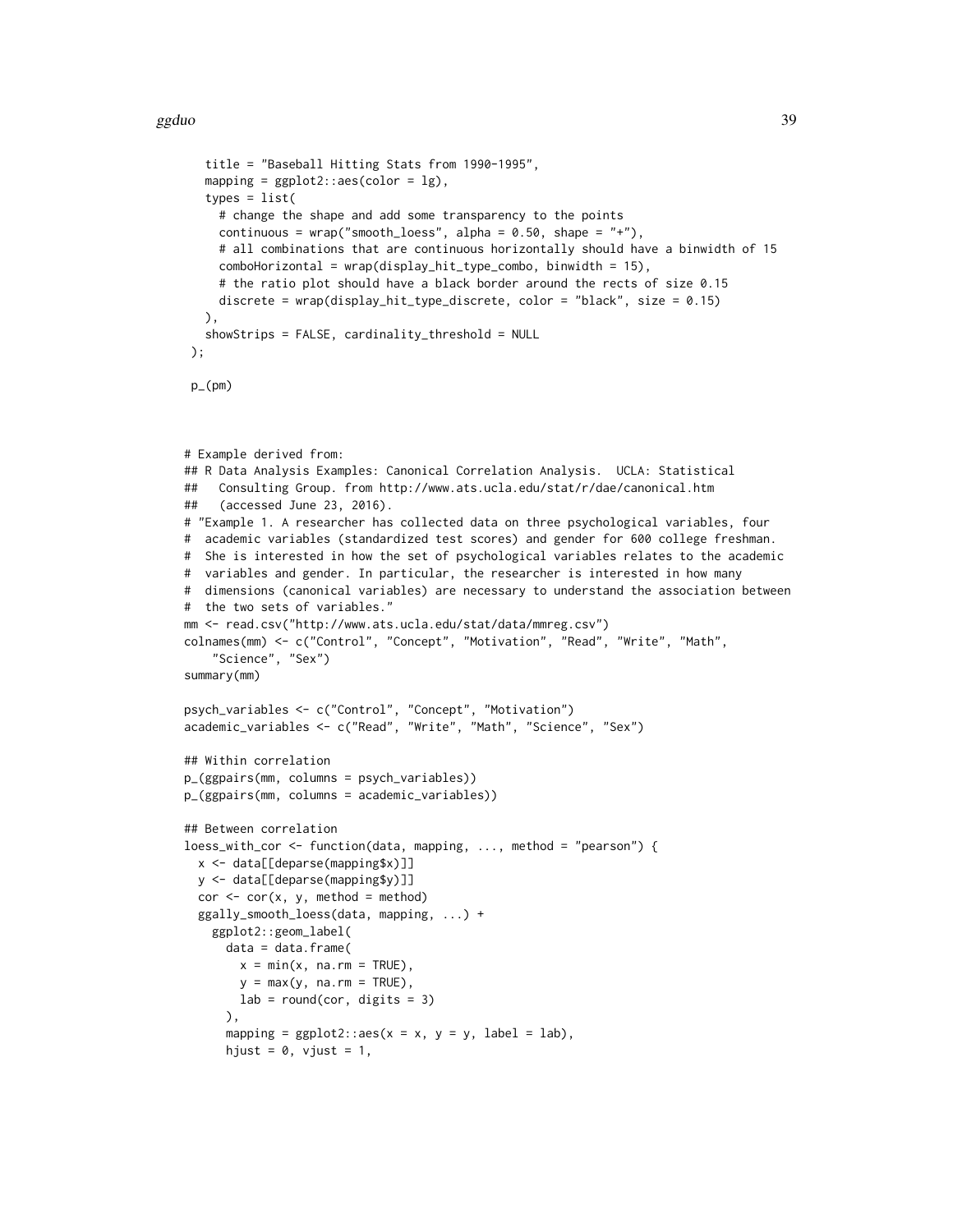```
size = 5, fontface = "bold"
   )
}
```

```
pm <- ggduo(mm, psych_variables, academic_variables, types = list(continuous = loess_with_cor))
suppressWarnings(p_(pm)) # ignore warnings from loess
```
ggfacet *ggfacet - single ggplot2 plot matrix with facet\_grid*

# Description

ggfacet - single ggplot2 plot matrix with facet\_grid

# Usage

```
ggfacet(data, mapping = NULL, columnsX = 1:ncol(data),
  columnsY = 1:ncol(data), fn = ggally_points, ...,
  columnLabelsX = names(data[columnsX]),
  columnLabelsY = names(data[columnsY]), xlab = NULL, ylab = NULL,
  title = NULL, scales = "free")
```
# Arguments

| data                         | data frame that contains all columns to be displayed. This data will be melted<br>before being passed into the function fn                         |
|------------------------------|----------------------------------------------------------------------------------------------------------------------------------------------------|
| mapping                      | aesthetic mapping (besides x and y). See aes()                                                                                                     |
| columnsX                     | columns to be displayed in the plot matrix                                                                                                         |
| columnsY                     | rows to be displayed in the plot matrix                                                                                                            |
| fn                           | function to be executed. Similar to ggpairs and ggduo, the function may either<br>be a string identifier or a real function that wrap understands. |
| $\ddots$ .                   | extra arguments passed directly to fn                                                                                                              |
| columnLabelsX, columnLabelsY |                                                                                                                                                    |
|                              | column and row labels to display in the plot matrix                                                                                                |
| xlab, ylab, title            |                                                                                                                                                    |
|                              | plot matrix labels                                                                                                                                 |
| scales                       | parameter supplied to ggplot2:: facet_grid. Default behavior is "free"                                                                             |

```
# Small function to display plots only if it's interactive
p_ <- GGally::print_if_interactive
library(chemometrics)
data(NIR)
NIR_sub <- data.frame(NIR$yGlcEtOH, NIR$xNIR[,1:3])
str(NIR_sub)
```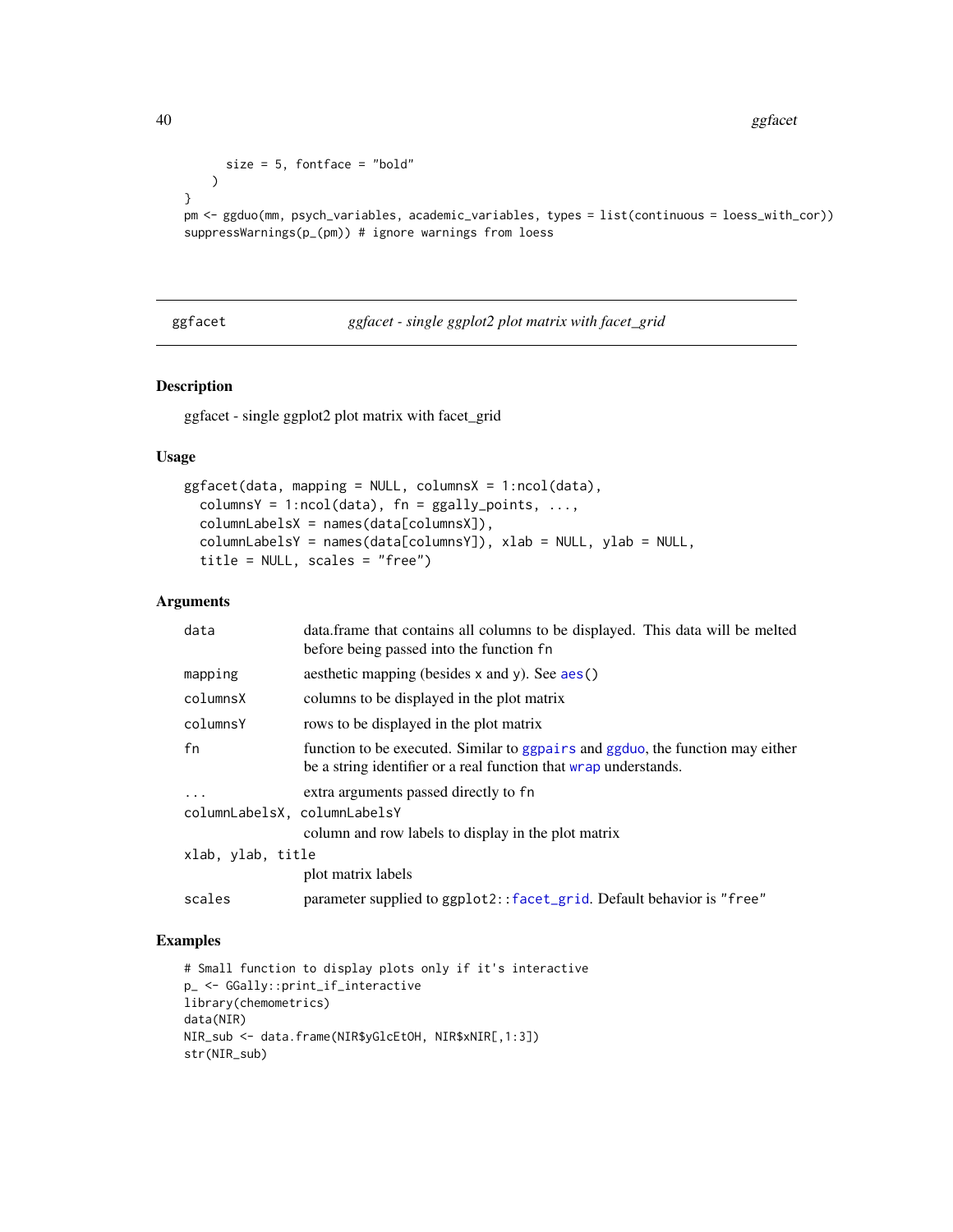#### gglegend **41**

```
x_cols <- c("X1115.0", "X1120.0", "X1125.0")
y_cols <- c("Glucose", "Ethanol")
# using ggduo directly
p <- ggduo(NIR_sub, x_cols, y_cols, types = list(continuous = "points"))
p_-(p)# using ggfacet
p <- ggfacet(NIR_sub, x_cols, y_cols)
p_{-}(p)# add a smoother
p <- ggfacet(NIR_sub, x_cols, y_cols, fn = 'smooth_loess')
p_-(p)# same output
p <- ggfacet(NIR_sub, x_cols, y_cols, fn = ggally_smooth_loess)
p_{-}(p)# Change scales to be the same in for every row and for every column
p <- ggfacet(NIR_sub, x_cols, y_cols, scales = "fixed")
p_-(p)
```
gglegend *Plot only legend of plot function*

# Description

Plot only legend of plot function

#### Usage

gglegend(fn)

## Arguments

fn this value is passed directly to an empty [wrap](#page-83-0) call. Please see [?wrap](#page-83-0) for more details.

# Value

a function that when called with arguements will produce the legend of the plotting function supplied.

```
# display regular plot
ggally_points(iris, ggplot2::aes(Sepal.Length, Sepal.Width, color = Species))
# Make a function that will only print the legend
points_legend <- gglegend(ggally_points)
```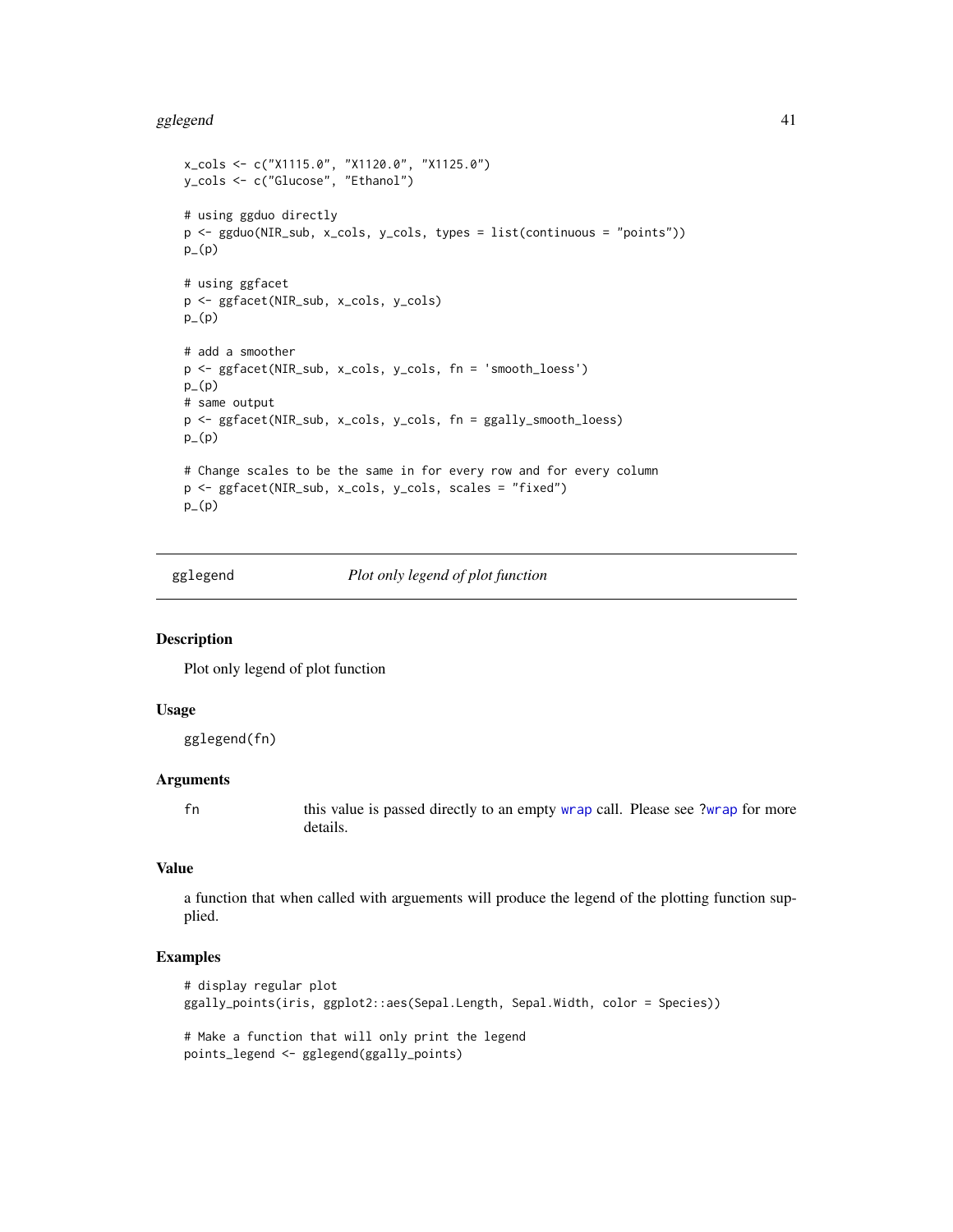#### 42 ggmatrix and the set of the set of the set of the set of the set of the set of the set of the set of the set of the set of the set of the set of the set of the set of the set of the set of the set of the set of the set

```
points_legend(iris, ggplot2::aes(Sepal.Length, Sepal.Width, color = Species))
# produce the sample legend plot, but supply a string that 'wrap' understands
same_points_legend <- gglegend("points")
identical(
  attr(attr(points_legend, "fn"), "original_fn"),
  attr(attr(same_points_legend, "fn"), "original_fn")
\mathcal{L}# Complicated examples
custom_legend <- wrap(gglegend("points"), size = 6)
custom_legend(iris, ggplot2::aes(Sepal.Length, Sepal.Width, color = Species))
# Use within ggpairs
pm <- ggpairs(
  iris, 1:2,
  mapping = ggplot2::aes(color = Species),
  upper = list(continuous = gglegend("points"))
)
# pm
# Place a legend in a specific location
pm <- ggpairs(iris, 1:2, mapping = ggplot2::aes(color = Species))
# Make the legend
pm[1,2] <- points_legend(iris, ggplot2::aes(Sepal.Width, Sepal.Length, color = Species))
pm
```
<span id="page-41-0"></span>

ggmatrix *ggmatrix - A ggplot2 Matrix*

## Description

Make a generic matrix of ggplot2 plots.

#### Usage

```
ggmatrix(plots, nrow, ncol, xAxisLabels = NULL, yAxisLabels = NULL,
  title = NULL, xlab = NULL, ylab = NULL, byrow = TRUE,
  showStrips = NULL, showAxisPlotLabels = TRUE,
  showXAxisPlotLabels = TRUE, showYAxisPlotLabels = TRUE, labeller = NULL,
  xProportions = NULL, yProportions = NULL, data = NULL, gg = NULL,
  legend = NULL)
```

| plots                    | list of plots to be put into matrix                                             |
|--------------------------|---------------------------------------------------------------------------------|
| nrow. ncol               | number of rows and columns                                                      |
| xAxisLabels, yAxisLabels |                                                                                 |
|                          | strip titles for the x and y axis respectively. Set to NULL to not be displayed |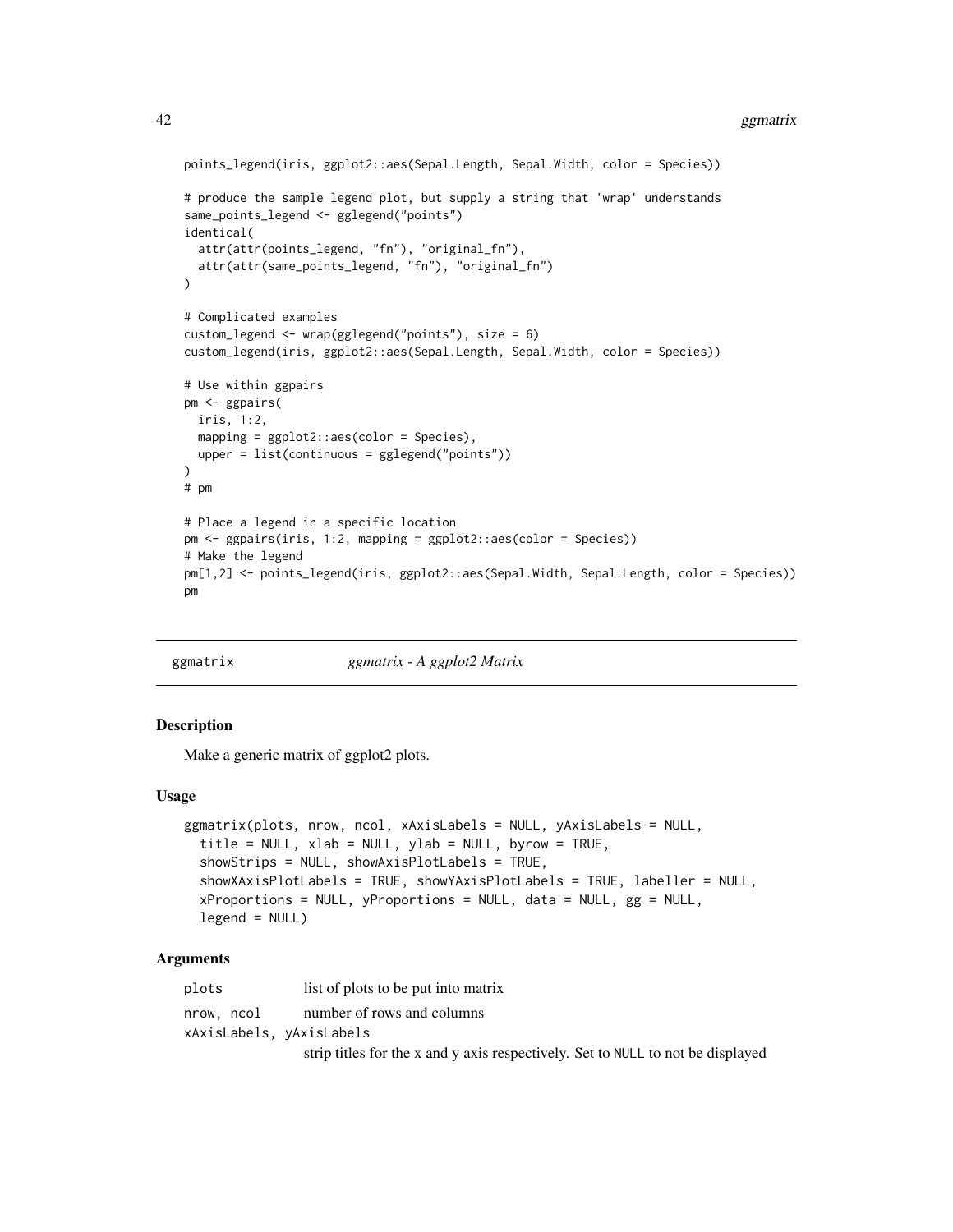#### ggmatrix **43**

| title, xlab, ylab          | title, x label, and y label for the graph. Set to NULL to not be displayed                                                                                                                                                                                                                                   |
|----------------------------|--------------------------------------------------------------------------------------------------------------------------------------------------------------------------------------------------------------------------------------------------------------------------------------------------------------|
| byrow                      | boolean that determines whether the plots should be ordered by row or by col-<br>umn                                                                                                                                                                                                                         |
| showStrips                 | boolean to determine if each plot's strips should be displayed. NULL will default<br>to the top and right side plots only. TRUE or FALSE will turn all strips on or off<br>respectively.                                                                                                                     |
|                            | showAxisPlotLabels, showXAxisPlotLabels, showYAxisPlotLabels<br>booleans that determine if the plots axis labels are printed on the $X$ (bottom) or $Y$<br>(left) part of the plot matrix. If showAxisPlotLabels is set, both showXAxisPlotLabels<br>and showYAxisPlotLabels will be set to the given value. |
| labeller                   | labeller for facets. See labellers. Common values are "label_value" (de-<br>fault) and "label_parsed".                                                                                                                                                                                                       |
| xProportions, yProportions | Value to change how much area is given for each plot. Either NULL (default),<br>numeric value matching respective length, or grid::unit object with matching<br>respective length                                                                                                                            |
| data                       | data set using. This is the data to be used in place of 'ggally_data' if the plot is<br>a string to be evaluated at print time                                                                                                                                                                               |
| gg                         | ggplot2 theme objects to be applied to every plot                                                                                                                                                                                                                                                            |
| legend                     | May be the two objects described below or the default NULL value. The legend<br>position can be moved by using ggplot2's theme element pm + theme (legend.position = "bottom")                                                                                                                               |
|                            | a numeric vector of length 2 provides the location of the plot to use the legend<br>for the plot matrix's legend. Such as legend = $c(3,5)$ which will use the<br>legend from the plot in the third row and fifth column                                                                                     |
|                            | a single numeric value provides the location of a plot according to the display<br>order. Such as legend = $3$ in a plot matrix with 2 rows and 5 columns<br>displayed by column will return the plot in position $c(1, 2)$                                                                                  |
|                            | a object from grab_legend() a predetermined plot legend that will be dis-<br>played directly                                                                                                                                                                                                                 |

# Memory usage

Now that the print.ggmatrix method uses a large gtable object, rather than print each plot independently, memory usage may be of concern. From small tests, memory usage flutters around object.size(data)  $* 0.3 * length(plots)$ . So, for a 80Mb random noise dataset with 100 plots, about 2.4 Gb of memory needed to print. For the 3.46 Mb diamonds dataset with 100 plots, about 100 Mb of memory was needed to print. The benefits of using the ggplot2 format greatly outweigh the price of about 20

# Author(s)

Barret Schloerke <schloerke@gmail.com>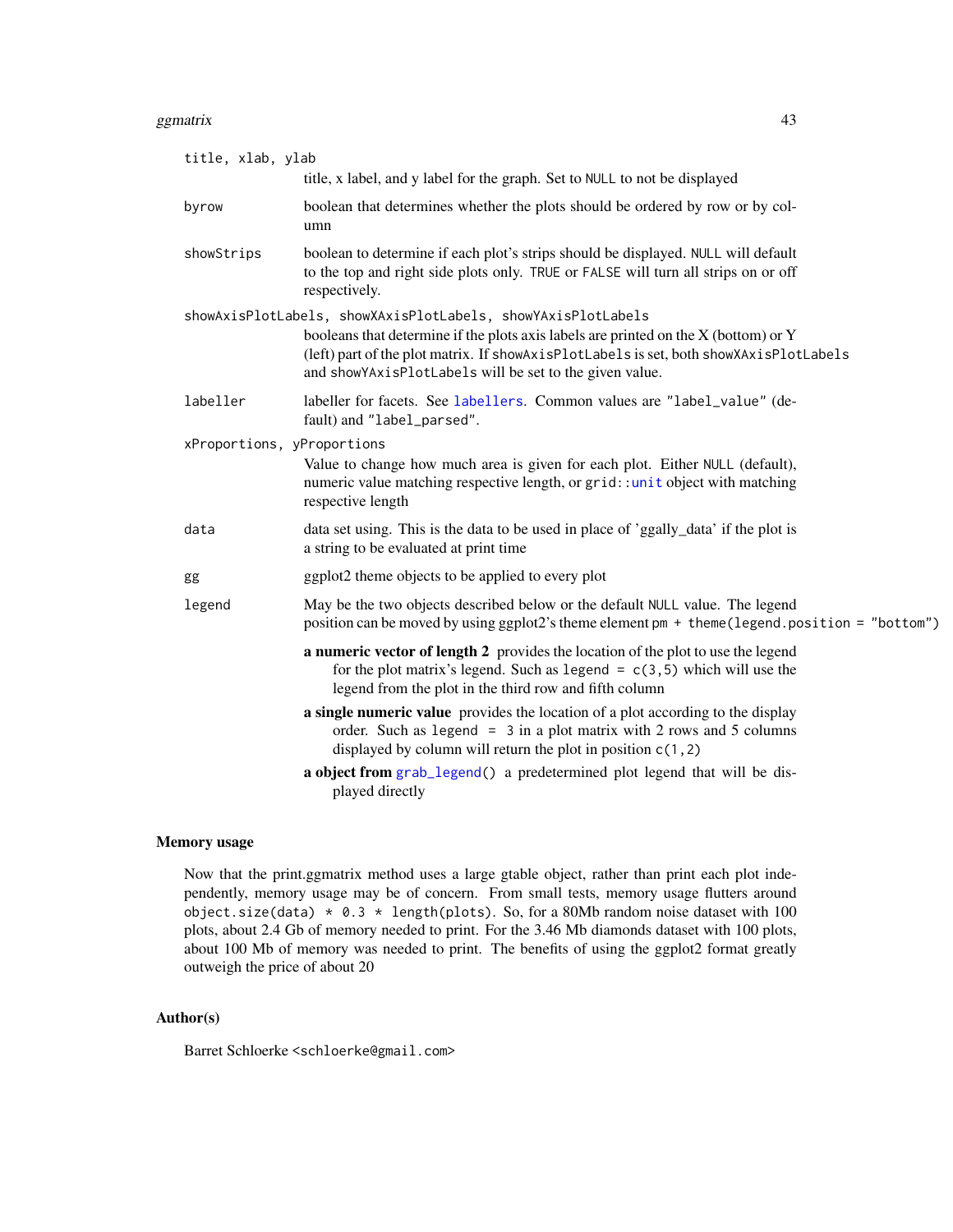# Examples

```
# small function to display plots only if it's interactive
p_ <- GGally::print_if_interactive
plotList <- list()
for (i in 1:6) {
  plotList[[i]] <- ggally_text(paste("Plot #", i, sep = ""))
}
pm <- ggmatrix(
 plotList,
  2, 3,
  c("A", "B", "C"),
  c("D", "E"),
 byrow = TRUE
\lambdap_(pm)
pm <- ggmatrix(
 plotList,
  2, 3,
  xAxisLabels = c("A", "B", "C"),
  yAxisLabels = NULL,
  byrow = FALSE,
  showXAxisPlotLabels = FALSE
)
p_{-}(pm)
```
ggmatrix\_gtable *Print ggpair object*

# Description

Specialized method to print the ggpair object-

## Usage

```
ggmatrix_gtable(pm, ..., progress = interactive() && (pm$ncol * pm$nrow) > 15,
 progress_format = " plot: [:plot_i,:plot_j] [:bar]:percent est::eta ")
```

| pm              | ggpair object to be plotted                                                                                                                                                                    |
|-----------------|------------------------------------------------------------------------------------------------------------------------------------------------------------------------------------------------|
| $\cdot$         | ignored                                                                                                                                                                                        |
| progress        | boolean to determine if a progress bar should be displayed. This defaults to<br>interactive sessions only                                                                                      |
| progress_format |                                                                                                                                                                                                |
|                 | string supplied directly to progress:: $progress\_bar(format = progress\_format)$ .<br>Defaults to display the plot number, progress bar, percent complete, and esti-<br>mated time to finish. |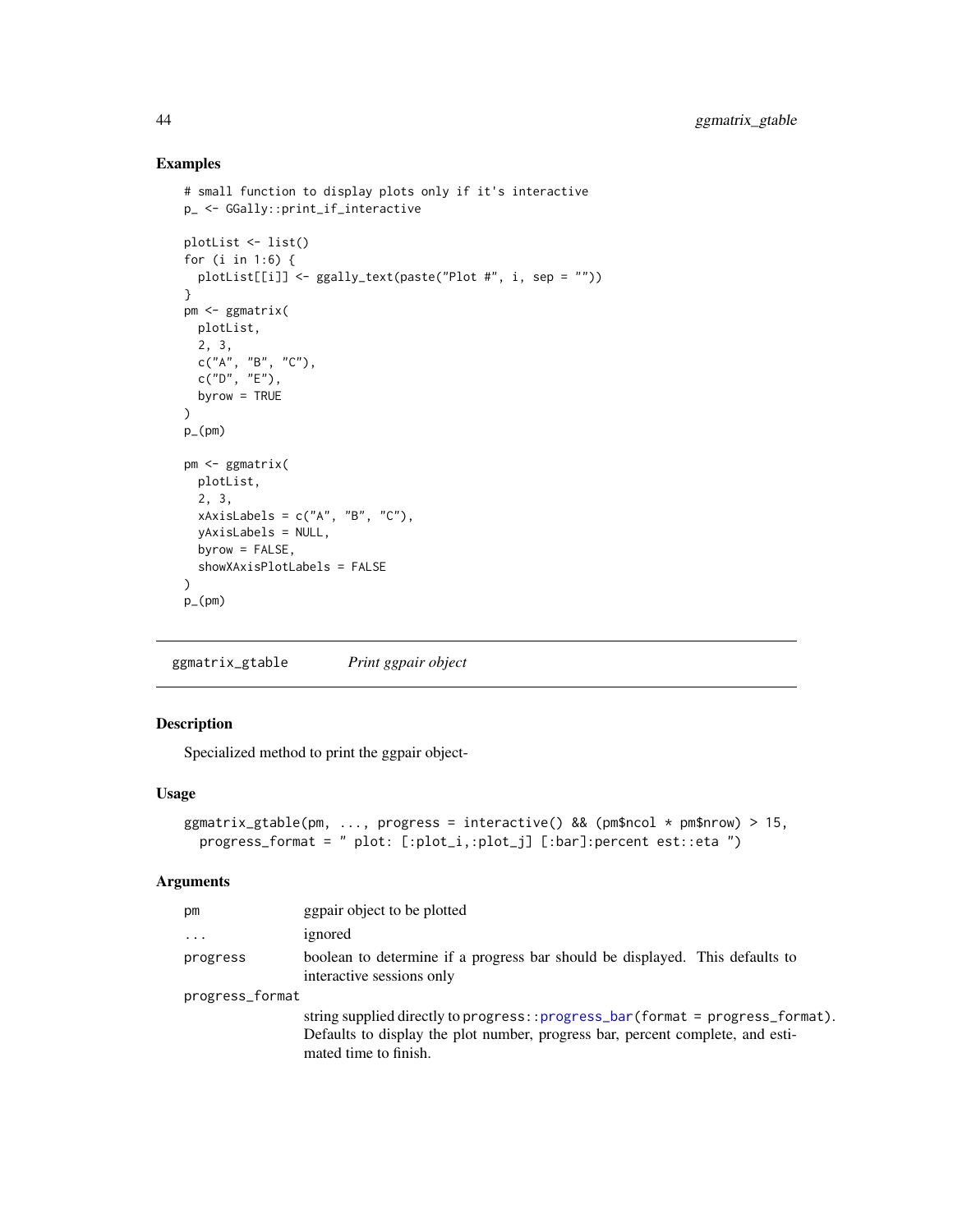#### ggnet 45

## Author(s)

Barret Schloerke <schloerke@gmail.com>

#### Examples

```
data(tips, package = "reshape")
pm <- ggpairs(tips, c(1,3,2), mapping = ggplot2::aes_string(color = "sex"))
ggmatrix_gtable(pm)
```

```
ggnet ggnet - Plot a network with ggplot2
```
### **Description**

Function for plotting network objects using ggplot2, now replaced by the [ggnet2](#page-47-0) function, which provides additional control over plotting parameters. Please visit [http://github.com/briatte/](http://github.com/briatte/ggnet) [ggnet](http://github.com/briatte/ggnet) for the latest version of ggnet2, and <https://briatte.github.io/ggnet> for a vignette that contains many examples and explanations.

#### Usage

```
ggnet(net, mode = "fruchtermanreingold", layout.par = NULL,
  layout.exp = 0, size = 9, alpha = 1, weight = "none",
 weight.legend = NA, weight.method = weight, weight.min = NA,
 weight.max = NA, weight.cut = FALSE, group = NULL, group.legend = NA,
  node.group = group, node.color = NULL, node.alpha = alpha,
  segment.alpha = alpha, segment.color = "grey50", segment.label = NULL,
  segment.size = 0.25, arrow.size = 0, arrow.gap = 0,
  arrow.type = "closed", label = FALSE, label.nodes = label,
  label.size = size/2, label.trim = FALSE, legend.size = 9,
 legend.position = "right", names = c("", ""), quantize.weights = FALSE,
  subset.threshold = 0, top8.nodes = FALSE, trim.labels = FALSE, ...)
```

| net        | an object of class network, or any object that can be coerced to this class, such<br>as an adjacency or incidence matrix, or an edge list: see edgeset.constructors<br>and network for details. If the object is of class igraph and the intergraph<br>package is installed, it will be used to convert the object: see as Network for<br>details. |
|------------|----------------------------------------------------------------------------------------------------------------------------------------------------------------------------------------------------------------------------------------------------------------------------------------------------------------------------------------------------|
| mode       | a placement method from those provided in the sna package: see gplot.layout<br>for details. Also accepts the names of two numeric vertex attributes of net, or a<br>matrix of numeric coordinates, in which case the first two columns of the matrix<br>are used. Defaults to the Fruchterman-Reingold force-directed algorithm.                   |
| layout.par | options to be passed to the placement method, as listed in gplot.layout. Defaults<br>to NULL.                                                                                                                                                                                                                                                      |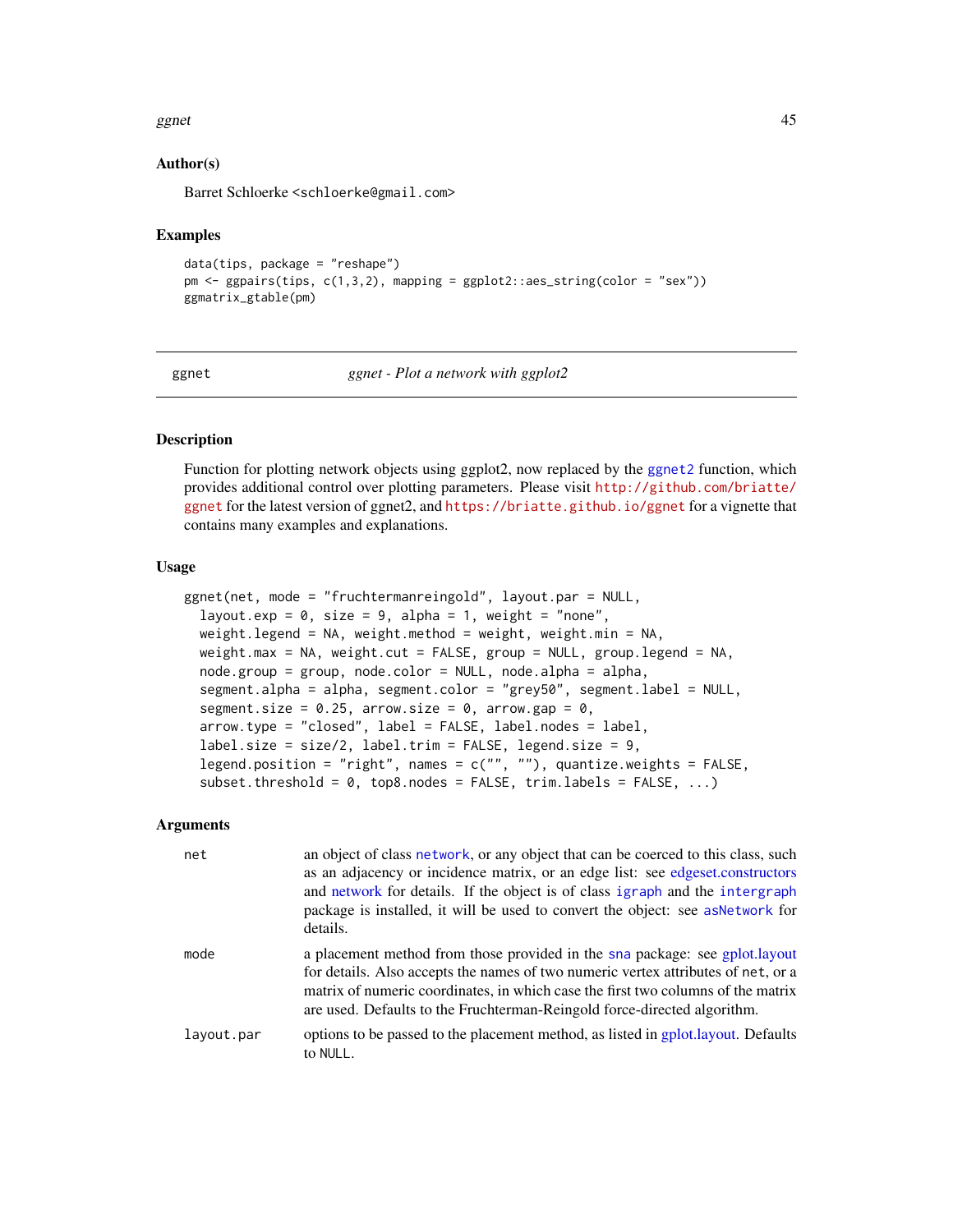| layout.exp    | a multiplier to expand the horizontal axis if node labels get clipped: see ex-<br>pand_range for details. Defaults to 0 (no expansion).                                                                                                                                                                                                                                                                                               |
|---------------|---------------------------------------------------------------------------------------------------------------------------------------------------------------------------------------------------------------------------------------------------------------------------------------------------------------------------------------------------------------------------------------------------------------------------------------|
| size          | size of the network nodes. If the nodes are weighted, their area is proportionally<br>scaled up to the size set by size. Defaults to 9.                                                                                                                                                                                                                                                                                               |
| alpha         | a level of transparency for nodes, vertices and arrows. Defaults to 1.                                                                                                                                                                                                                                                                                                                                                                |
| weight        | the weighting method for the nodes, which might be a vertex attribute or a<br>vector of size values. Also accepts "indegree", "outdegree", "degree" or<br>"freeman" to size the nodes by their unweighted degree centrality ("degree"<br>and "freeman" are equivalent): see degree for details. All node weights must<br>be positive. Defaults to "none" (no weighting).                                                              |
| weight.legend | the name to assign to the legend created by weight. Defaults to NA (no name).                                                                                                                                                                                                                                                                                                                                                         |
| weight.method | see weight                                                                                                                                                                                                                                                                                                                                                                                                                            |
| weight.min    | whether to subset the network to nodes with a minimum size, based on the values<br>of weight. Defaults to NA (preserves all nodes).                                                                                                                                                                                                                                                                                                   |
| weight.max    | whether to subset the network to nodes with a maximum size, based on the<br>values of weight. Defaults to NA (preserves all nodes).                                                                                                                                                                                                                                                                                                   |
| weight.cut    | whether to cut the size of the nodes into a certain number of quantiles. Accepts<br>TRUE, which tries to cut the sizes into quartiles, or any positive numeric value,<br>which tries to cut the sizes into that many quantiles. If the size of the nodes<br>do not contain the specified number of distinct quantiles, the largest possible<br>number is used. See quantile and cut for details. Defaults to FALSE (does<br>nothing). |
| group         | the groups of the nodes, either as a vector of values or as a vertex attribute. If<br>set to mode on a bipartite network, the nodes will be grouped as "actor" if they<br>belong to the primary mode and "event" if they belong to the secondary mode.                                                                                                                                                                                |
| group.legend  | the name to assign to the legend created by group.                                                                                                                                                                                                                                                                                                                                                                                    |
| node.group    | see group                                                                                                                                                                                                                                                                                                                                                                                                                             |
| node.color    | a vector of character strings to color the nodes with, holding as many colors as<br>there are levels in node.group. Defaults to NULL, which will assign grayscale<br>colors to each group.                                                                                                                                                                                                                                            |
| node.alpha    | transparency of the nodes. Inherits from alpha.                                                                                                                                                                                                                                                                                                                                                                                       |
| segment.alpha | the level of transparency of the edges. Defaults to alpha, which defaults to 1.                                                                                                                                                                                                                                                                                                                                                       |
| segment.color | the color of the edges, as a color value, a vector of color values, or as an edge<br>attribute containing color values. Defaults to "grey50".                                                                                                                                                                                                                                                                                         |
| segment.label | the labels to plot at the middle of the edges, as a single value, a vector of values,<br>or as an edge attribute. Defaults to NULL (no edge labels).                                                                                                                                                                                                                                                                                  |
| segment.size  | the size of the edges, in points, as a single numeric value, a vector of values, or<br>as an edge attribute. Defaults to 0.25.                                                                                                                                                                                                                                                                                                        |
| arrow.size    | the size of the arrows for directed network edges, in points. See arrow for<br>details. Defaults to 0 (no arrows).                                                                                                                                                                                                                                                                                                                    |
| arrow.gap     | a setting aimed at improving the display of edge arrows by plotting slightly<br>shorter edges. Accepts any value between 0 and 1, where a value of 0.05 will<br>generally achieve good results when the size of the nodes is reasonably small.<br>Defaults to 0 (no shortening).                                                                                                                                                      |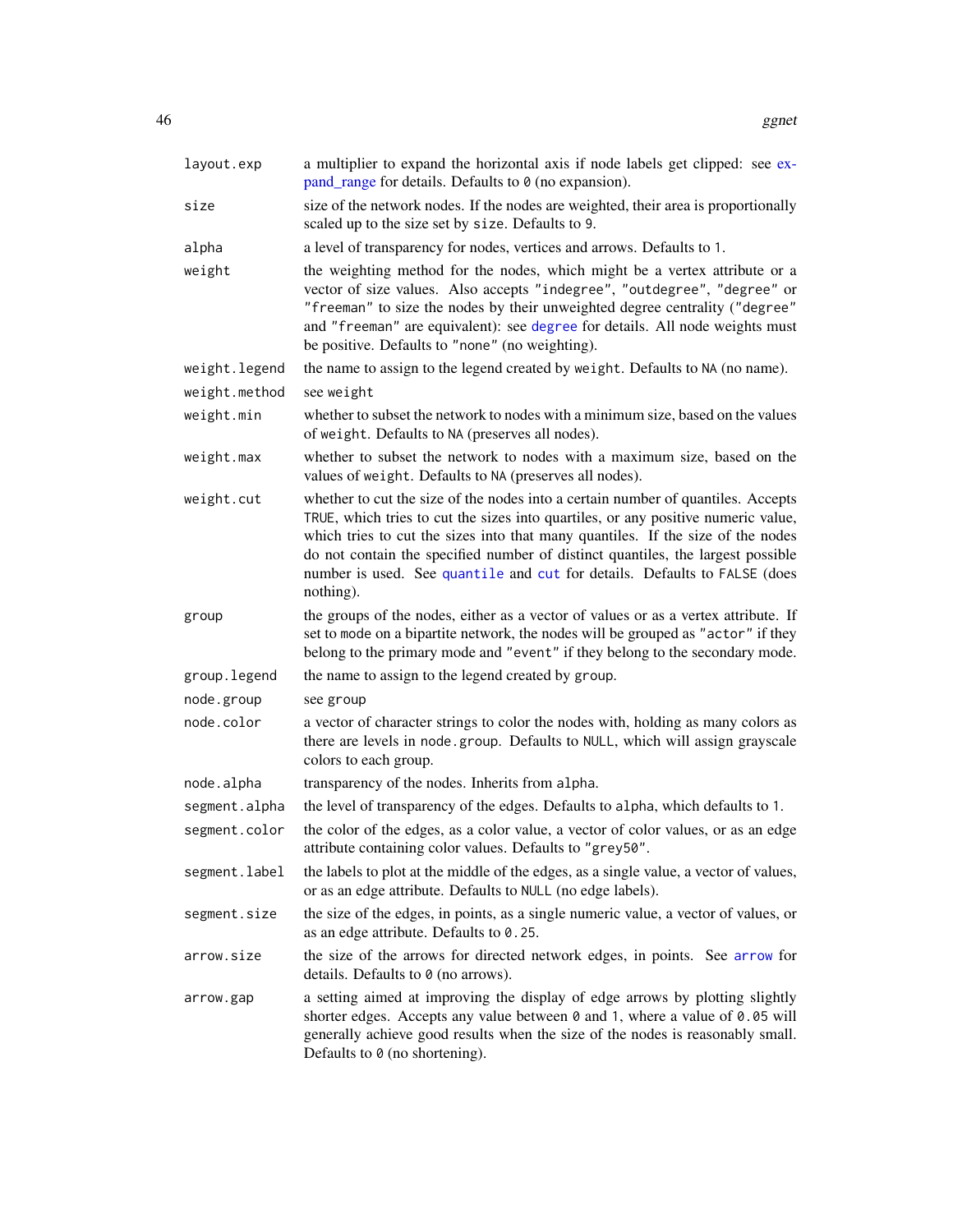| arrow.type       | the type of the arrows for directed network edges. See arrow for details. De-<br>faults to "closed".                                                                                                                                                                                                                                                              |
|------------------|-------------------------------------------------------------------------------------------------------------------------------------------------------------------------------------------------------------------------------------------------------------------------------------------------------------------------------------------------------------------|
| label            | whether to label the nodes. If set to TRUE, nodes are labeled with their vertex<br>names. If set to a vector that contains as many elements as there are nodes in<br>net, nodes are labeled with these. If set to any other vector of values, the nodes<br>are labeled only when their vertex name matches one of these values. Defaults<br>to FALSE (no labels). |
| label.nodes      | see label                                                                                                                                                                                                                                                                                                                                                         |
| label.size       | the size of the node labels, in points, as a numeric value, a vector of numeric<br>values, or as a vertex attribute containing numeric values. Defaults to size / 2<br>(half the maximum node size), which defaults to 6.                                                                                                                                         |
| label.trim       | whether to apply some trimming to the node labels. Accepts any function that<br>can process a character vector, or a strictly positive numeric value, in which case<br>the labels are trimmed to a fixed-length substring of that length: see substr for<br>details. Defaults to FALSE (does nothing).                                                            |
| legend.size      | the size of the legend symbols and text, in points. Defaults to 9.                                                                                                                                                                                                                                                                                                |
| legend.position  |                                                                                                                                                                                                                                                                                                                                                                   |
|                  | the location of the plot legend(s). Accepts all legend. position values sup-<br>ported by theme. Defaults to "right".                                                                                                                                                                                                                                             |
| names            | deprecated: see group. legend and size. legend                                                                                                                                                                                                                                                                                                                    |
| quantize.weights |                                                                                                                                                                                                                                                                                                                                                                   |
|                  | deprecated: see weight.cut                                                                                                                                                                                                                                                                                                                                        |
| subset.threshold |                                                                                                                                                                                                                                                                                                                                                                   |
|                  | deprecated: see weight.min                                                                                                                                                                                                                                                                                                                                        |
| top8.nodes       | deprecated: this functionality was experimental and has been removed entirely<br>from ggnet                                                                                                                                                                                                                                                                       |
| trim.labels      | deprecated: see label.trim                                                                                                                                                                                                                                                                                                                                        |
| .                | other arguments passed to the geom_text object that sets the node labels: see<br>geom_text for details.                                                                                                                                                                                                                                                           |

# Details

The degree centrality measures that can be produced through the weight argument will take the directedness of the network into account, but will be unweighted. To compute weighted network measures, see the tnet package by Tore Opsahl (help("tnet", package = "tnet")).

# Author(s)

Moritz Marbach and Francois Briatte, with help from Heike Hoffmann, Pedro Jordano and Ming-Yu Liu

# See Also

[ggnet2](#page-47-0) in this package, [gplot](#page-0-0) in the [sna](#page-0-0) package, and [plot.network](#page-0-0) in the [network](#page-0-0) package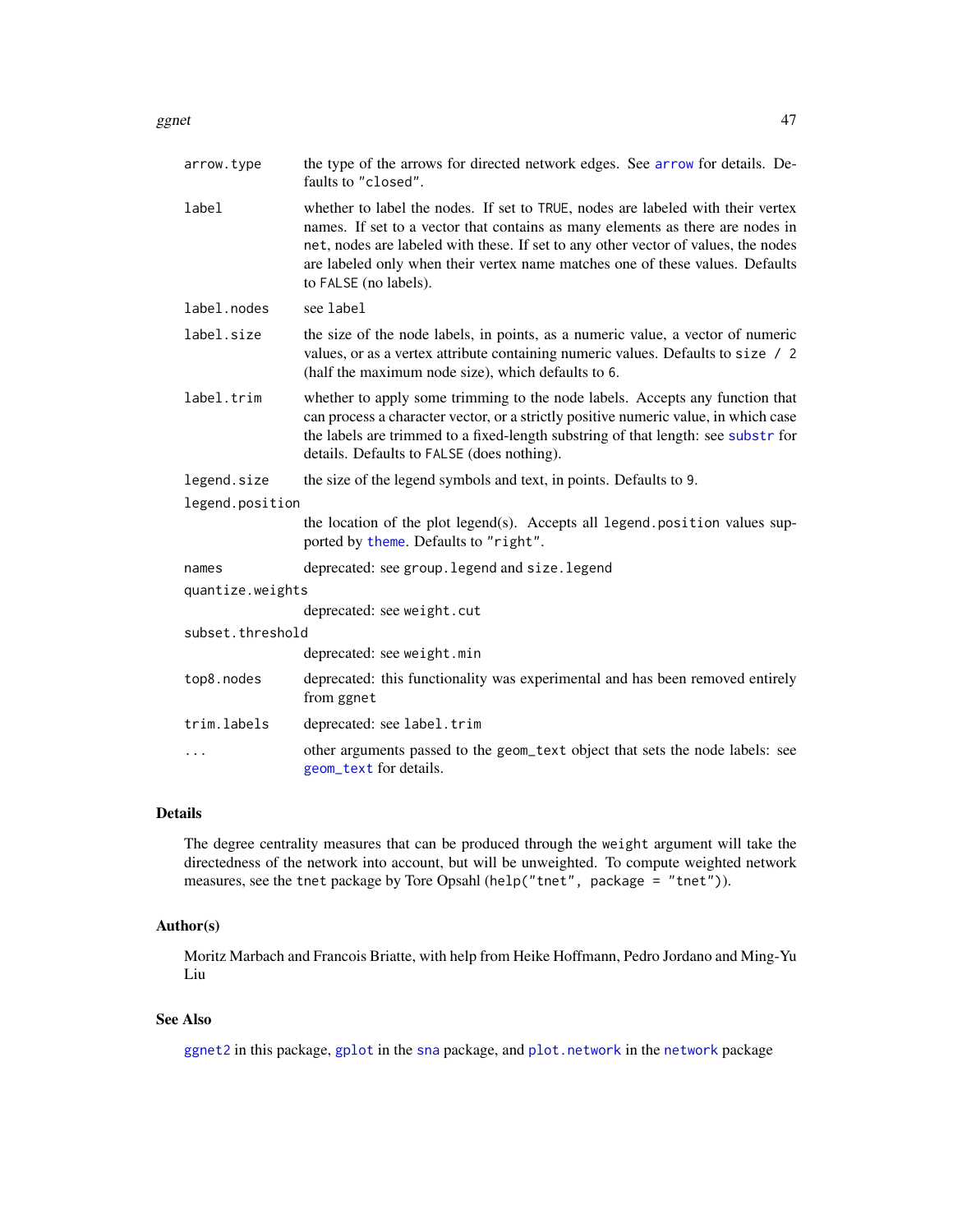#### Examples

library(network)

```
# random adjacency matrix
x \leq -10ndyads \leftarrow x \cdot (x - 1)density <- x / ndyads
            \le matrix(0, nrow = x, ncol = x)
dimnames(m) <- list(letters[ 1:x ], letters[ 1:x ])
m[ row(m) != col(m) ] <- runif(ndyads) < density
m
# random undirected network
n <- network::network(m, directed = FALSE)
n
ggnet(n, label = TRUE, alpha = 1, color = "white", segment.color = "black")
# random groups
g \leq - sample(letters[ 1:3 ], 10, replace = TRUE)
# color palette
p \leq -c ("a" = "steelblue", "b" = "forestgreen", "c" = "tomato")
ggnet(n, node.group = g, nodecolor = p, label = TRUE, color = "white")# edge arrows on a directed network
ggnet(network(m, directed = TRUE), arrow.gap = 0.05, arrow.size = 10)
```
<span id="page-47-0"></span>ggnet2 *ggnet2 - Plot a network with ggplot2*

## Description

Function for plotting network objects using ggplot2, with additional control over graphical parameters that are not supported by the [ggnet](#page-44-0) function. Please visit [http://github.com/briatte/](http://github.com/briatte/ggnet) [ggnet](http://github.com/briatte/ggnet) for the latest version of ggnet2, and <https://briatte.github.io/ggnet> for a vignette that contains many examples and explanations.

#### Usage

```
ggnet2(net, mode = "fruchtermanreingold", layout.par = NULL,
  layout.exp = 0, alpha = 1, color = "grey75", shape = 19, size = 9,
 max_size = 9, na.rm = NA, palette = NULL, alpha.palette = NULL,
  alpha.legend = NA, color.palette = palette, color.legend = NA,
  shape.palette = NULL, shape.legend = NA, size.palette = NULL,
  size.legend = NA, size.zero = FALSE, size.cut = FALSE, size.min = NA,
  size.max = NA, label = FALSE, label.alpha = 1, label.color = "black",
  label.size = max_size/2, label.trim = FALSE, node.alpha = alpha,
```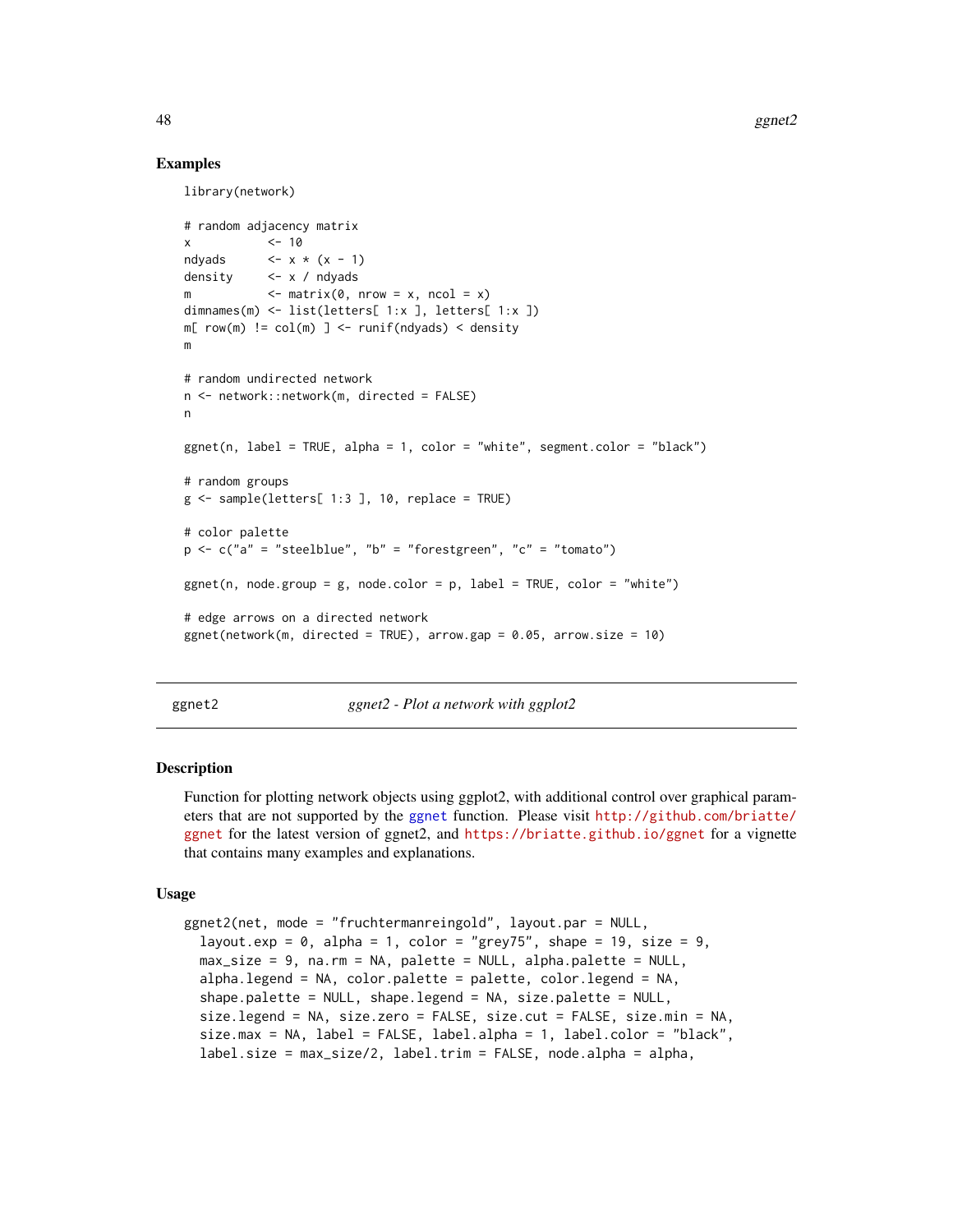#### $g$ gnet2 49

```
node.color = color, node.label = label, node.shape = shape,
node.size = size, edge.alpha = 1, edge.color = "grey50",
edge.lty = "solid", edge.size = 0.25, edge.label = NULL,
edge.label.alpha = 1, edge.label.color = label.color,
edge.label.fill = "white", edge.label.size = max\_size/2, arrow.size = 0,
arrow.gap = 0, arrow.type = "closed", legend.size = 9,
legend.position = "right", ...)
```

| net        | an object of class network, or any object that can be coerced to this class, such<br>as an adjacency or incidence matrix, or an edge list: see edgeset.constructors<br>and network for details. If the object is of class igraph and the intergraph<br>package is installed, it will be used to convert the object: see asNetwork for<br>details.                                                                                   |
|------------|-------------------------------------------------------------------------------------------------------------------------------------------------------------------------------------------------------------------------------------------------------------------------------------------------------------------------------------------------------------------------------------------------------------------------------------|
| mode       | a placement method from those provided in the sna package: see gplot.layout<br>for details. Also accepts the names of two numeric vertex attributes of net, or a<br>matrix of numeric coordinates, in which case the first two columns of the matrix<br>are used. Defaults to the Fruchterman-Reingold force-directed algorithm.                                                                                                    |
| layout.par | options to be passed to the placement method, as listed in gplot.layout. Defaults<br>to NULL.                                                                                                                                                                                                                                                                                                                                       |
| layout.exp | a multiplier to expand the horizontal axis if node labels get clipped: see ex-<br>pand_range for details. Defaults to $\theta$ (no expansion).                                                                                                                                                                                                                                                                                      |
| alpha      | the level of transparency of the edges and nodes, which might be a single value, a<br>vertex attribute, or a vector of values. Also accepts "mode" on bipartite networks<br>(see 'Details'). Defaults to 1 (no transparency).                                                                                                                                                                                                       |
| color      | the color of the nodes, which might be a single value, a vertex attribute, or a<br>vector of values. Also accepts "mode" on bipartite networks (see 'Details').<br>Defaults to grey75.                                                                                                                                                                                                                                              |
| shape      | the shape of the nodes, which might be a single value, a vertex attribute, or<br>a vector of values. Also accepts "mode" on bipartite networks (see 'Details').<br>Defaults to 19 (solid circle).                                                                                                                                                                                                                                   |
| size       | the size of the nodes, in points, which might be a single value, a vertex attribute,<br>or a vector of values. Also accepts "indegree", "outdegree", "degree" or<br>"freeman" to size the nodes by their unweighted degree centrality ("degree"<br>and "freeman" are equivalent): see degree for details. All node sizes must<br>be strictly positive. Also accepts "mode" on bipartite networks (see 'Details').<br>Defaults to 9. |
| max_size   | the maximum size of the node when size produces nodes of different sizes, in<br>points. Defaults to 9.                                                                                                                                                                                                                                                                                                                              |
| na.rm      | whether to subset the network to nodes that are <i>not</i> missing a given vertex at-<br>tribute. If set to any vertex attribute of net, the nodes for which this attribute is<br>NA will be removed. Defaults to NA (does nothing).                                                                                                                                                                                                |
| palette    | the palette to color the nodes, when color is not a color value or a vector of color<br>values. Accepts named vectors of color values, or if RColorBrewer is installed,<br>any ColorBrewer palette name: see brewer.pal and http://colorbrewer2.                                                                                                                                                                                    |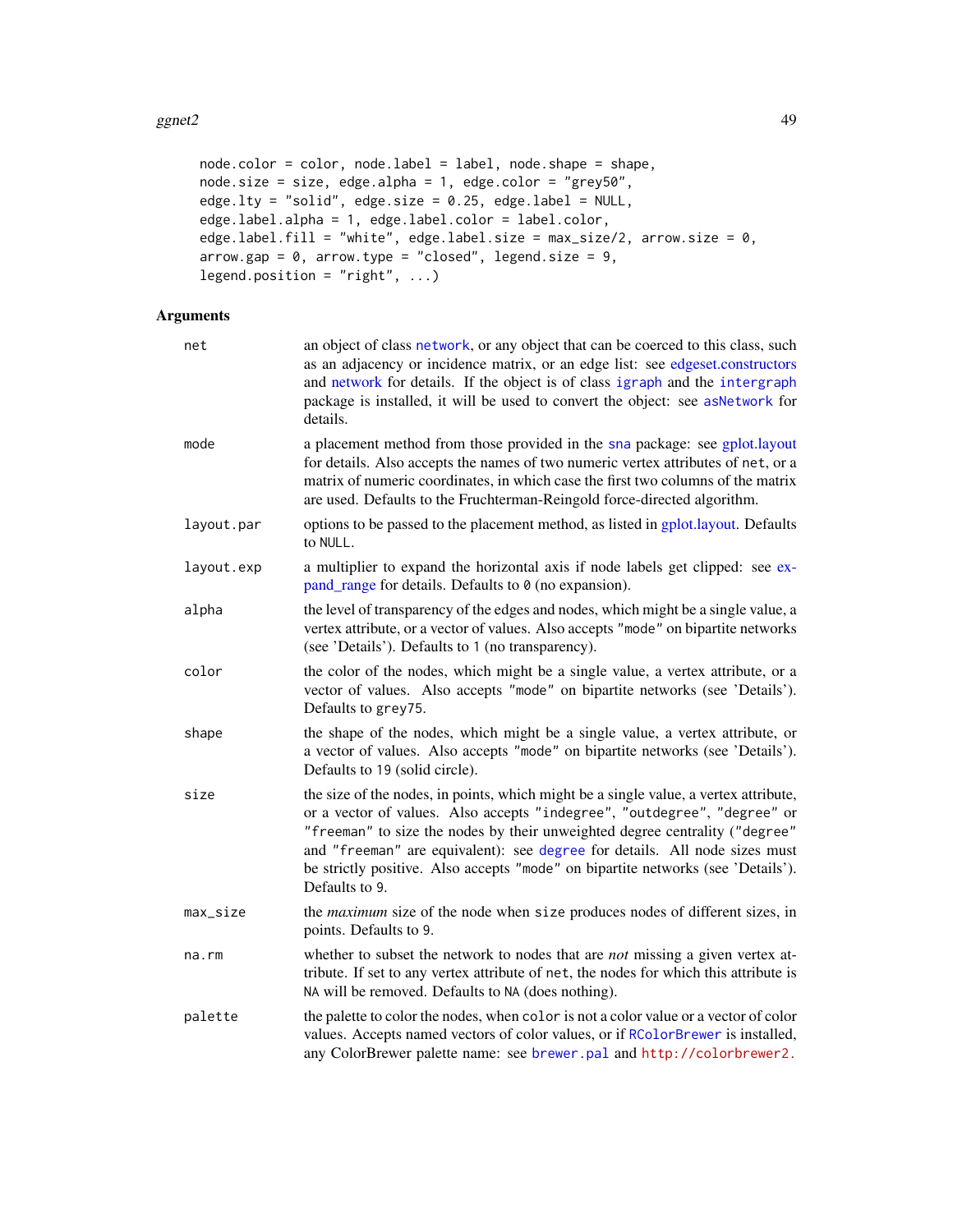|               | org/ for details. Defaults to NULL, which will create an array of grayscale color<br>values if color is not a color value or a vector of color values.                                                                                                                                                                                                                                                                                |
|---------------|---------------------------------------------------------------------------------------------------------------------------------------------------------------------------------------------------------------------------------------------------------------------------------------------------------------------------------------------------------------------------------------------------------------------------------------|
| alpha.palette | the palette to control the transparency levels of the nodes set by alpha when the<br>levels are not numeric values. Defaults to NULL, which will create an array of<br>alpha transparency values if alpha is not a numeric value or a vector of numeric<br>values.                                                                                                                                                                    |
| alpha.legend  | the name to assign to the legend created by alpha when its levels are not numeric<br>values. Defaults to NA (no name).                                                                                                                                                                                                                                                                                                                |
| color.palette | see palette                                                                                                                                                                                                                                                                                                                                                                                                                           |
| color.legend  | the name to assign to the legend created by palette. Defaults to NA (no name).                                                                                                                                                                                                                                                                                                                                                        |
| shape.palette | the palette to control the shapes of the nodes set by shape when the shapes are<br>not numeric values. Defaults to NULL, which will create an array of shape values<br>if shape is not a numeric value or a vector of numeric values.                                                                                                                                                                                                 |
| shape.legend  | the name to assign to the legend created by shape when its levels are not numeric<br>values. Defaults to NA (no name).                                                                                                                                                                                                                                                                                                                |
| size.palette  | the palette to control the sizes of the nodes set by size when the sizes are not<br>numeric values.                                                                                                                                                                                                                                                                                                                                   |
| size.legend   | the name to assign to the legend created by size. Defaults to NA (no name).                                                                                                                                                                                                                                                                                                                                                           |
| size.zero     | whether to accept zero-sized nodes based on the value(s) of size. Defaults to<br>FALSE, which ensures that zero-sized nodes are still shown in the plot and its<br>size legend.                                                                                                                                                                                                                                                       |
| size.cut      | whether to cut the size of the nodes into a certain number of quantiles. Accepts<br>TRUE, which tries to cut the sizes into quartiles, or any positive numeric value,<br>which tries to cut the sizes into that many quantiles. If the size of the nodes<br>do not contain the specified number of distinct quantiles, the largest possible<br>number is used. See quantile and cut for details. Defaults to FALSE (does<br>nothing). |
| size.min      | whether to subset the network to nodes with a minimum size, based on the values<br>of size. Defaults to NA (preserves all nodes).                                                                                                                                                                                                                                                                                                     |
| size.max      | whether to subset the network to nodes with a maximum size, based on the<br>values of size. Defaults to NA (preserves all nodes).                                                                                                                                                                                                                                                                                                     |
| label         | whether to label the nodes. If set to TRUE, nodes are labeled with their vertex<br>names. If set to a vector that contains as many elements as there are nodes in<br>net, nodes are labeled with these. If set to any other vector of values, the nodes<br>are labeled only when their vertex name matches one of these values. Defaults<br>to FALSE (no labels).                                                                     |
| label.alpha   | the level of transparency of the node labels, as a numeric value, a vector of<br>numeric values, or as a vertex attribute containing numeric values. Defaults to 1<br>(no transparency).                                                                                                                                                                                                                                              |
| label.color   | the color of the node labels, as a color value, a vector of color values, or as a<br>vertex attribute containing color values. Defaults to "black".                                                                                                                                                                                                                                                                                   |
| label.size    | the size of the node labels, in points, as a numeric value, a vector of numeric val-<br>ues, or as a vertex attribute containing numeric values. Defaults to max_size / 2<br>(half the maximum node size), which defaults to 4.5.                                                                                                                                                                                                     |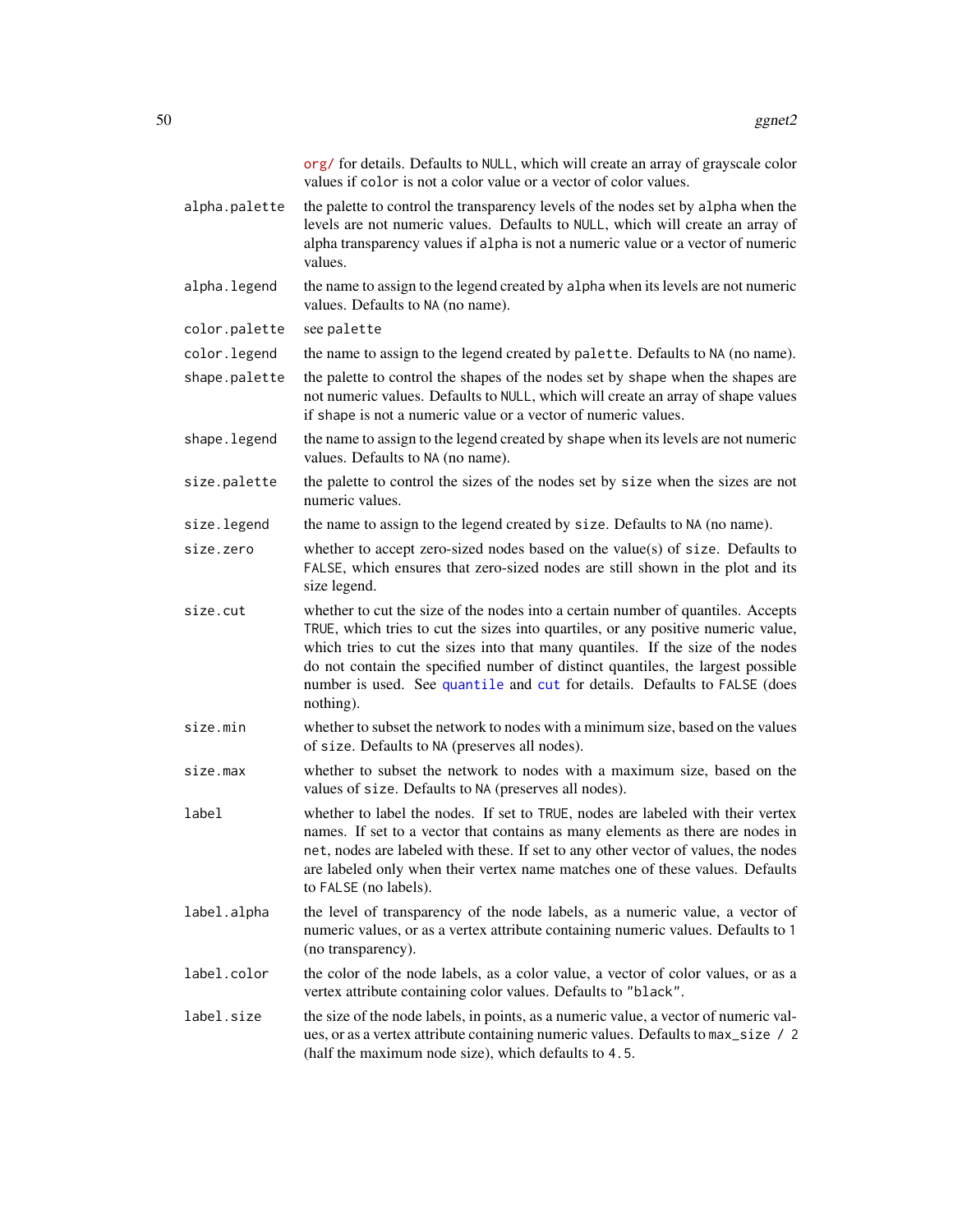#### ggnet2  $51$

| label.trim       | whether to apply some trimming to the node labels. Accepts any function that<br>can process a character vector, or a strictly positive numeric value, in which case<br>the labels are trimmed to a fixed-length substring of that length: see substr for<br>details. Defaults to FALSE (does nothing). |
|------------------|--------------------------------------------------------------------------------------------------------------------------------------------------------------------------------------------------------------------------------------------------------------------------------------------------------|
| node.alpha       | see alpha                                                                                                                                                                                                                                                                                              |
| node.color       | see color                                                                                                                                                                                                                                                                                              |
| node.label       | see label                                                                                                                                                                                                                                                                                              |
| node.shape       | see shape                                                                                                                                                                                                                                                                                              |
| node.size        | see size                                                                                                                                                                                                                                                                                               |
| edge.alpha       | the level of transparency of the edges. Defaults to the value of alpha, which<br>defaults to 1.                                                                                                                                                                                                        |
| edge.color       | the color of the edges, as a color value, a vector of color values, or as an edge<br>attribute containing color values. Defaults to "grey50".                                                                                                                                                          |
| edge.lty         | the linetype of the edges, as a linetype value, a vector of linetype values, or as<br>an edge attribute containing linetype values. Defaults to "solid".                                                                                                                                               |
| edge.size        | the size of the edges, in points, as a numeric value, a vector of numeric values,<br>or as an edge attribute containing numeric values. All edge sizes must be strictly<br>positive. Defaults to 0.25.                                                                                                 |
| edge.label       | the labels to plot at the middle of the edges, as a single value, a vector of values,<br>or as an edge attribute. Defaults to NULL (no edge labels).                                                                                                                                                   |
| edge.label.alpha |                                                                                                                                                                                                                                                                                                        |
|                  | the level of transparency of the edge labels, as a numeric value, a vector of<br>numeric values, or as an edge attribute containing numeric values. Defaults to 1<br>(no transparency).                                                                                                                |
| edge.label.color |                                                                                                                                                                                                                                                                                                        |
|                  | the color of the edge labels, as a color value, a vector of color values, or as an<br>edge attribute containing color values. Defaults to label.color, which defaults<br>to "black".                                                                                                                   |
| edge.label.fill  |                                                                                                                                                                                                                                                                                                        |
|                  | the background color of the edge labels. Defaults to "white".                                                                                                                                                                                                                                          |
| edge.label.size  |                                                                                                                                                                                                                                                                                                        |
|                  | the size of the edge labels, in points, as a numeric value, a vector of numeric<br>values, or as an edge attribute containing numeric values. All edge label sizes<br>must be strictly positive. Defaults to max_size / 2 (half the maximum node<br>size), which defaults to 4.5.                      |
| arrow.size       | the size of the arrows for directed network edges, in points. See arrow for<br>details. Defaults to $\theta$ (no arrows).                                                                                                                                                                              |
| arrow.gap        | a setting aimed at improving the display of edge arrows by plotting slightly<br>shorter edges. Accepts any value between 0 and 1, where a value of 0.05 will<br>generally achieve good results when the size of the nodes is reasonably small.<br>Defaults to $\theta$ (no shortening).                |
| arrow.type       | the type of the arrows for directed network edges. See arrow for details. De-<br>faults to "closed".                                                                                                                                                                                                   |
| legend.size      | the size of the legend symbols and text, in points. Defaults to 9.                                                                                                                                                                                                                                     |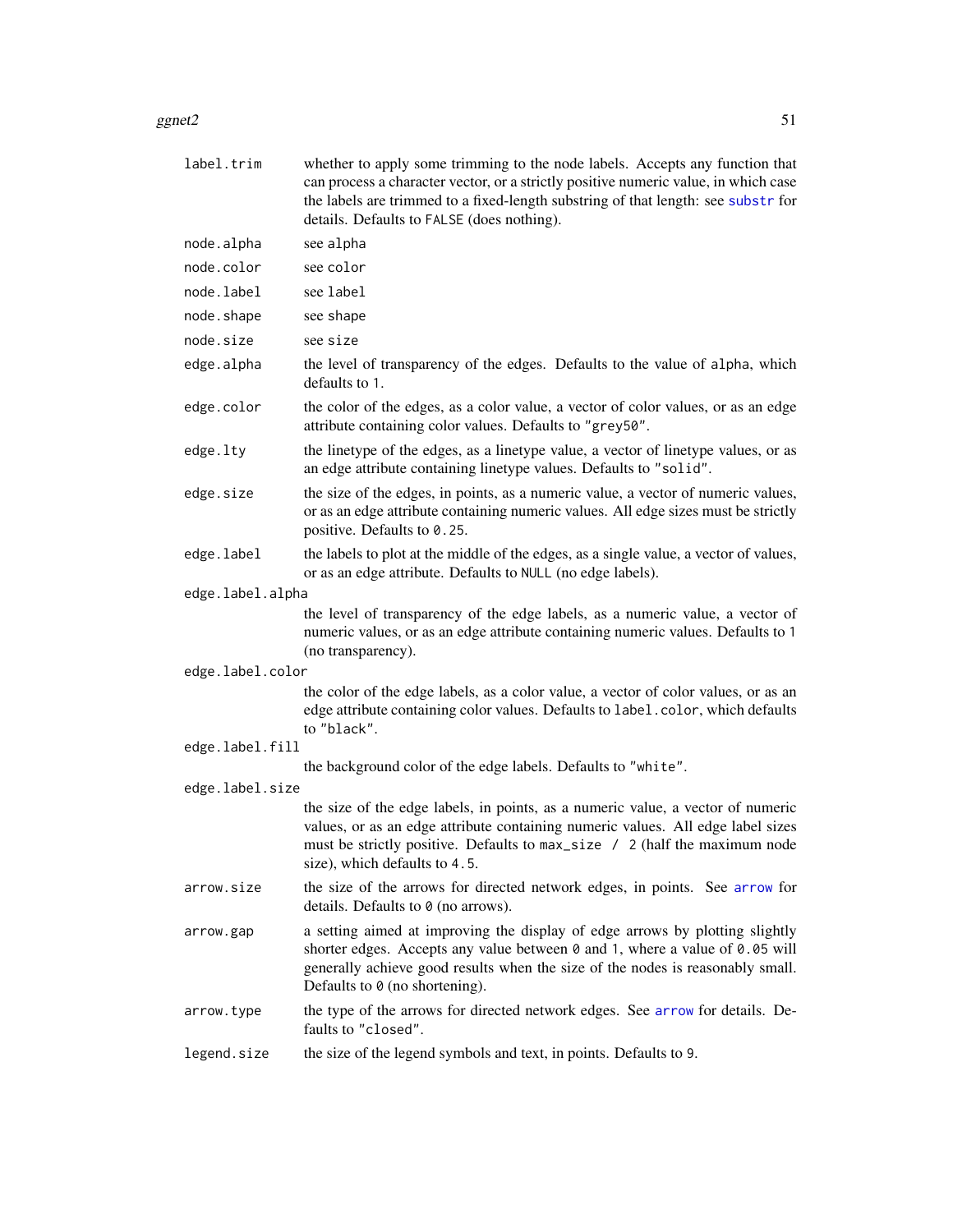| legend.position |                                                                                                                      |
|-----------------|----------------------------------------------------------------------------------------------------------------------|
|                 | the location of the plot legend(s). Accepts all legend position values sup-<br>ported by theme. Defaults to "right". |
| $\cdot$         | other arguments passed to the geom_text object that sets the node labels: see<br>geom_text for details.              |

#### Details

The degree centrality measures that can be produced through the size argument will take the directedness of the network into account, but will be unweighted. To compute weighted network measures, see the tnet package by Tore Opsahl (help("tnet", package = "tnet")).

The nodes of bipartite networks can be mapped to their mode by passing the "mode" argument to any of alpha, color, shape and size, in which case the nodes of the primary mode will be mapped as "actor", and the nodes of the secondary mode will be mapped as "event".

## Author(s)

Moritz Marbach and Francois Briatte, with help from Heike Hoffmann, Pedro Jordano and Ming-Yu Liu

## See Also

[ggnet](#page-44-0) in this package, [gplot](#page-0-0) in the [sna](#page-0-0) package, and [plot.network](#page-0-0) in the [network](#page-0-0) package

```
library(network)
# random adjacency matrix
x \sim 10ndyads \leftarrow x \times (x - 1)density <- x / ndyads
m \leq matrix(0, nrow = x, ncol = x)
dimnames(m) <- list(letters[ 1:x ], letters[ 1:x ])
m[row(m) != col(m) ] \leftarrow runif(ndyads) \leftarrow densitym
# random undirected network
n <- network::network(m, directed = FALSE)
n
ggnet2(n, label = TRUE)
ggnet2(n, label = TRUE, shape = 15)ggnet2(n, label = TRUE, shape = 15, color = "black", label.color = "white")
# add vertex attribute
x = network<u>vertex.names(n)</u>x = ifelse(x %in% c("a", "e", "i"), "vowel", "consonant")n %v% "phono" = xggnet2(n, color = "phono")
```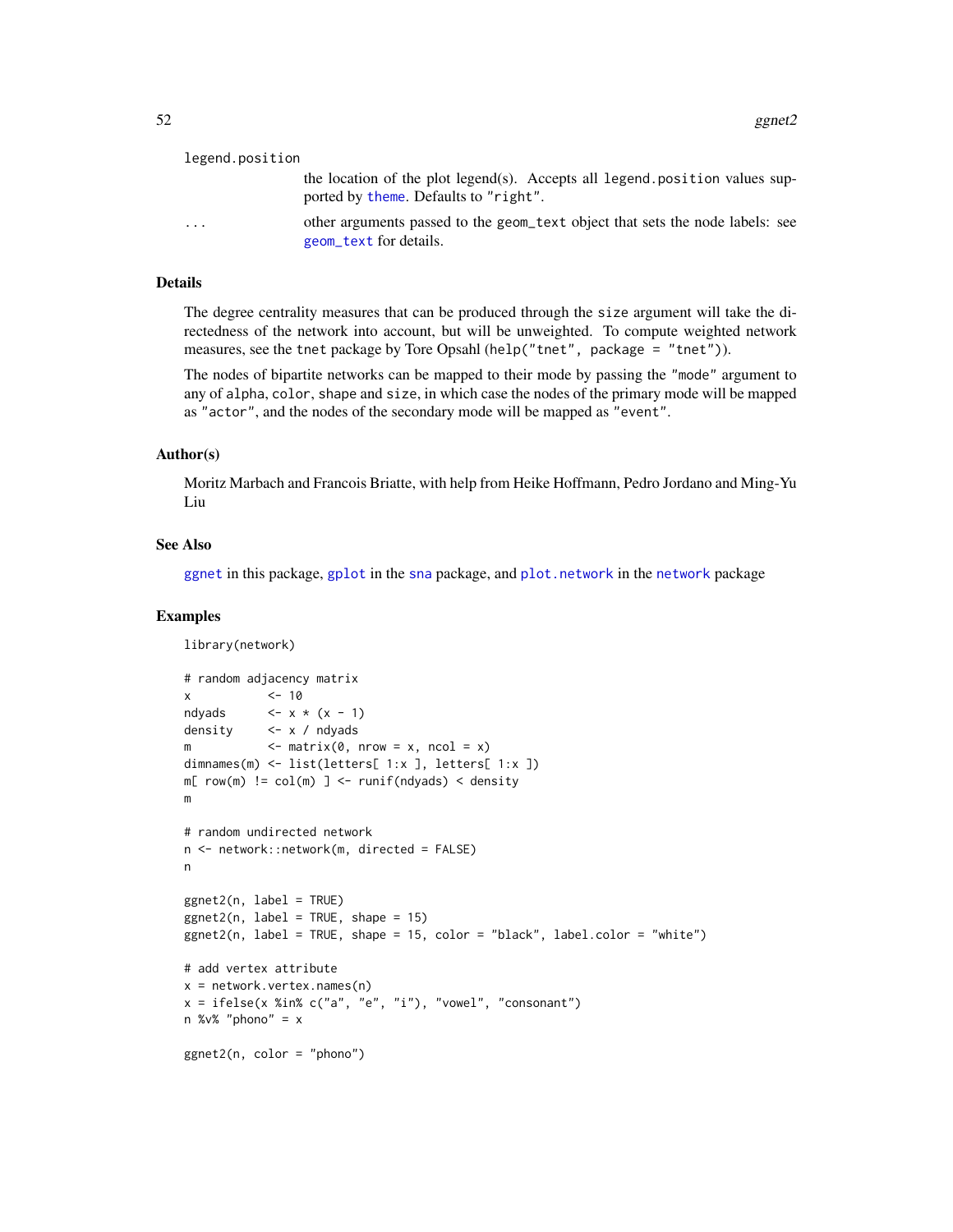## ggnetworkmap 53

```
ggnet2(n, color = "phono", palette = c("vowel" = "gold", " consonant" = "grey"))ggnet2(n, shape = "phono", color = "phono")if (require(RColorBrewer)) {
 # random groups
 n %v% "group" <- sample(LETTERS[1:3], 10, replace = TRUE)
 ggnet2(n, color = "group", platete = "Set2")}
# random weights
n %e% "weight" <- sample(1:3, network.edgecount(n), replace = TRUE)
ggnet2(n, edge.size = "weight", edge.label = "weight")
# edge arrows on a directed network
ggnet2(network(m, directed = TRUE), arrow.gap = 0.05, arrow.size = 10)# Padgett's Florentine wedding data
data(flo, package = "network")
flo
ggnet2(flo, label = TRUE)
ggnet2(flo, label = TRUE, label.trim = 4, vjust = -1, size = 3, color = 1)
ggnet2(flo, label = TRUE, size = 12, color = "white")
```
ggnetworkmap *ggnetworkmap - Plot a network with ggplot2 suitable for overlay on a ggmap:: map ggplot, or other ggplot*

## Description

This is a descendent of the original ggnet function. ggnet added the innovation of plotting the network geographically. However, ggnet needed to be the first object in the ggplot chain. ggnetworkmap does not. If passed a ggplot object as its first argument, such as output from ggmap, ggnetworkmap will plot on top of that chart, looking for vertex attributes lon and lat as coordinates. Otherwise, ggnetworkmap will generate coordinates using the Fruchterman-Reingold algorithm.

#### Usage

```
ggnetworkmap(gg, net, size = 3, alpha = 0.75, weight, node.group,
  node.color = NULL, node.alpha = NULL, ring.group, segment.alpha = NULL,
  segment.color = "grey", great.circles = FALSE, segment.size = 0.25,
  arrow.size = 0, label.nodes = FALSE, label.size = size/2, ...)
```
#### Arguments

gg an object of class ggplot.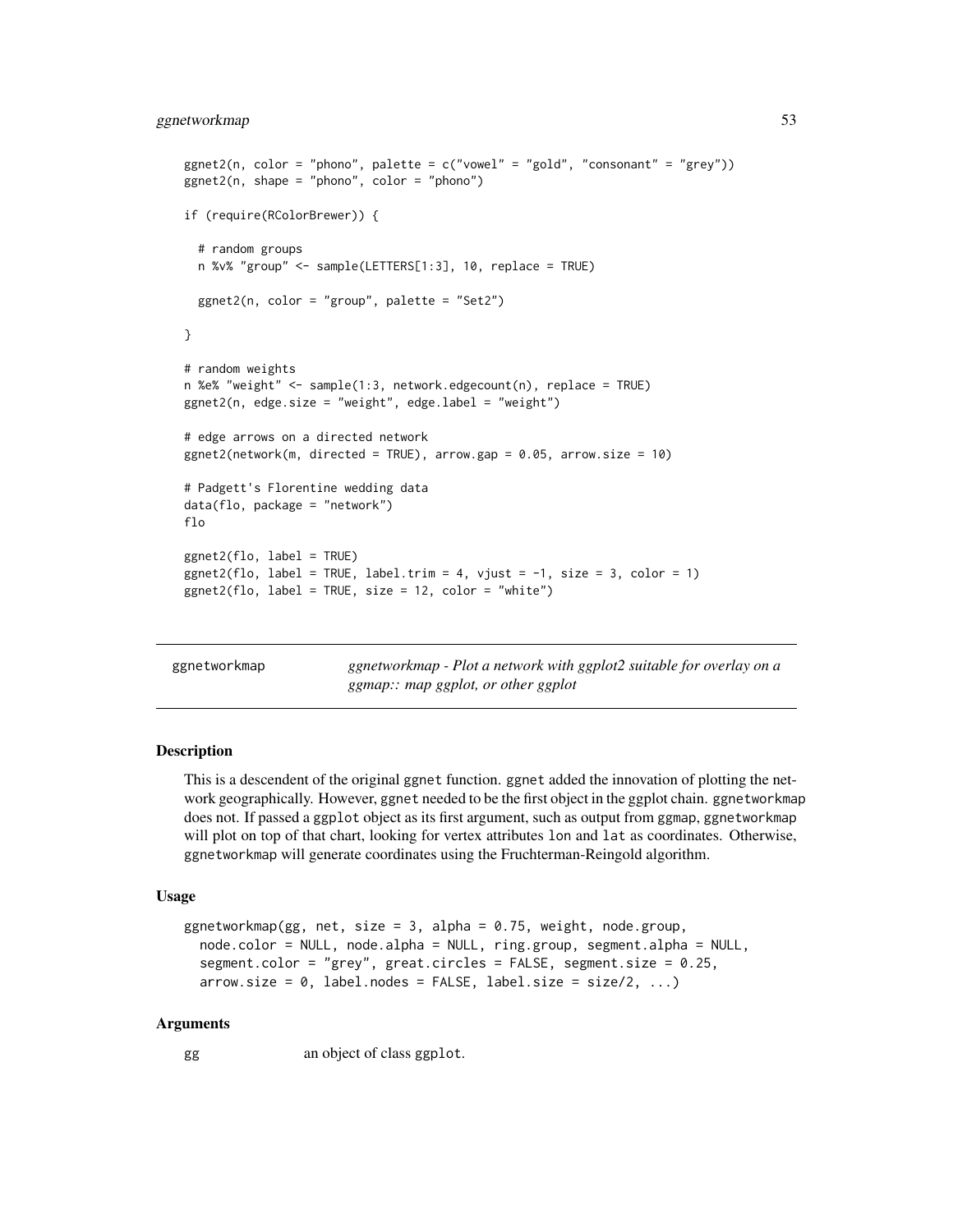| net           | an object of class network, or any object that can be coerced to this class, such<br>as an adjacency or incidence matrix, or an edge list: see edgeset.constructors<br>and network for details. If the object is of class igraph and the intergraph<br>package is installed, it will be used to convert the object: see asNetwork for<br>details. |
|---------------|---------------------------------------------------------------------------------------------------------------------------------------------------------------------------------------------------------------------------------------------------------------------------------------------------------------------------------------------------|
| size          | size of the network nodes. Defaults to 3. If the nodes are weighted, their area is<br>proportionally scaled up to the size set by size.                                                                                                                                                                                                           |
| alpha         | a level of transparency for nodes, vertices and arrows. Defaults to 0.75.                                                                                                                                                                                                                                                                         |
| weight        | if present, the unquoted name of a vertex attribute in data. Otherwise nodes are<br>unweighted.                                                                                                                                                                                                                                                   |
| node.group    | NULL, the default, or the unquoted name of a vertex attribute that will be used to<br>determine the color of each node.                                                                                                                                                                                                                           |
| node.color    | If node group is null, a character string specifying a color.                                                                                                                                                                                                                                                                                     |
| node.alpha    | transparency of the nodes. Inherits from alpha.                                                                                                                                                                                                                                                                                                   |
| ring.group    | if not NULL, the default, the unquoted name of a vertex attribute that will be used<br>to determine the color of each node border.                                                                                                                                                                                                                |
| segment.alpha | transparency of the vertex links. Inherits from alpha                                                                                                                                                                                                                                                                                             |
| segment.color | color of the vertex links. Defaults to "grey".                                                                                                                                                                                                                                                                                                    |
| great.circles | whether to draw edges as great circles using the geosphere package. Defaults<br>to FALSE                                                                                                                                                                                                                                                          |
| segment.size  | size of the vertex links, as a vector of values or as a single value. Defaults to<br>0.25.                                                                                                                                                                                                                                                        |
| arrow.size    | size of the vertex arrows for directed network plotting, in centimeters. Defaults<br>to $0$ .                                                                                                                                                                                                                                                     |
| label.nodes   | label nodes with their vertex names attribute. If set to TRUE, all nodes are la-<br>belled. Also accepts a vector of character strings to match with vertex names.                                                                                                                                                                                |
| label.size    | size of the labels. Defaults to size / 2.                                                                                                                                                                                                                                                                                                         |
|               | other arguments supplied to geom_text for the node labels. Arguments pertain-<br>ing to the title or other items can be achieved through ggplot2 methods.                                                                                                                                                                                         |

# Details

This is a function for plotting graphs generated by network or igraph in a more flexible and elegant manner than permitted by ggnet. The function does not need to be the first plot in the ggplot chain, so the graph can be plotted on top of a map or other chart. Segments can be straight lines, or plotted as great circles. Note that the great circles feature can produce odd results with arrows and with vertices beyond the plot edges; this is a gglot2 limitation and cannot yet be fixed. Nodes can have two color schemes, which are then plotted as the center and ring around the node. The color schemes are selected by adding scale\_fill\_ or scale\_color\_ just like any other ggplot2 plot. If there are no rings, scale\_color sets the color of the nodes. If there are rings, scale\_color sets the color of the rings, and scale\_fill sets the color of the centers. Note that additional arguments in the ... are passed to geom\_text for plotting labels.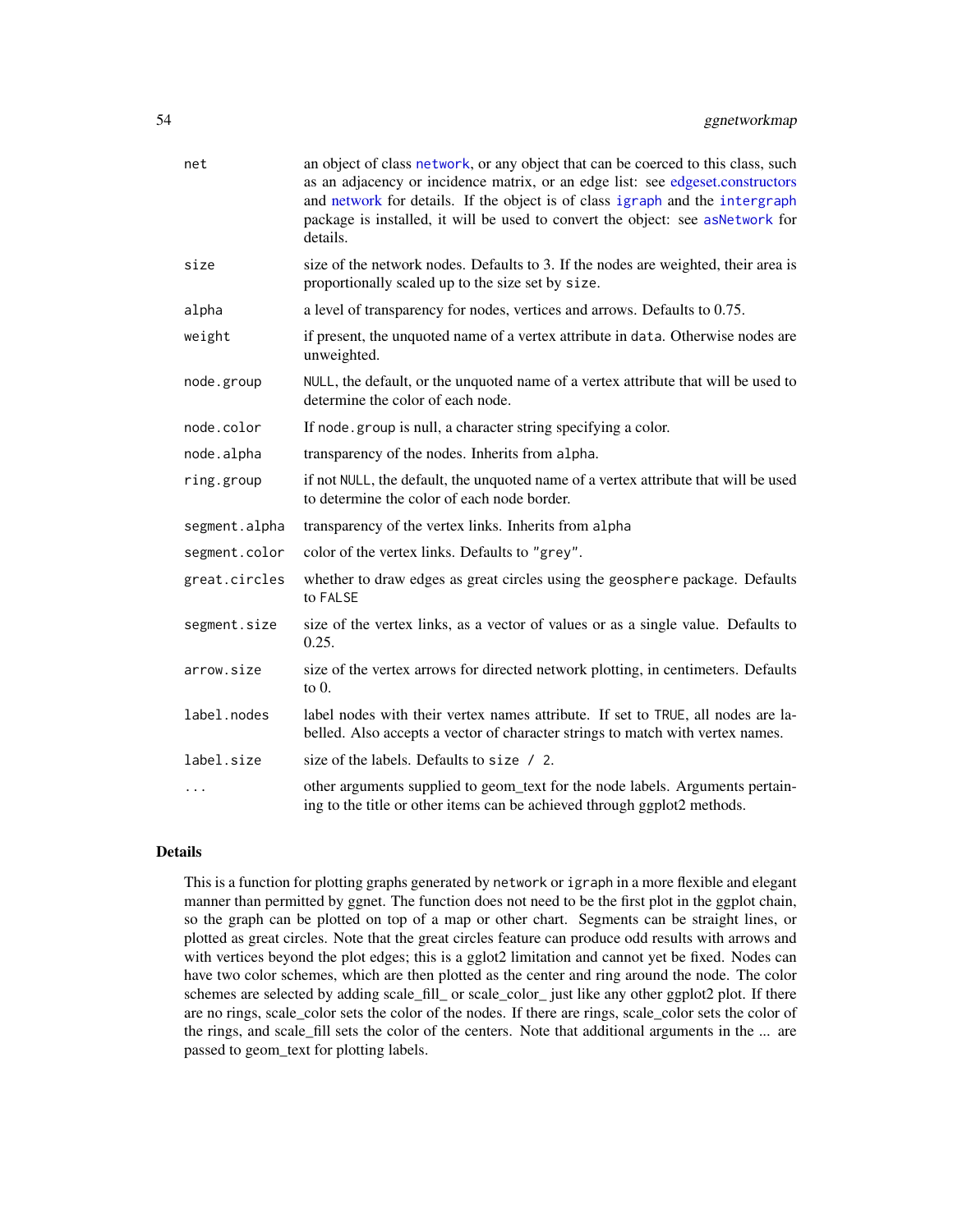#### ggnetworkmap 55

#### Author(s)

Amos Elberg <amos.elberg@gmail.com>. Original by Moritz Marbach <mmarbach@mail.uni-mannheim.de>, Francois Briatte <f.briatte@gmail.com>

```
# small function to display plots only if it's interactive
p_ <- GGally::print_if_interactive
invisible(lapply(c("ggplot2", "maps", "network", "sna"), base::library, character.only = TRUE))
## Example showing great circles on a simple map of the USA
## http://flowingdata.com/2011/05/11/how-to-map-connections-with-great-circles/
airports <- read.csv("http://datasets.flowingdata.com/tuts/maparcs/airports.csv", header = TRUE)
rownames(airports) <- airports$iata
# select some random flights
set.seed(1234)
flights <- data.frame(
 origin = sample(airports[200:400, ]$iata, 200, replace = TRUE),
 destination = sample(airports[200:400, ]$iata, 200, replace = TRUE)
\lambda# convert to network
flights <- network(flights, directed = TRUE)
# add geographic coordinates
flights %v% "lat" <- airports[ network.vertex.names(flights), "lat" ]
flights %v% "lon" <- airports[ network.vertex.names(flights), "long" ]
# drop isolated airports
delete.vertices(flights, which(degree(flights) < 2))
# compute degree centrality
flights %v% "degree" <- degree(flights, gmode = "digraph")
# add random groups
flights %v% "mygroup" <- sample(letters[1:4], network.size(flights), replace = TRUE)
# create a map of the USA
usa <- ggplot(map_data("usa"), aes(x = long, y = lat)) +
 geom_polygon(aes(group = group), color = "grey65",
               fill = "#f9f9f9", size = 0.2)
# overlay network data to map
p <- ggnetworkmap(
 usa, flights, size = 4, great.circles = TRUE,
 node.group = mygroup, segment.color = "steelblue",
 ring.group = degree, weight = degree
\lambdap_{-}(p)
```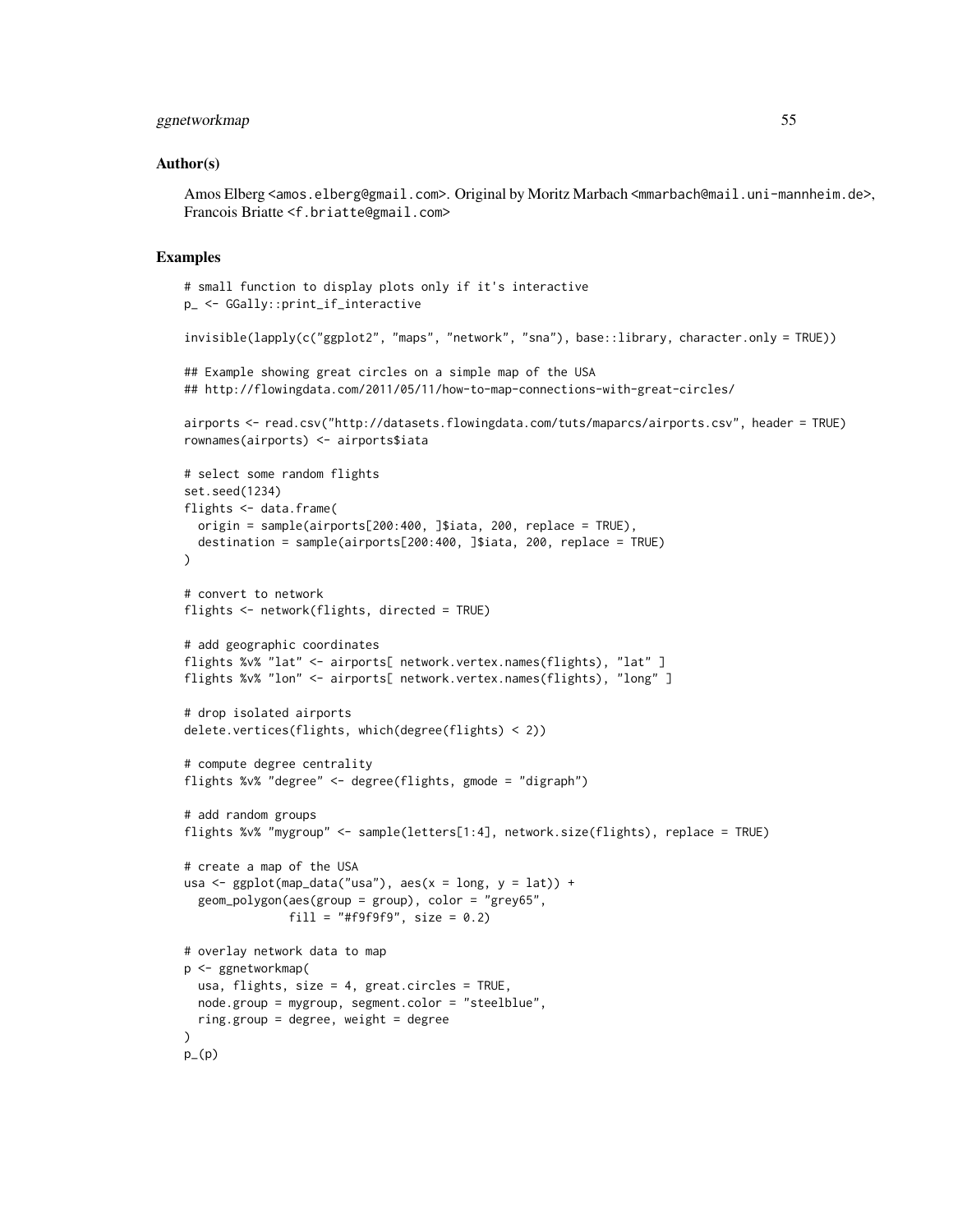```
## Exploring a community of spambots found on Twitter
## Data by Amos Elberg: see ?twitter_spambots for details
data(twitter_spambots)
# create a world map
world <- fortify(map("world", plot = FALSE, fill = TRUE))
world \leq ggplot(world, aes(x = long, y = lat)) +
  geom_polygon(aes(group = group), color = "grey65",
               fill = "#f9f9f9", size = 0.2)# view global structure
p <- ggnetworkmap(world, twitter_spambots)
p_-(p)# domestic distribution
p <- ggnetworkmap(net = twitter_spambots)
p_{-}(p)# topology
p \leq - ggnetworkmap(net = twitter_spambots, arrow.size = 0.5)
p_{-}(p)# compute indegree and outdegree centrality
twitter_spambots %v% "indegree" <- degree(twitter_spambots, cmode = "indegree")
twitter_spambots %v% "outdegree" <- degree(twitter_spambots, cmode = "outdegree")
p <- ggnetworkmap(
 net = twitter_spambots,
  arrow.size = 0.5,
 node.group = indegree,
  ring.group = outdegree, size = 4
) +scale_fill_continuous("Indegree", high = "red", low = "yellow") +
  labs(color = "Outdegree")
p_-(p)# show some vertex attributes associated with each account
p <- ggnetworkmap(
 net = twitter_spambots,
  arrow.size = 0.5,
 node.group = followers,
  ring.group = friends,
  size = 4,
  weight = indegree,
  label.nodes = TRUE, vjust = -1.5) +scale_fill_continuous("Followers", high = "red", low = "yellow") +
  labs(color = "Friends") +
  scale_color_continuous(low = "lightgreen", high = "darkgreen")
p_{-}(p)
```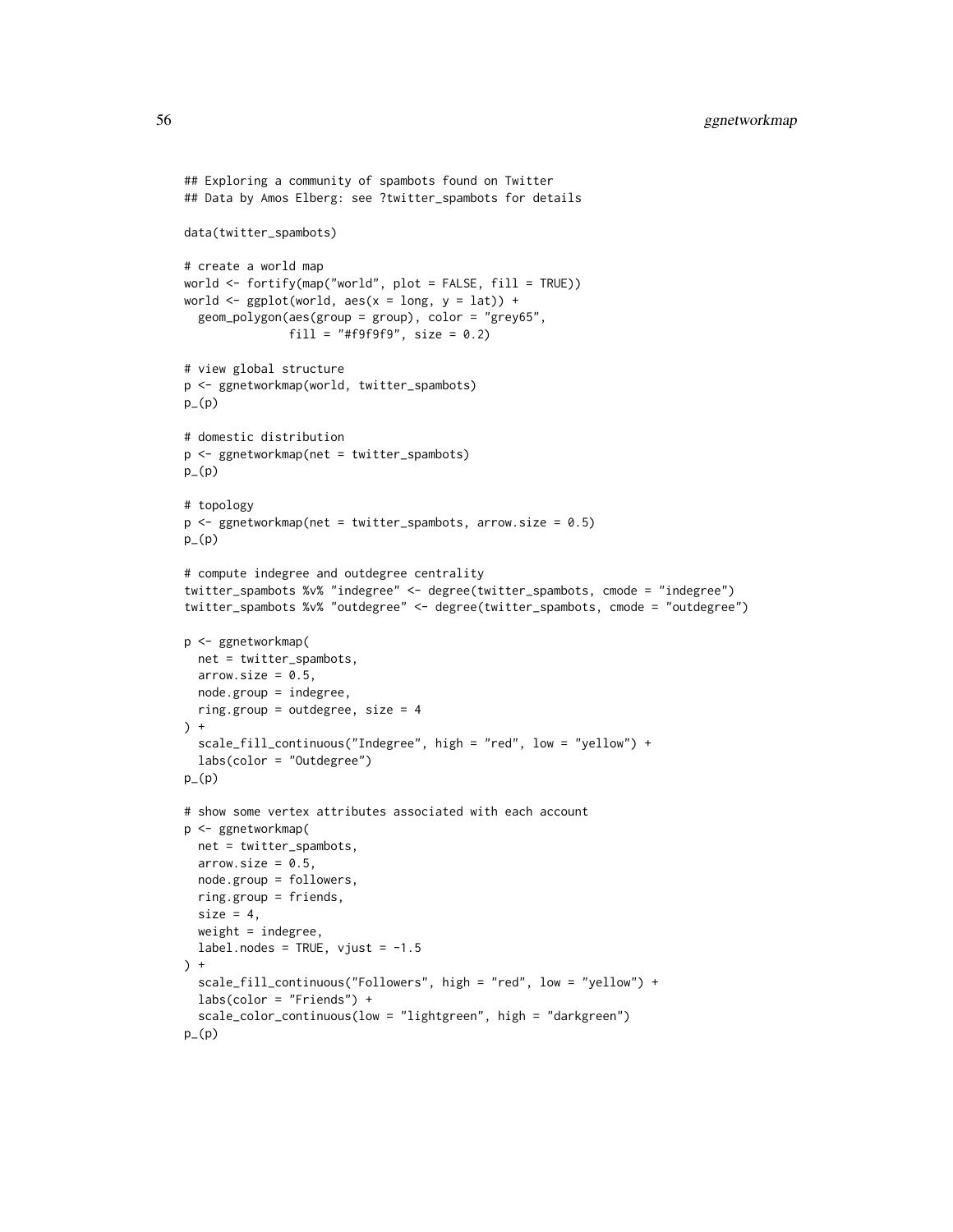#### Description

ggnostic - Plot matrix of statistical model diagnostics

## Usage

```
ggnostic(model, ..., columnsX = attr(data, "var_x"), columnsY = c(".resid",
  ".sigma", ".hat", ".cooksd"), columnLabelsX = attr(data, "var_x_label"),
  columnLabelsY = gsub("\\'.", " ", gsub("\\'.", " ", columns')),xlab = "explanatory variables", ylab = "diagnostics",
  title = paste(deparse(model$call, width.cutoff = 500L), collapse = "\n"),
  continuous = list(default = ggally_points, .fitted = ggally_points, .se.fit
  = ggally_nostic_se_fit, .resid = ggally_nostic_resid, .hat =
 ggally_nostic_hat, .sigma = ggally_nostic_sigma, .cooksd =
  ggally_nostic_cooksd, .std.resid = ggally_nostic_std_resid),
  combo = list(default = ggally_box_no_facet, fitted = ggally_box_no_facet,
  .se.fit = ggally_nostic_se_fit, .resid = ggally_nostic_resid, .hat =
  ggally_nostic_hat, .sigma = ggally_nostic_sigma, .cooksd =
  ggally_nostic_cooksd, .std.resid = ggally_nostic_std_resid),
  discrete = list(default = ggally_ratio, .fitted = ggally_ratio, .se.fit =
  ggally_ratio, .resid = ggally_ratio, .hat = ggally_ratio, .sigma =
  ggally_ratio, .cooksd = ggally_ratio, .std.resid = ggally_ratio),
  data = brownify(model))
```

| model                        | statistical model object such as output from $stats::lm$ or $stats::glm$                                                                                                                                                                                                                                      |
|------------------------------|---------------------------------------------------------------------------------------------------------------------------------------------------------------------------------------------------------------------------------------------------------------------------------------------------------------|
| $\ddots$                     | arguments passed directly to ggduo                                                                                                                                                                                                                                                                            |
| columnsX                     | columns to be displayed in the plot matrix. Defaults to the predictor columns of<br>the model                                                                                                                                                                                                                 |
| columnsY                     | rows to be displayed in the plot matrix. Defaults to residuals, leave one out<br>sigma value, diagonal of the hat matrix, and Cook's Distance. The possible<br>values are the response variables in the model and the added columns provided<br>by broom:: augment (model). See details for more information. |
| columnLabelsX, columnLabelsY |                                                                                                                                                                                                                                                                                                               |
|                              | column and row labels to display in the plot matrix                                                                                                                                                                                                                                                           |
| xlab, ylab, title            |                                                                                                                                                                                                                                                                                                               |
|                              | plot matrix labels passed directly to ggmatrix                                                                                                                                                                                                                                                                |
| continuous, combo, discrete  |                                                                                                                                                                                                                                                                                                               |
|                              | list of functions for each y varaible. See details for more information.                                                                                                                                                                                                                                      |
| data                         | data defaults to a 'broomify'ed model object. This object will contain infor-<br>mation about the X variables, Y variables, and multiple broom outputs. See<br>broomify(model) for more information                                                                                                           |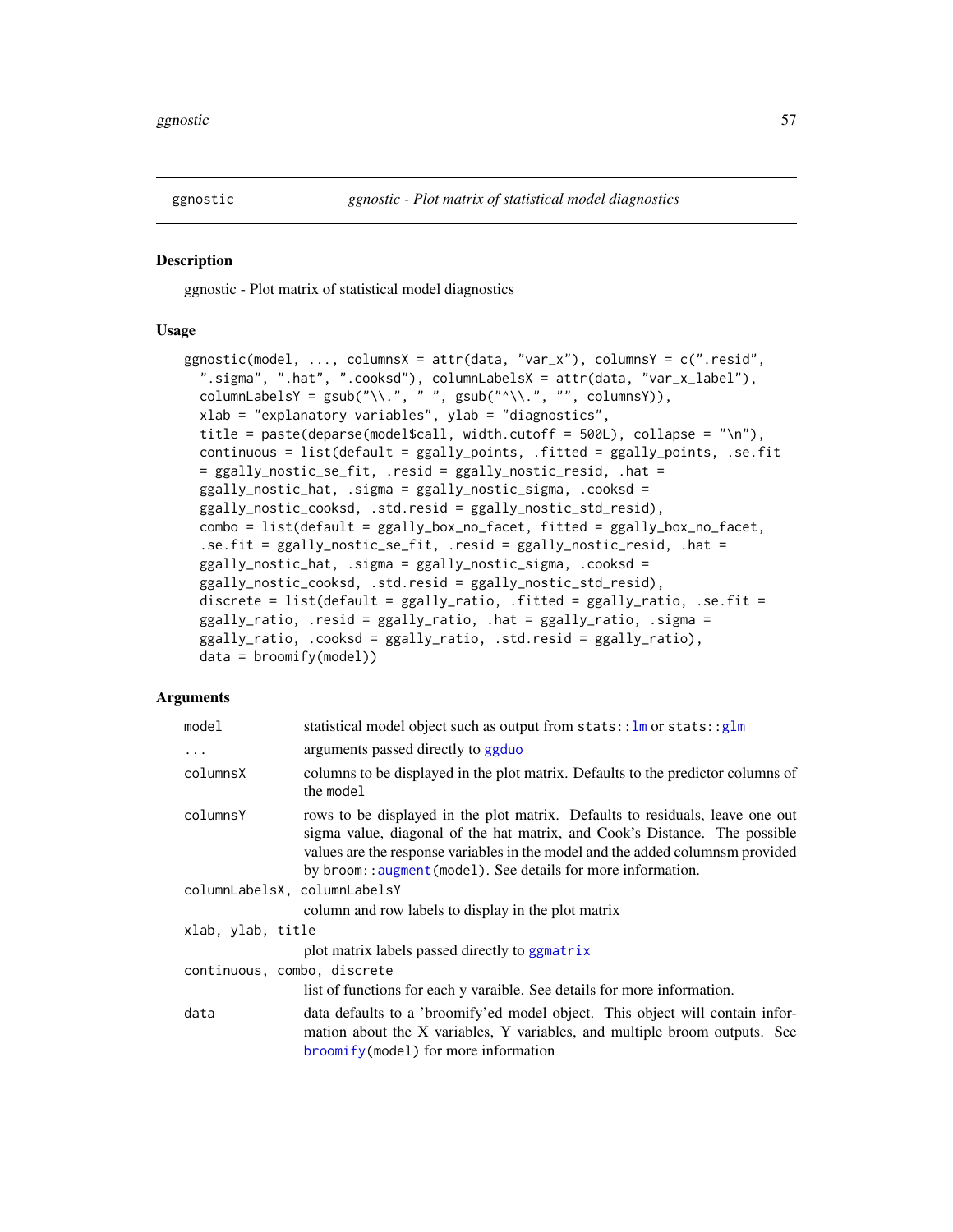## 'columnsY'

broom:[:augment\(](#page-0-0)) collects data from the supplied model and returns a data.frame with the following columns (taken direclty from broom documentation). These columns are the only allowed values in the columnsY parameter to ggnostic.

#### .resid Residuals

.hat Diagonal of the hat matrix

.sigma Estimate of residual standard deviation when corresponding observation is dropped from model

.cooksd Cooks distance, [cooks.distance](#page-0-0)

.fitted Fitted values of model

.se.fit Standard errors of fitted values

- .std.resid Standardised residuals
- **response variable name** The response variable in the model may be added. Such as "mpg" in the model  $lm(mpg \sim .$ , data = mtcars)

## 'continuous', 'combo', 'discrete' types

Similar to [ggduo](#page-34-0) and [ggpairs](#page-58-0), functions may be supplied to display the different column types. However, since the Y rows are fixed, each row has it's own corresponding function in each of the plot types: continuous, combo, and discrete. Each plot type list can have keys that correspond to the broom:[:augment\(](#page-0-0)) output: ".fitted", ".resid", ".std.resid", ".sigma", ".se.fit", ".hat", ".cooksd". An extra key, "default", is used to plot the response variables of the model if they are included. Having a function for each diagnostic allows for very fine control over the diagnostics plot matrix. The functions for each type list are wrapped into a switch function that calls the function corresponding to the y variable being plotted. These switch functions are then passed directly to the types parameter in [ggduo](#page-34-0).

```
# small function to display plots only if it's interactive
p_ <- GGally::print_if_interactive
data(mtcars)
# use mtcars dataset and alter the 'am' column to display actual name values
mtc <- mtcars
mtc$am <- c("0" = "automatic", "1" = "manual")[as.character(mtc$am)]
# step the complete model down to a smaller model
mod \le - stats::step(stats::lm(mpg \sim ., data = mtc), trace = FALSE)
# display using defaults
pm <- ggnostic(mod)
p_(pm)
# color by am value
pm <- ggnostic(mod, mapping = ggplot2::aes(color = am))
p_(pm)
```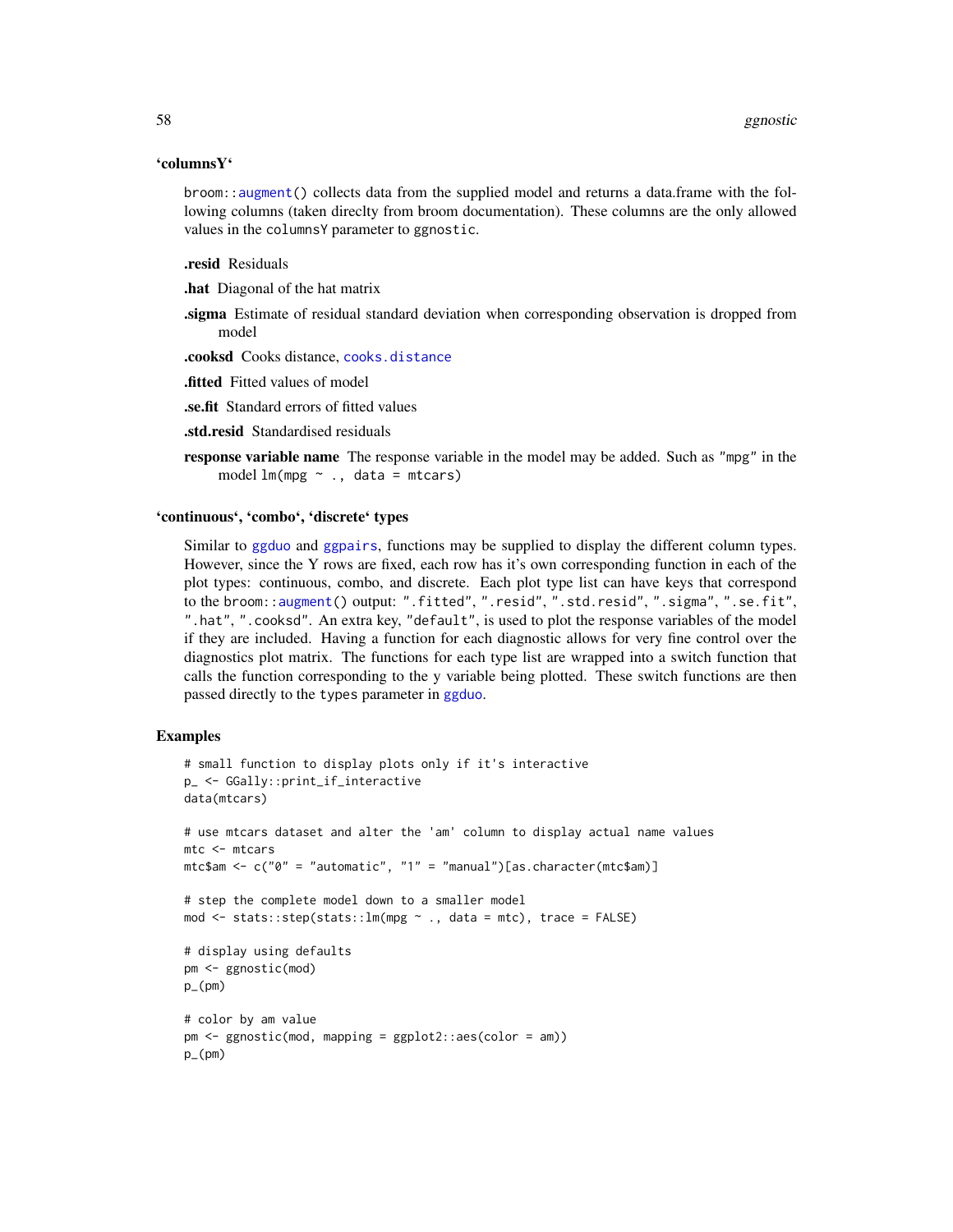```
# turn resid smooth error ribbon off
pm <- ggnostic(mod, continuous = list(.resid = wrap("nostic_resid", se = FALSE)))
p_-(pm)## plot residuals vs fitted in a ggpairs plot matrix
dt <- broomify(mod)
pm <- ggpairs(
  dt, c(".fitted", ".resid"),
  columnLabels = c("fitted", "residuals"),
  lower = list(continuous = ggally_nostic_resid)
)
p_-(pm)
```
<span id="page-58-0"></span>ggpairs *ggpairs - A ggplot2 generalized pairs plot*

#### **Description**

Make a matrix of plots with a given data set

## Usage

```
ggpairs(data, mapping = NULL, columns = 1:ncol(data), title = NULL,
  upper = list(continuous = "cor", comb = "box-no_facet", discrete ="facetbar", na = "na"), lower = list(continuous = "points", combo =
  "facethist", discrete = "facetbar", na = "na"), diag = list(continuous =
  "densityDiag", discrete = "barDiag", na = "naDiag"), params = NULL, ...,
  xlab = NULL, ylab = NULL, axisLabels = c("show", "internal", "none"),columnLabels = colnames(data[columns]), labeller = "label_value",
  showStrips = NULL, legend = NULL, cardinality_threshold = 15,
  legends = stop("deprecated"))
```

| data              | data set using. Can have both numerical and categorical data.                                                                                        |  |
|-------------------|------------------------------------------------------------------------------------------------------------------------------------------------------|--|
| mapping           | aesthetic mapping (besides x and y). See aes (). If mapping is numeric, columns<br>will be set to the mapping value and mapping will be set to NULL. |  |
| columns           | which columns are used to make plots. Defaults to all columns.                                                                                       |  |
| title, xlab, ylab |                                                                                                                                                      |  |
|                   | title, x label, and y label for the graph                                                                                                            |  |
| upper             | see Details                                                                                                                                          |  |
| lower             | see Details                                                                                                                                          |  |
| diag              | see Details                                                                                                                                          |  |
| params            | deprecated. Please see wrap_fn_with_param_arg                                                                                                        |  |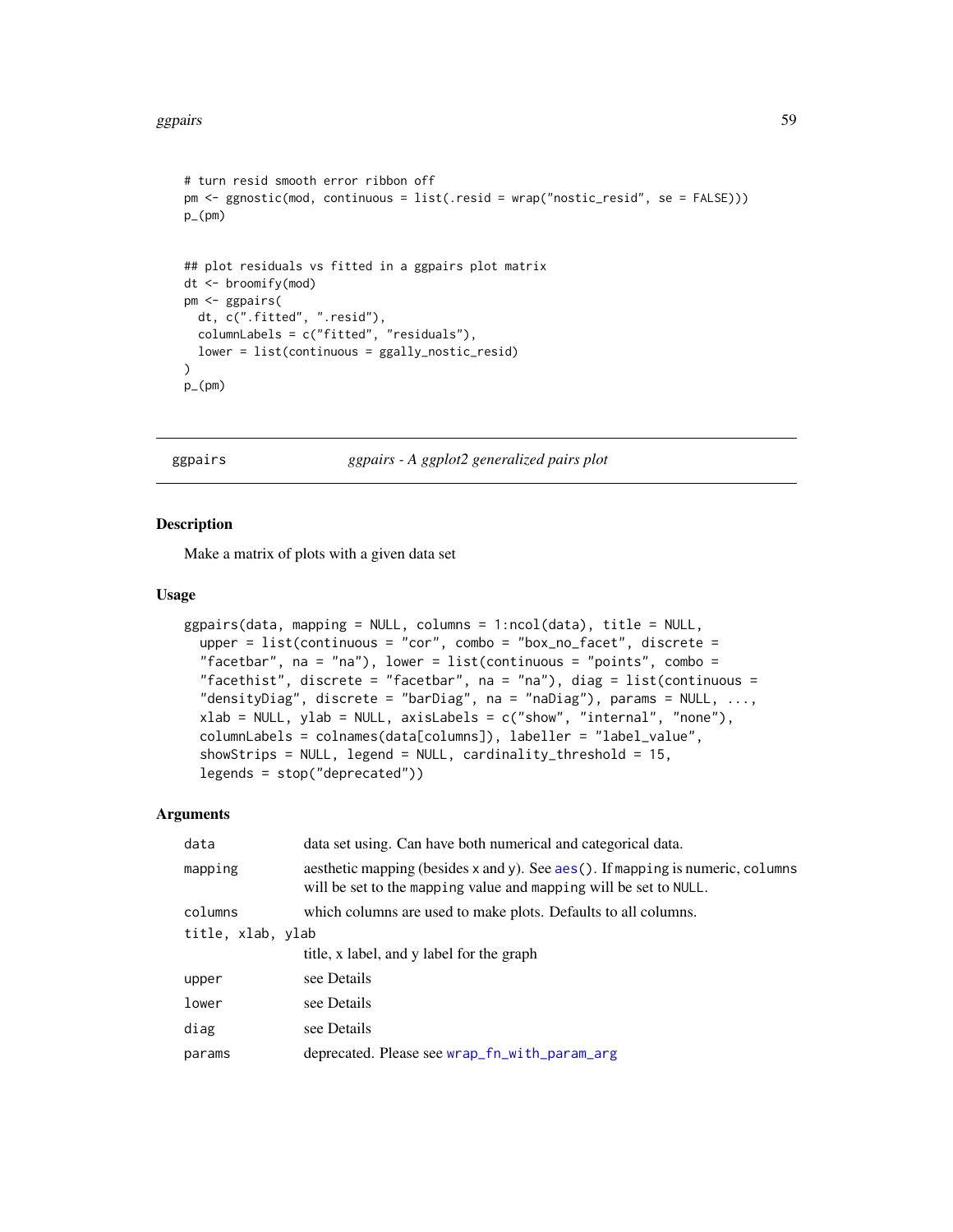| .                     | deprecated. Please use mapping                                                                                                                                                                                              |
|-----------------------|-----------------------------------------------------------------------------------------------------------------------------------------------------------------------------------------------------------------------------|
| axisLabels            | either "show" to display axisLabels, "internal" for labels in the diagonal plots,<br>or "none" for no axis labels                                                                                                           |
| columnLabels          | label names to be displayed. Defaults to names of columns being used.                                                                                                                                                       |
| labeller              | labeller for facets. See labellers. Common values are "label_value" (de-<br>fault) and "label_parsed".                                                                                                                      |
| showStrips            | boolean to determine if each plot's strips should be displayed. NULL will default<br>to the top and right side plots only. TRUE or FALSE will turn all strips on or off<br>respectively.                                    |
| legend                | May be the two objects described below or the default NULL value. The legend<br>position can be moved by using ggplot2's theme element pm + theme (legend.position = "bottom")                                              |
|                       | a numeric vector of length 2 provides the location of the plot to use the legend<br>for the plot matrix's legend. Such as legend = $c(3,5)$ which will use the<br>legend from the plot in the third row and fifth column    |
|                       | a single numeric value provides the location of a plot according to the display<br>order. Such as legend = $3$ in a plot matrix with 2 rows and 5 columns<br>displayed by column will return the plot in position $c(1, 2)$ |
|                       | a object from grab_legend() a predetermined plot legend that will be dis-<br>played directly                                                                                                                                |
| cardinality_threshold |                                                                                                                                                                                                                             |
|                       | maximum number of levels allowed in a charcter / factor column. Set this value<br>to NULL to not check factor columns. Defaults to 15                                                                                       |
| legends               | deprecated                                                                                                                                                                                                                  |

## Details

upper and lower are lists that may contain the variables 'continuous', 'combo', 'discrete', and 'na'. Each element of the list may be a function or a string. If a string is supplied, it must implement one of the following options:

- continuous exactly one of ('points', 'smooth', 'smooth\_loess', 'density', 'cor', 'blank'). This option is used for continuous X and Y data.
- combo exactly one of ('box', 'box\_no\_facet', 'dot', 'dot\_no\_facet', 'facethist', 'facetdensity', 'denstrip', 'blank'). This option is used for either continuous X and categorical Y data or categorical X and continuous Y data.
- discrete exactly one of ('facetbar', 'ratio', 'blank'). This option is used for categorical X and Y data.
- na exactly one of ('na', 'blank'). This option is used when all X data is NA, all Y data is NA, or either all X or Y data is NA.

diag is a list that may only contain the variables 'continuous', 'discrete', and 'na'. Each element of the diag list is a string implementing the following options:

continuous exactly one of ('densityDiag', 'barDiag', 'blankDiag'). This option is used for continuous X data.

discrete exactly one of ('barDiag', 'blankDiag'). This option is used for categorical X and Y data.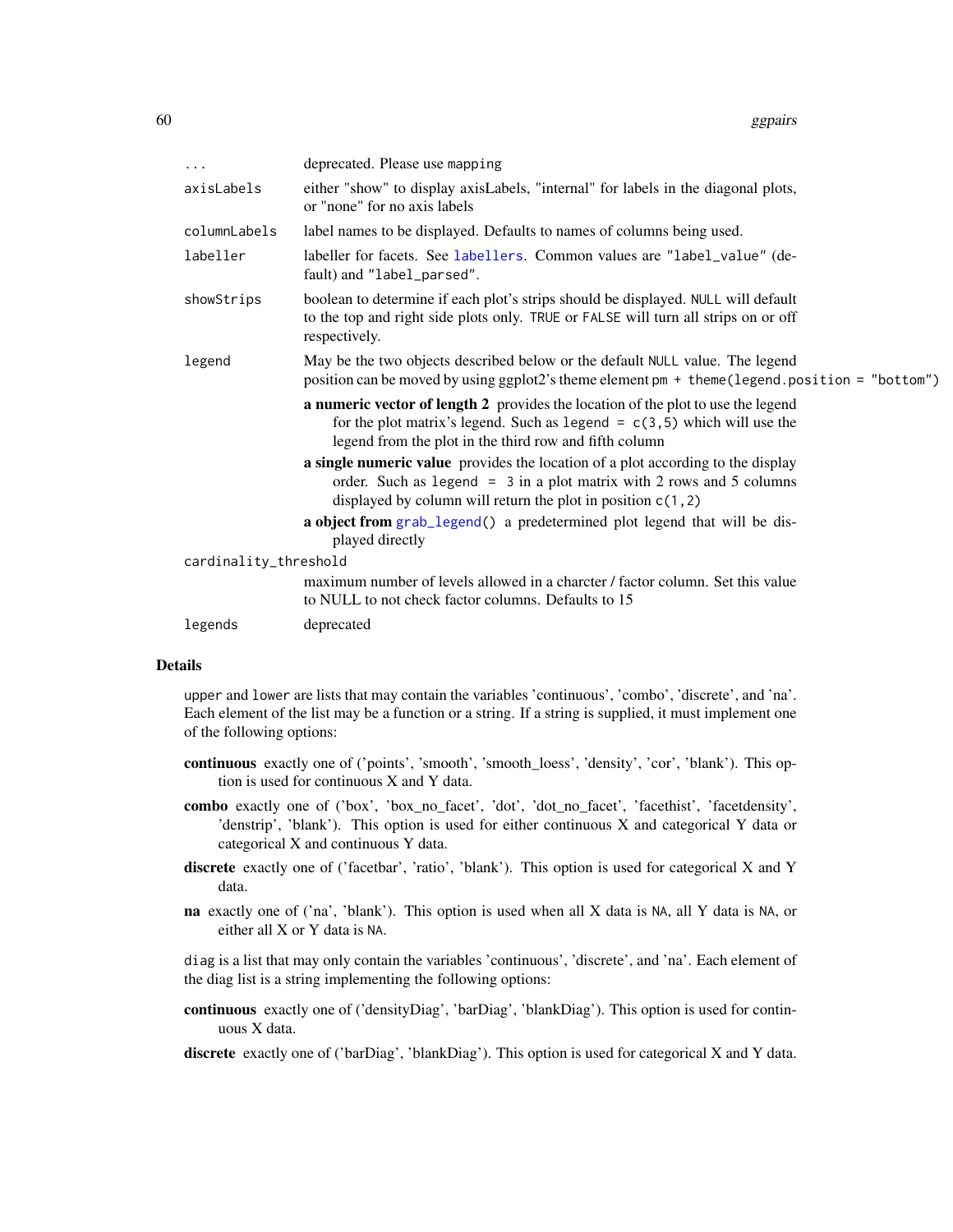#### ggpairs 61

na exactly one of ('naDiag', 'blankDiag'). This option is used when all X data is NA.

If 'blank' is ever chosen as an option, then ggpairs will produce an empty plot.

If a function is supplied as an option to upper, lower, or diag, it should implement the function api of function(data, mapping, ...){#make ggplot2 plot}. If a specific function needs its parameters set, [wrap\(](#page-83-0)fn, param1 = val1, param2 = val2) the function with its parameters.

#### Value

ggpair object that if called, will print

## Author(s)

Barret Schloerke <schloerke@gmail.com>, Jason Crowley <crowley.jason.s@gmail.com>, Di Cook <dicook@iastate.edu>, Heike Hofmann <hofmann@iastate.edu>, Hadley Wickham <h.wickham@gmail.com>

#### References

John W Emerson, Walton A Green, Barret Schloerke, Jason Crowley, Dianne Cook, Heike Hofmann, Hadley Wickham. The Generalized Pairs Plot. Journal of Computational and Graphical Statistics, vol. 22, no. 1, pp. 79-91, 2012.

## See Also

wrap

#### Examples

# small function to display plots only if it's interactive p\_ <- GGally::print\_if\_interactive

```
## Quick example, with and without colour
data(flea)
ggpairs(flea, columns = 2:4)
pm <- ggpairs(flea, columns = 2:4, ggplot2::aes(colour=species))
p_{-}(pm)# Note: colour should be categorical, else you will need to reset
# the upper triangle to use points instead of trying to compute corr
data(tips, package = "reshape")
pm <- ggpairs(tips[, 1:3])
p_{-}(pm)pm <- ggpairs(tips, 1:3, columnLabels = c("Total Bill", "Tip", "Sex"))
p_{(pm)}pm <- ggpairs(tips, upper = "blank")
p_{-}(pm)## Plot Types
# Change default plot behavior
pm <- ggpairs(
 tips[, c(1, 3, 4, 2)],
```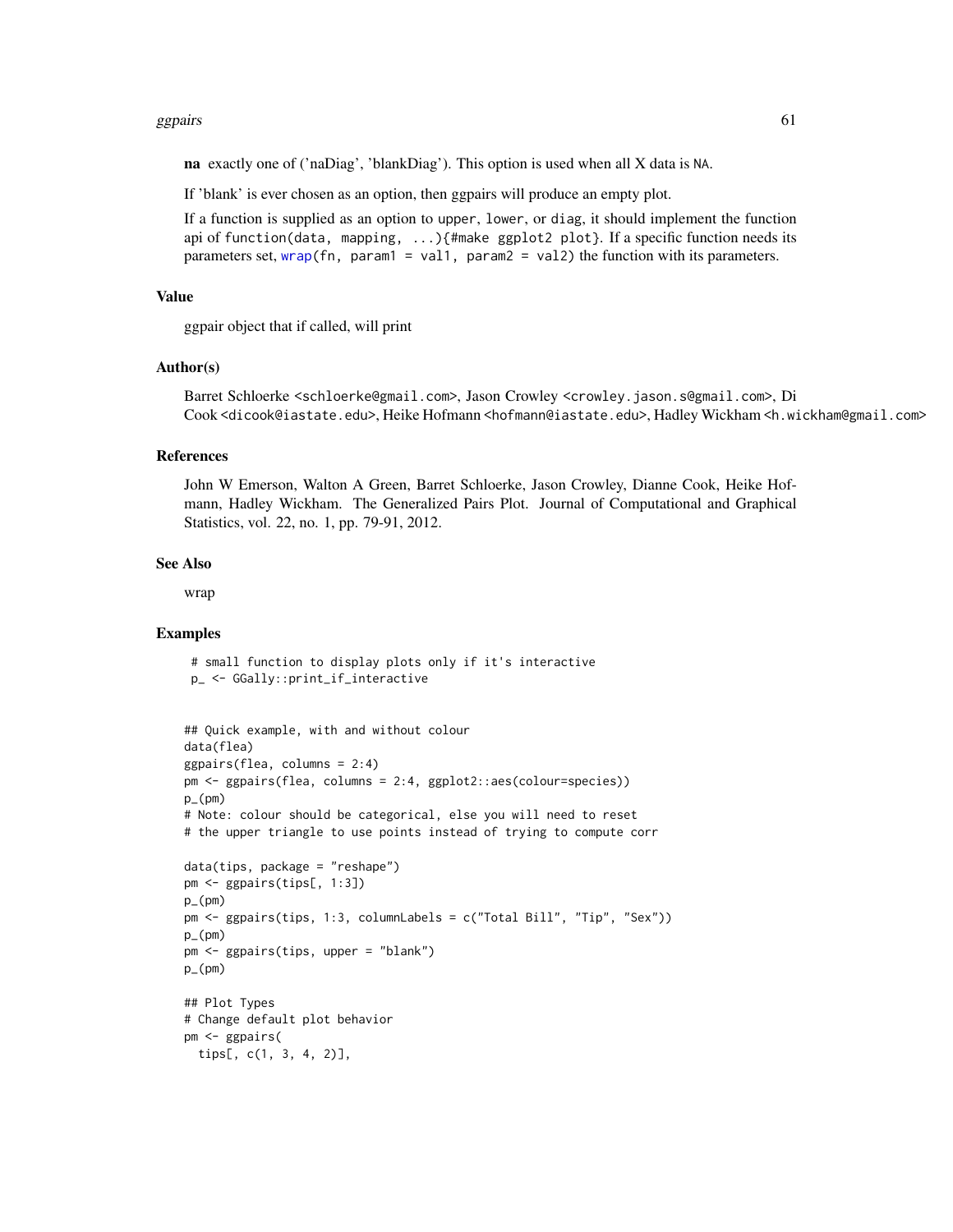```
upper = list(continuous = "density", comb = "box.no_facet"),lower = list(continuous = "points", combo = "dot_no_facet")
)
p_{-}(pm)# Supply Raw Functions (may be user defined functions!)
pm <- ggpairs(
 tips[, c(1, 3, 4, 2)],
  upper = list(continuous = ggally_density, combo = ggally_box_no_facet),
  lower = list(continuous = ggally_points, combo = ggally_dot_no_facet)
\lambdap_{(pm)}# Use sample of the diamonds data
data(diamonds, package="ggplot2")
diamonds.samp <- diamonds[sample(1:dim(diamonds)[1], 1000), ]
# Different aesthetics for different plot sections and plot types
pm <- ggpairs(
diamonds.samp[, 1:5],
 mapping = ggplot2::aes(color = cut),
 upper = list(continuous = wrap("density", alpha = 0.5), combo = "box_no_facet"),
lower = list(continuous = wrap("points", alpha = 0.3), combo = wrap("dot_no_facet", alpha = 0.4)),
title = "Diamonds"
\mathcal{L}p_{-}(pm)## Axis Label Variations
# Only Variable Labels on the diagonal (no axis labels)
pm <- ggpairs(tips[, 1:3], axisLabels="internal")
p_(pm)
# Only Variable Labels on the outside (no axis labels)
pm <- ggpairs(tips[, 1:3], axisLabels="none")
p_{-}(pm)## Facet Label Variations
# Default:
df_x <- rnorm(100)
df_y \leq df_x + \text{norm}(100, 0, 0.1)df \le data.frame(x = df_x, y = df_y, c = sqrt(df_x^2 + df_y^2))
pm <- ggpairs(
  df,
  columnLabels = c("alpha[foo]", "alpha[bar]", "sqrt(alpha[foo]^2 + alpha[bar]^2)")
)
p_{-}(pm)# Parsed labels:
pm <- ggpairs(
  df,
  columnLabels = c("alpha[foo]", "alpha[bar]", "sqrt(alpha[foo]^2 + alpha[bar]^2)"),
  labeller = "label_parsed"
\lambdap_(pm)
```
## Plot Insertion Example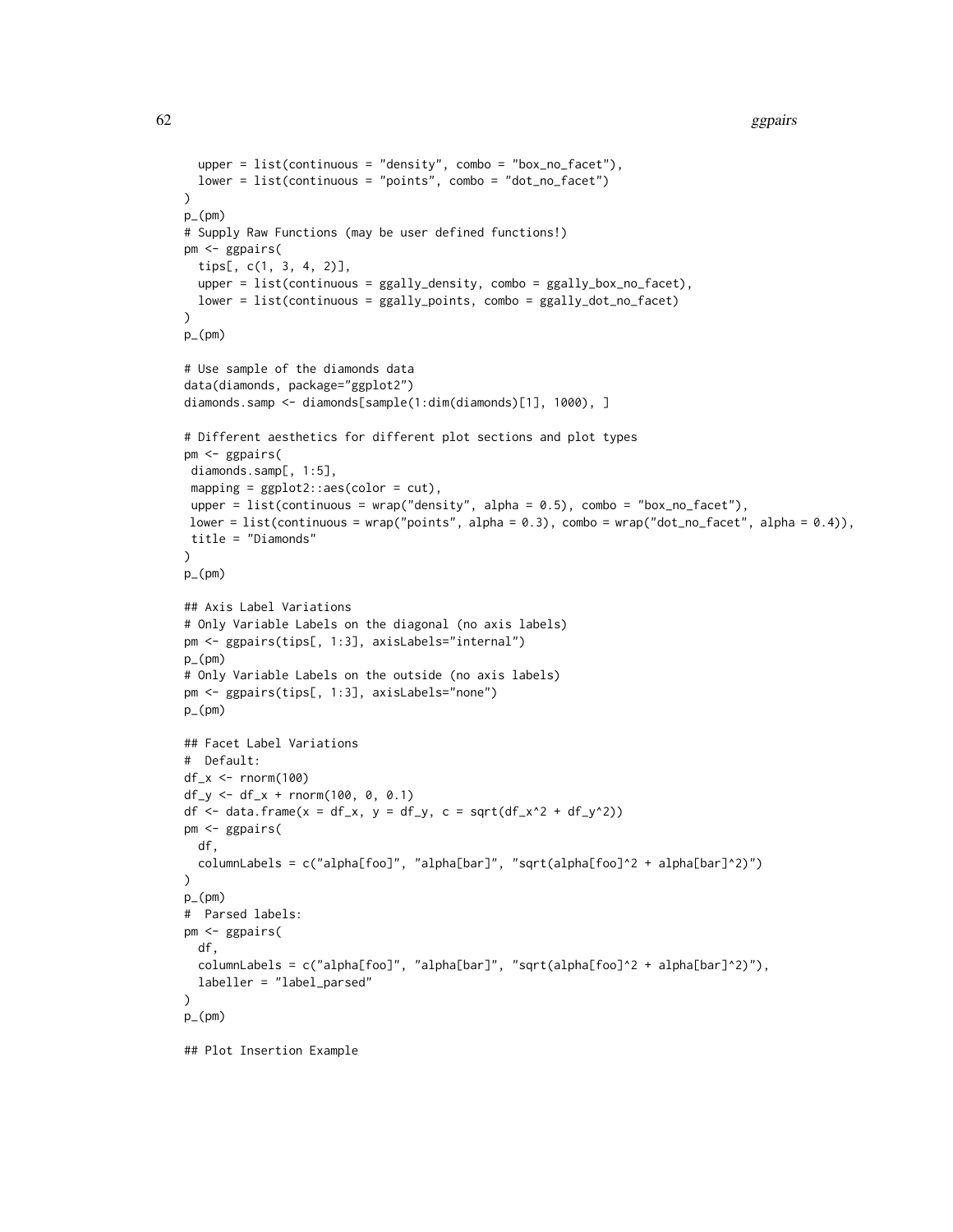# ggparcoord 63

```
custom_car <- ggpairs(mtcars[, c("mpg", "wt", "cyl")], upper = "blank", title = "Custom Example")
# ggplot example taken from example(geom_text)
  plot <- ggplot2::ggplot(mtcars, ggplot2::aes(x=wt, y=mpg, label=rownames(mtcars)))
  plot <- plot +
    ggplot2::geom_text(ggplot2::aes(colour=factor(cyl)), size = 3) +
    ggplot2::scale_colour_discrete(l=40)
custom_car[1, 2] <- plot
personal_plot <- ggally_text(
  "ggpairs allows you\nto put in your\nown plot.\nLike that one.\n <---"
\lambdacustom_car[1, 3] <- personal_plot
p_(custom_car)
## Remove binwidth warning from ggplot2
# displays warning about picking a better binwidth
pm <- ggpairs(tips, 2:3)
p_(pm)
# no warning displayed
pm \leq ggpairs(tips, 2:3, lower = list(combo = wrap("facethist", binwidth = 0.5)))
p_{-}(pm)# no warning displayed with user supplied function
pm \leq ggpairs(tips, 2:3, lower = list(combo = wrap(ggally_facethist, binwidth = 0.5)))
p_(pm)
```
ggparcoord *ggparcoord - A ggplot2 Parallel Coordinate Plot*

#### **Description**

A function for plotting static parallel coordinate plots, utilizing the ggplot2 graphics package.

## Usage

```
ggparcoord(data, columns = 1:ncol(data), groupColumn = NULL,
 scale = "std", scaleSummary = "mean", centerObsID = 1,
 missing = "exclude", order = columns, showPoints = FALSE,
 split = F</math>shadeBox = NULL, mapping = NULL, title = "")
```

| data         | the dataset to plot                                                            |
|--------------|--------------------------------------------------------------------------------|
| columns      | a vector of variables (either names or indices) to be axes in the plot         |
| groupColumn  | a single variable to group (color) by                                          |
| scale        | method used to scale the variables (see Details)                               |
| scaleSummary | if scale=="center", summary statistic to univariately center each variable by  |
| centerObsID  | if scale=="centerObs", row number of case plot should univariately be centered |
|              | on                                                                             |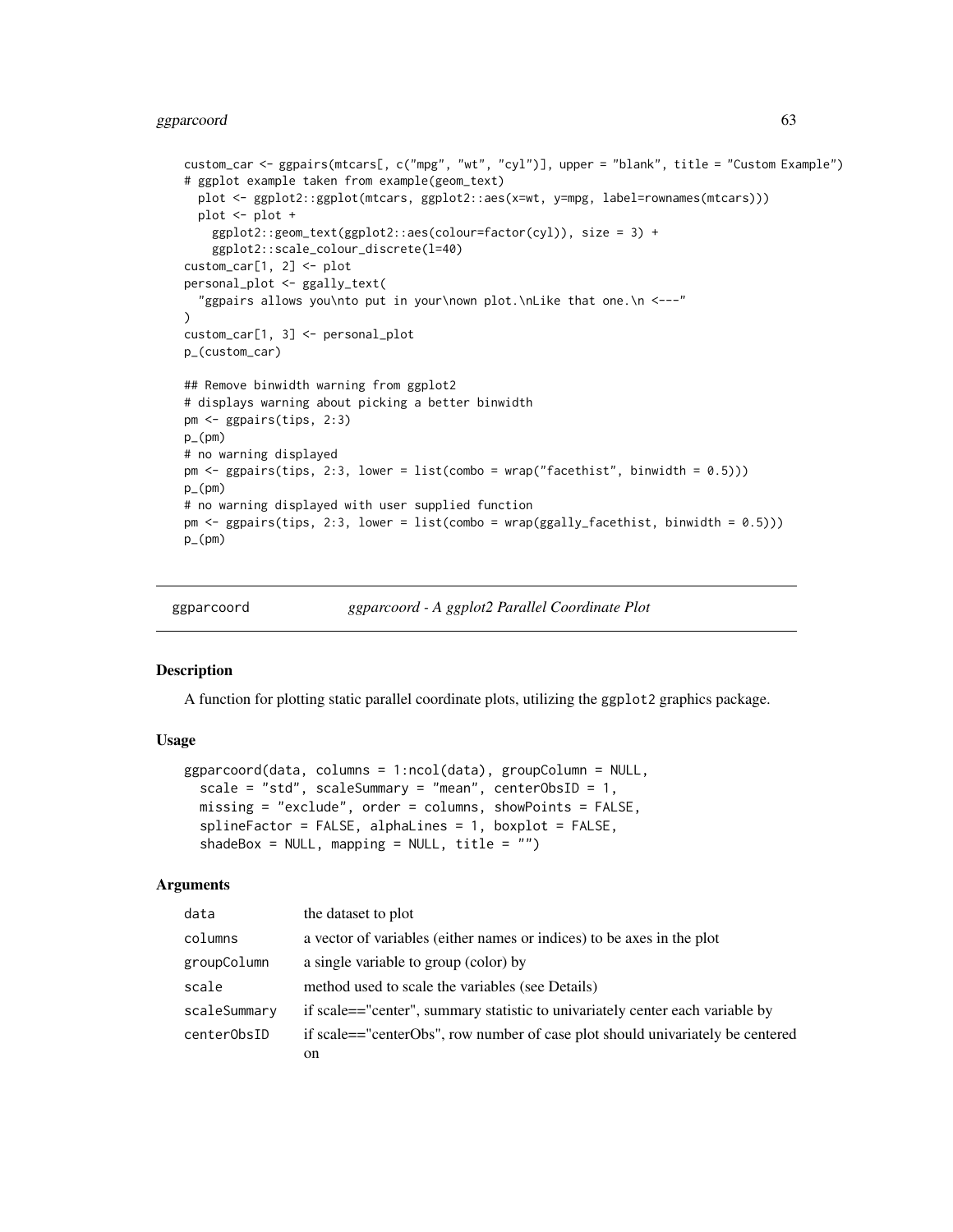| missing      | method used to handle missing values (see Details)                                                                                                                                                                                                                                                         |
|--------------|------------------------------------------------------------------------------------------------------------------------------------------------------------------------------------------------------------------------------------------------------------------------------------------------------------|
| order        | method used to order the axes (see Details)                                                                                                                                                                                                                                                                |
| showPoints   | logical operator indicating whether points should be plotted or not                                                                                                                                                                                                                                        |
| splineFactor | logical or numeric operator indicating whether spline interpolation should be<br>used. Numeric values will multiplied by the number of columns, TRUE will<br>default to cubic interpolation, AsIs to set the knot count directly and 0, FALSE,<br>or non-numeric values will not use spline interpolation. |
| alphaLines   | value of alpha scaler for the lines of the parcoord plot or a column name of the<br>data                                                                                                                                                                                                                   |
| boxplot      | logical operator indicating whether or not boxplots should underlay the distri-<br>bution of each variable                                                                                                                                                                                                 |
| shadeBox     | color of underlaying box which extends from the min to the max for each vari-<br>able (no box is plotted if shadeBox $==$ NULL)                                                                                                                                                                            |
| mapping      | aes string to pass to ggplot object                                                                                                                                                                                                                                                                        |
| title        | character string denoting the title of the plot                                                                                                                                                                                                                                                            |

#### Details

scale is a character string that denotes how to scale the variables in the parallel coordinate plot. Options:

- std: univariately, subtract mean and divide by standard deviation
- robust: univariately, subtract median and divide by median absolute deviation
- uniminmax: univariately, scale so the minimum of the variable is zero, and the maximum is one
- globalminmax: no scaling is done; the range of the graphs is defined by the global minimum and the global maximum
- center: use uniminmax to standardize vertical height, then center each variable at a value specified by the scaleSummary param
- centerObs: use uniminmax to standardize vertical height, then center each variable at the value of the observation specified by the centerObsID param

missing is a character string that denotes how to handle missing missing values. Options:

- exclude: remove all cases with missing values
- mean: set missing values to the mean of the variable
- median: set missing values to the median of the variable
- min10: set missing values to 10% below the minimum of the variable
- random: set missing values to value of randomly chosen observation on that variable

order is either a vector of indices or a character string that denotes how to order the axes (variables) of the parallel coordinate plot. Options:

- (default): order by the vector denoted by columns
- (given vector): order by the vector specified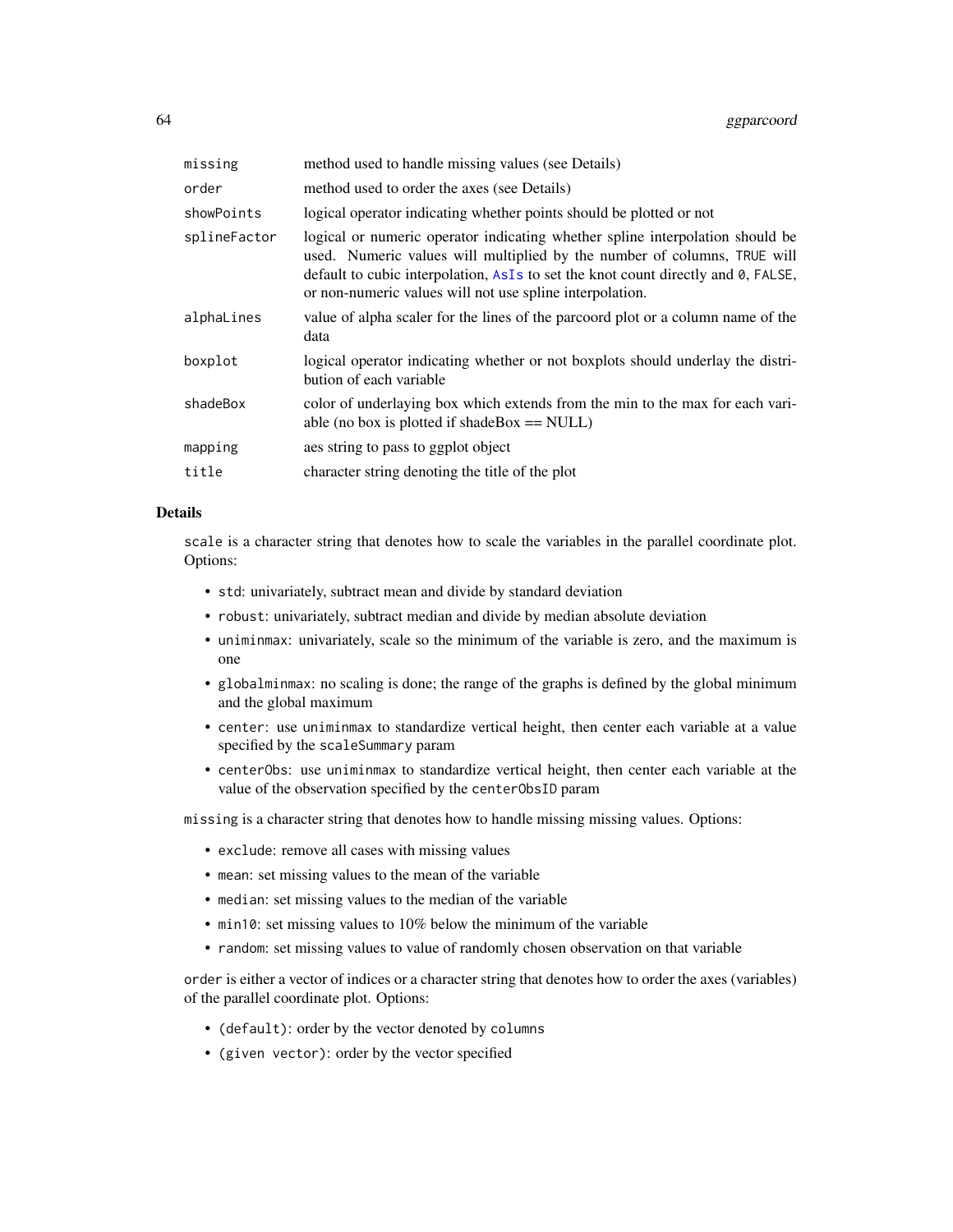## ggparcoord 65

- anyClass: order variables by their separation between any one class and the rest (as opposed to their overall variation between classes). This is accomplished by calculating the F-statistic for each class vs. the rest, for each axis variable. The axis variables are then ordered (decreasing) by their maximum of k F-statistics, where k is the number of classes.
- allClass: order variables by their overall F statistic (decreasing) from an ANOVA with groupColumn as the explanatory variable (note: it is required to specify a groupColumn with this ordering method). Basically, this method orders the variables by their variation between classes (most to least).
- skewness: order variables by their sample skewness (most skewed to least skewed)
- Outlying: order by the scagnostic measure, Outlying, as calculated by the package scagnostics. Other scagnostic measures available to order by are Skewed, Clumpy, Sparse, Striated, Convex, Skinny, Stringy, and Monotonic. Note: To use these methods of ordering, you must have the scagnostics package loaded.

#### Value

ggplot object that if called, will print

#### Author(s)

Jason Crowley <crowley.jason.s@gmail.com>, Barret Schloerke <schloerke@gmail.com>, Di Cook <dicook@iastate.edu>, Heike Hofmann <hofmann@iastate.edu>, Hadley Wickham <h.wickham@gmail.com>

```
# small function to display plots only if it's interactive
p_ <- GGally::print_if_interactive
# use sample of the diamonds data for illustrative purposes
data(diamonds, package="ggplot2")
diamonds.samp <- diamonds[sample(1:dim(diamonds)[1], 100), ]
# basic parallel coordinate plot, using default settings
p \leq - ggparcoord(data = diamonds.samp, columns = c(1, 5:10))
p_-(p)# this time, color by diamond cut
p \leq - ggparcoord(data = diamonds.samp, columns = c(1, 5:10), groupColumn = 2)
p_-(p)# underlay univariate boxplots, add title, use uniminmax scaling
p \leq - ggparcoord(data = diamonds.samp, columns = c(1, 5:10), groupColumn = 2,
 scale = "uniminmax", boxplot = TRUE, title = "Parallel Coord. Plot of Diamonds Data")
p_{-}(p)# utilize ggplot2 aes to switch to thicker lines
p \leq - ggparcoord(data = diamonds.samp, columns = c(1, 5:10), groupColumn = 2,
 title ="Parallel Coord. Plot of Diamonds Data", mapping = ggplot2::aes(size = 1)) +
 ggplot2::scale_size_identity()
p_-(p)
```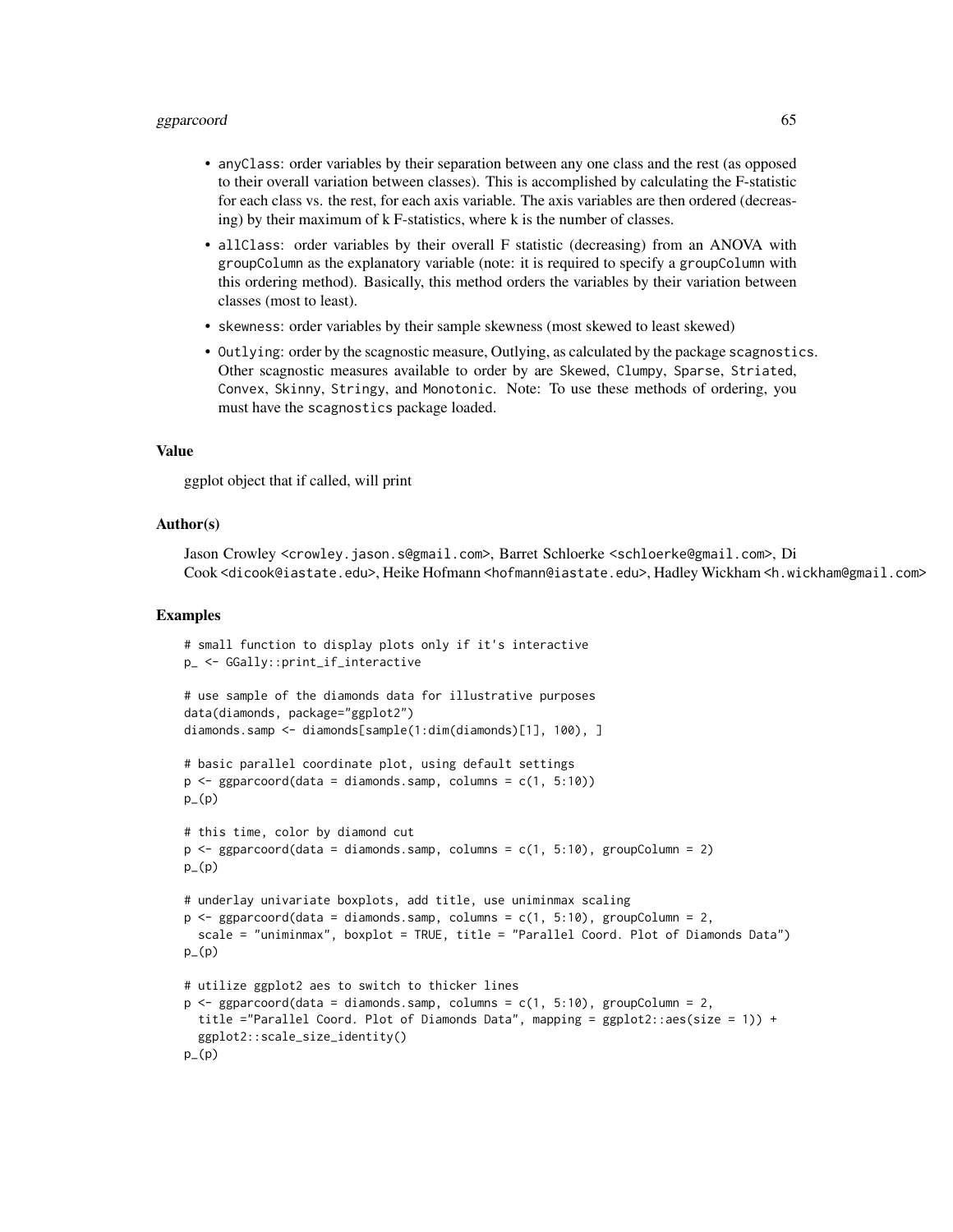```
# basic parallel coord plot of the msleep data, using 'random' imputation and
# coloring by diet (can also use variable names in the columns and groupColumn
# arguments)
data(msleep, package="ggplot2")
p \leq - ggparcoord(data = msleep, columns = 6:11, groupColumn = "vore", missing =
  "random", scale = "uniminmax")
p_{-}(p)# center each variable by its median, using the default missing value handler,
# 'exclude'
p <- ggparcoord(data = msleep, columns = 6:11, groupColumn = "vore", scale =
  "center", scaleSummary = "median")
p_-(p)# with the iris data, order the axes by overall class (Species) separation using
# the anyClass option
p <- ggparcoord(data = iris, columns = 1:4, groupColumn = 5, order = "anyClass")
p_-(p)# add points to the plot, add a title, and use an alpha scalar to make the lines
# transparent
p <- ggparcoord(data = iris, columns = 1:4, groupColumn = 5, order = "anyClass",
  showPoints = TRUE, title = "Parallel Coordinate Plot for the Iris Data",
  alphaLines = 0.3)
p_{-}(p)# color according to a column
iris2 <- iris
iris2$alphaLevel <- c("setosa" = 0.2, "versicolor" = 0.3, "virginica" = 0)[iris2$Species]
p <- ggparcoord(data = iris2, columns = 1:4, groupColumn = 5, order = "anyClass",
  showPoints = TRUE, title = "Parallel Coordinate Plot for the Iris Data",
  alphaLines = "alphaLevel")
p_(p)
## Use splines on values, rather than lines (all produce the same result)
columns <- c(1, 5:10)
p <- ggparcoord(diamonds.samp, columns, groupColumn = 2, splineFactor = TRUE)
p_{-}(p)p <- ggparcoord(diamonds.samp, columns, groupColumn = 2, splineFactor = 3)
p_{-}(p)splineFactor <- length(columns) * 3
p <- ggparcoord(diamonds.samp, columns, groupColumn = 2, splineFactor = I(splineFactor))
p_{-}(p)
```
ggscatmat *ggscatmat - a traditional scatterplot matrix for purely quantitative variables*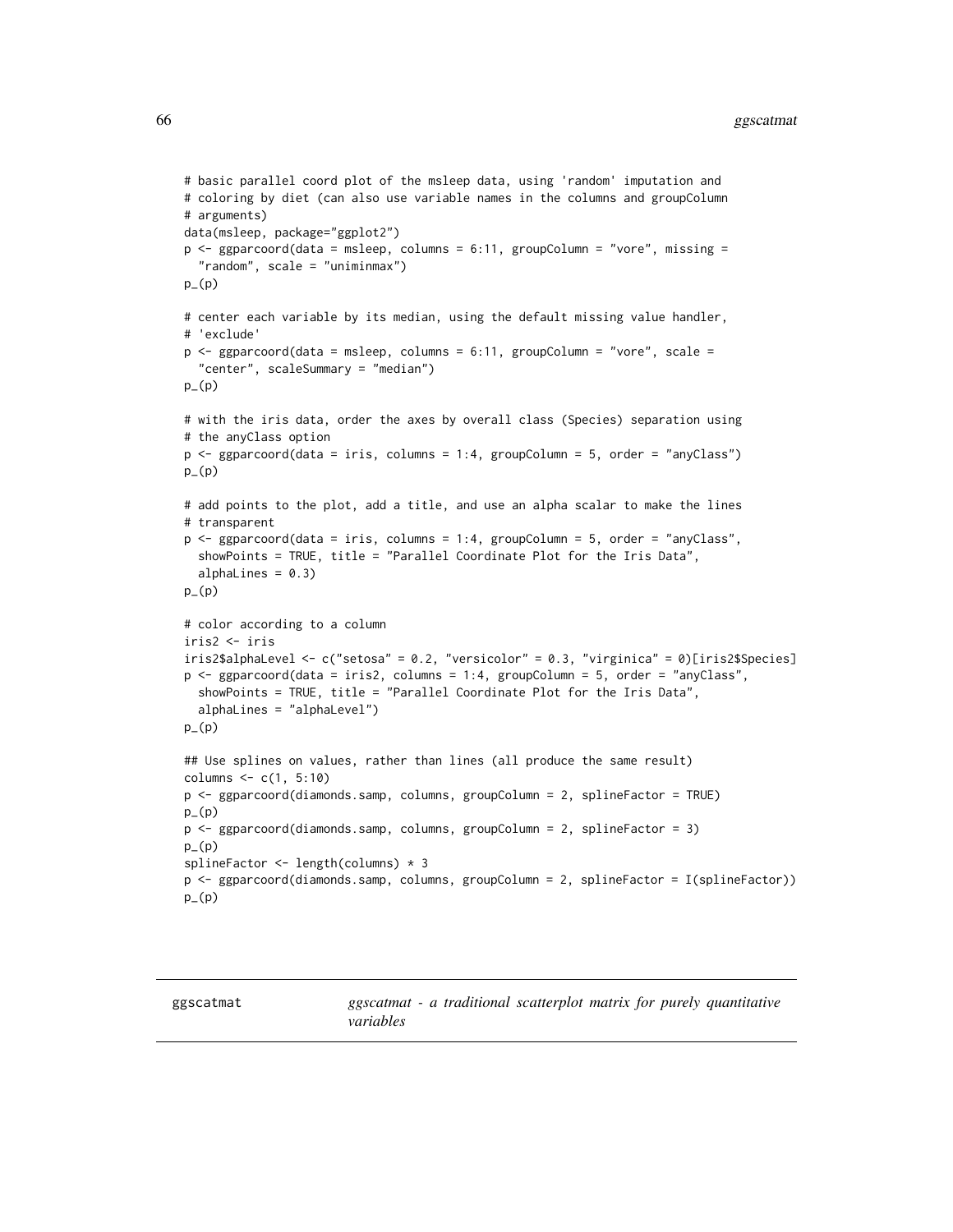#### ggsurv $67$

#### Description

This function makes a scatterplot matrix for quantitative variables with density plots on the diagonal and correlation printed in the upper triangle.

#### Usage

```
ggscatmat(data, columns = 1:ncol(data), color = NULL, alpha = 1,corMethod = "pearson")
```
## Arguments

| data      | a data matrix. Should contain numerical (continuous) data.                                                     |
|-----------|----------------------------------------------------------------------------------------------------------------|
| columns   | an option to choose the column to be used in the raw dataset. Defaults to<br>$1:ncol(data)$ .                  |
| color     | an option to group the dataset by the factor variable and color them by different<br>colors. Defaults to NULL. |
| alpha     | an option to set the transparency in scatterplots for large data. Defaults to 1.                               |
| corMethod | method argument supplied to cor                                                                                |

# Author(s)

Mengjia Ni, Di Cook <dicook@monash.edu>

#### Examples

```
data(flea)
ggscatmat(flea, columns = 2:4)
ggscatmat(flea, columns = 2:4, color = "species")
```
ggsurv *Survival curves with ggplot2*

#### Description

This function produces Kaplan-Meier plots using ggplot2. As a first argument it needs a survfit object, created by the survival package. Default settings differ for single stratum and multiple strata objects.

## Usage

```
ggsurv(s, CI = "def", plot.cens = TRUE, surv.col = "gg.def",cens.col = "gg.def", lty.est = 1, lty.ci = 2, size.est = 0.5,
  size.ci = size.est, cens.size = 2, cens.shape = 3, back.white = FALSE,
  xlab = "Time", ylab = "Survival", main = "", order.legend = TRUE)
```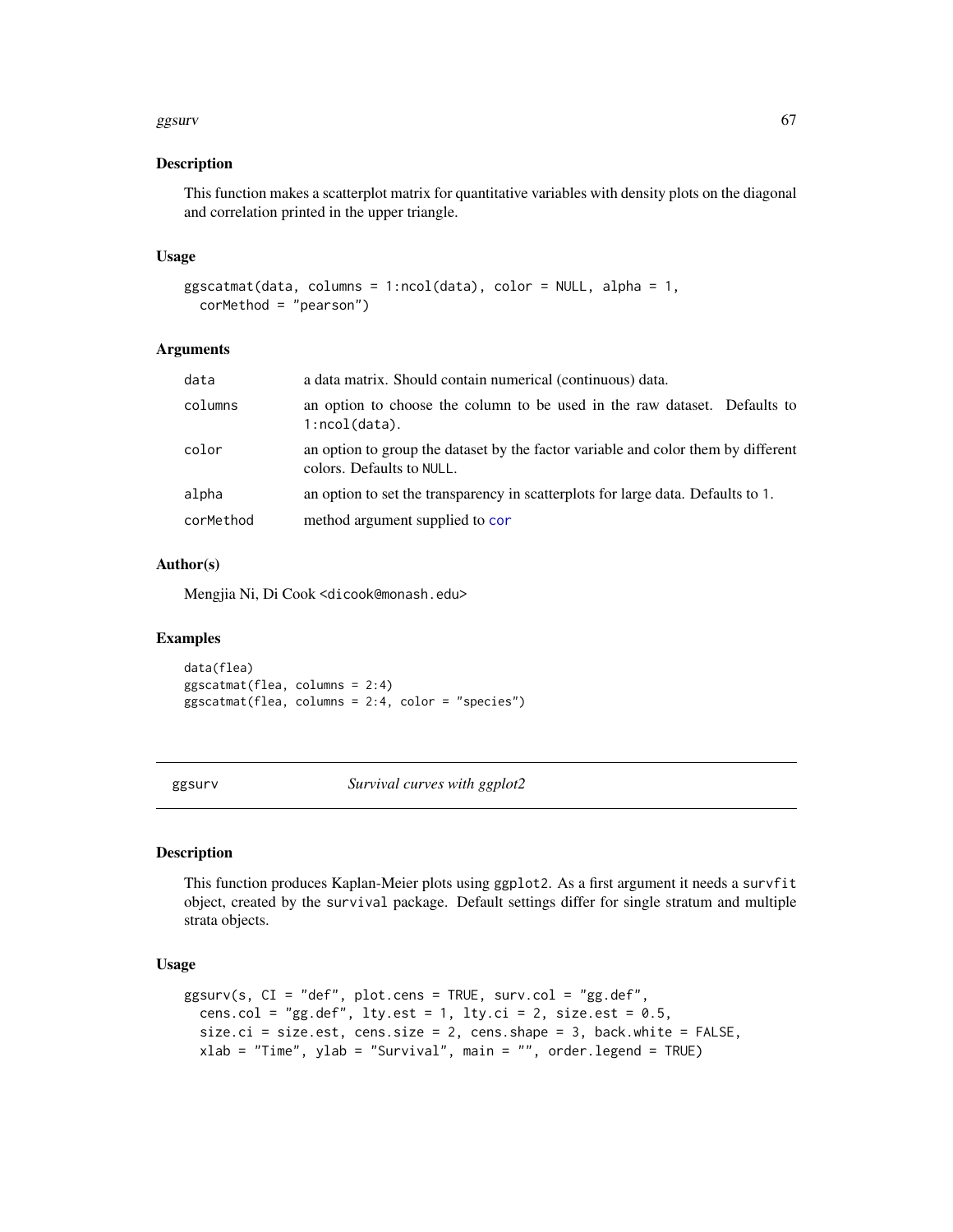# Arguments

| s            | an object of class survfit                                                                                                                                                                                                |
|--------------|---------------------------------------------------------------------------------------------------------------------------------------------------------------------------------------------------------------------------|
| СI           | should a confidence interval be plotted? Defaults to TRUE for single stratum<br>objects and FALSE for multiple strata objects.                                                                                            |
| plot.cens    | mark the censored observations?                                                                                                                                                                                           |
| surv.col     | colour of the survival estimate. Defaults to black for one stratum, and to the<br>default ggplot2 colours for multiple strata. Length of vector with colour names<br>should be either 1 or equal to the number of strata. |
| cens.col     | colour of the points that mark censored observations.                                                                                                                                                                     |
| lty.est      | linetype of the survival curve $(s)$ . Vector length should be either 1 or equal to the<br>number of strata.                                                                                                              |
| lty.ci       | linetype of the bounds that mark the 95% CI.                                                                                                                                                                              |
| size.est     | line width of the survival curve                                                                                                                                                                                          |
| size.ci      | line width of the 95% CI                                                                                                                                                                                                  |
| cens.size    | point size of the censoring points                                                                                                                                                                                        |
| cens.shape   | shape of the points that mark censored observations.                                                                                                                                                                      |
| back.white   | if TRUE the background will not be the default grey of ggplot2 but will be<br>white with borders around the plot.                                                                                                         |
| xlab         | the label of the x-axis.                                                                                                                                                                                                  |
| ylab         | the label of the y-axis.                                                                                                                                                                                                  |
| main         | the plot label.                                                                                                                                                                                                           |
| order.legend | boolean to determine if the legend display should be ordered by final survival<br>time                                                                                                                                    |

## Value

An object of class ggplot

# Author(s)

Edwin Thoen <edwinthoen@gmail.com>

```
if (require(survival) && require(scales)) {
  data(lung, package = "survival")
  sf.lung <- survival::survfit(Surv(time, status) ~ 1, data = lung)
  ggsurv(sf.lung)
  # Multiple strata examples
  sf.sex <- survival::survfit(Surv(time, status) ~ sex, data = lung)
  pl.sex <- ggsurv(sf.sex)
  pl.sex
```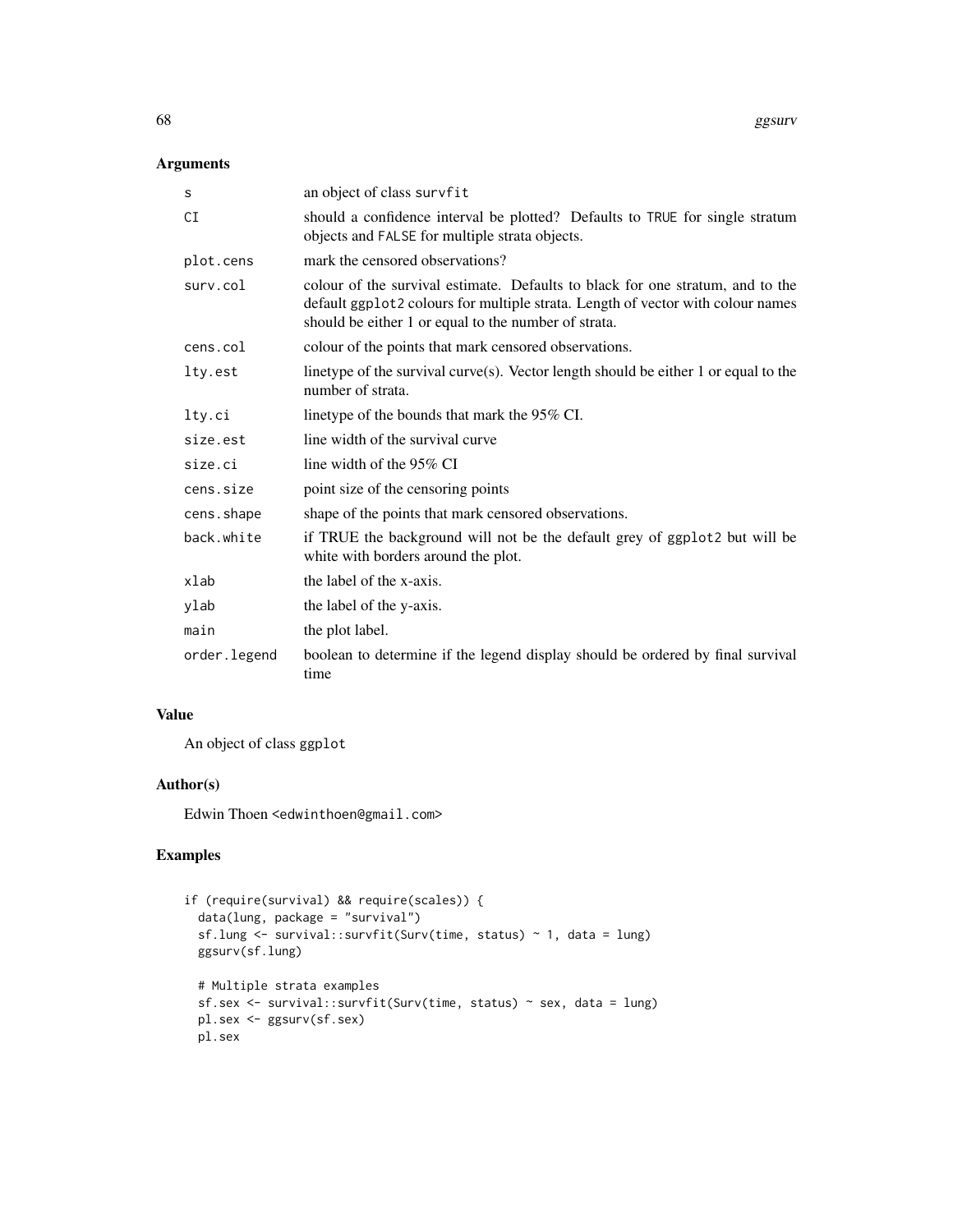```
# Adjusting the legend of the ggsurv fit
 pl.sex +
   ggplot2::guides(linetype = FALSE) +
   ggplot2::scale_colour_discrete(
     name = 'Sex',breaks = c(1,2),
     labels = c('Male', 'Female')
   )
 # We can still adjust the plot after fitting
 data(kidney, package = "survival")
 sf.kid <- survival::survfit(Surv(time, status) ~ disease, data = kidney)
 pl.kid <- ggsurv(sf.kid, plot.cens = FALSE)
 pl.kid
 # Zoom in to first 80 days
 pl.kid + ggplot2::coord\_cartesian(xlim = c(0, 80), ylim = c(0.45, 1))# Add the diseases names to the plot and remove legend
 pl.kid +
   ggplot2::annotate(
     "text",
     label = c("PKD", "Other", "GN", "AN"),
     x = c(90, 125, 5, 60),
     y = c(0.8, 0.65, 0.55, 0.30),size = 5,
     colour = scales::hue_pal(
       h = c(0, 360) + 15,
       c = 100,1 = 65,
       h.start = 0,direction = 1
     )(4)
   ) +ggplot2::guides(color = FALSE, linetype = FALSE)
}
```
ggts *Multiple Time Series*

## Description

GGally implementation of ts.plot. Wraps around the ggduo function and removes the column strips

#### Usage

```
gpts(\ldots, columnLabelsX = NULL, xlab = "time")
```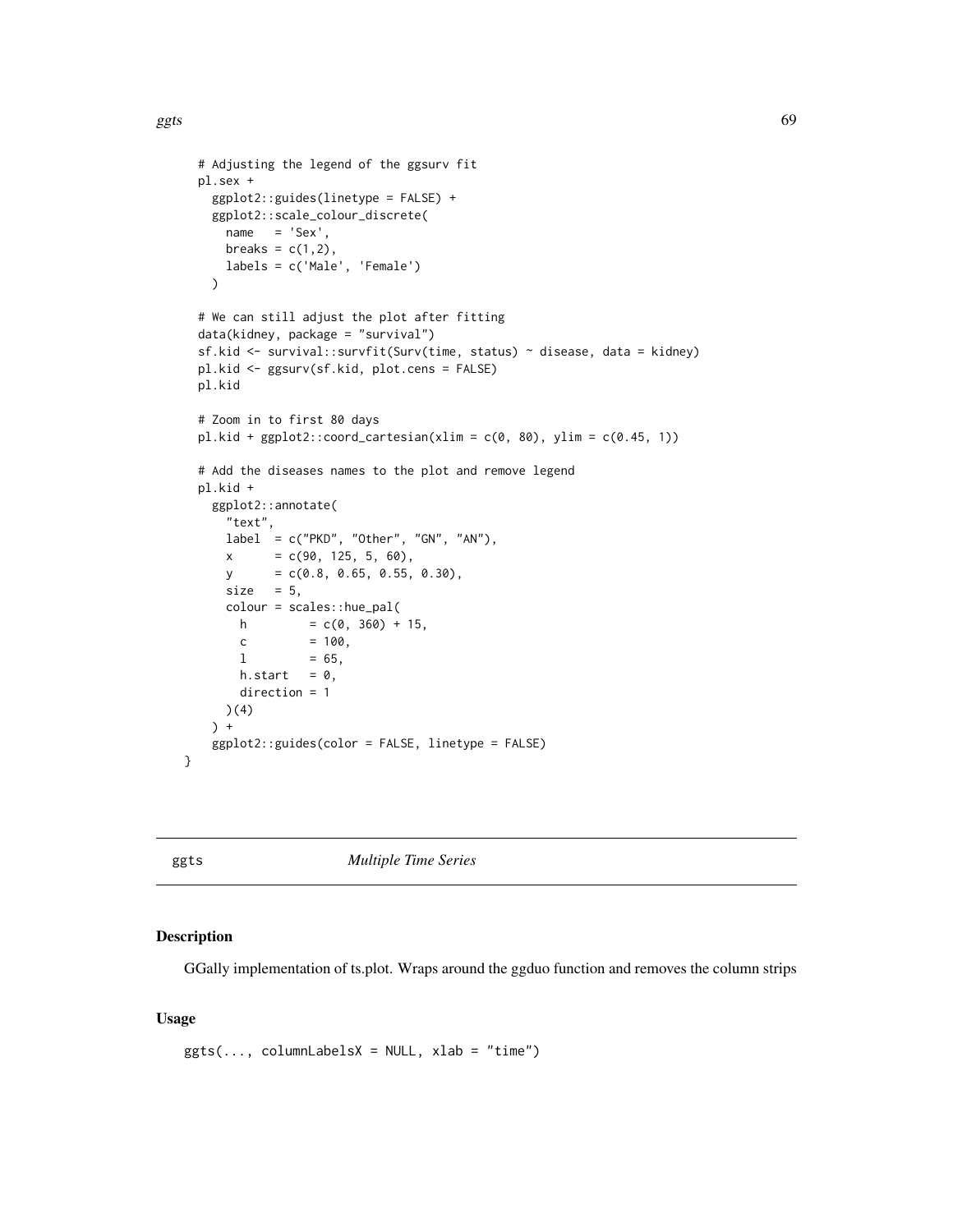# Arguments

| $\cdot\cdot\cdot$ | supplied directly to ggduo                                |
|-------------------|-----------------------------------------------------------|
|                   | columnLabelsX remove top strips for the X axis by default |
| xlab              | defaults to "time"                                        |

# Value

ggmatrix object

# Examples

ggts(pigs, "time", c("gilts", "profit", "s\_per\_herdsz", "production", "herdsz"))

glyphplot *Glyph plot class*

# Description

Glyph plot class

# Usage

glyphplot(data, width, height, polar, x\_major, y\_major)

is.glyphplot(x)

## S3 method for class 'glyphplot' x[...]

## S3 method for class 'glyphplot'  $print(x, \ldots)$ 

| data             | A data frame containing variables named in x_major, x_minor, y_major and<br>y_minor.                                                                                                |
|------------------|-------------------------------------------------------------------------------------------------------------------------------------------------------------------------------------|
| height, width    | The height and width of each glyph. Defaults to 95% of the resolution of the<br>data. Specify the width absolutely by supplying a numeric vector of length 1, or<br>relative to the |
| polar            | A logical of length 1, specifying whether the glyphs should be drawn in polar<br>coordinates. Defaults to FALSE.                                                                    |
| x_major, y_major |                                                                                                                                                                                     |
|                  | The name of the variable (as a string) for the major x and y axes. Together, the                                                                                                    |
| $\mathsf{x}$     | glyphplot to be printed                                                                                                                                                             |
|                  | ignored                                                                                                                                                                             |
|                  |                                                                                                                                                                                     |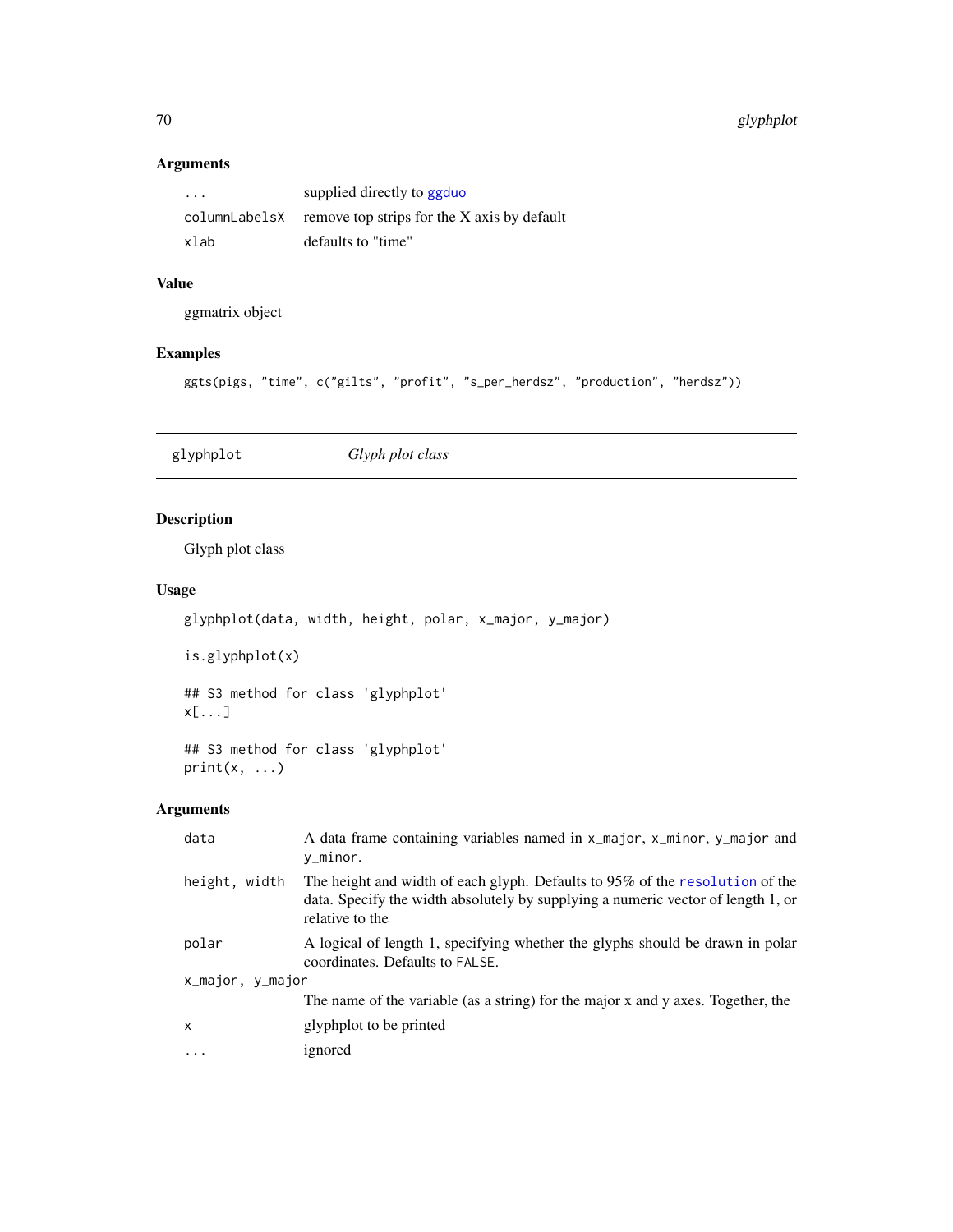#### glyphs  $\hspace{1.6cm}$  71

# Author(s)

Di Cook <dicook@monash.edu>, Heike Hofmann, Hadley Wickham

glyphs *Create the data needed to generate a glyph plot.*

## Description

Create the data needed to generate a glyph plot.

## Usage

```
glyphs(data, x_major, x_minor, y_major, y_minor, polar = FALSE,
 height = ggplot2::rel(0.95), width = ggplot2::rel(0.95),
 y_scale = identity, x_scale = identity)
```
# Arguments

| data             | A data frame containing variables named in x_major, x_minor, y_major and                                                                                                            |
|------------------|-------------------------------------------------------------------------------------------------------------------------------------------------------------------------------------|
|                  | y_minor.                                                                                                                                                                            |
|                  | x_major, x_minor, y_major, y_minor                                                                                                                                                  |
|                  | The name of the variable (as a string) for the major and minor x and y axes.<br>Together, each unique                                                                               |
| polar            | A logical of length 1, specifying whether the glyphs should be drawn in polar<br>coordinates. Defaults to FALSE.                                                                    |
| height, width    | The height and width of each glyph. Defaults to 95% of the resolution of the<br>data. Specify the width absolutely by supplying a numeric vector of length 1, or<br>relative to the |
| y_scale, x_scale |                                                                                                                                                                                     |
|                  | The scaling function to be applied to each set of minor values within a grid cell.<br>Defaults to identity so that no scaling is performed.                                         |

## Author(s)

Di Cook <dicook@monash.edu>, Heike Hofmann, Hadley Wickham

```
data(nasa)
nasaLate <- nasa[
 nasa$date >= as.POSIXct("1998-01-01") &
 nasa$lat >= 20 &
 nasa$lat \leq 40 &
 nasa$long >= -80 &
 nasa$long <= -60
, ]
temp.gly <- glyphs(nasaLate, "long", "day", "lat", "surftemp", height=2.5)
```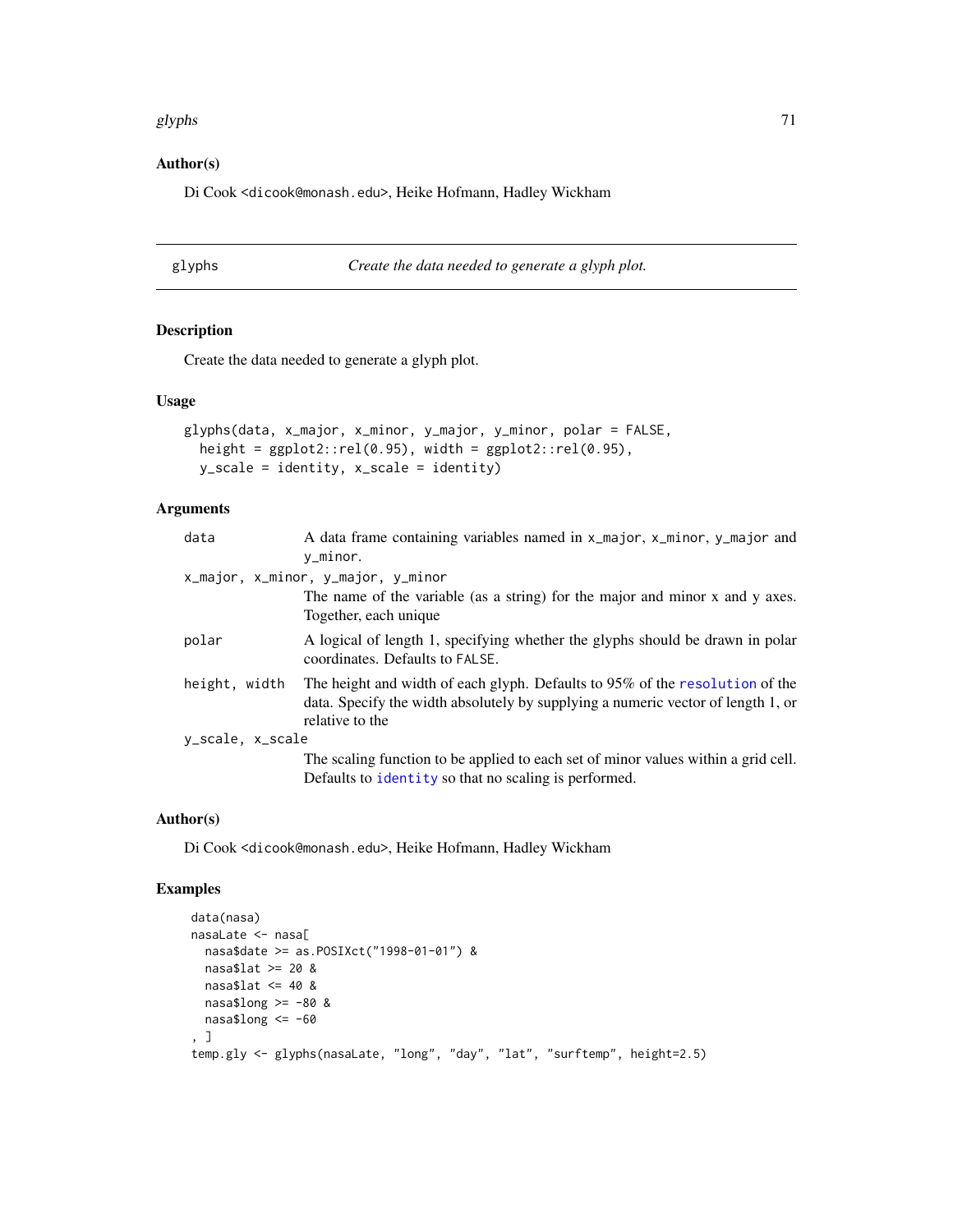```
ggplot2::ggplot(temp.gly, ggplot2::aes(gx, gy, group = gid)) +
  add_ref_lines(temp.gly, color = "grey90") +
  add_ref_boxes(temp.gly, color = "grey90") +
 ggplot2::geom_path() +
  ggplot2::theme_bw() +
  ggplot2::labs(x = "", y = "")
```
<span id="page-71-0"></span>grab\_legend *Grab the legend and print it as a plot*

## Description

Grab the legend and print it as a plot

### Usage

grab\_legend(p)

## S3 method for class 'legend\_guide\_box' print(x, ..., plotNew = FALSE)

## Arguments

| p            | ggplot2 plot object                                                                                   |
|--------------|-------------------------------------------------------------------------------------------------------|
| $\mathsf{x}$ | legend object that has been grabbed from a ggplot2 object                                             |
| $\cdots$     | ignored                                                                                               |
| plotNew      | boolean to determine if the 'grid.newpage()' command and a new blank rectan-<br>gle should be printed |

```
library(ggplot2)
histPlot <- qplot(
  x = Sepal.Length,
  data = iris,
 fill = Species,
  geom = "histogram",
  binwidth = 1/4
\lambda(right <- histPlot)
(bottom <- histPlot + theme(legend.position = "bottom"))
(top <- histPlot + theme(legend.position = "top"))
(left <- histPlot + theme(legend.position = "left"))
grab_legend(right)
grab_legend(bottom)
grab_legend(top)
grab_legend(left)
```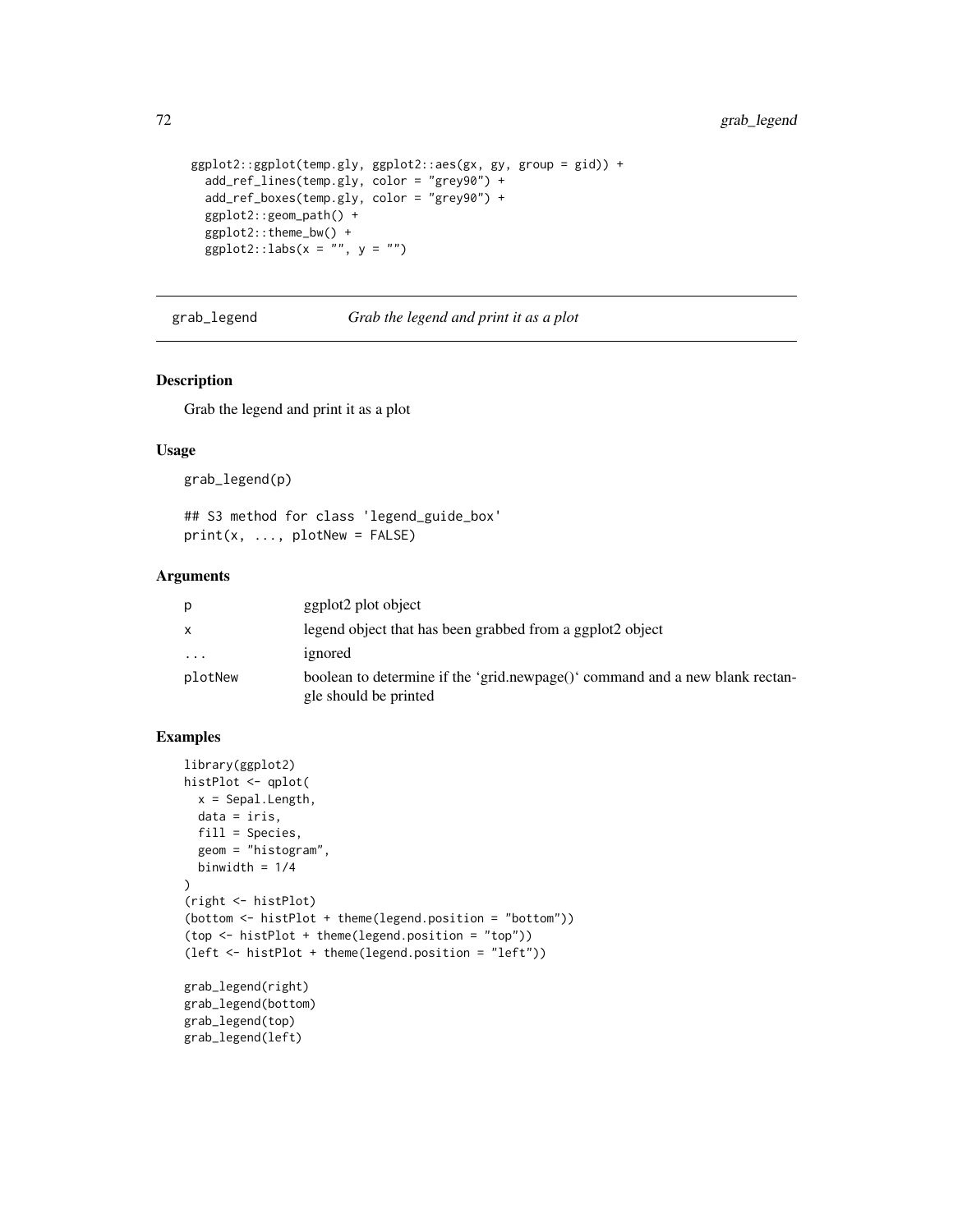<span id="page-72-0"></span>

This data extract is taken from Hadley Wickham's productplots package. The original description follows, with minor edits.

#### Usage

data(happy)

#### Format

A data frame with 51020 rows and 10 variables

# Details

The data is a small sample of variables related to happiness from the General Social Survey (GSS). The GSS is a yearly cross-sectional survey of Americans, run from 1972. We combine data for 25 years to yield 51,020 observations, and of the over 5,000 variables, we select nine related to happiness:

- age. age in years: 18–89.
- degree. highest education: lt high school, high school, junior college, bachelor, graduate.
- finrela. relative financial status: far above, above average, average, below average, far below.
- happy. happiness: very happy, pretty happy, not too happy.
- health. health: excellent, good, fair, poor.
- marital. marital status: married, never married, divorced, widowed, separated.
- sex. sex: female, male.
- wtsall. probability weight. 0.43–6.43.

#### References

Smith, Tom W., Peter V. Marsden, Michael Hout, Jibum Kim. *General Social Surveys, 1972-2006*. [machine-readable data file]. Principal Investigator, Tom W. Smith; Co-Principal Investigators, Peter V. Marsden and Michael Hout, NORC ed. Chicago: National Opinion Research Center, producer, 2005; Storrs, CT: The Roper Center for Public Opinion Research, University of Connecticut, distributor. 1 data file (57,061 logical records) and 1 codebook (3,422 pp).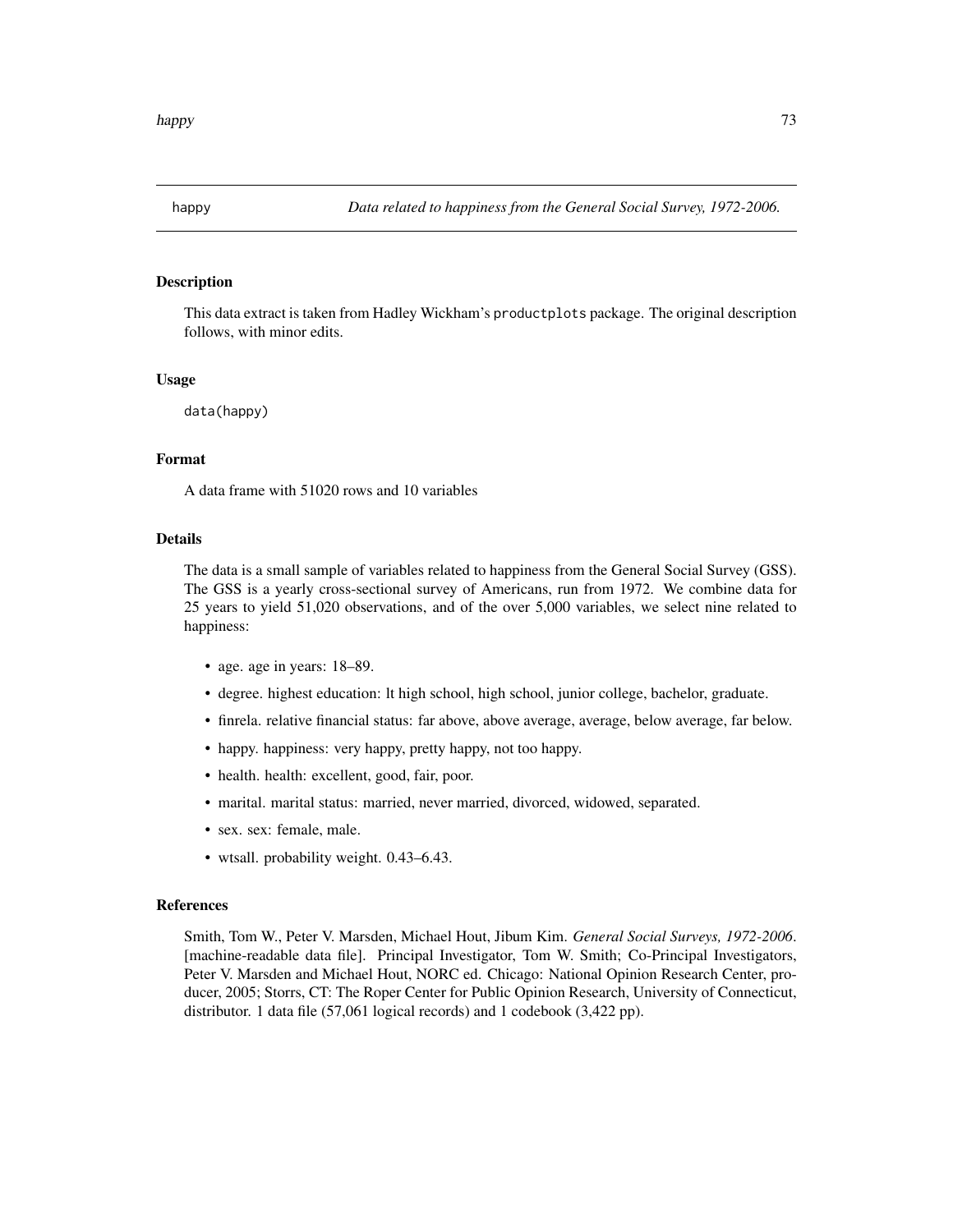<span id="page-73-0"></span>

function for making the melted dataset used to plot the lowertriangle scatterplots.

#### Usage

```
lowertriangle(data, columns = 1:ncol(data), color = NULL)
```
#### Arguments

| data    | a data matrix. Should contain numerical (continuous) data.                                |
|---------|-------------------------------------------------------------------------------------------|
| columns | an option to choose the column to be used in the raw dataset. Defaults to<br>1:ncol(data) |
| color   | an option to choose a factor variable to be grouped with. Defaults to (NULL)              |

#### Author(s)

Mengjia Ni, Di Cook <dicook@monash.edu>

#### Examples

```
data(flea)
head(lowertriangle(flea, columns= 2:4))
head(lowertriangle(flea))
head(lowertriangle(flea, color="species"))
```
model\_response\_variables

*Model term names*

#### Description

Retrieve either the response variable names, the beta variable names, or beta variable names. If the model is an object of class 'lm', by default, the beta variable names will include anova signifigance stars.

#### Usage

```
model_response_variables(model, data = broom::augment(model))
model_beta_variables(model, data = broom::augment(model))
model_beta_label(model, data = broom::augment(model), lmStars = TRUE)
```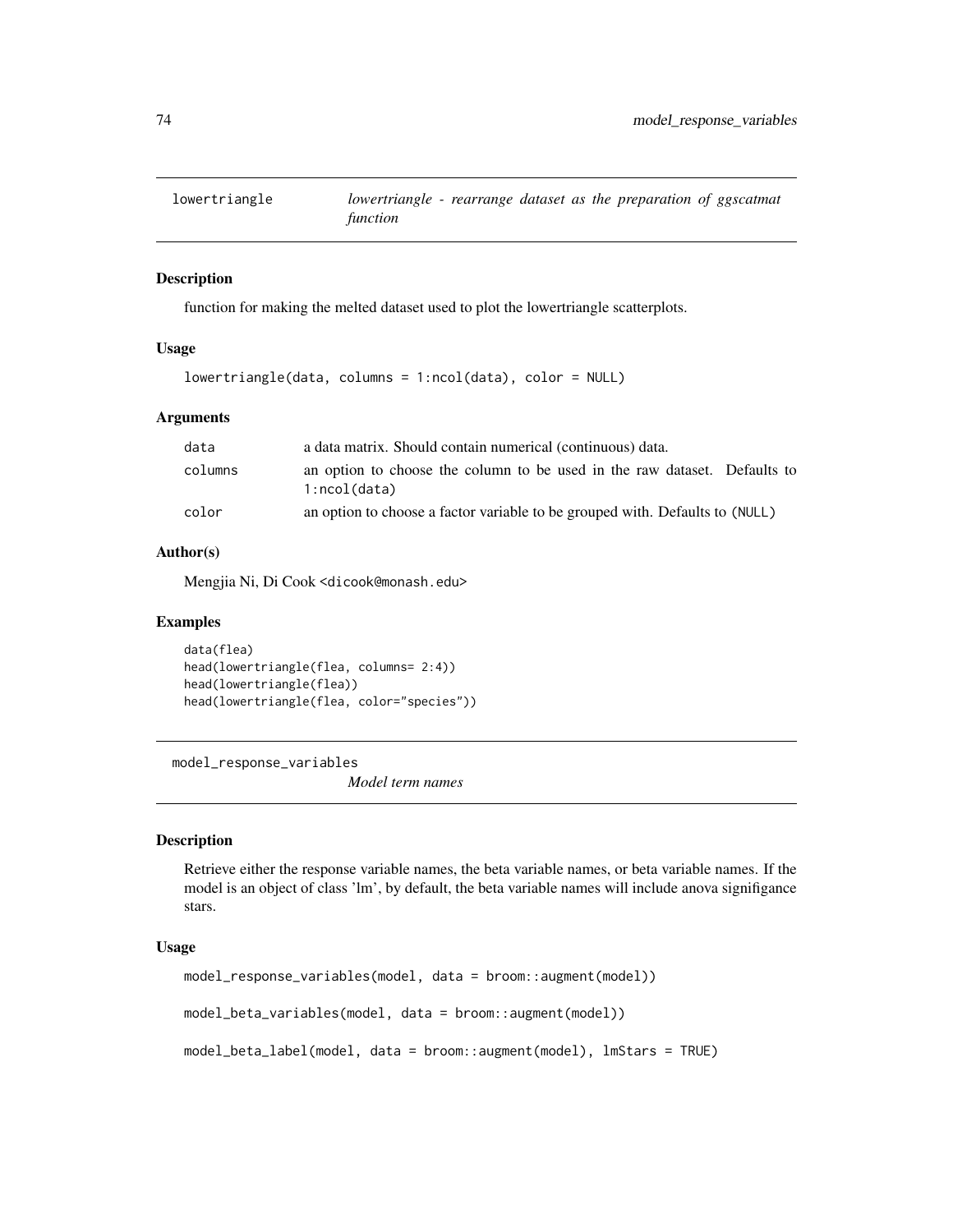#### <span id="page-74-0"></span>nasa **1988** - 1988 - 1988 - 1988 - 1988 - 1988 - 1988 - 1988 - 1988 - 1988 - 1988 - 1988 - 1988 - 1988 - 1988 - 1

# Arguments

| model   | model in question                                    |
|---------|------------------------------------------------------|
| data    | equivalent to broom:: augment (model)                |
| lmStars | boolean that determines if stars are added to labels |

#### Value

character vector of names

nasa *Data from the Data Expo JSM 2006.*

# Description

This data was provided by NASA for the competition.

# Usage

data(nasa)

#### Format

A data frame with 41472 rows and 17 variables

# Details

The data shows 6 years of monthly measurements of a 24x24 spatial grid from Central America:

- time integer specifying temporal order of measurements
- x, y, lat, long spatial location of measurements.
- cloudhigh, cloudlow, cloudmid, ozone, pressure, surftemp, temperature are the various satellite measurements.
- date, day, month, year specifying the time of measurements.
- id unique ide for each spatial position.

# References

Murrell, P. (2010) The 2006 Data Expo of the American Statistical Association. Computational Statistics, 25:551-554.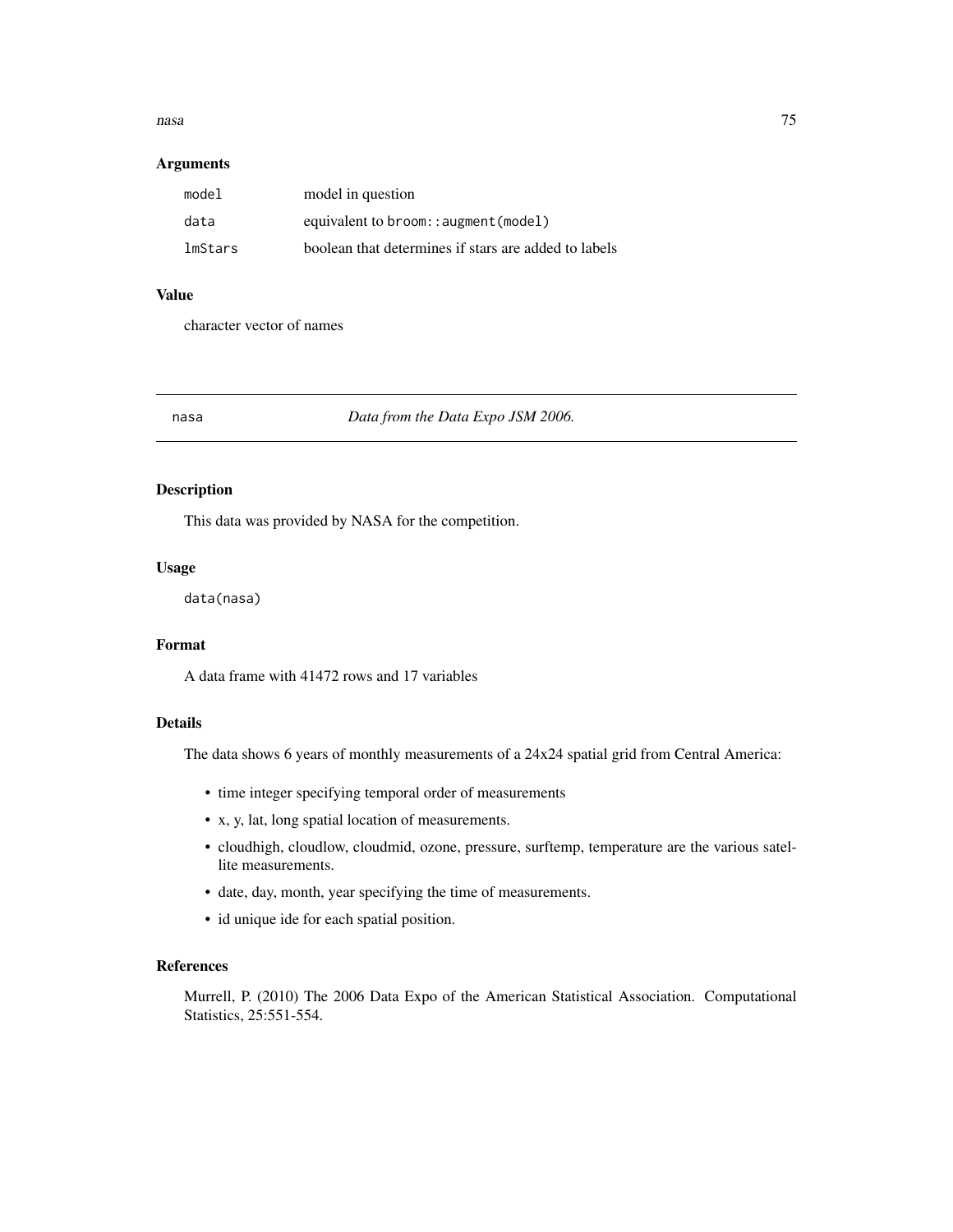This data contains about the United Kingdom Pig Production from the book 'Data' by Andrews and Herzberg. The original data can be on Statlib: http://lib.stat.cmu.edu/datasets/Andrews/T62.1

#### Usage

data(pigs)

# Format

A data frame with 48 rows and 8 variables

# Details

The time variable has been added from a combination of year and quarter

- time year + (quarter 1)  $/$  4
- year year of production
- quarter quarter of the year of production
- gilts number of sows giving birth for the first time
- profit ratio of price to an index of feed price
- s\_per\_herdsz ratio of the number of breeding pigs slaughtered to the total breeding herd size
- production number of pigs slaughtered that were reared for meat
- herdsz breeding herd size

#### References

Andrews, David F., and Agnes M. Herzberg. Data: a collection of problems from many fields for the student and research worker. Springer Science & Business Media, 2012.

<span id="page-75-0"></span>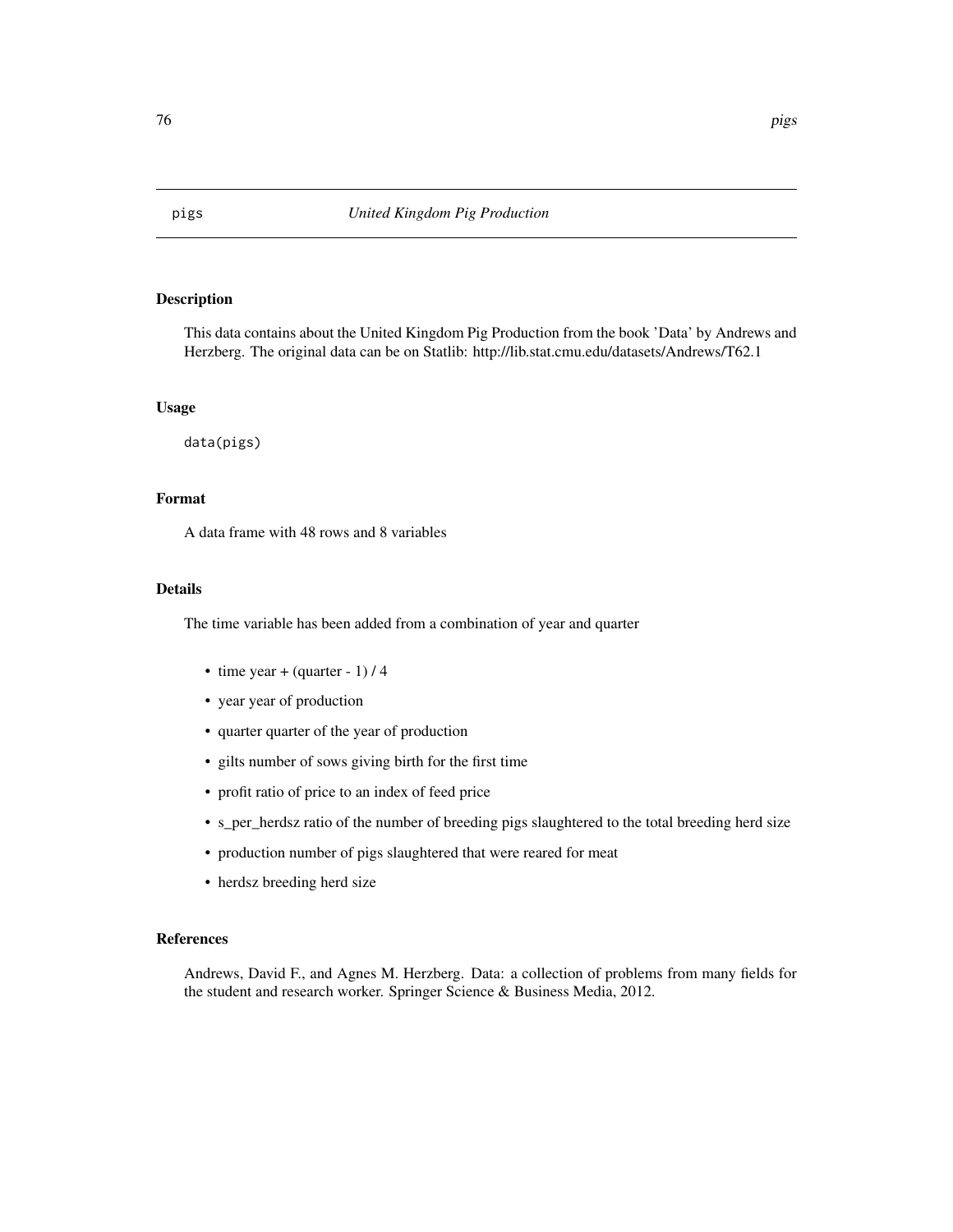<span id="page-76-0"></span>print.ggmatrix *Print ggpair object*

# Description

Print method taken from ggplot2:::print.ggplot and altered for a ggmatrix object

# Usage

```
## S3 method for class 'ggmatrix'
print(x, newpage = is.null(vp), vp = NULL, ...)
```
#### Arguments

| X       | plot to display                       |
|---------|---------------------------------------|
| newpage | draw new (empty) page first?          |
| vp      | viewport to draw plot in              |
|         | arguments passed onto ggmatrix_gtable |

# Author(s)

Barret Schloerke

# Examples

```
data(tips, package = "reshape")
pMat <- ggpairs(tips, c(1,3,2), mapping = ggplot2::aes_string(color = "sex"))
pMat # calls print(pMat), which calls print.ggmatrix(pMat)
```
print\_if\_interactive *Print if not CRAN*

#### Description

Small function to print a plot if the R session is interactive or in a travis build

# Usage

print\_if\_interactive(p)

#### Arguments

p plot to be displayed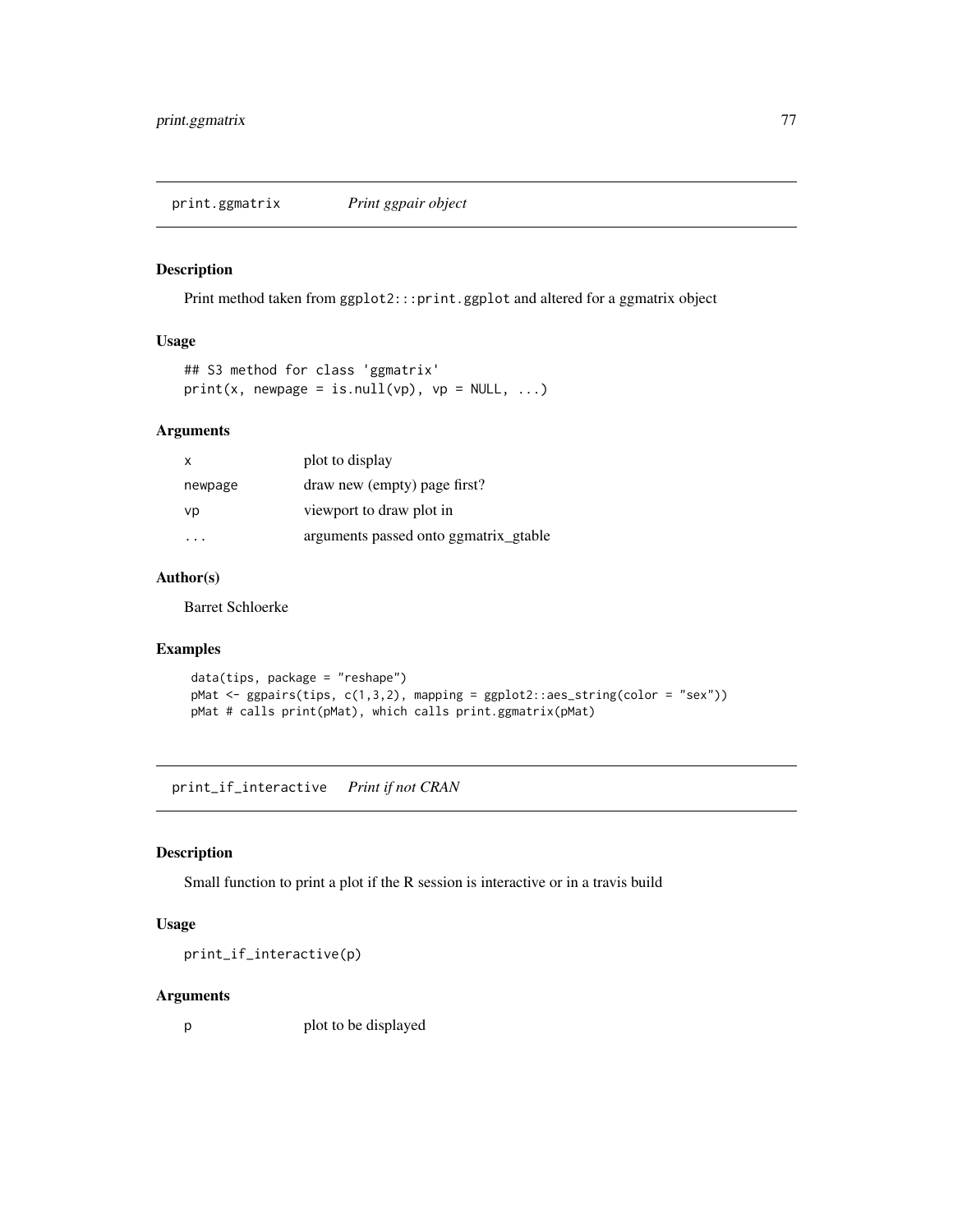<span id="page-77-0"></span>putPlot *Put Plot*

#### Description

Function to place your own plot in the layout.

#### Usage

```
putPlot(pm, value, i, j)
```
## S3 replacement method for class 'ggmatrix'  $pm[i, j, ...]$  <- value

#### Arguments

| рm           | ggally object to be altered |
|--------------|-----------------------------|
| value        | ggplot object to be placed  |
| i.           | row from the top            |
| $\mathbf{1}$ | column from the left        |
|              | ignored                     |

#### Author(s)

Barret Schloerke <schloerke@gmail.com>

```
custom_car <- ggpairs(mtcars[, c("mpg", "wt", "cyl")], upper = "blank", title = "Custom Example")
# ggplot example taken from example(geom_text)
  plot <- ggplot2::ggplot(mtcars, ggplot2::aes(x=wt, y=mpg, label=rownames(mtcars)))
  plot <- plot +
   ggplot2::geom_text(ggplot2::aes(colour=factor(cyl)), size = 3) +
    ggplot2::scale_colour_discrete(l=40)
custom_car[1, 2] <- plot
personal_plot <- ggally_text(
  "ggpairs allows you\nto put in your\nown plot.\nLike that one.\n <---"
\lambdacustom_car[1, 3] <- personal_plot
# custom_car
# remove plots after creating a plot matrix
custom_car[2,1] <- NULL
custom_car[3,1] <- "blank" # the same as storing null
custom_car[3,2] <- NULL
custom_car
```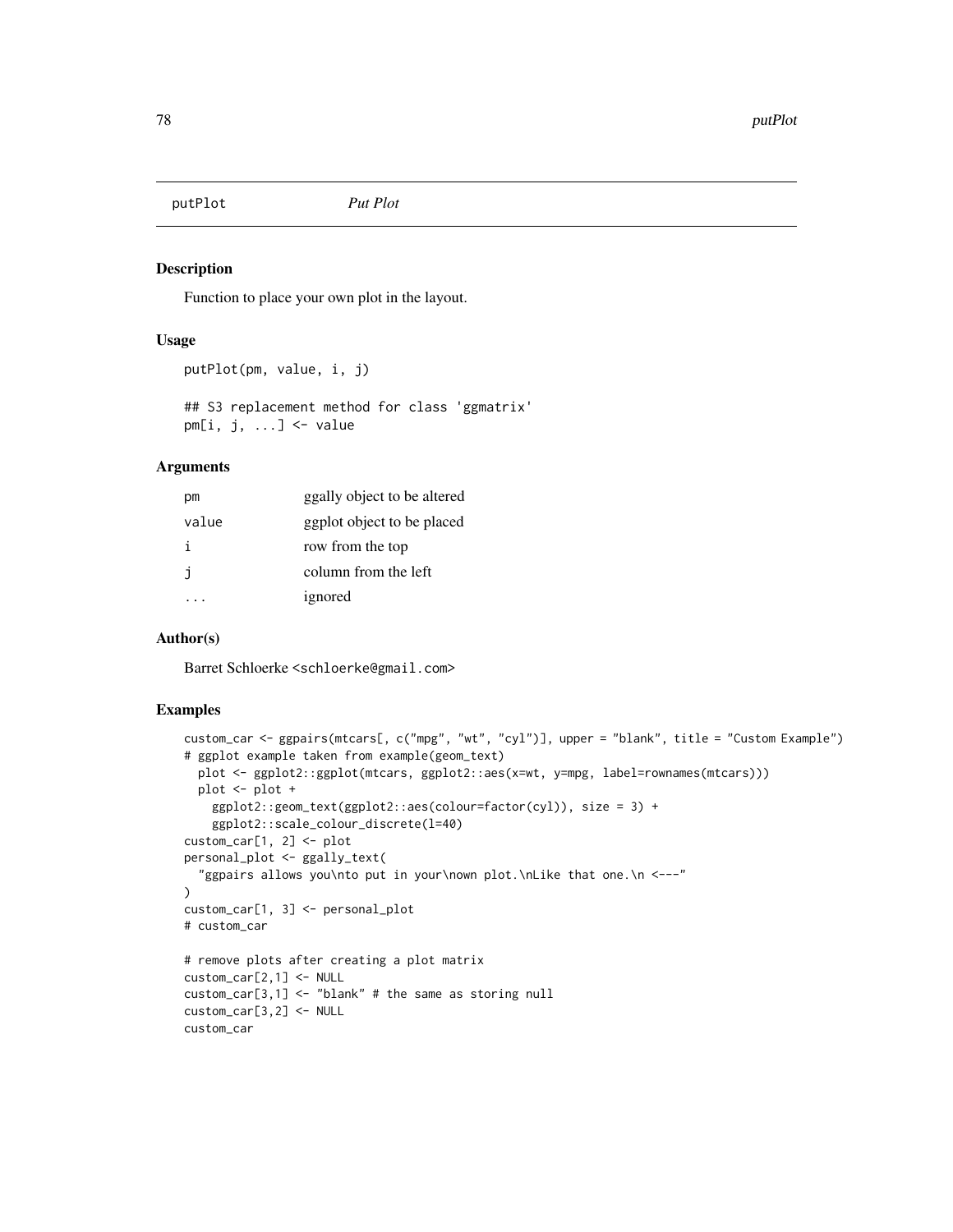<span id="page-78-0"></span>

Rescaling functions

# Usage

range01(x)

max1(x)

mean0(x)

min0(x)

rescale01(x, xlim = NULL)

rescale11(x, xlim = NULL)

# Arguments

| x    | numeric vector      |
|------|---------------------|
| xlim | value used in range |

scag\_order *Find order of variables*

# Description

Find order of variables based on a specified scagnostic measure by maximizing the index values of that measure along the path.

# Usage

scag\_order(scag, vars, measure)

# Arguments

| scag    | scagnostics object                              |
|---------|-------------------------------------------------|
| vars    | character vector of the variables to be ordered |
| measure | scagnostics measure to order according to       |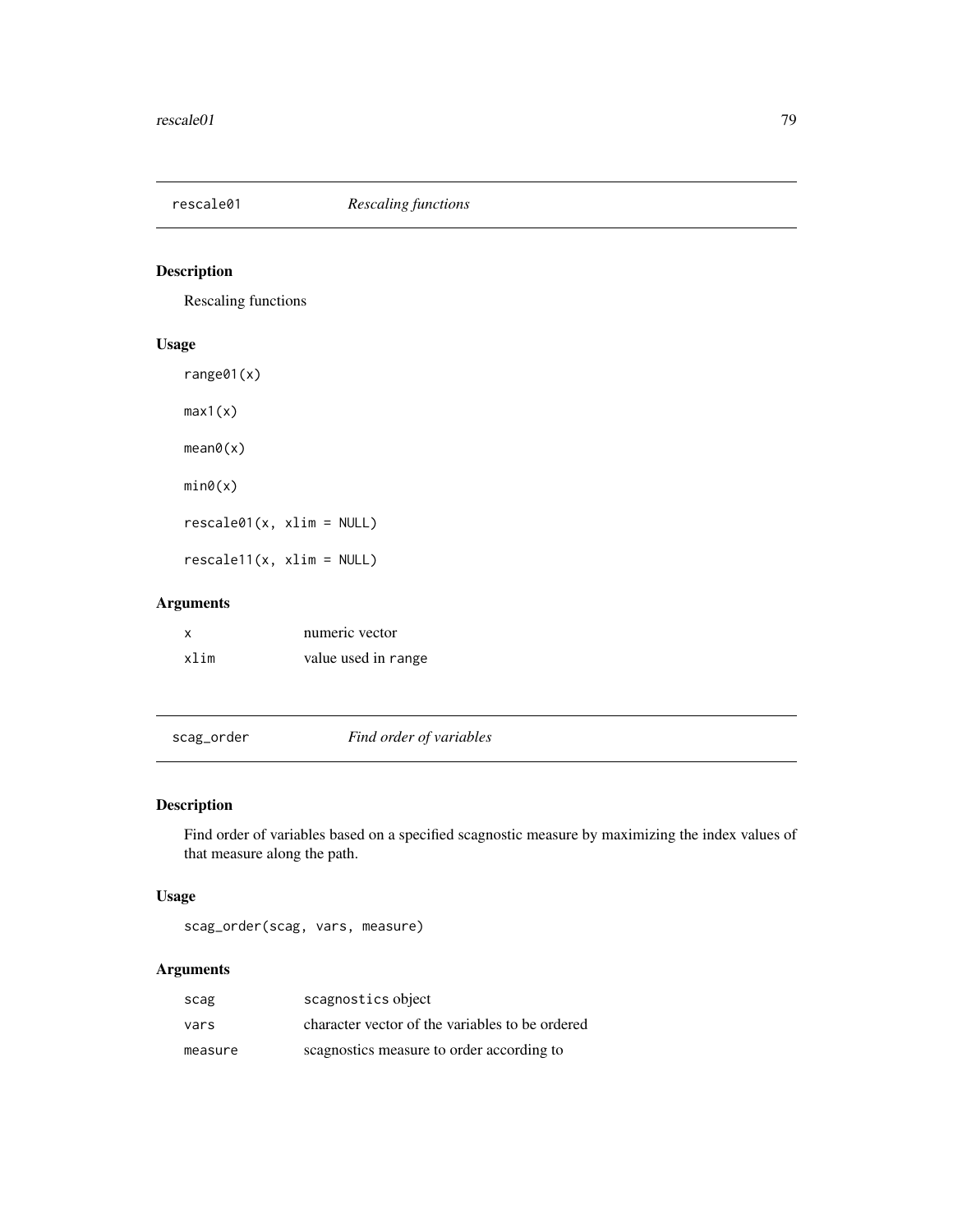#### <span id="page-79-0"></span>80 scatmatus and the set of the set of the set of the set of the set of the set of the set of the set of the set of the set of the set of the set of the set of the set of the set of the set of the set of the set of the set

# Value

character vector of variable ordered according to the given scagnostic measure

# Author(s)

Barret Schloerke

| scatmat | scatmat - plot the lowertriangle plots and density plots of the scatter |
|---------|-------------------------------------------------------------------------|
|         | plot matrix.                                                            |

# Description

function for making scatterplots in the lower triangle and diagonal density plots.

# Usage

```
scatmat(data, columns = 1:ncol(data), color = NULL, alpha = 1)
```
# Arguments

| data    | a data matrix. Should contain numerical (continuous) data.                                                    |
|---------|---------------------------------------------------------------------------------------------------------------|
| columns | an option to choose the column to be used in the raw dataset. Defaults to<br>1:ncol(data)                     |
| color   | an option to group the dataset by the factor variable and color them by different<br>colors. Defaults to NULL |
| alpha   | an option to set the transparency in scatterplots for large data. Defaults to 1.                              |

# Author(s)

Mengjia Ni, Di Cook <dicook@monash.edu>

```
data(flea)
scatmat(flea, columns=2:4)
scatmat(flea, columns= 2:4, color="species")
```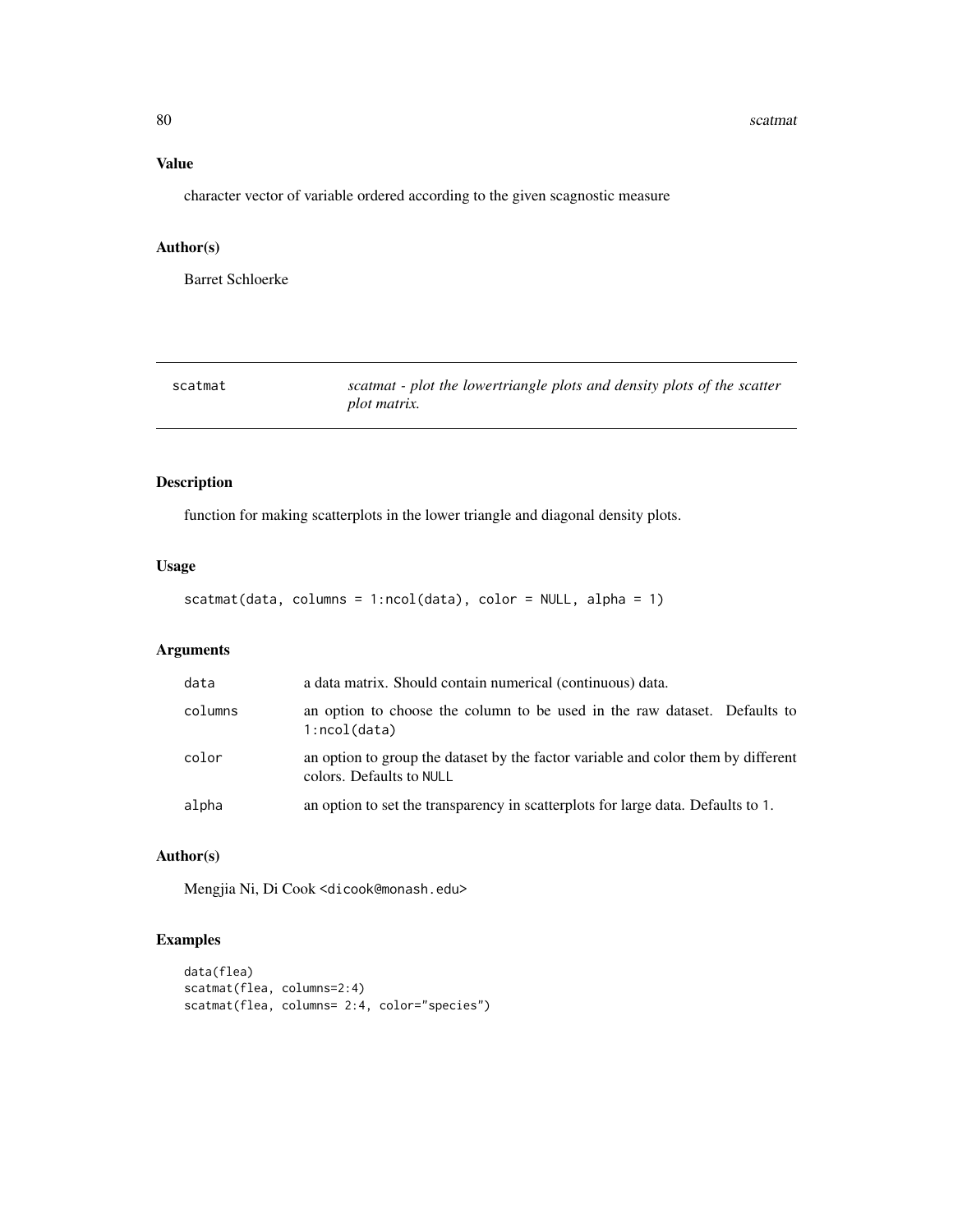<span id="page-80-0"></span>Order axis variables by separation between one class and the rest (most separation to least).

# Usage

singleClassOrder(classVar, axisVars, specClass = NULL)

# Arguments

| classVar  | class variable (vector from original dataset)                                                                                                                                          |
|-----------|----------------------------------------------------------------------------------------------------------------------------------------------------------------------------------------|
| axisVars  | variables to be plotted as axes (data frame)                                                                                                                                           |
| specClass | character string matching to level of class Var; instead of looking for separation<br>between any class and the rest, will only look for separation between this class<br>and the rest |

# Value

character vector of names of axisVars ordered such that the first variable has the most separation between one of the classes and the rest, and the last variable has the least (as measured by F-statistics from an ANOVA)

# Author(s)

Jason Crowley <crowley.jason.s@gmail.com>

skewness *Sample skewness*

#### Description

Calculate the sample skewness of a vector while ignoring missing values.

# Usage

```
skewness(x)
```
#### Arguments

x numeric vector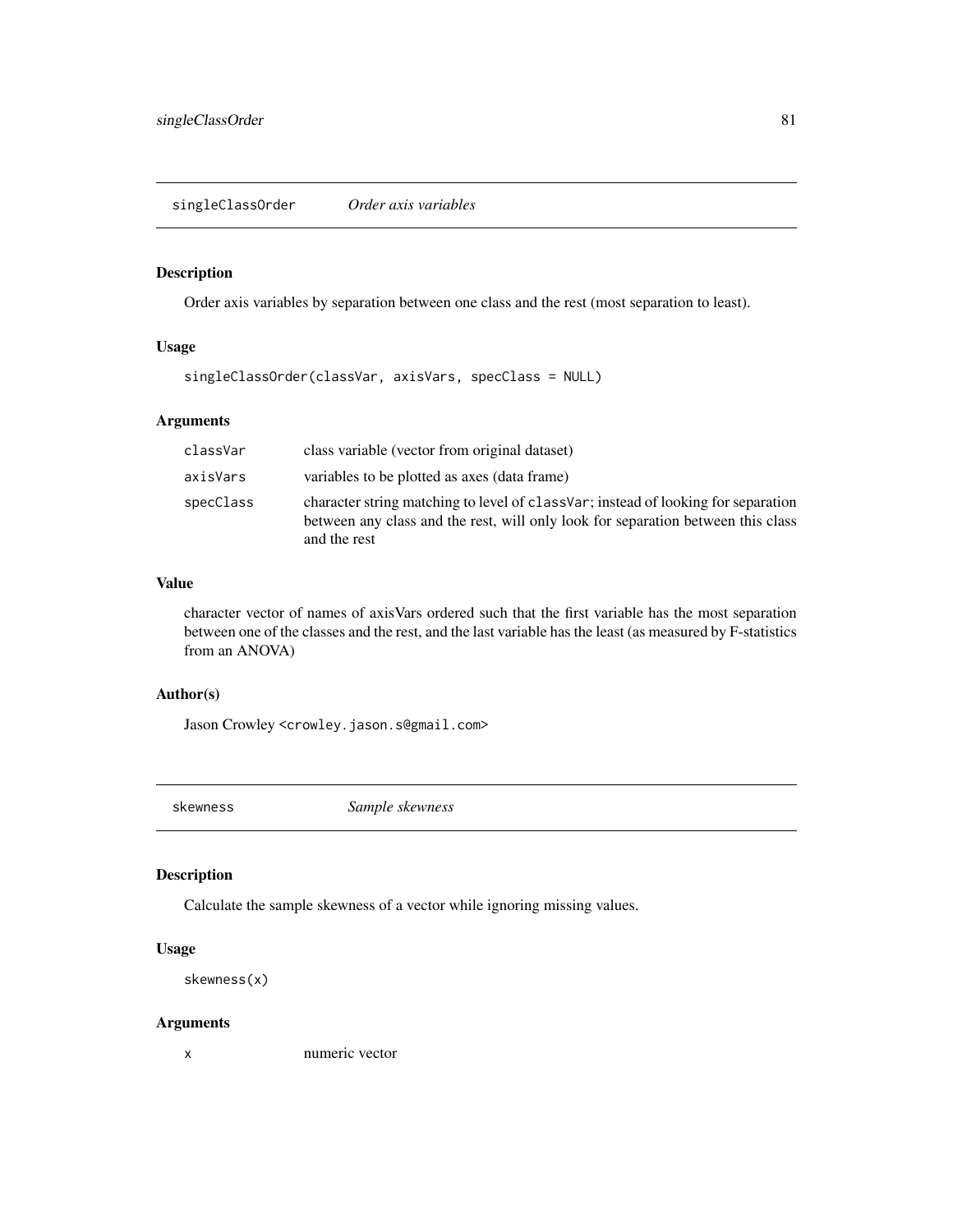# Value

sample skewness of x

# Author(s)

Jason Crowley <crowley.jason.s@gmail.com>

str.ggmatrix *ggmatrix structure*

# Description

View the condensed version of the ggmatrix object. The attribute "class" is ALWAYS altered to "\_class" to avoid recursion.

# Usage

## S3 method for class 'ggmatrix' str(object, ..., raw = FALSE)

#### Arguments

| object                  | ggmatrix object to be viewed                                                                 |
|-------------------------|----------------------------------------------------------------------------------------------|
| $\cdot$ $\cdot$ $\cdot$ | passed on to the default str method                                                          |
| raw                     | boolean to determine if the plots should be converted to text or kept as original<br>objects |

twitter\_spambots *Twitter spambots*

# Description

A network of spambots found on Twitter as part of a data mining project.

# Usage

```
data(twitter_spambots)
```
# Format

An object of class network with 120 edges and 94 vertices.

<span id="page-81-0"></span>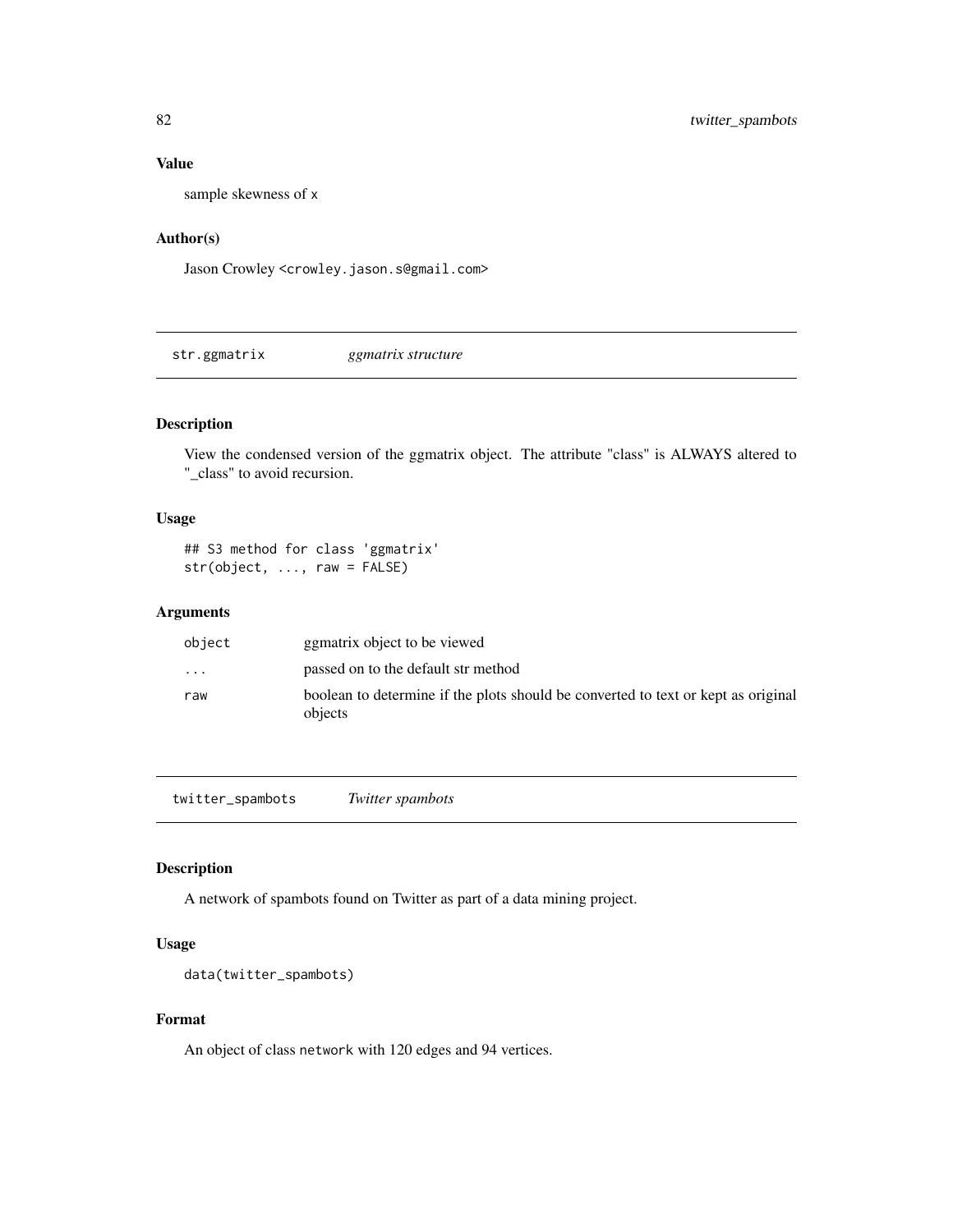# <span id="page-82-0"></span>uppertriangle 83

# Details

Each node of the network is identified by the Twitter screen name of the account and further carries five vertex attributes:

- location user's location, as provided by the user
- lat latitude, based on the user's location
- lon longitude, based on the user's location
- followers number of Twitter accounts that follow this account
- friends number of Twitter accounts followed by the account

# Author(s)

Amos Elberg

| uppertriangle | uppertriangle - rearrange dataset as the preparation of ggscatmat |  |  |  |  |
|---------------|-------------------------------------------------------------------|--|--|--|--|
|               | function                                                          |  |  |  |  |

# Description

function for making the dataset used to plot the uppertriangle plots.

#### Usage

```
uppertriangle(data, columns = 1:ncol(data), color = NULL,
  corMethod = "pearson")
```
#### Arguments

| data      | a data matrix. Should contain numerical (continuous) data.                                |
|-----------|-------------------------------------------------------------------------------------------|
| columns   | an option to choose the column to be used in the raw dataset. Defaults to<br>1:ncol(data) |
| color     | an option to choose a factor variable to be grouped with. Defaults to (NULL)              |
| corMethod | method argument supplied to cor                                                           |

#### Author(s)

Mengjia Ni, Di Cook <dicook@monash.edu>

```
data(flea)
head(uppertriangle(flea, columns=2:4))
head(uppertriangle(flea))
head(uppertriangle(flea, color="species"))
```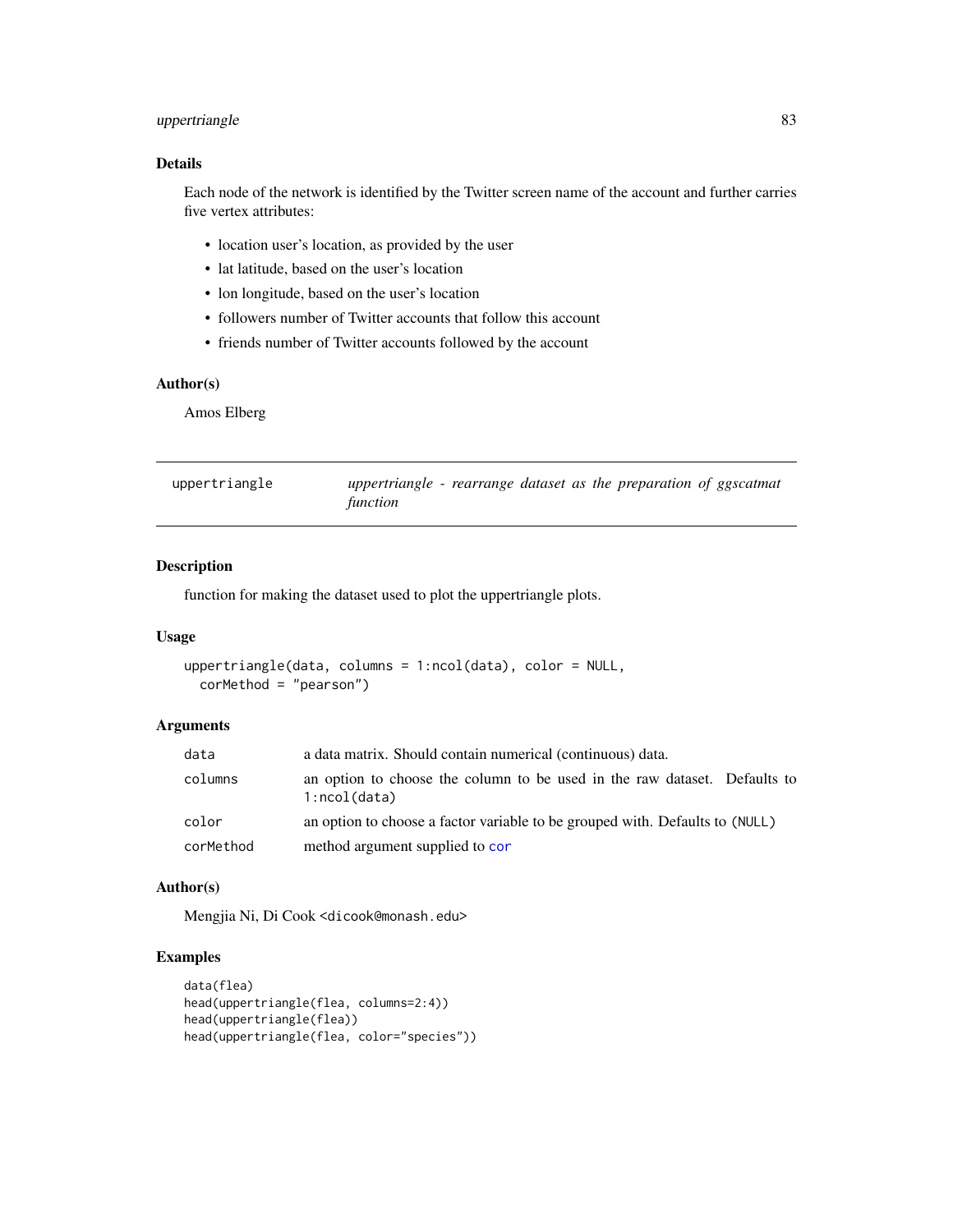```
wrap_fn_with_param_arg
```
*Wrap a function with different parameter values*

# **Description**

Wraps a function with the supplied parameters to force different default behavior. This is useful for functions that are supplied to ggpairs. It allows you to change the behavior of one function, rather than creating multiple functions with different parameter settings.

#### Usage

```
wrap_fn_with_param_arg(funcVal, params = NULL,
  funcArgName = deparse(substitute(funcVal)))
wrapp(funcVal, params = NULL, funcArgName = deparse(substitute(funcVal)))
wrap(funcVal, ..., funcArgName = deparse(substitute(funcVal)))
wrap_fn_with_params(funcVal, ..., funcArgName = deparse(substitute(funcVal)))
```
# Arguments

| funcVal             | function that the params will be applied to. The function should follow the api<br>of function(data, mapping, ) $\{\}$ . funcVal is allowed to be a string of<br>one of the ggally_NAME functions, such as "points" for ggally_points or<br>"facetdensity" for ggally_facetdensity. |
|---------------------|-------------------------------------------------------------------------------------------------------------------------------------------------------------------------------------------------------------------------------------------------------------------------------------|
| params              | named vector or list of parameters to be applied to the functor-                                                                                                                                                                                                                    |
| funcArgName         | name of function to be displayed                                                                                                                                                                                                                                                    |
| $\cdot \cdot \cdot$ | named parameters to be supplied to wrap_fn_with_param_arg                                                                                                                                                                                                                           |

# Details

wrap is identical to wrap\_fn\_with\_params. These function take the new parameters as arguements.

wrapp is identical to wrap\_fn\_with\_param\_arg. These functions take the new parameters as a single list.

The params and fn attributes are there for debugging purposes. If either attribute is altered, the function must be re-wrapped to have the changes take effect.

## Value

a function(data, mapping,  $\ldots$ ){} that will wrap the original function with the parameters applied as arguements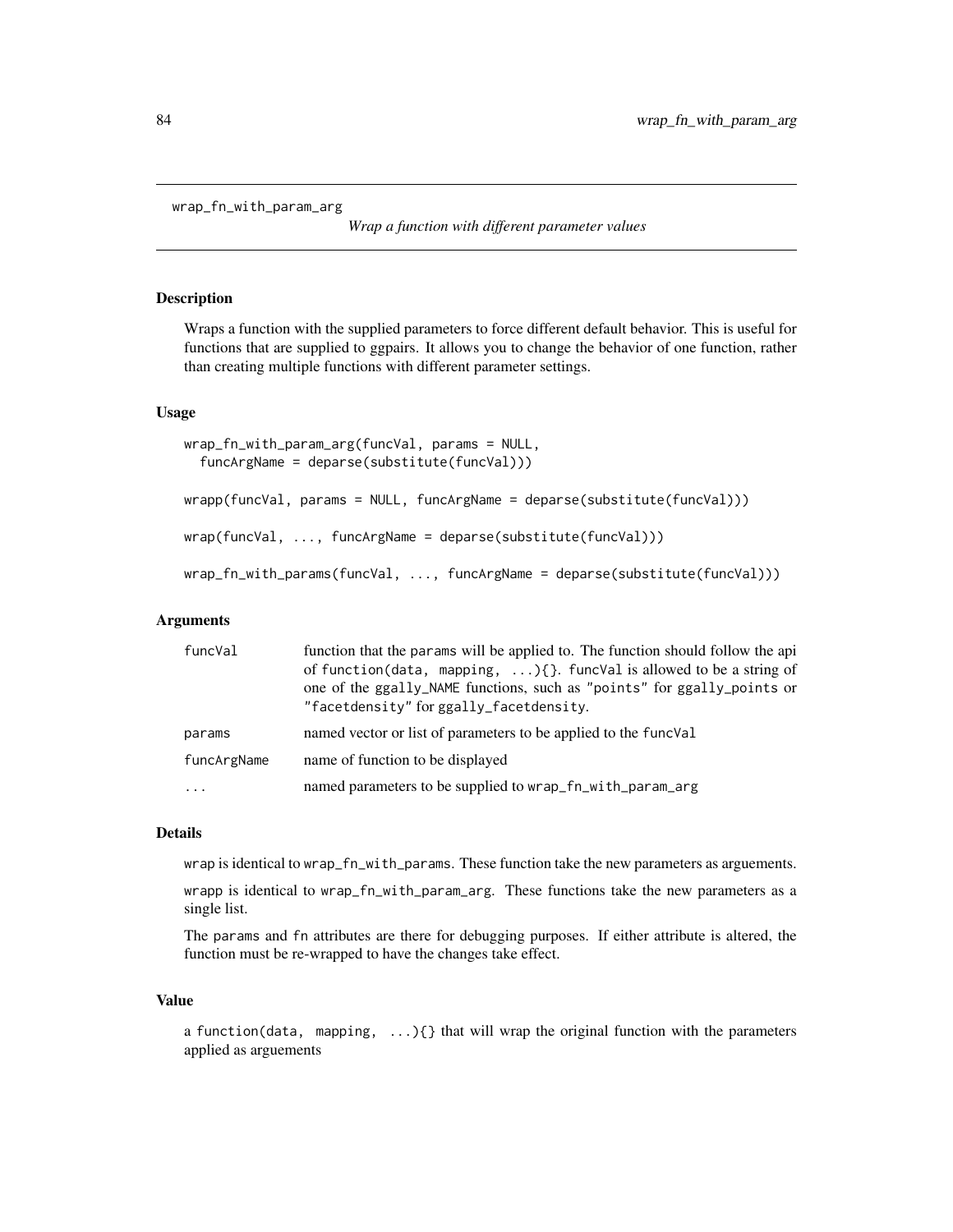```
# small function to display plots only if it's interactive
p_ <- GGally::print_if_interactive
# example function that prints 'val'
fn \le- function(data, mapping, val = 2) {
 print(val)
}
fn(data = NULL, mapping = NULL) # 2# wrap function to change default value 'val' to 5 instead of 2
wrapped_fn1 <- wrap(fn, val = 5)
wrapped_fn1(data = NULL, mapping = NULL) # 5
# you may still supply regular values
wrapped_fn1(data = NULL, mapping = NULL, val = 3) # 3
# wrap function to change 'val' to 5 using the arg list
wrapped_fn2 <- wrap_fn_with_param_arg(fn, params = list(val = 5))
wrapped_fn2(data = NULL, mapping = NULL) # 5# change parameter settings in ggpairs for a particular function
## Goal output:
regularPlot <- ggally_points(
 iris,
 ggplot2::aes(Sepal.Length, Sepal.Width),
 size = 5, color = "red"
\lambdap_(regularPlot)
# Wrap ggally_points to have parameter values size = 5 and color = 'red'
w_ggally_points <- wrap(ggally_points, size = 5, color = "red")
wrappedPlot <- w_ggally_points(
 iris,
 ggplot2::aes(Sepal.Length, Sepal.Width)
\lambdap_(wrappedPlot)
# Double check the aes parameters are the same for the geom_point layer
identical(regularPlot$layers[[1]]$aes_params, wrappedPlot$layers[[1]]$aes_params)
# Use a wrapped function in ggpairs
pm <- ggpairs(iris, 1:3, lower = list(continuous = wrap(ggally_points, size = 5, color = "red")))
p_{-}(pm)pm <- ggpairs(iris, 1:3, lower = list(continuous = w_ggally_points))
p_{-}(pm)
```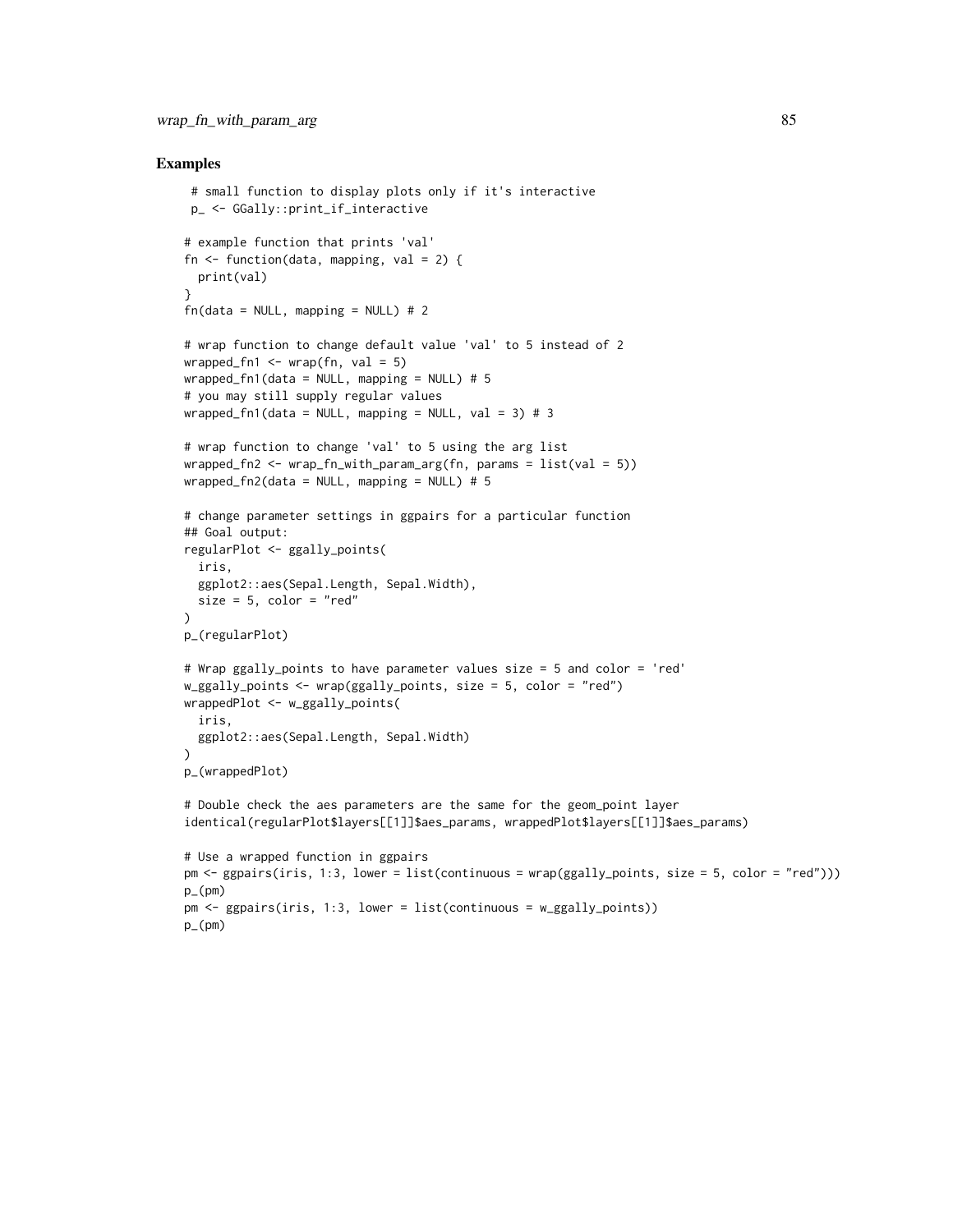# **Index**

∗Topic datasets australia\_PISA2012, [5](#page-4-0) flea, [8](#page-7-0) happy, [73](#page-72-0) nasa, [75](#page-74-0) pigs, [76](#page-75-0) twitter\_spambots, [82](#page-81-0) ∗Topic hplot getPlot, [10](#page-9-0) ggally\_barDiag, [11](#page-10-0) ggally\_blank, [11](#page-10-0) ggally\_box, [12](#page-11-0) ggally\_cor, [13](#page-12-0) ggally\_density, [14](#page-13-0) ggally\_densityDiag, [15](#page-14-0) ggally\_denstrip, [15](#page-14-0) ggally\_dot, [17](#page-16-0) ggally\_dot\_and\_box, [18](#page-17-0) ggally\_facetbar, [18](#page-17-0) ggally\_facetdensity, [19](#page-18-0) ggally\_facetdensitystrip, [20](#page-19-0) ggally\_facethist, [20](#page-19-0) ggally\_na, [21](#page-20-0) ggally\_points, [28](#page-27-0) ggally\_ratio, [29](#page-28-0) ggally\_smooth, [30](#page-29-0) ggally\_text, [31](#page-30-0) ggmatrix, [42](#page-41-0) ggpairs, [59](#page-58-0) putPlot, [78](#page-77-0) +.gg, [3,](#page-2-0) *[4](#page-3-0)* [.ggmatrix *(*getPlot*)*, [10](#page-9-0) [.glyphplot *(*glyphplot*)*, [70](#page-69-0) [<-.ggmatrix *(*putPlot*)*, [78](#page-77-0) add\_ref\_boxes, [4](#page-3-0) add\_ref\_lines, [5](#page-4-0) aes, *[35](#page-34-0)*, *[40](#page-39-0)*, *[59](#page-58-0)* arrow, *[46,](#page-45-0) [47](#page-46-0)*, *[51](#page-50-0)*

AsIs, *[64](#page-63-0)*

asNetwork, *[45](#page-44-0)*, *[49](#page-48-0)*, *[54](#page-53-0)* augment, *[7](#page-6-0)*, *[57,](#page-56-0) [58](#page-57-0)* australia\_PISA2012, [5](#page-4-0) brew\_colors, [7](#page-6-0) brewer.pal, *[49](#page-48-0)* broomify, [7,](#page-6-0) *[57](#page-56-0)* cooks.distance, *[22](#page-21-0)*, *[58](#page-57-0)* cor, *[33,](#page-32-0) [34](#page-33-0)*, *[67](#page-66-0)*, *[83](#page-82-0)* cut, *[33](#page-32-0)*, *[46](#page-45-0)*, *[50](#page-49-0)* degree, *[46](#page-45-0)*, *[49](#page-48-0)* edgeset.constructors, *[45](#page-44-0)*, *[49](#page-48-0)*, *[54](#page-53-0)* expand\_range, *[46](#page-45-0)*, *[49](#page-48-0)* facet\_grid, *[40](#page-39-0)* find\_plot\_type, [8](#page-7-0) flea, [8](#page-7-0) fn\_switch, [9](#page-8-0) geom\_line, *[5](#page-4-0)*, *[23](#page-22-0)[–25](#page-24-0)* geom\_point, *[32](#page-31-0)* geom\_rect, *[5](#page-4-0)* geom\_smooth, *[25](#page-24-0)*, *[30](#page-29-0)* geom\_text, *[34](#page-33-0)*, *[47](#page-46-0)*, *[52](#page-51-0)* geom\_tile, *[29](#page-28-0)* getPlot, [10](#page-9-0) ggally\_barDiag, [11](#page-10-0) ggally\_blank, [11](#page-10-0) ggally\_blankDiag *(*ggally\_blank*)*, [11](#page-10-0) ggally\_box, [12](#page-11-0) ggally\_box\_no\_facet *(*ggally\_box*)*, [12](#page-11-0) ggally\_cor, [13](#page-12-0) ggally\_density, [14](#page-13-0) ggally\_densityDiag, [15](#page-14-0) ggally\_denstrip, [15](#page-14-0) ggally\_diagAxis, [16](#page-15-0) ggally\_dot, [17](#page-16-0) ggally\_dot\_and\_box, [18](#page-17-0)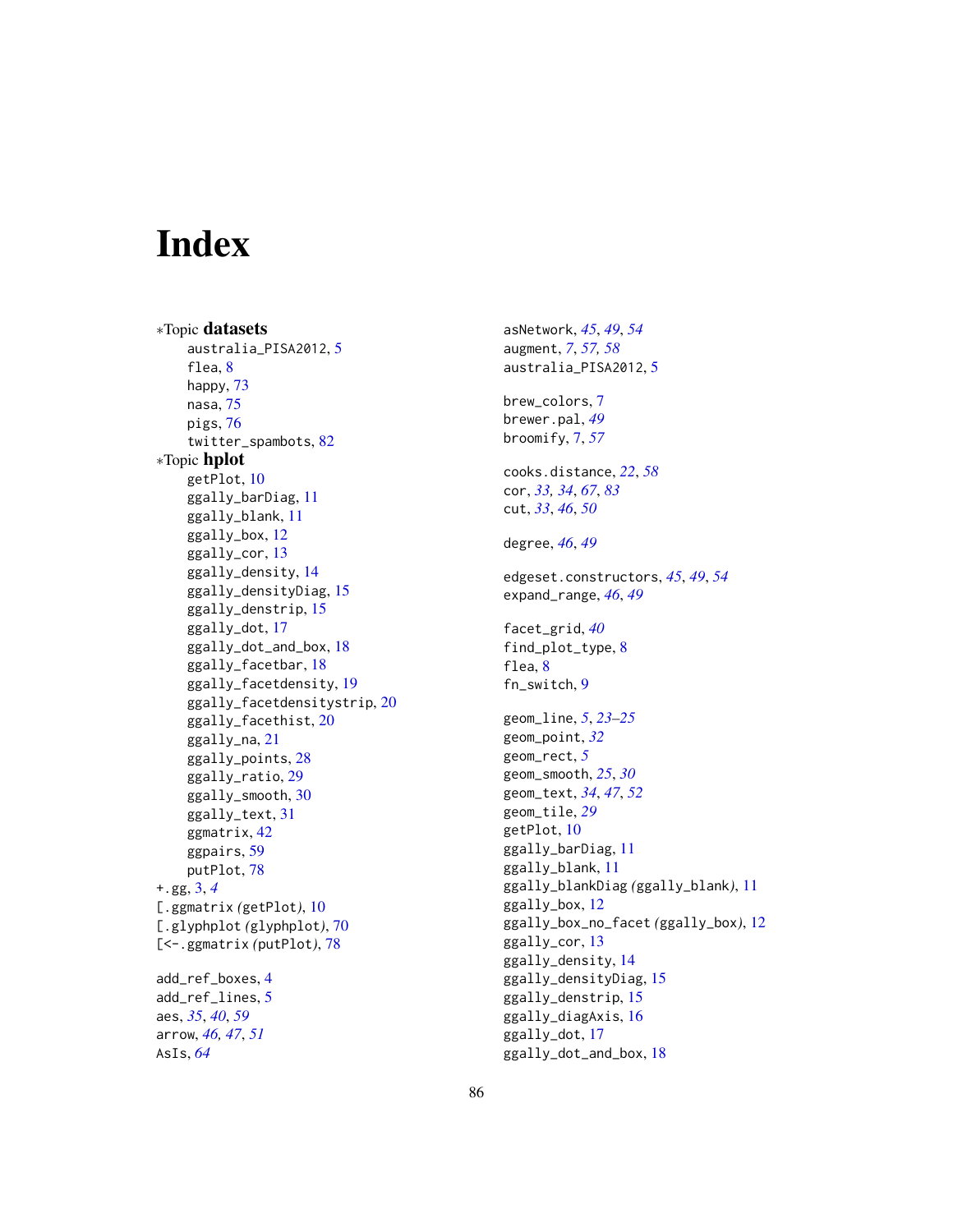#### INDEX  $87$

ggally\_dot\_no\_facet *(*ggally\_dot*)*, [17](#page-16-0) ggally\_facetbar, [18](#page-17-0) ggally\_facetdensity, [19](#page-18-0) ggally\_facetdensitystrip, [20](#page-19-0) ggally\_facethist, [20](#page-19-0) ggally\_na, [21](#page-20-0) ggally\_naDiag *(*ggally\_na*)*, [21](#page-20-0) ggally\_nostic\_cooksd, [22](#page-21-0) ggally\_nostic\_hat, [23](#page-22-0) ggally\_nostic\_line, *[22,](#page-21-0) [23](#page-22-0)*, [24,](#page-23-0) *[25–](#page-24-0)[27](#page-26-0)* ggally\_nostic\_resid, [25,](#page-24-0) *[28](#page-27-0)* ggally\_nostic\_se\_fit, [26](#page-25-0) ggally\_nostic\_sigma, [27](#page-26-0) ggally\_nostic\_std\_resid, [28](#page-27-0) ggally\_points, [28](#page-27-0) ggally\_ratio, [29](#page-28-0) ggally\_smooth, [30](#page-29-0) ggally\_smooth\_lm *(*ggally\_smooth*)*, [30](#page-29-0) ggally\_smooth\_loess *(*ggally\_smooth*)*, [30](#page-29-0) ggally\_text, [31](#page-30-0) ggcoef, [31](#page-30-0) ggcorr, [32](#page-31-0) ggduo, [35,](#page-34-0) *[40](#page-39-0)*, *[57,](#page-56-0) [58](#page-57-0)*, *[70](#page-69-0)* ggfacet, [40](#page-39-0) gglegend, [41](#page-40-0) ggmatrix, [42,](#page-41-0) *[57](#page-56-0)* ggmatrix\_gtable, [44](#page-43-0) ggnet, [45,](#page-44-0) *[48](#page-47-0)*, *[52](#page-51-0)* ggnet2, *[45](#page-44-0)*, *[47](#page-46-0)*, [48](#page-47-0) ggnetworkmap, [53](#page-52-0) ggnostic, [57](#page-56-0) ggpairs, *[40](#page-39-0)*, *[58](#page-57-0)*, [59](#page-58-0) ggparcoord, [63](#page-62-0) ggplot, *[24](#page-23-0)* ggscatmat, [66](#page-65-0) ggsurv, [67](#page-66-0) ggts, [69](#page-68-0) glance, *[7](#page-6-0)* glm, *[57](#page-56-0)* glyphplot, [70](#page-69-0) glyphs, [71](#page-70-0) gplot, *[47](#page-46-0)*, *[52](#page-51-0)* gplot.layout, *[45](#page-44-0)*, *[49](#page-48-0)* grab\_legend, *[36](#page-35-0)*, *[43](#page-42-0)*, *[60](#page-59-0)*, [72](#page-71-0) happy, [73](#page-72-0) identity, *[71](#page-70-0)*

igraph, *[45](#page-44-0)*, *[49](#page-48-0)*, *[54](#page-53-0)*

intergraph, *[45](#page-44-0)*, *[49](#page-48-0)*, *[54](#page-53-0)* is.glyphplot *(*glyphplot*)*, [70](#page-69-0) labellers, *[36](#page-35-0)*, *[43](#page-42-0)*, *[60](#page-59-0)* lm, *[57](#page-56-0)* lowertriangle, [74](#page-73-0) max1 *(*rescale01*)*, [79](#page-78-0) mean0 *(*rescale01*)*, [79](#page-78-0) min0 *(*rescale01*)*, [79](#page-78-0) model\_beta\_label *(*model\_response\_variables*)*, [74](#page-73-0) model\_beta\_variables *(*model\_response\_variables*)*, [74](#page-73-0) model\_response\_variables, [74](#page-73-0) nasa, [75](#page-74-0) network, *[45](#page-44-0)*, *[47](#page-46-0)*, *[49](#page-48-0)*, *[52](#page-51-0)*, *[54](#page-53-0)*

influence, *[23](#page-22-0)*, *[26,](#page-25-0) [27](#page-26-0)*

pigs, [76](#page-75-0) plot.network, *[47](#page-46-0)*, *[52](#page-51-0)* predict, *[26](#page-25-0)* print.ggmatrix, [77](#page-76-0) print.glyphplot *(*glyphplot*)*, [70](#page-69-0) print.legend\_guide\_box *(*grab\_legend*)*, [72](#page-71-0) print\_if\_interactive, [77](#page-76-0) progress\_bar, *[44](#page-43-0)* putPlot, [78](#page-77-0)

quantile, *[46](#page-45-0)*, *[50](#page-49-0)*

range01 *(*rescale01*)*, [79](#page-78-0) RColorBrewer, *[49](#page-48-0)* rescale01, [79](#page-78-0) rescale11 *(*rescale01*)*, [79](#page-78-0) residuals, *[25](#page-24-0)* resolution, *[70,](#page-69-0) [71](#page-70-0)* rstandard, *[28](#page-27-0)*

scag\_order, [79](#page-78-0) scatmat, [80](#page-79-0) singleClassOrder, [81](#page-80-0) skewness, [81](#page-80-0) sna, *[45](#page-44-0)*, *[47](#page-46-0)*, *[49](#page-48-0)*, *[52](#page-51-0)* str.ggmatrix, [82](#page-81-0) substr, *[47](#page-46-0)*, *[51](#page-50-0)*

theme, *[4](#page-3-0)*, *[34](#page-33-0)*, *[47](#page-46-0)*, *[52](#page-51-0)* tidy, *[7](#page-6-0)*, *[32](#page-31-0)*